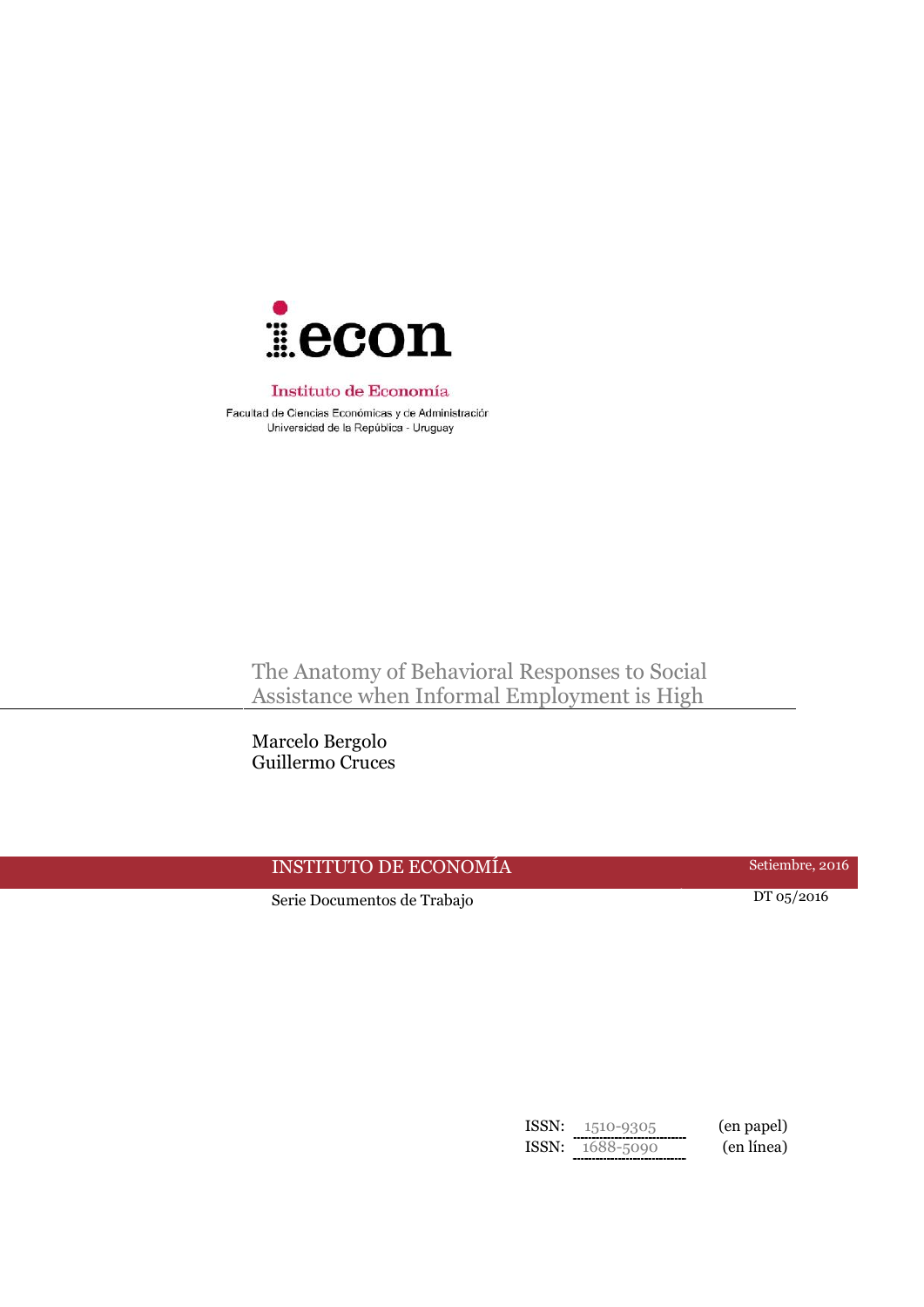Los autores agradecen a Leonardo Gasparini, Marco Manacorda y Andrea Vigorito por su valiosa contribución en diferentes etapas de este proyecto. También estamos agradecidos a Mariano Bosch, David Card, Emily Conover, Paul Gertler, CorradoGiulietti, Hilary Hoynes, Clément Imbert, Hugo Jales, Stefan Staubli, Darío Tortarolo, Andrea Weber y Josef Zweimüller por sus comentarios a versiones anteriores y las presentaciones de esta investigación, así como a los participantes en el seminario de la 9th IZA/World Bank ConferenceonEmployment and Development (Junio 2014), la European Association of Labour Economists 26th Annual Conference (Septiembre 2014), Seminarios de la Universidad ORT (Octubre 2014), Seminarios del IECON (Julio 2015), la IZA/CEPR 17th European Summer Symposium in LabourEconomics (Seºtiembre 2015), la 2015 Northeast Universities Development Consortium (NEUDC) Conference (Noviembre 2015), la conferencia anual del SEU (Diciembre 2015). G. Cruces quisiera agradecer la generosidad de CEGA en U.C. Berkeley, donde se desarroló parte de este trabajodurante su visita en Enero de 2015. Matías Giaccobasso proporcionó una excelente asistencia en la investigación. Una versión anterior de este documento ha sido circulado bajo el título "Work Incentives and WelfarePrograms. Evidence on Real and Reporting Effects in Uruguay."

Forma de citación sugerida para estedocumento: Bergolo, M. and Cruces, G. (2016) "The Anatomy of Behavioral Responses to Social Assistance when Informal Employment is High". Serie Documentos de Trabajo, DT 05/2016. Instituto de Economía, Facultad de Ciencias Económicas y Administración, Universidad de la República, Uruguay.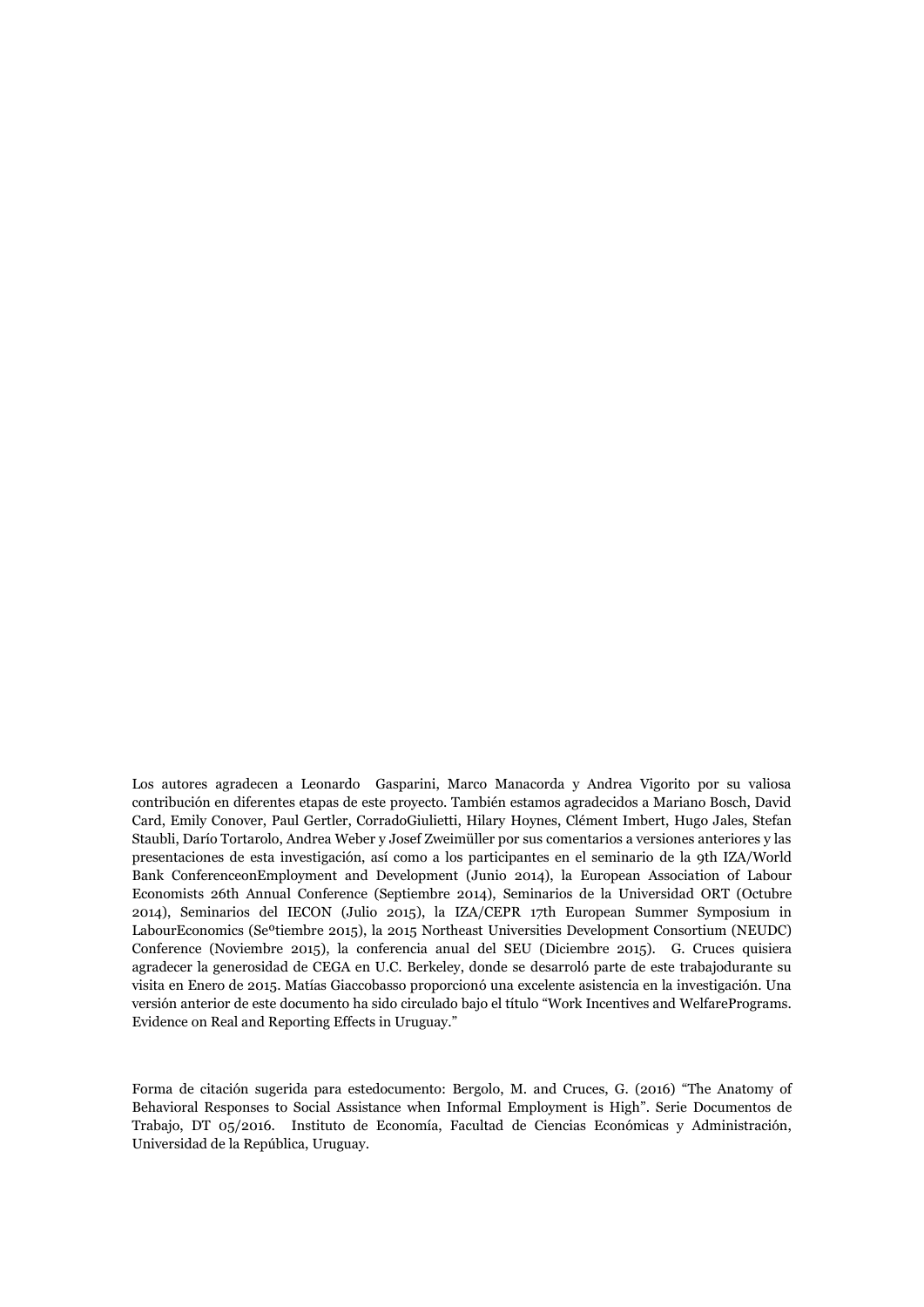Marcelo Bergolo\* Guillermo Cruces\*\*

## Abstract

The disincentive effects of social assistance programs on registered (or formal) employment are a first order policy concern in developing and middle income countries. Means tests determine eligibility with respect to some income threshold, and governments can only verify earnings from registered employment. The loss of benefit at some level of formal earnings is an implicit tax  $-$  a notch  $-$  that results in a strong disincentive for formal employment, and there is extensive evidence on its effects. We study an income-tested program in Uruguay and extend this literature by developing an anatomy of the behavioral responses to this program and by establishing its welfare implications in full. Our identification strategy is based on a sharp discontinuity in the program's eligibility rule. We rely on information on the universe of applicants to the program for the period 2004-2012 (about 400,000 individuals) from the program's records, from administrative data on registered employment from the social security administration, and from a complementary follow-up survey with information on informal work. We construct the anatomy of the program's effects along four dimensions. First, we establish that, as predicted by the theory, beneficiaries respond to the program's incentives by reducing their levels of registered employment by about 8 percentage points. Second, we find substantial heterogeneity in these effects: the program induces a larger reduction of formal employment for individuals with a medium probability to be a registered employee, suggesting some form of segmentation – those with a low propensity to work formally do not respond to the financial incentives of the program, probably because they have limited opportunities in the labor market to begin with. Third, the follow-up survey allows us to establish that the fall in registered employment is due to a larger extent (about two thirds) to an increase in unregistered employment, and to a lesser extent (about one third) to a shift towards non-employment. Fourth, we find an elasticity of participation in registered employment of about 1.7. These results imply a deadweight loss from the behavioral responses to the program of about 3.2% of total registered labor income.

Keywords: welfare policy, labor supply, registered employment, labor informality.

JEL Classification: H31, I38, J22, O17.

\*IECON-UDELAR, CEDLAS-UNLP-FCE, IZA. Contacto: mbergolo@iecon.ccee.edu.uy \*\* CEDLAS-UNLP-FCE, CONICET, IZA. Contacto: gcruces@cedlas.org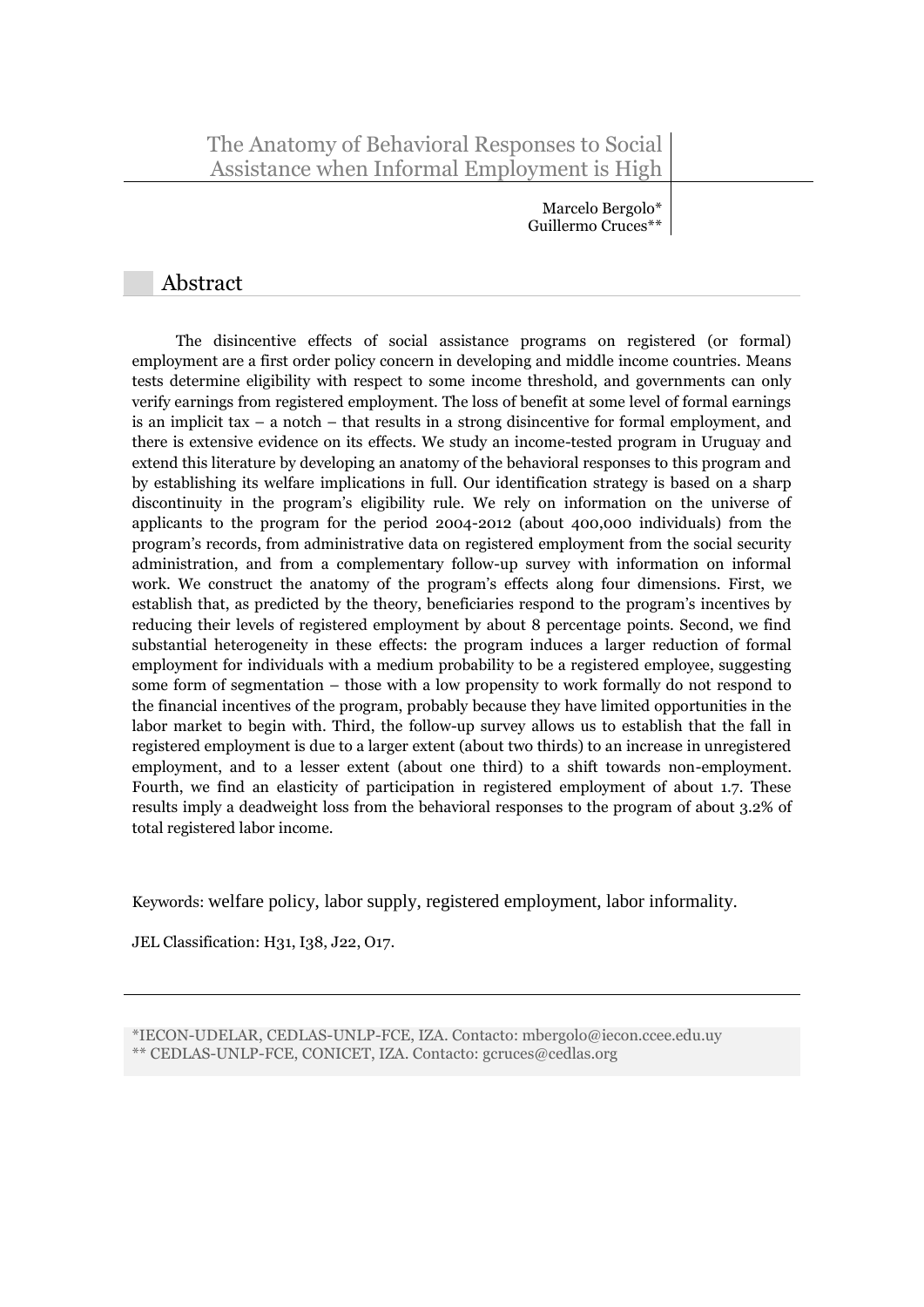La Anatomía de la Respuesta Comportamental a la Asistencia Social cuando el Empleo Informal es Alto

Marcelo Bergolo\* Guillermo Cruces\*\*

### Resumen

Los desincentivos de los programas de asistencia social en el empleo registrado (o formal) son una preocupación de política de primer orden en los países en desarrollo y de ingresos medios. El test de verificación de medios determina la elegibilidad del hogar con respecto a un umbral de ingresos, y en general los gobiernos sólo pueden verificar los ingresos derivados de empleos registrados. La pérdida del beneficio monetario en un cierto nivel de ingresos formales es un impuesto implícito que genera un fuerte desincentivo sobre el empleo formal, y existe una amplia evidencia sobre este tipo de efectos. En este trabajo estudiamos un programa de asistencia social en Uruguay - AFAM, y contribuimos a esta literatura a partir de desarrollar una anatomía de las respuestas comportamentales a este programa, así como sus implicaciones sobre el bienestar. Nuestra estrategia de identificación se basa en una fuerte discontinuidad en la regla de elegibilidad del programa. Nos basamos en información sobre el universo de los postulantes al programa para el período 2004-2012 (alrededor de 400.000 personas) a partir de los registros administrativos del propio programa, a partir de datos administrativos sobre empleo registrado desde la administración de la seguridad social (BPS) y de una encuesta de seguimiento complementaria que releva información sobre empleo informal. Construimos la anatomía de los efectos del programa a lo largo de cuatro dimensiones. En primer lugar, se encuentra evidencia, consistentecon la predicción de la teoría, que los beneficiarios responden a los incentivos del programa mediante la reducción de sus niveles de empleo registrado en alrededor de 8 puntos porcentuales. En segundo lugar, encontramos heterogeneidad en estos efectos: el programa induce una mayor reducción del empleo formal para las personas con una probabilidad media de ser empleado registrados, lo que sugiere algún tipo de segmentación aquellos con una baja propensión a trabajar formalmente no responden a los incentivos financieros del programa, probablemente porque tienen pocas oportunidades en el mercado laboral. En tercer lugar, la encuesta de seguimiento nos permite establecer que la caída del empleo registrado se debe en mayor medida (aproximadamente dos tercios) a un aumento en el empleo no registrado, y en menor medida (aproximadamente un tercio) a un desplazamiento hacia el no-empleo. En cuarto lugar, nos encontramos con una elasticidad de participación en el empleo registrada de alrededor de 1,7. Estos resultados implican una pérdida de eficiencia asociadas a respuestas comportamentalesal programa de alrededor de 3.2% del ingreso laboral total registrado.

Palabras clave: programa de bienestar, oferta de trabajo, empleo registrado, informalidad laboral.

Código JEL: H31, I38, J22, O17

\*IECON-UDELAR, CEDLAS-UNLP-FCE, IZA. Contacto: mbergolo@iecon.ccee.edu.uy \*\* CEDLAS-UNLP-FCE, CONICET, IZA. Contacto: gcruces@cedlas.org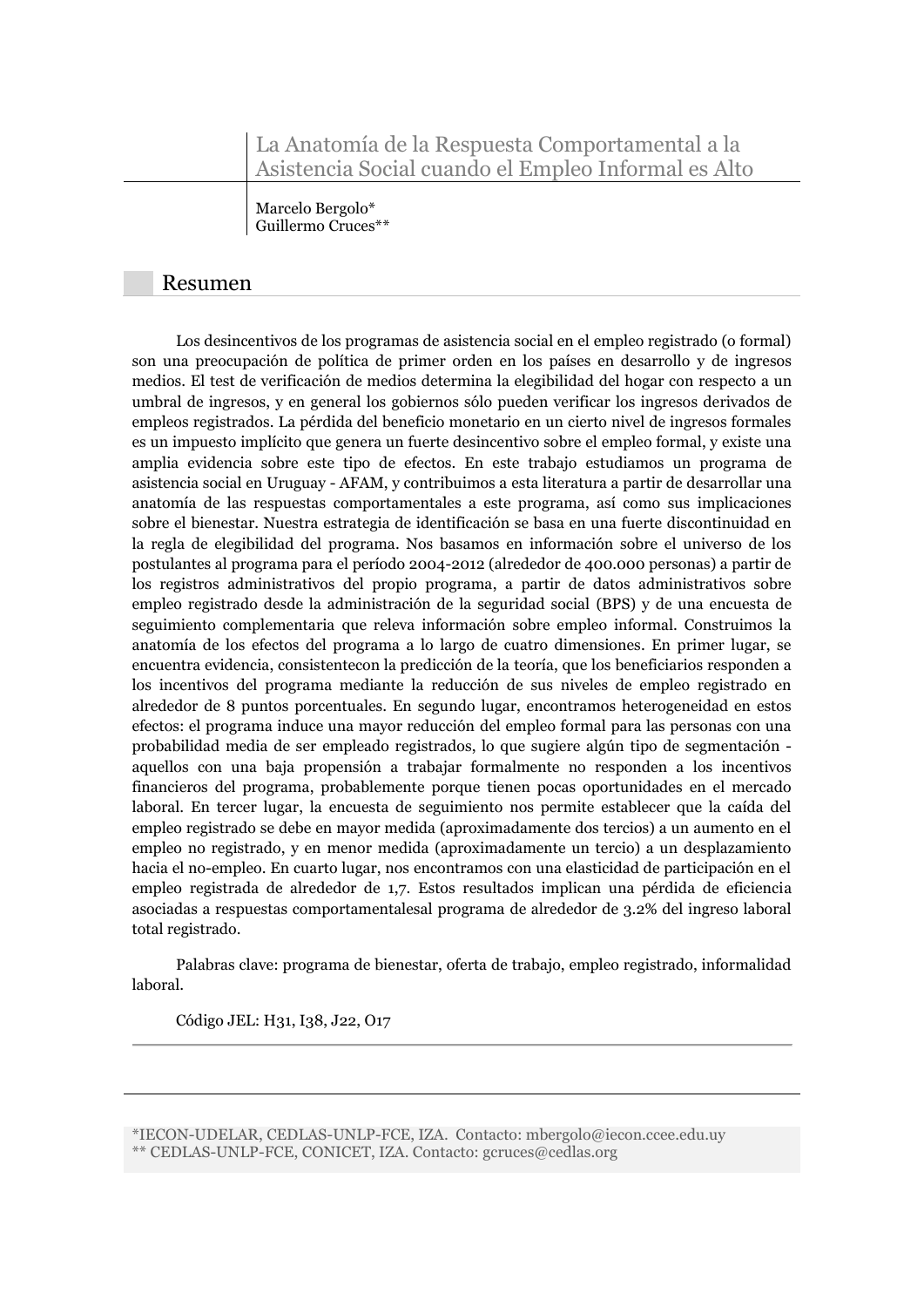# **1 Introduction**

The incentive effects of social assistance programs on labor supply have been at the center of the debate on economic policy in developed countries. In developing and middle income countries, besides the effects of these programs on labor supply, the potential disincentives to registered (or formal) employment is an additional concern because labor market informality is a major policy issue, for at least four reasons. First, the underground sector in developing economies represents on average a third of the official economy (Schneider, Buehn, and Montenegro, 2010) Second, access to social insurance for workers and their families is typically tied to formal jobs (Levy, 2008; Levy and Schady, 2013). Third, unregistered employment entails lower reporting of income and thus lower payroll and income tax collection. Fourth, a larger informal sector could lead to a variety of market distortions and efficiency losses, and can limit productivity growth and economic development (La Porta and Shleifer, 2014; Meghir, Narita, and Robin, 2015).

Empirical research on developed countries includes a sizable literature on the welfare impact of these labor supply incentive effects, their underlying mechanisms, their magnitude, and the groups of the population most affected by them. These studies have generated a series of anatomies of the incentive effects of social assistance programs on labor supply. The anatomies have, in turn, provided key inputs used in the design of welfare reforms to minimize efficiency losses (Scholz and Levin, 2001). A growing body of empirical literature has examined these effects in developing and middle income countries, motivated in part by the widespread implementation of social assistance programs over the last two decades.<sup>1</sup> The debate in these countries, and in particular in Latin America (Levy, 2008; Levy and Schady, 2013), has focused primarily on disincentives to registered employment. These disincentives are unintended consequences of the programs and are largely related to the difficulties of targeting in contexts of high labor informality and poor enforcement of tax and labor regulations.<sup>2</sup> To determine eligibility for social assistance programs, policymakers often rely on earnings from registered employment, which are reported on a periodic basis to tax and social security authorities. Since governments can only verify earnings from registered employment, the income test in means-tested programs implies that benefits are withdrawn above a certain threshold of formal income, which generates a discrete fall in households' disposable income at the cutoff level. This implicit taxation at the threshold – a notch in beneficiaries' budget constraints – creates a strong disincentive for registered

<sup>&</sup>lt;sup>1</sup>In the literature on welfare systems in developing countries, these types of programs are known as conditional cash-transfer programs (CCTs). See Fiszbein and Schady (2009) for a review of social assistance programs in Latin America and the Caribbean, and for an evaluation of their impact on family consumption patterns, education, child labor and health, among other outcomes.

<sup>2</sup>Gasparini and Tornarolli (2009) estimate that approximately 56 percent of wage earners in Latin America are informal workers – i.e., there are no payroll taxes and social security contributions associated to these jobs, and thus workers do not receive social insurance benefits such as health and old-age pension coverage.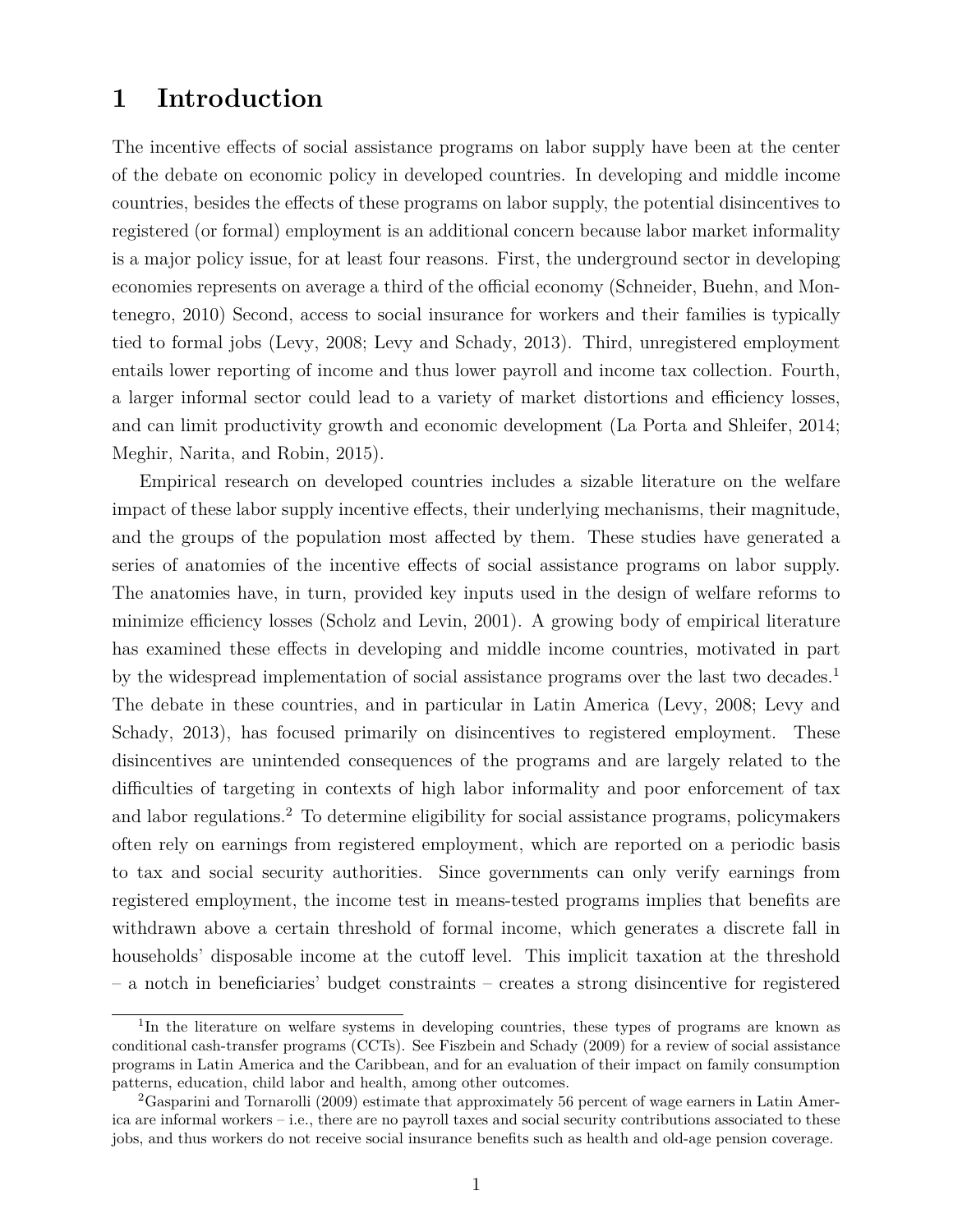employment, since individuals can keep the benefit (or gain eligibility) by lowering their verifiable earnings from registered employment, either by reducing hours worked in formal employment (intensive margin response) or by exiting from registered employment (extensive margin response).

There is already ample evidence of social assistance programs inducing reductions in registered employment (see Bosch and Manacorda 2012 for an comprehensive review). Most existing studies, however, document negative impacts on formal work from different programs but do not characterize these effects and the programs' welfare implications in full. We attempt to fill this gap in the existing literature by developing an anatomy of the effects of a social assistance program in the context of widespread labor market informality. We characterize the extensive margin behavioral responses of recipients of an income-tested program in Uruguay, the *Asignaciones Familiares-Plan de Equidad* (hereafter, AFAM).<sup>3</sup> We construct the anatomy of the program's effects along four dimensions. First, we establish whether beneficiaries respond to the program's incentives by reducing their levels of registered employment, as predicted by the theory.

Second, we establish empirically which groups of individuals are the most responsive to these incentives, and most importantly, we illustrate the heterogeneity of responses by studying how the effects vary across the distribution of individuals' propensities to be employed formally. Previous studies have focused on mean effects, or on heterogeneous effects according to socio-economic and demographic characteristics, but a fuller picture – and a key input for policy design – requires the analysis of the distribution of effects beyond the mean impact.

Third, we analyze the margins along which individuals respond to the program's financial incentives. Finding an impact on formal employment is an important result because it sheds light on the relevant margins of response in developing countries, but it is also necessary to decompose this main effect in terms of the impact on labor supply and informality. The cash benefit might induce a reduction in labor supply when individuals drop out of the labor force. Alternatively, individuals might keep working, but they might do so as informal workers to reduce verifiable income (i.e., earnings from registered employment) and avoid the loss of the benefit.

Finally, we quantify the responses to the program's financial incentives by computing the elasticity of labor force participation as a function of the implicit tax on registered employment induced by the program. While the impact of the informality effects on tax collection can be informative (see for instance Bergolo and Cruces, 2014), measurement of the relevant elasticities is crucial for a full welfare analysis that quantifies the efficiency

<sup>3</sup>While AFAM's design implies a potential effect on the intensive margin of labor supply, we concentrate on the extensive margin of response. Unlike Kleven and Waseem (2013) or Kline and Tartari (2016), we are unable to measure (local) labor supply effects at the intensive margin since our data does not cover hours worked nor earnings (see Section 4).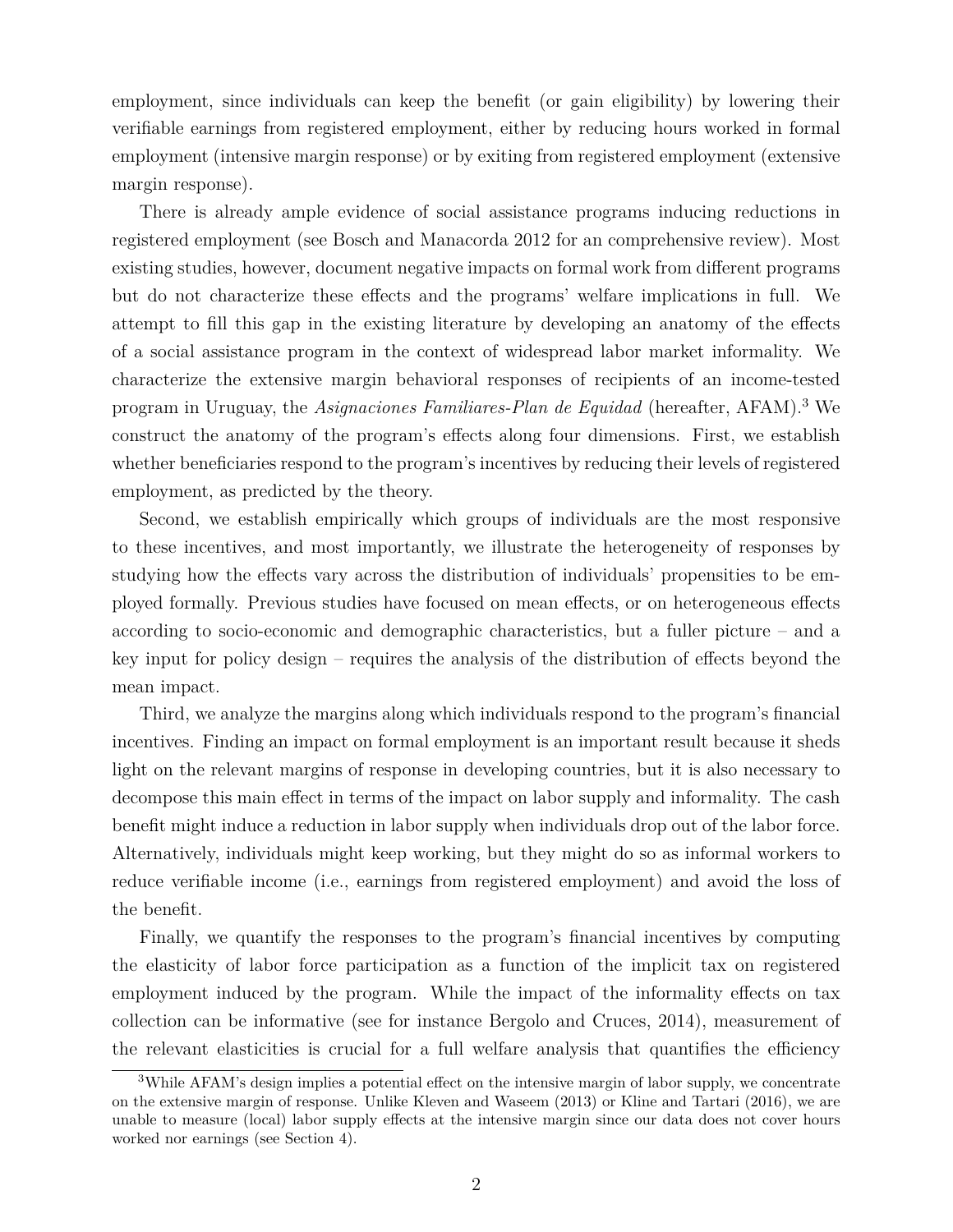costs of social assistance programs. We estimate the elasticity of participation in registered employment and use it as an input to compute the efficiency losses from the program, and the potential welfare gains from changes in its design.

Our empirical approach exploits a specific feature of the AFAM program's eligibility rules. Households that apply to the program must first pass an income test based on household members' earnings from registered employment as reported to tax and social security authorities. When household income is below a certain threshold, the household is subject to a proxy means test and assigned a score from a detailed set of socio-economic and demographic characteristics. The score is based on the household's predicted poverty levels as a function of the given information.The household is deemed eligible for the program only if its score is above a predetermined threshold. Authorities followed this regulation very closely, creating a sharp discontinuity in the likelihood of participation at the cutoff point. Because the eligibility score is based on a non-linear combination of a large set of household characteristics collected before participation in the program, and neither the algorithm nor the level of the threshold were disclosed by the authorities, applicants were unable to manipulate the assignment rule to gain entry into the program. This sharp discontinuity in the AFAM assignment rule provides a credible identification strategy to analyze the applicants' behavioral responses to the program's financial incentives. We rely on a regression discontinuity design which amounts to a local randomized experiment that compares labor market outcomes for adults in applicant households just above (i.e., the treatment group) and just below (i.e., the comparison group) the program eligibility threshold (Hahn et al., 2001; Lee and Lemieux, 2010).

Our empirical analysis relies on three matched sets of information linked through unique individual identifiers. The AFAM administrative records contain baseline socio-economic and demographic information from the program's application process. We have information for all individuals in households that applied to the program (whether they gained entry or not) during the period January 2008 to September 2010. We use national identification numbers to match the adults in the applicant households to their registered employment work histories, constructed from data provided by Uruguay's social security administration (SSA), which is responsible for collecting and recording payroll taxes and social security contributions from registered employment. This method provides a rich longitudinal database that covers all spells of registered employment for individuals in the program for the period January 2005 to December 2012. As is usually the case with social security administrative records in developing countries, this data only covers formal (or registered) employment spells; thus, it is not possible to determine whether indinviduals not engaged in formal employment are not working or engaged in informal (or unregistered) employment based on this data alone. We overcome this limitation by matching the administrative records with a detailed follow-up survey of eligible and ineligible households that applied to AFAM, which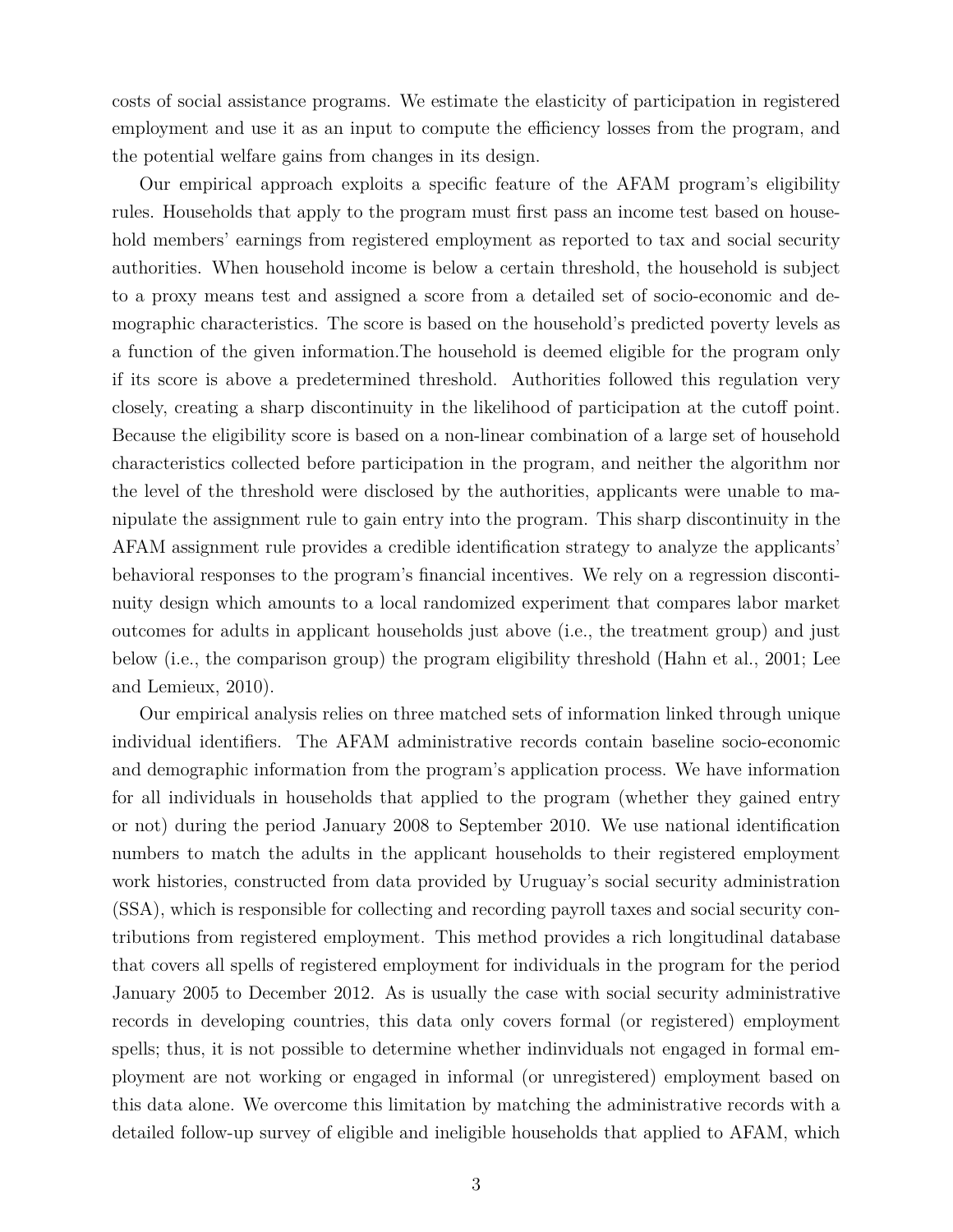was designed and implemented specifically for the evaluation of the impact of the program. This combined data provides detailed information on registered employment, informal work and non-employment for each household member in eligible and ineligible households.

The results can be summarized as follows. First, as predicted by the theory, beneficiaries respond to the program's incentives. We find a reduction of registered employment for adults in eligible households of about 8 percentage points, a fall of 15 percent compared to adults in households below the eligibility score. This reduction is larger for household heads, for women, for adults in single-headed households, and for younger individuals.

Second, we find a marked heterogeneity in these effects. We establish each individual's propensity to work as a registered employee as a function of her observable baseline characteristics and pre-application registered employment histories. We find that the program has a stronger negative effect for individuals with a medium probability to be a registered employee, a smaller negative and significant effect for those with a higher probability, and an even smaller but not significant effect for those with a low probability. These results suggest some form of segmentation among potential beneficiaries, in which those with a low probability to work formally do not respond much to the financial incentives of the program because they have limited opportunities to work as registered employees to begin with, independent of AFAM eligibility. The opposite is true for those with a high propensity to work formally: they are not affected by the program's disincentive for registered employment, probably because they will work formally regardless. The group with the middle propensity to be formally employed seems to be the one closer to the margin of choice between formal and informal employment, and thus individuals in this group are those who react the most to the new incentives.

Third, the evidence from the matched follow-up household survey data is very informative about the relevant margins of adjustment. Our results indicate that the observed reduction in registered employment induced by the program can be attributed to a larger extent (about two thirds) to an increase in unregistered employment, and to a lesser extent (about one third) to a shift towards non-employment. These results are compatible with the presence of both an income effect and a shift towards informal employment induced by the means test, with the latter effect accounting for a larger share of the response.

The fourth and final dimension of our anatomy of behavioral responses to AFAM required the quantification of the program's effects in terms of elasticities. Our results indicate an average elasticity of participation in registered employment with respect to the net-ofparticipation in registered employment tax rate of 1.689. This implies that a reduction of 1 percent in the net-of-tax share of income that individuals are permitted to keep reduces registered employment by about 1.7 percent. Consistent with the estimated effects of the program for the different subgroups, the elasticity is substantially higher (about 2.6) for those with a medium propensity to work as a registered employee, compared to an elasticity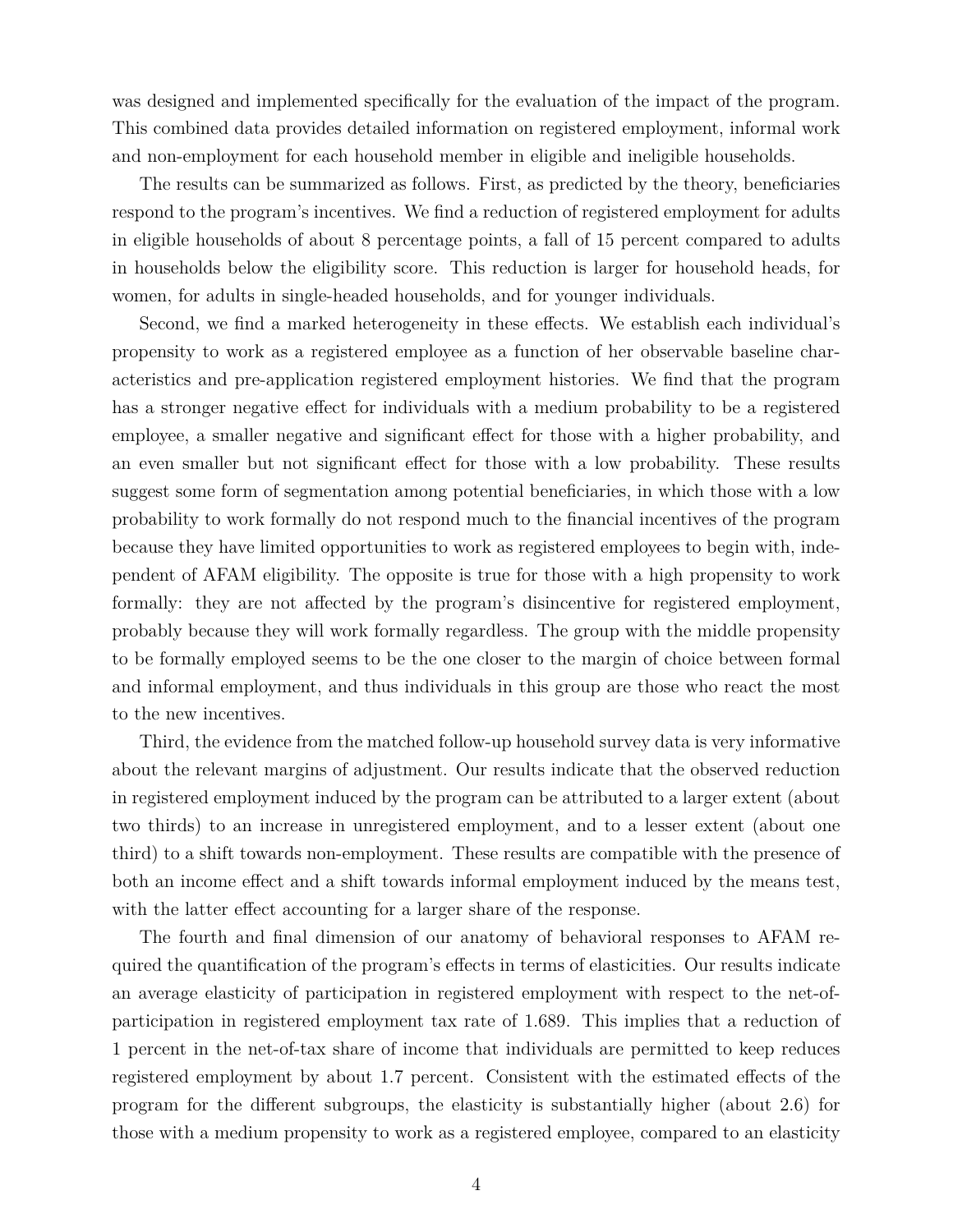of 1.67 for those with a low propensity to work formally and an elasticity of 0.76 for those in the group with a high propensity to work formally. These results reflect the fact that the middle group is the most responsive to changes in the tax and transfer schedule. Since the informality margin accounts for two thirds of the effect, a back of the envelope calculation indicates a participation elasticity of about 0.56, in line with the results in the literature for developed countries, with about 1.14 corresponding to the formal-informal margin of adjustment. Using this elasticity and the implicit tax rates, we find that the behavioral responses to AFAM imply a deadweight loss (or efficiency cost) of about 3.2 percent of total labor income. As a benchmark, Eissa, Kleven, and Claus Kreiner (2006) find that the welfare gains from extensive margin changes induced by the Earned Income Tax Credit and the 1986 tax reform in the United States range from 3.27 percent to 7.64 percent of wage income. The efficiency cost from AFAM for the representative agent thus seems significant but not exceedingly large.

Our paper is primarily related to a large body of literature on the effects of social assistance programs on labor market behavior. A large body of research for developed economies has studied how individuals respond to welfare policies, in particular, on the labor supply margin (see for instance the surveys in Moffitt, 2003, Ben-Shalom et al., 2011). The responses along additional margins, such as registered and unregistered employment, have received less attention in the literature on developed countries, although there is some evidence that programs that subsidize work based on declared earnings, such as the EITC in the United States, induce low income individuals to shift hours from informal to registered employment (Gunter 2013), in particular among the self-employed (LaLumia, 2009). As discussed above, a series of studies based on credible identification strategies have analyzed the labor market responses to conditional cash transfer programs in developing countries, specifically in regards to labor supply (Alzua et al., 2012, Banerjee et al., 2015, Imbert and Papp, 2015), registered employment (Amarante et al., 2011), and choices between formal and informal work (Garganta and Gasparini, 2015). We provide additional evidence to confirm that individuals in developing countries respond to the tax and transfer schedule in their labor market behavior (Behrman, 1999, Levy, 2008, Meghir, Narita, and Robin, 2015), thus contributing to studies of policy interventions that use quasi-experimental designs to infer the extent to which individuals move across formal and informal sectors (Bosch and Campos-Vazquez, 2014). We add to this literature by separating the effects along the employment and formal/informal margins. Araujo et al. (2016)'s study of the Bono Solidario in Ecuador also relies on matched administrative and household survey data and disentangles these margins, finding that most of the effect is due to movements from formal to informal work, although these results are based on data for women only. Our evidence is suggestive that both margins are at play, at least when considering the population of low income adults in Uruguay. Our analysis also adds to the literature in terms of the heterogeneity of effects.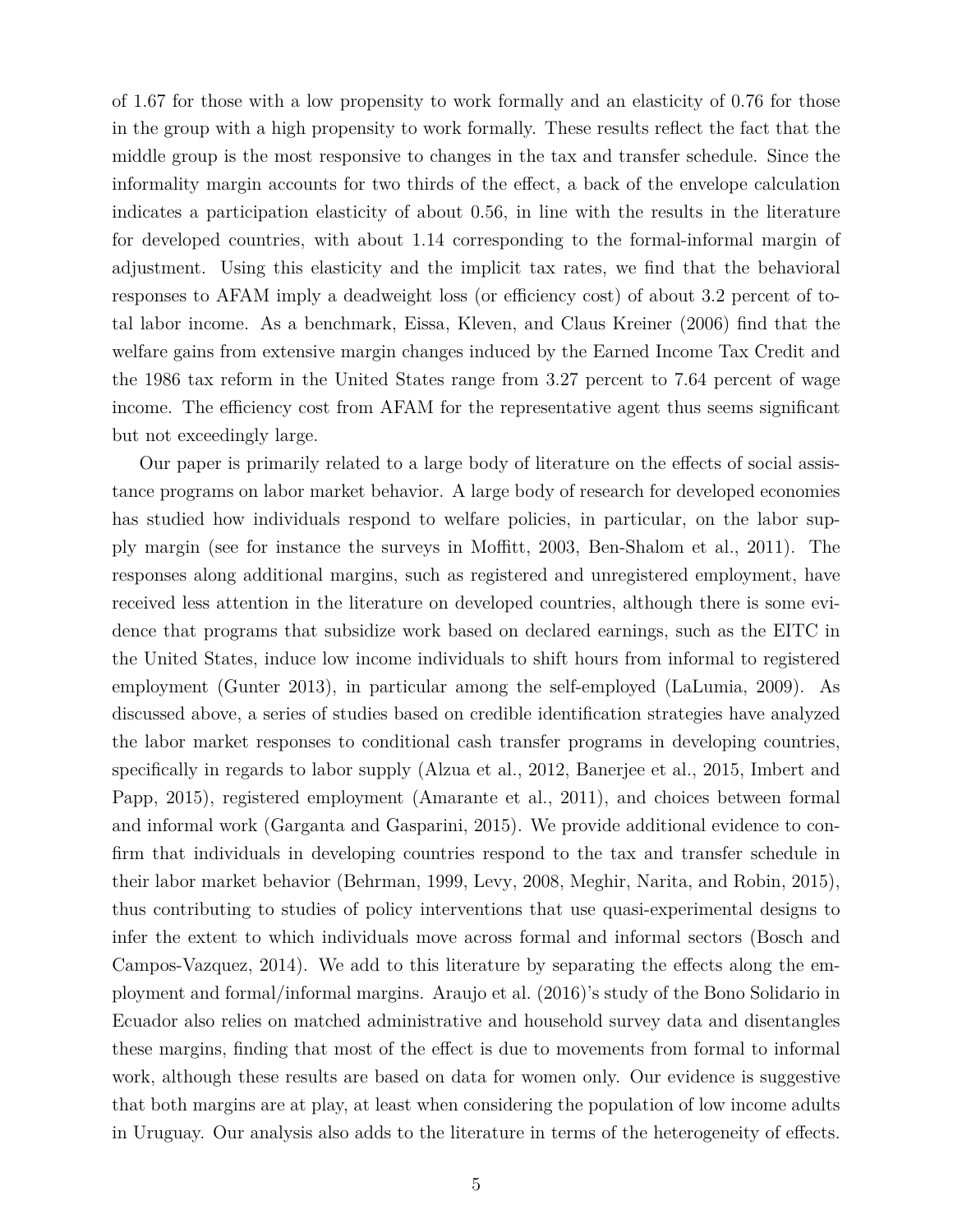While we find, as others have (e.g., Amarante et al., 2011, Araujo et al., 2016), that women react more to the program's incentives, we extend the analysis to subgroups of the population according to their propensity to work as formal employees. Our results uncover significant heterogeneity along this dimension. These findings are relevant to the design of these types of programs. For instance, specific incentives or conditionalities that are costly to monitor (such as minimum working hours requirements) may only be worthwhile for those who might be expected to react to the program's incentives. Finally, our study also contributes an innovation to the existing literature on developing countries by computing the elasticity of participation implied by the program's financial incentives and deducing the welfare effects of the behavioral responses to the policy.

This study is also related to a growing literature that uncovers the distribution of responses to social assistance programs. The importance of documenting impacts beyond the mean has been illustrated by Bitler, Gelbach, and Hoynes (2006), Eissa, Kleven, and Kreiner (2008) and Bargain and Doorley (2011), among others. As stressed by Eissa, Kleven, and Kreiner (2008), welfare analysis varies substantially when it allows for heterogeneous elasticities for different groups, and as we discussed in the previous paragraph, the design of programs in developing countries can also be optimized by taking this heterogeneity into account.

Our results add to a body of evidence on the participation elasticity of low-income groups. First, we provide novel results based on credible and well-identified quasi-experimental evidence, which is still relatively scarce (Chetty et al., 2013), especially for developing and low income countries. Second, our analysis is the first for a developing country (that we are aware of) that computes the elasticity of participation in registered employment, a key margin of adjustment. As discussed above, based on very different populations and very different tax and transfer systems and reforms, our estimate of the average participation elasticity is within the range of previous results in the literature for developed countries (see for instance the review by Eissa, Kleven, and Claus Kreiner, 2006).

Finally, our results illustrate how a full analysis of the anatomy of responses to a social assistance program can inform the policy debate about the design of optimal redistributive programs in developing countries, just as the analysis of similar programs in developed countries provided valuable inputs for welfare reform (Saez, 2002, Laroque, 2005). The first generation of conditional cash transfer programs targeted at very poor rural areas was shown not to have sizable effects on recipients' labor market outcomes (Alzua, Cruces, and Ripani, 2012; Banerjee et al., 2015), but these programs are being scaled-up and their coverage broadened to urban areas, where their compatibility with registered work becomes a first order policy concern. There is thus an even stronger case for establishing anatomies of this type, as they can serve as an input for the design for the next generation of programs in developing countries.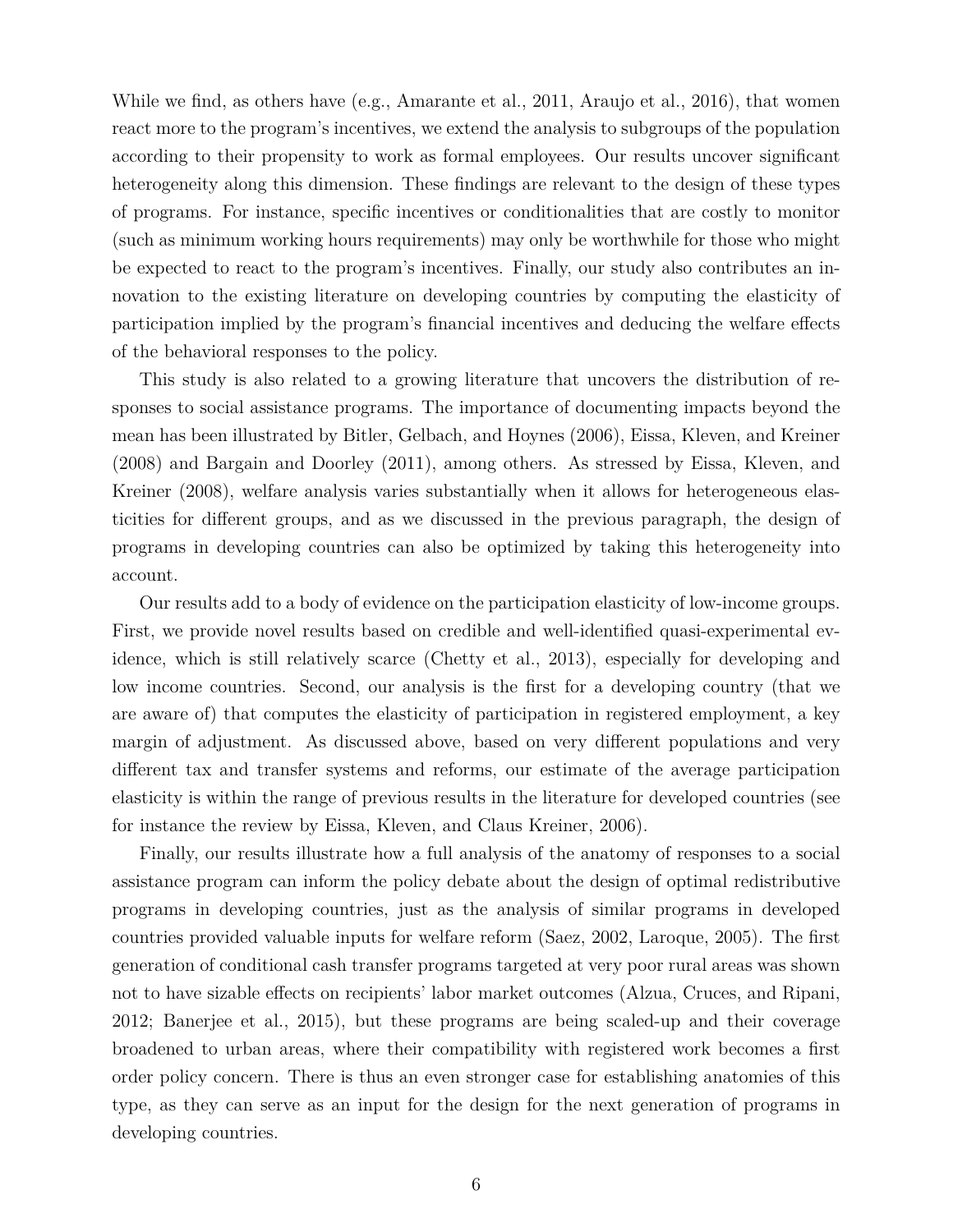The paper proceeds as follows. Section 2 describes the context of Uruguay's social protection system, the AFAM program and its rules and characteristics. Section 3 discusses the expected effects from AFAM on the participants' labor market outcomes. Section 4 describes the data sources and the construction of the datasets we employ in our empirical analysis. Section 5 discusses the empirical approach and the details of the regression discontinuity design which is the basis of our identification strategy. Section 6 presents the main results on registered employment responses to the program, Section 7 establishes its distributional effects in terms of participants' propensities to work formally, and Section 8 decomposes the main effects in informality and non-employment responses. Finally, Section 9 computes the elasticity of participation in registered employment, and the efficiency costs of the program's disincentives. Conclusions follow.

# **2 Background: The AFAM Program and its Characteristics**

#### **2.1 Social Insurance and Social Assistance Programs in Uruguay**

Uruguay has one of the oldest and most developed social protection systems in Latin America. This system follows a contributive, European Bismark-type model, where access to most welfare and social insurance programs is linked to registered employment and financed through payroll taxes and contributions from both employers and employees. Registered (or formal) employees are those working in firms which reported them to the Social Security Administration (henceforth, SSA) and for which they paid the relevant taxes and contributions. Registered (or formal) employees are those working for employers that have reported them to the Social Security Administration (henceforth, SSA) and for whom relevant taxes and contributions are paid. Formal status makes these workers eligible for social insurance benefits such as health and unemployment insurance, sickness and disability benefits, maternity leave, family allowances, and old age pensions.

As in many middle-income countries, enforcement of labor market regulations is far from universal. There is widespread non-compliance with social insurance regulations and evasion of payroll taxes is quite pervasive. This means that a substantial fraction of employees are not registered with the SSA and thus not covered by social insurance benefits. Unregistered (or informal) workers in Uruguay represented about a quarter of the total of salaried employees in the decade of 2000 (Gasparini and Tornarolli, 2009), and about 55 percent among AFAM beneficiaries in 2008, when the program was implemented (calculated using microdata from Uruguay's national household survey). In addition, about a quarter of AFAM beneficiaries aged 18-64 years old were out of the labor force in 2008, thereby without coverage of social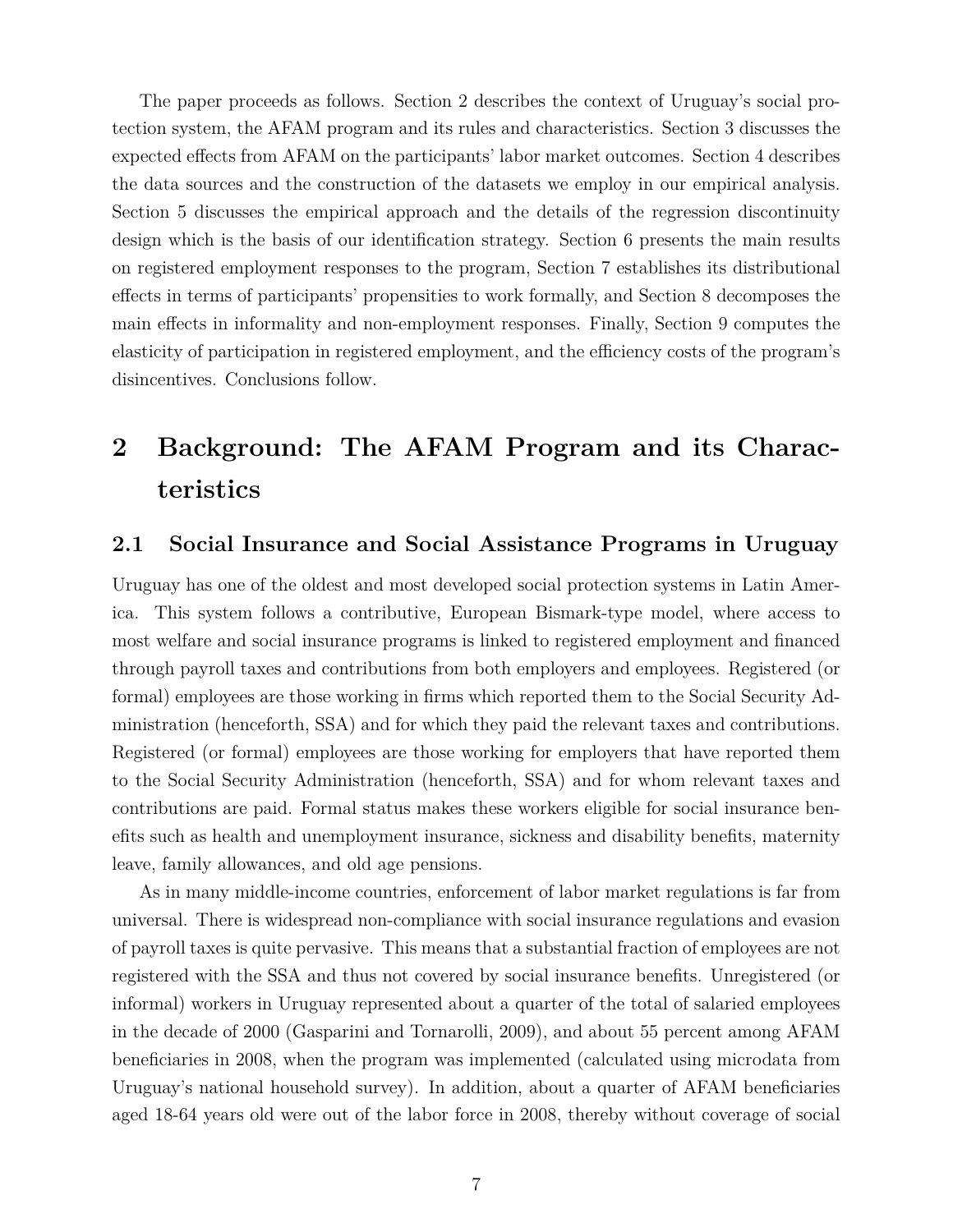insurance benefits.

A severe economic crisis hit Uruguay in 2002-2003. Unregistered workers lacked access to the risk-coping mechanisms provided by the SSA, and they were especially hit by this crisis. As a response to this increase in the economic vulnerability of the population, the government launched a series of reforms to the social protection system to expand the coverage of social assistance programs.<sup>4</sup> In particular, the government launched a temporary social assistance program called *Plan de Atención Nacional a la Emergencia Social (PANES)* in 2005. This program, which targeted the poorest 10 percent of households in Uruguay, provided a cash transfer conditional on a series of health and education controls for children in beneficiary households.<sup>5</sup> This emergency program was replaced in January 2008 by a new system of family allowances (Law 18.227), the AFAM program, as part of a broader progressive tax and transfer system reform.AFAM, targeted at poor households with children, became the most important social assistance program in Uruguay in terms of both coverage and magnitude of the cash benefits provided.

AFAM was implemented as a means-tested conditional cash transfer (CCT) program targeted to households in vulnerable socioeconomic conditions with either pregnant women or children under 18 years old. The program's monetary transfers are conditional to health checks (both for pregnant women and children) and school attendance for children in beneficiary households. At the beginning of 2008, AFAM covered 275,000 children. In 2014, the program reached nearly 370,000 children, about 42 percent of all children under the age of 18 in Uruguay. The budget for the cash transfer component of program in 2013 was just over 0.35 percent of the GDP. In terms of its relative coverage and its budget as a proportion of GDP, AFAM was among the largest programs of its type in Latin America.<sup>6</sup>

#### **2.2 Eligibility Process: Assignment Rule and Enrollment**

To participate in the program, households were required to complete an application form in which they provided an array of socio-economic information, including household characteristics (address, housing conditions, dwelling type, characteristics and quality, ownership, access to water and sanitation, etc.), and detailed information about household members, such as their national identification number, education levels, labor force participation, and income levels.

<sup>&</sup>lt;sup>4</sup>Those reforms were in line with a number of policies implemented during the decade of 2000 by many countries in Latin America with the purpose of expanding social protection and non-contributive programs (Fiszbein and Schady, 2009).

<sup>&</sup>lt;sup>5</sup>See Manacorda, Miguel, and Vigorito (2011) for more details on the goals, components and implementation of PANES.

<sup>6</sup>For instance, Brazil's Bolsa Familia reached almost 24 percent of the country's population, and had a budget of 0.4 percent of GDP in 2006, whereas Mexico's Progresa/Oportunidades covered 20 percent of the population with a budget of 0.4 percent of the GDP in the same year (Bastagli, 2009).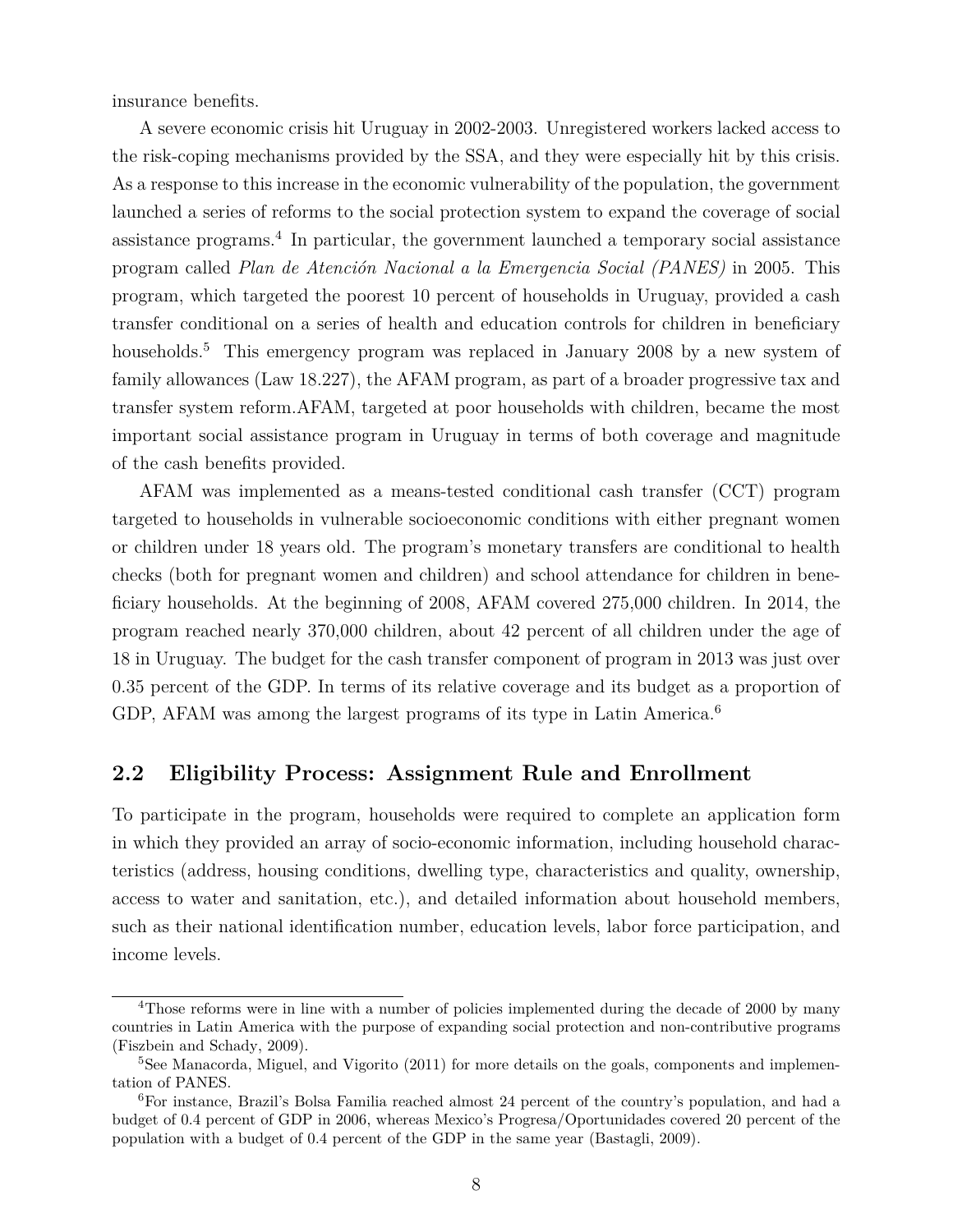After completing the application form, program eligibility was determined in two steps. First, the household was subject to an income test: the per-capita income of the household had to be below a predetermined threshold. Crucially, the household's income level was computed by combining the self-reported information on the application form and SSA administrative records (matched through each household member's national identification number), which include the individual's earnings from registered employment as reported to the tax and social insurance authorities by employers, and from other transfer programs. The SSA recorded the applicants' household income as the highest between the self-declared income in the application form and the household's total income as reflected in the administrative records. In 2014, the threshold was set at a monthly level of UYU 4,517 (around USD 196, using June 2014's exchange rate) for households with up to two members (about 50 percent of the monthly national minimum wage), and UYU 5,570 (about USD 242) for households with more than two members.

Conditional on passing the income test, households entered the second step for eligibility, a proxy means test. This test relied on an eligibility score calculated by program officials and based on the large set of socioeconomic characteristics provided by the household in the application form. The score's algorithm was devised in consultation with social policy experts and academics, and its details were never disclosed to the public.<sup>7</sup> Households with income below the threshold of the income test and with an eligibility score above a predetermined level were admitted to the program.

AFAM's eligibility rules have a very important implication for our analysis. The presence of a cutoff level and the strict enforcement of the program's rules by authorities generates a strong discontinuity in program participation rates at the cutoff point. Figure 1 plots the proportion of applicant households, both those deemed eligible or ineligible through the application process, that were enrolled into the program at any given point in time since its implementation in 2008, as a function of the eligibility score (see Section 4 for a description of the samples). We standardized the eligibility score for the figures presented in this paper: the eligibility cutoff is centered at zero, so that eligible households have positive scores and ineligible households have negative scores. The figure clearly shows a sharp discontinuity in the probability of participation in AFAM, which is about 96 percentage points higher

<sup>7</sup>The eligibility score was devised by researchers at the Universidad de la Republica (UDELAR) in Montevideo, Uruguay (see Amarante and Vigorito, 2011). The algorithm is based on the coefficients of a probit model in which the dependent variable is equal to one if households were below the first quintile of per capita income, and zero for those above the first quintile but below the median of per capita income. The original model was estimated by means of a fully saturated function of household variables drawn from the ECH national household survey. The resulting coefficient estimates were used to predict the score for each applicant household based on data from the application form, and the eligibility thresholds were different for residents of Montevideo, the country's capital, and the rest of the country, to reflect differences in living costs. The computation of the score and the monitoring of household income and conditionalities was a responsibility of Uruguay's Social Security Administration, the *Banco de Previsión Social* (BPS), and the Ministry of Social Development (*Ministerio de Desarrollo Social*, henceforth MIDES).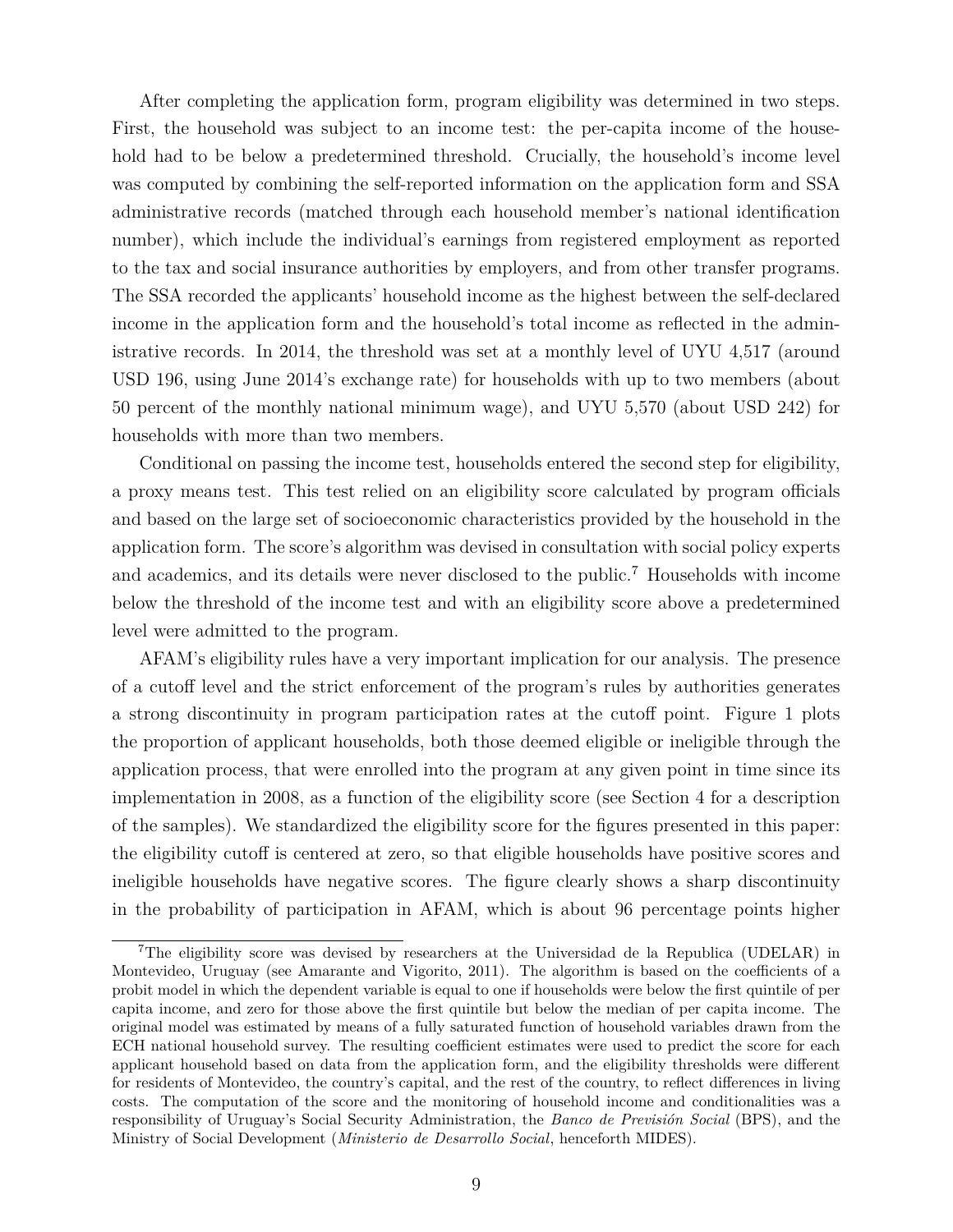for those households with a score just above the eligibility threshold than for those just below it. This plausible exogenous variation in the assignment into the program due to its eligibility rule is the basis of our identification strategy. Our empirical analysis is based on the comparison of the behavior and outcomes of individuals in eligible households – i.e., those with an eligibility score above the threshold – and individuals in ineligible households – i.e., those who applied with a score below the cutoff point – as discussed in detail in Section 5.1 below.

### **2.3 Level and Duration of the AFAM Monetary Benefits**

Households selected to participate in the program are entitled to a monthly cash transfer. The level of the transfer depends (non linearly) on the number of children under the age of 18, and on the number of children attending secondary school.<sup>8</sup> The transfer is larger for those in secondary school so as to encourage older children to attend and complete their schooling.

The total benefit granted to a household can be calculated as follows:

$$
AFAM = \begin{cases} 0 & \text{if } Y^F > T \\ \beta \times (Kids0to17)^{0.6} + \delta \times (High SchoolKids)^{0.6} & \text{if } Y^F \le T \end{cases}
$$
 (1)

where *Kids*0*to*17 represents the number of children below 18 years old, *HighSchooKids* is the number of children that attend secondary school,  $\beta$  and  $\delta$  are the transfers levels, and T the income test's threshold. These amounts are adjusted periodically according to the evolution of the official Consumer Price Index. For instance, in 2014 the transfers were set at  $\beta$  =UYU 1,096 (USD 48) and  $\delta$  = UYU 470 (USD 20). The average income transfer for a beneficiary household with two children in 2014 was UYU 2,374 (USD 103), about 25 percent of the monthly national minimum wage.

While households participate in the program, they receive the full transfer according to the program's rules as long as their monthly income (from all sources) is lower than the predetermined income eligibility threshold. If a household's income exceeds this threshold, it becomes ineligible for the program and loses the entire AFAM benefit. In practice, however, the income test is only applied every two months and is based only on verifiable sources of income, i.e., labor income from registered employment, retirement pensions or other government transfers recorded in the SSA administrative records. Our analysis of the program's administrative records for the 2008-2010 period indicates that only about 0.5 percent of beneficiaries left the program for this reason. Households were also disqualified and made to exit the program when they failed to meet the mandatory health and school attendance checks for children. According to AFAM administrative records, less than 0.1 percent of the bene-

<sup>8</sup>There is also an extra component for disabled children.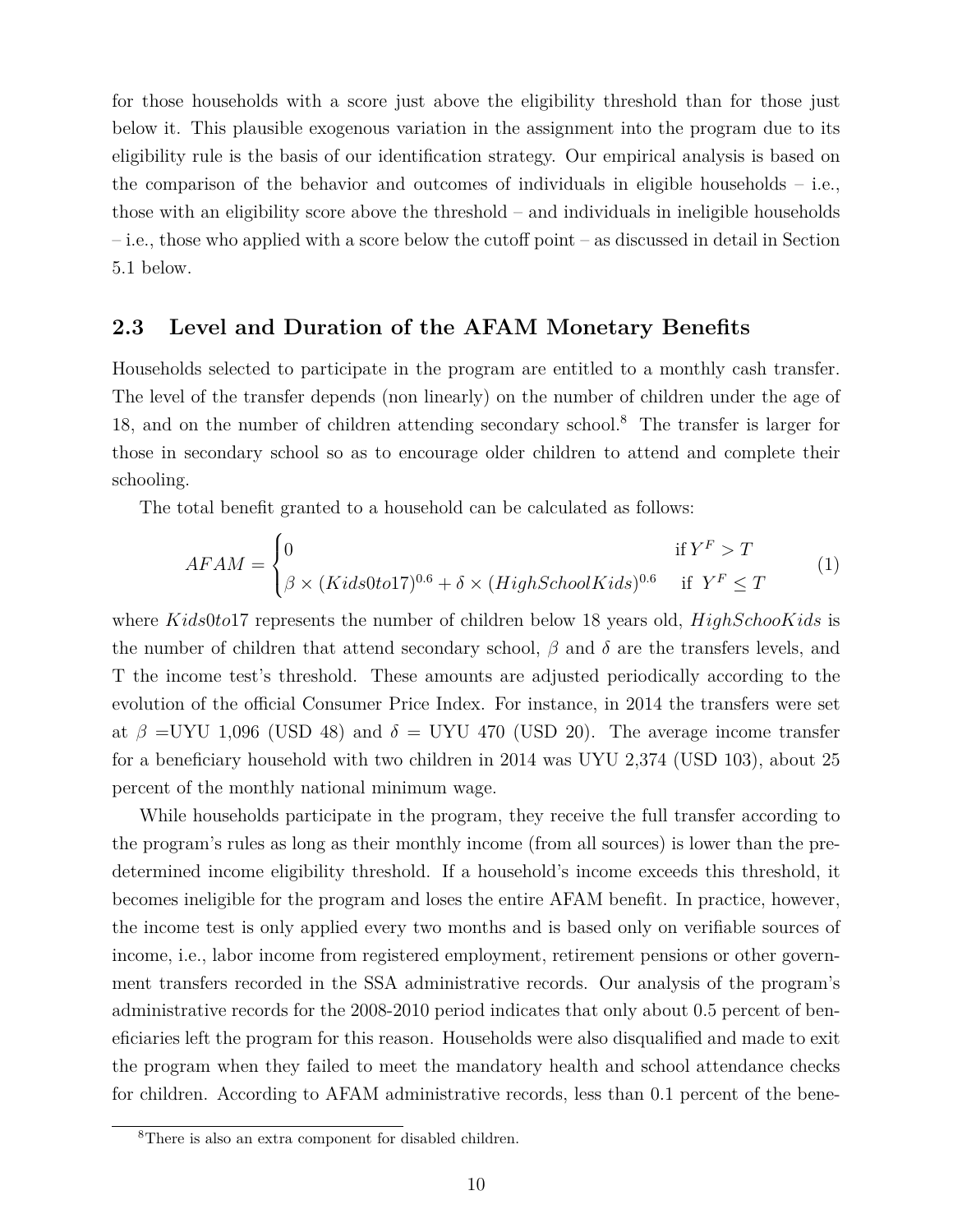ficiaries left the program for this reason during the 2008-2010 period.<sup>9</sup> Finally, households also exited the program when all of their children reached 18 years old.

# **3 Expected Effects of AFAM on Labor Market Behavior**

Economic theory predicts that a means-tested transfer program such as AFAM could affect the labor market behavior of potential beneficiaries along two extensive margins of choice (Bosch and Manacorda, 2012). We first discuss how it may change the decisions of workingage eligible individuals in terms of whether to enter or exit the labor market, i.e. the labor force participation margin.<sup>10</sup> It may also affect the decision to work as a formal or as an informal employee for both those who were employed and those who were not employed, i.e. the formal-informal employment margin.

## **3.1 AFAM and the Labor Force Participation Margin**

AFAM's benefits and eligibility rules introduce strong financial incentives for individuals to reduce their labor force participation, as in the case of traditional welfare programs (see for instance, Moffitt, 2002). First, the income test entails an implicit tax on labor earnings, thus reducing labor supply through a substitution effect. The transfer also increases households' non labor income, inducing a negative income effect. Both effects reinforce the program's disincentive for labor force participation.

Besides these standard economic theory arguments based on the program's rules and benefits, the program's conditionalities might also induce changes in the labor force participation of adults. On the one hand, the requirement that children attend school might free up time that adults in the household previously spent on childcare. On the other hand, if conditionalities are effective in curbing child labor, the net effect of transfers on households' incomes is reduced, which might mitigate the program's potential disincentive for adult labor supply (Alzua et al., 2012).

<sup>9</sup>The school attendance condition was enforced beginning in the year 2013. To enforce this regulation, the government cross-checked the AFAM's beneficiary lists against school attendance records. Unfortunately, we do not have access to the program's administrative records for the period after 2010 and thus cannot evaluate the extent to which this enforcement measure affected AFAM participation among beneficiaries.

<sup>&</sup>lt;sup>10</sup>In fact, AFAM's design implies that it might also affect the intensive margin of labor supply. Individuals in eligible households have a strong incentive to not exceed the income test's threshold level, since earnings from registered labor above this level would result in loss of the benefit (for beneficiaries) and in ineligibility (for non-beneficiaries considering applying to the program). This implies a discrete fall in households' incomes at the threshold, which generates a notch in their budget constraint (Kleven, 2016). At this notch, households could increase their disposable income by reducing hours worked as formal workers and thus reducing verifiable earnings from registered employment. Unfortunately, we are unable to measure labor supply at the intensive margin because our data does not cover working hours or earnings (see Section 4).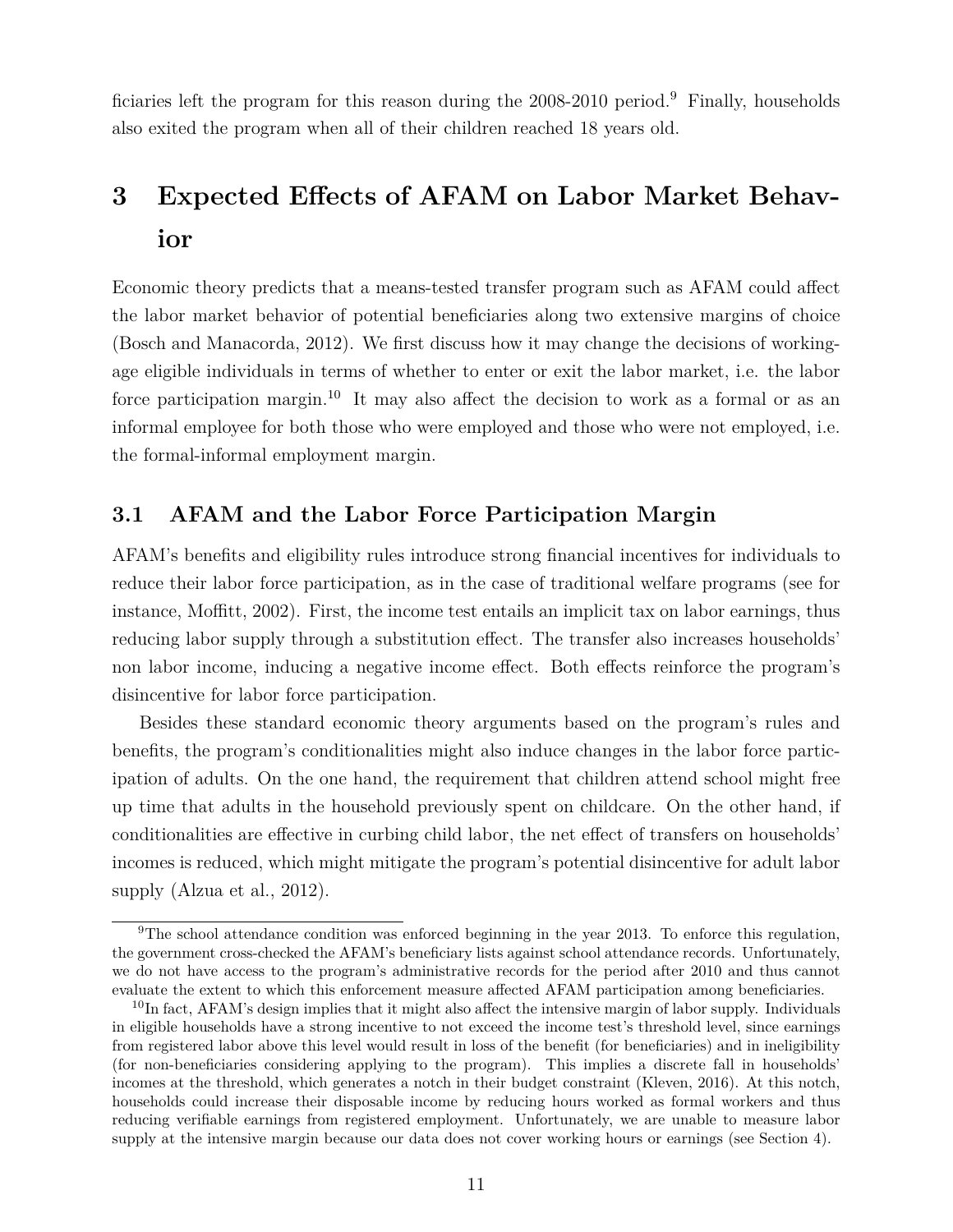The combination of these three channels implies that the overall effect of AFAM on adults' labor force participation is ambiguous from a theoretical point of view. However, we expect the negative response in labor force participation from the financial disincentive to be of first-order importance relative the more ambiguous incentives introduced by the conditionalities. First, as discussed above, it is not clear to what extent the government really enforced these conditionalities, at least during the period that we study. In fact, evidence from our follow-up survey suggests that about 40 percent of the beneficiaries were unaware of conditionalities being attached to the program (Bergolo et al., 2016). Manacorda, Miguel, and Vigorito (2011) also note that the conditionalities were *de facto* not enforced in the case of PANES, the program that preceded AFAM, because of the lack of coordination between public institutions. Second, school attendance is nearly universal for primary school children in Uruguay, and thus the child labor argument would only apply to teenagers and not to all children in the household. In fact, Amarante, Ferrando, and Vigorito (2013) did not find any evidence that PANES affected school attendance or child labor for children aged 14 to 17.

#### **3.2 AFAM and the Formal-Informal Employment Margin**

As argued by Bosch and Campos-Vazquez (2014), there are two extreme theoretical approaches to model the presence of informal work in an economy. The traditional view, based on Harris and Todaro (1970), posits that informal workers are those rationed-out from scarce (and "good") formal jobs. Informality is thus considered to be a form of queuing that represents unemployment in disguise; in this model all workers prefer to be employed as formal workers – informality is not voluntary nor the result of an optimal choice from the worker. An alternative view, the sorting approach, advances that workers may choose to engage in informal employment because they place less value on the social insurance benefits tied to registered or formal jobs. They seek to avoid the related payroll taxes and contributions because, in the context of weak enforcement of tax and labor regulations, informal employment results in better pay, among other benefits (Maloney, 1999, 2004, Levy, 2008).

The first approach implies that all workers prefer formal jobs, while in the second perspective there is a continuum of individual preferences as well as a marginal worker who is indifferent between the option of formal or equivalent informal employment. In the context of segmented labor market models, a program such as AFAM would not have a discernible effect on the formality-informality margin, although it would increase welfare for informal workers. In the context of sorting models, however, AFAM's benefits and eligibility rules alter the cost-benefit equation of formal work at the margin.

The available evidence indicates that programs of this type do have an impact on the formal-informal employment margin, which implies that at least part of the labor market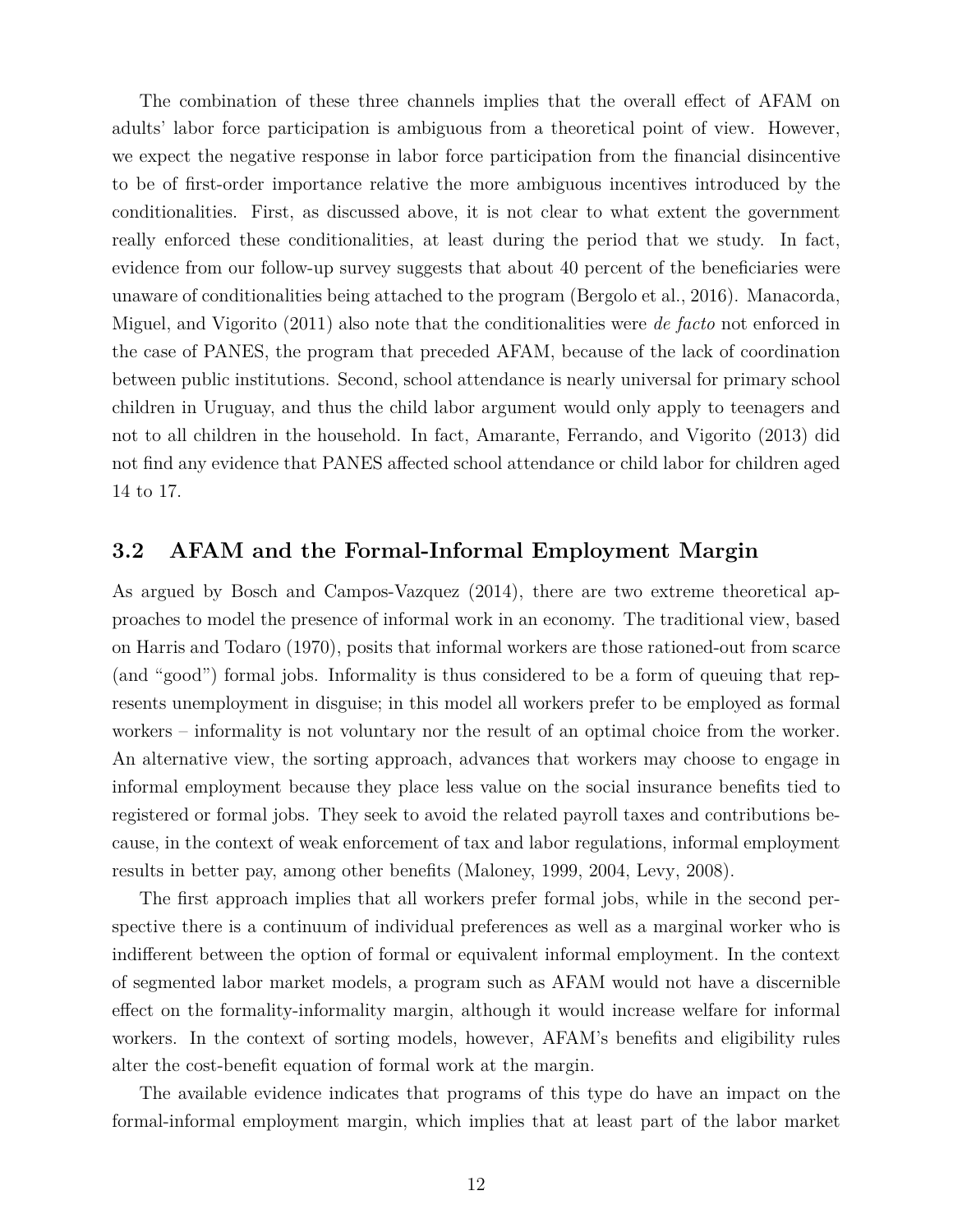corresponds to some form of sorting. The extent of these effects, however, is an empirical question. The answer depends on the context of each program, for instance, on the mass of workers at the margin of choice between formality and informality, on the program's generosity, and on the tax rates on registered earnings implied by the eligibility conditions (see Albrecht, Navarro, and Vroman, 2009; Bosch and Esteban-Pretel, 2012, Bosch and Campos-Vazquez, 2014). In the case of AFAM, the incentives might be substantial: the transfer is large relative to the earnings of typical beneficiaries, the program introduces a high implicit marginal tax rate for earnings from registered employment at the income test threshold, and the program's potential beneficiaries belong to groups that are more likely to engage in informal work. Moreover, it has been argued that there are two tiers of informality in the labor market (Fields, 2009), and we could thus expect differential effects among individuals with different propensities to work formally. This differential analysis constitutes a key feature of an anatomy of labor market responses to social assistance programs.

## **3.3 Testable Implications of the Theory**

The purpose of the analysis that follows is to test a set of predictions about the effect of AFAM on registered employment in order to create an anatomy of these behavioral responses. The combination of the negative income effect of the transfer and the substitution effect induced by the income test based on registered labor earnings yields the prediction that (1) the total share of eligible adults in the population in registered employment should decrease as a consequence of the program. Moreover, the eligibility criteria, based on formal earnings, mostly affects the decisions made by individuals at the margin between formal and informal employment. As a result, (2) the total effect on registered employment should be higher among individuals with higher propensities to be employed as formal workers relative to potential beneficiaries with lower propensities to be employed as formal workers.

The incentives introduced by the program might alter decisions at different margins of behavior – individuals may drop out of the labor force (pure income effect), while others might transition from registered to unregistered jobs (formal/informal substitution effect). While we do not have information to fully test these transitions, we can still establish whether (3) the share of non-employed population increases and (4) the proportion of unregistered workers increases, which can illustrate the effects at these two margins of labor supply.<sup>11</sup>

A further component of an anatomy of behavioral responses is the quantification of these responses. We hypothesize that (5) the generosity of the income transfer and the large implicit tax incentives on formal earnings are substantial enough to induce a sizable response

<sup>11</sup>The prediction for informal employment is *a priori* ambiguous because of the transfer-induced negative income effect on infra-marginal workers and the positive formal-informal substitution effect due to the implicit marginal tax on registered employment. Consequently, a positive effect on unregistered employment indicates some adjustment on the formal-informal margin (Bosch and Manacorda, 2012).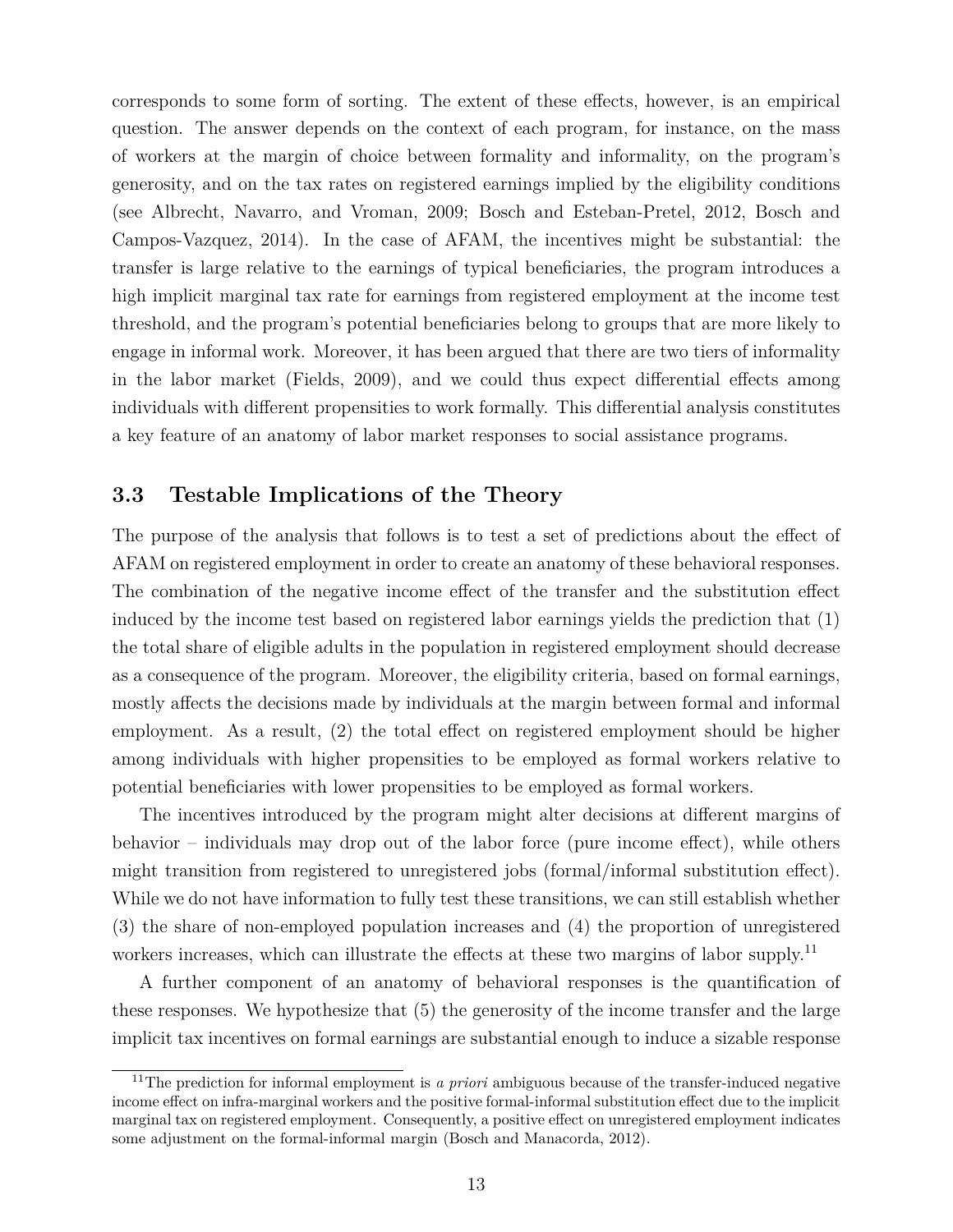on registered employment, and that (6) the implicit elasticities will vary according to the propensity to be employed as formal workers, as discussed in (2), or among subgroups of individuals defined by their socioeconomic characteristics.

# **4 Data Sources and Sample Construction**

Our analysis is based on a series of administrative and household survey datasets matched by means of a unique individual identifier. This section describes the original data sources, their characteristics and their timeframes. It also documents the matching process, the resulting datasets that we use for our empirical work, and the outcomes of interest.

## **4.1 Baseline Program Application Records**

The AFAM administrative records correspond to a detailed questionnaire on the socioeconomic and demographic characteristics of all individuals in households that applied to the program. This rich baseline data contains information for both successful (i.e., eligible) and unsuccessful (i.e., ineligible) applicant households. Our database covers the period January 2008 to September 2010.

The detailed application form was conceived to produce a targeting score, and thus included a host of information on the households' living conditions. It was filled-in by BPS staff and a member of the applicant household. Its design was based on the typical questions found on household and labor force surveys. The individual and household characteristics elicited by this process include demographics, schooling, labor force participation and income, housing conditions and durable assets ownership, and region of residence, among others. The records also include the date of application and, most importantly, the exact value of the household's eligibility score computed by the authorities and the national identification number of each member of the household. Identity cards ("Cédula de Identidad") are issued at birth and renewed periodically for all citizens of Uruguay. An individual's national identification number corresponds to their card's unique number. It is uniquely linked to tax and social security records, and it is widely used to prove identity in public offices and for private commercial services.

## **4.2 Social Security Administration Records**

The Social Security Administration (SSA) records the monetary contributions made by employers and employees to social insurance services every month. A formal employee is one that is "registered" with the SSA, and thus covered by the social security and social insurance benefits provided by SSA: old age pensions, health insurance, unemployment benefits,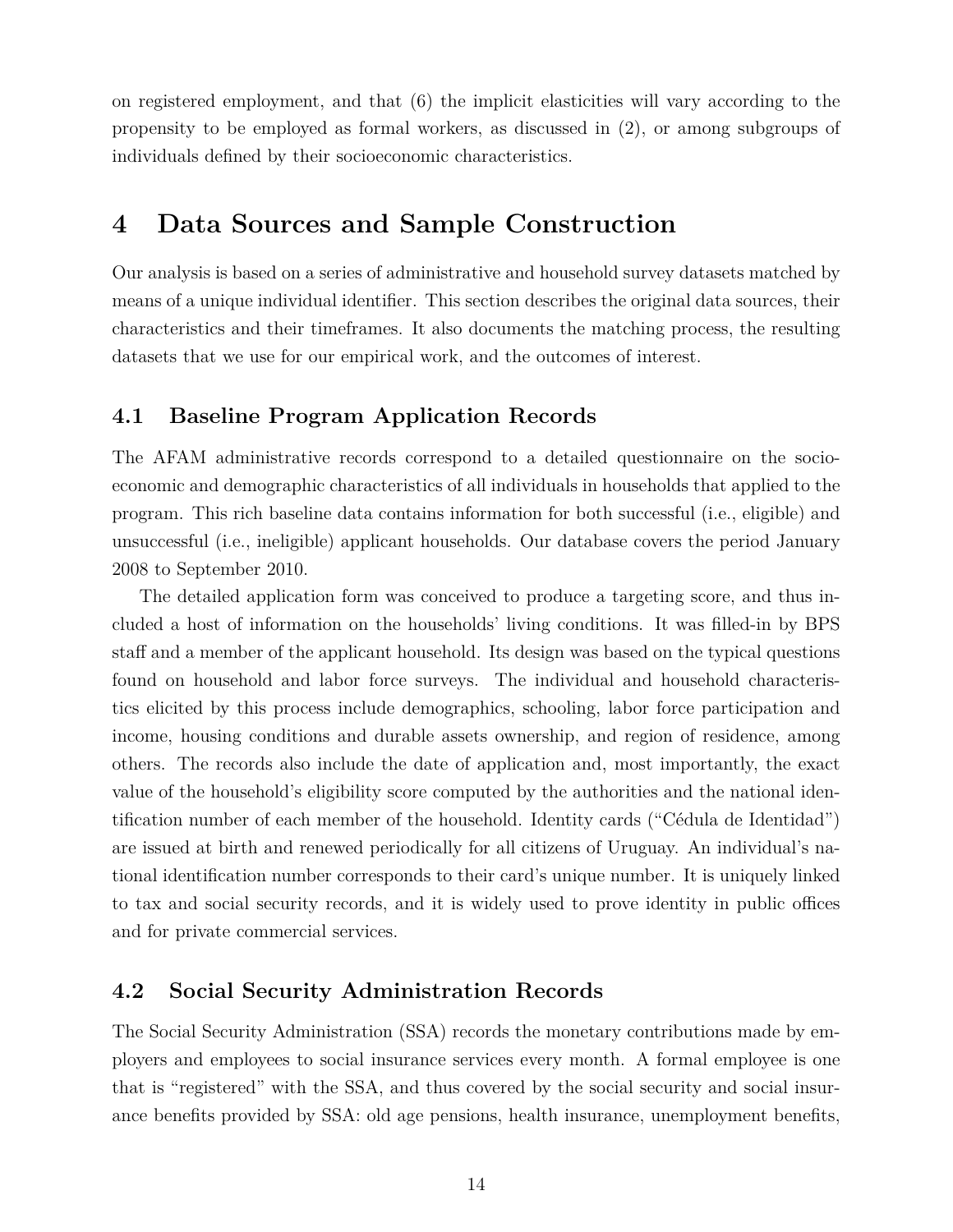maternity and child allowances, among others.

We have access to SSA records for program applicants for the period from January 2005 to December 2012. This type of data has two main advantages. First, it records all episodes of registered employment (for both employees and self-employed workers, and in both the private and public sectors). We can thus construct a longitudinal database of registered employment histories by month that covers the entire period under study and, most importantly, substantial periods before and after the period covered by the program application records. We use national identification numbers to match all adult members of applicant households to their registered employment histories and their baseline application records. The second advantage of this data is that it provides information on the entire universe of adults in applicant households, which results in a large dataset that allows for a high degree of precision in our estimates.

Finally, in terms of limitations, our SSA administrative data does not include information on hours worked per day (or days per month) nor on earnings from registered work, which means that we cannot determine the impact of AFAM on the intensive margin of labor supply.

#### **4.3 Follow-Up Survey of Applicants to the Program**

An additional limitation of administrative databases for the study of labor market outcomes in developing countries is that, by definition, these sources do not have any information about unregistered or informal employment. Individuals typically appear in these databases as working as registered workers for which social insurance contributions and payroll taxes are paid, since the main purpose of these databases is to determine eligibility for social insurance benefits. In some cases, as in our data for Uruguay, individuals may also appear as beneficiaries of social assistance programs – typically child-related cash transfers or unemployment insurance. Individuals that do not appear in the database may thus be either inactive, unemployed (and not receiving unemployment insurance payments), or working as unregistered or informal employees. While these are good data sources to determine registered employment status, they do not provide a complete panorama of labor market outcomes since we cannot distinguish between inactivity, unemployment and unregistered work.

To complement the administrative data source along these lines, MIDES commissioned a group of researchers based at  $IECON<sup>12</sup>$  to develop and implement a follow-up household survey specifically designed to study the effects of AFAM on household welfare and on indi-

<sup>&</sup>lt;sup>12</sup>This survey was designed by researchers at the Instituto de Economía (IECON) of the UDELAR, in collaboration with MIDES and researchers at the Institute of Statistics and in the Department of Sociology at UDELAR (Amarante and Vigorito, 2011). In order to limit strategic responses, surveyed households were not informed about the precise purpose of the survey.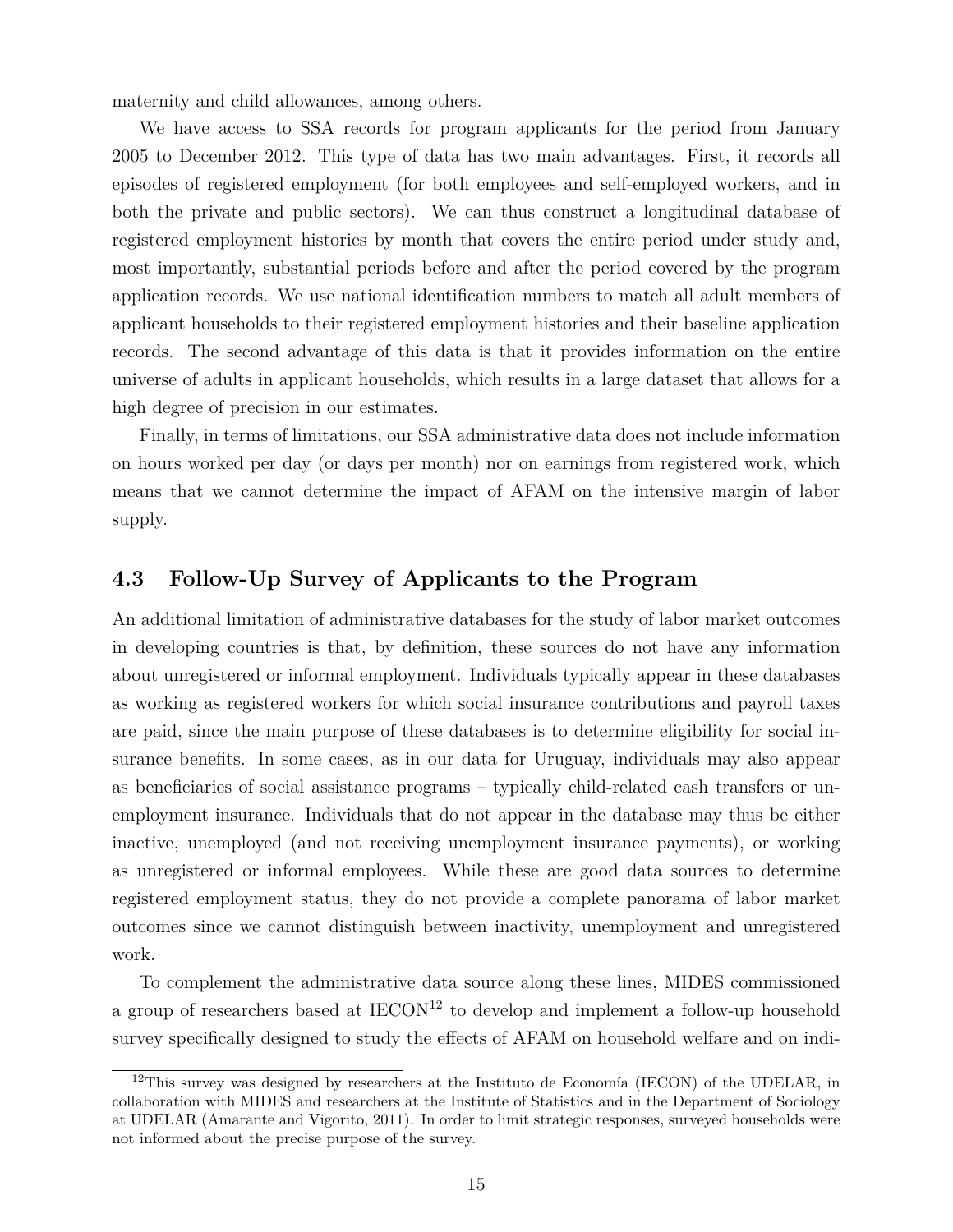vidual labor market responses. The survey was designed with the evaluation's identification strategy in mind. Since eligibility to the program was determined by a score based on socioeconomic characteristics that resulted in a sharp discontinuity at the cut-off point, the survey's sampling frame was based on a random sample of eligible and ineligible households that were close to the cut-off point, according to AFAM application records. Therefore, the survey sample was constructed to exploit the quasi-random variation generated by the eligibility rule. These application records and the corresponding household survey were matched using each individual's unique national identification number.

The follow-up survey was collected from September 2011 to February 2013. Overall, 40 percent (1,441) of the stratified random sample of 3,565 households were interviewed, with a slightly higher proportion of non-response among ineligible households (44 percent) relative to eligible households (39 percent). Despite the high-level of non-response, there is no robust evidence of correlation between non-response and eligibility status. For an analysis of this issue, see Bergolo and Galvan (2016).

The survey's questionnaire was basically a shortened version of the Encuesta Continua de Hogares (the household survey carried out periodically by Uruguay's national statistical agency). It covered a host of information on household living conditions and individual labor market outcomes. More specifically, it allows us to establish the mutually exclusive labor market outcomes at the date of the interview – i.e., registered and unregistered employment, unemployment and non-participation – for each individual in the sample.

#### **4.4 Matched Datasets for the Empirical Analysis**

From these data sources, we construct two related but distinct datasets for our empirical analysis. For our first dataset, we match the program application records with SSA's registered employment work histories. We thus have complete registered work trajectories for the period January-2005-December 2012 for all adult individuals in households that applied to the program between January 2008 and September 2010. We adjust this data to the fact that application to AFAM occurs at different moments through the period we study (Appendix Figure A.1 depicts this distribution over time). Our analysis focuses on post-application employment outcomes – specifically, we study the period between 1 and up to 54 months after the application date.<sup>13</sup> We also exploit the longitudinal dimension of the data and construct detailed pre-application registered employment trajectories for all adults in our sample for the 36 months immediately preceding application.<sup>14</sup> Similarly to an event study,

<sup>&</sup>lt;sup>13</sup>We use information up to 54 months after application to the program because only a small number of individuals are observed for 60 months, the maximum post-application window in our setup.

<sup>&</sup>lt;sup>14</sup>We have more than 36 months of pre-application data for individuals who applied later in our observation window. We preferred to standardize the pre-application window to the minimum common denominator of 36 months (i.e., January 2005-January 2008 for the earliest applicants to the program).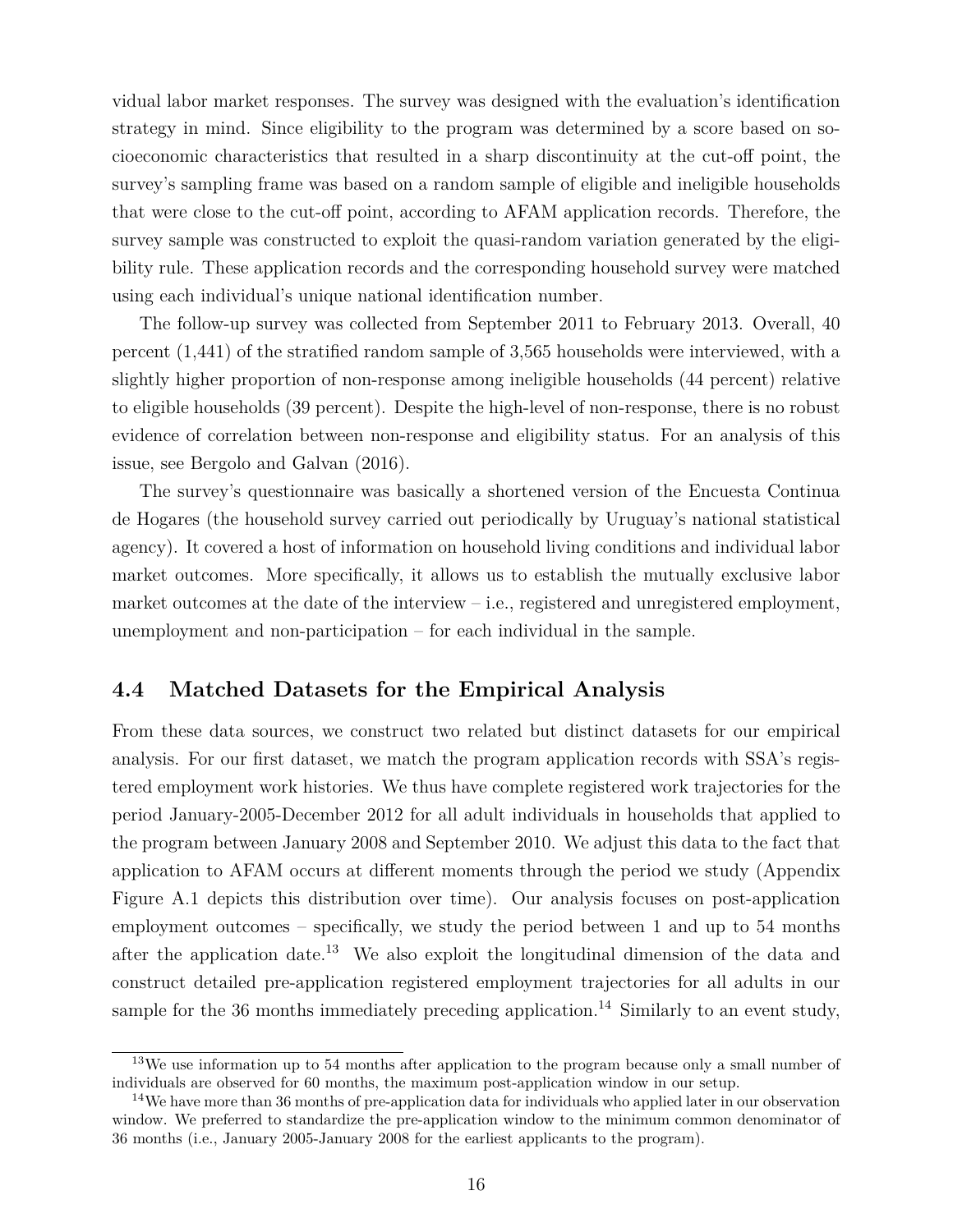we re-center the work histories at the time of application to the program for individuals in both eligible and ineligible households.

The population of interest consists of heads of households or spouses of heads of households aged 18 to 57 at the time of the AFAM application during the period January 2008 to September 2010. These age limits restrict our sample to the economically active population over our whole period of study.<sup>15</sup> In addition to the age restriction, we exclude a small proportion of individuals for whom the available data does not allow us to establish eligibility or treatment status (6.07 percent of the population of adults in applicant households). Finally, we exclude individuals whose household eligibility score is misreported in the AFAM application records (0.48 percent out of the population). These restrictions yield a population of 241,092 individuals aged 18-57 at the time of application to AFAM. Since our identification strategy is based on the sharp discontinuity of the eligibility at the cut-off point in a regression discontinuity setting, we restrict our analysis to a sample of the population of applicants in households in a specific range of  $(-0.1; +0.1)$  of the eligibility score.<sup>16</sup> From the population of 241,092 adults in all applicant samples, we use a sample (henceforth, the main sample) of about 10 percent of the total – 24,563 observations (18,790 eligible and 5,773 ineligible).

The second dataset (henceforth, the follow-up sample) covers the adult individuals in households interviewed for the follow-up survey during the period September 2011- February 2013. As described above, these households were also drawn from those close to the eligibility cut-off in the AFAM application records.<sup>17</sup> There are 2,544 adults (18-57) interviewed in the follow-up survey (1,736 eligible individuals and 808 ineligibles). We match these individuals and their households with the information in the program application records and with their registered employment work histories from the SSA administrative records.

Because of how these samples were selected, we should expect individuals in the main sample to be similar to those in the follow-up sample, since both groups were drawn from a relatively small interval of the eligibility score around its cut-off point. However, we can also expect these two groups to differ from the full population of applicants: because they were close to the cut-off, these individuals represent the more well-off (as proxied by the eligibility score). This is verified in Table 1, which presents summary statistics of selected socio-economic characteristics of adult (18-57) individuals in all applicant households

<sup>&</sup>lt;sup>15</sup>The lower bound for the age reflects the fact that individuals under 18 would not have benefited from the program as eligible children (e.g., they were not required to be enrolled in school). The restriction at 57 years old is due to the fact that workers in Uruguay are eligible for retirement benefits at 60. For the last period of our work histories data, none of the workers were older than 59.

<sup>&</sup>lt;sup>16</sup>The range of the standardized eligibility score for the population of all applicant households is (−0*.*268; +0*.*712), where positive values represent eligible (and thus less well-off) households and negative values correspond to non-eligible households.

<sup>17</sup>The optimal bandwidth for the survey was set at the eligibility score interval of [−0*.*0426; +0*.*0727]. This implies that the households selected were those with predicted probabilities of falling below the target income level within 7.27 percentage points and minus 4.26 percentage points of the cutoff point.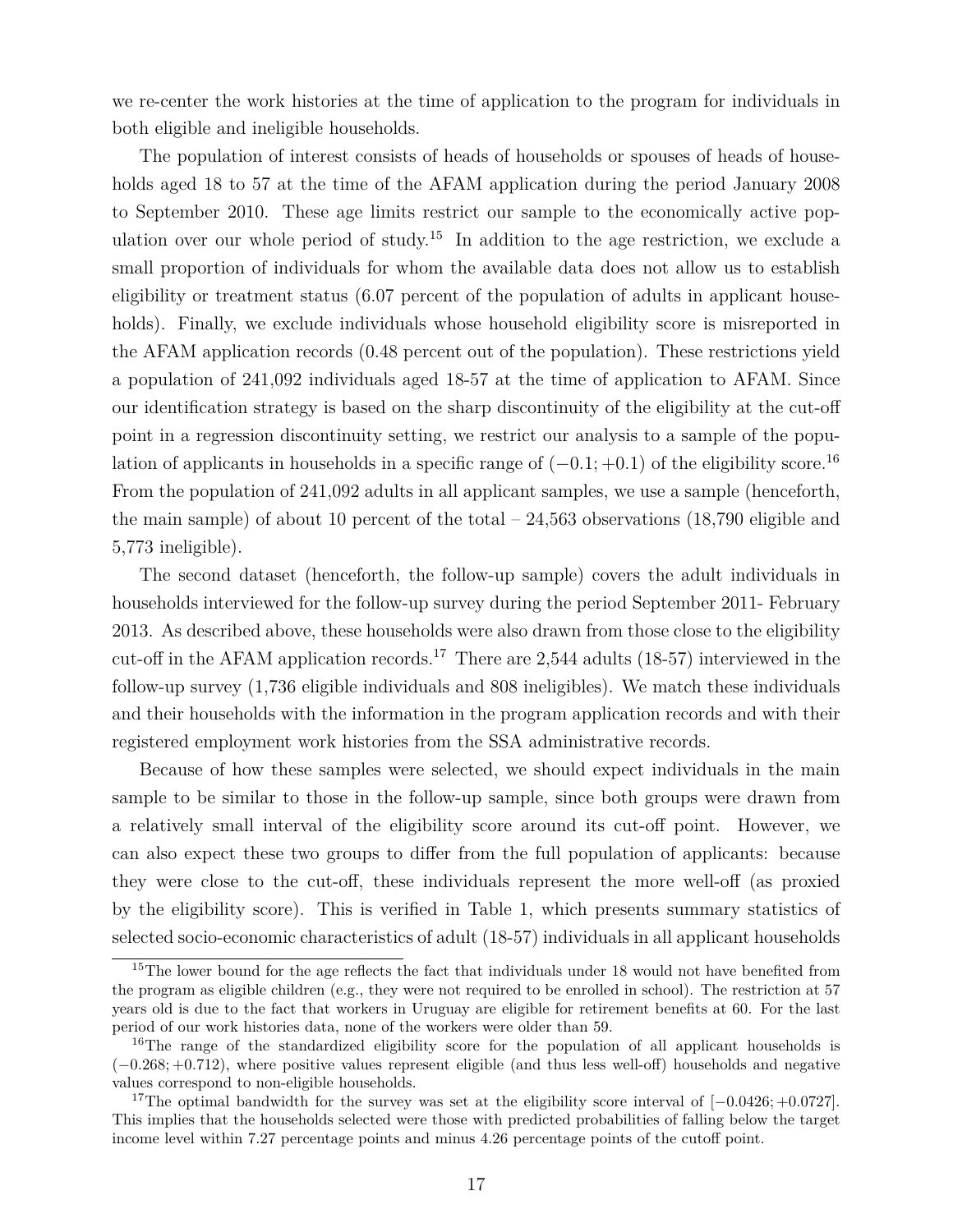(column 1), of those from the main sample (column 2) and from individuals in the follow-up sample (column 3). There do not seem to be substantial systematic differences between the characteristics in columns 2 and 3. However, households and individuals in our two selected groups differ from those in the full population in some key characteristics. For instance, in our two samples there is a substantially smaller proportion of female heads (77.08 percent in the main sample and 79.71 percent in the follow-up sample, compared to 72.89 percent in the full population), the education level is higher (30 percent and 26.69 percent compared to 50.76 with only primary school) there are less children in the households (1.42 and 1.40 compared to 2.09), and there are far less former beneficiaries of the PANES emergency cash transfer program, which targeted the extreme poor (42.43 percent and 10.37 percent compared to 9.51 percent). In Section 6.4, we assess to what extent the baseline RD estimates are generalizable to the full population of adults in AFAM applicant households.

#### **4.5 Outcomes of Interest**

The outcomes that we consider are defined as follows. The key outcome is registered employment as recorded in SSA administrative data. Specifically, registered employment in our data is an indicator variable equal to one if the individual is registered with the SSA in a given calendar month, and zero otherwise.

The analysis in Section 8 is based on the follow-up sample, and we exploit the information from the survey to explore responses to AFAM on additional margins of labor force participation. The first is registered employment, based in the response to a specific question in the follow-up survey and defined as an indicator coded as one for individuals who declared to be a registered employee at the time of the interview and zero otherwise.<sup>18</sup> The second outcome of interest for our study is unregistered employment, again as stated by the respondent in the follow-up survey. This is an indicator coded as one for individuals who work but state that they are not registered with the SSA, and zero otherwise. The third outcome is non-employment, which is an indicator variable equal to one when the individual declares that she is not working, and zero when she states that she is employed (either as a registered or as an unregistered worker).

<sup>&</sup>lt;sup>18</sup>The specific question in the ECH and in our follow-up survey is: "Are you contributing to a retirement benefit through this job?" ("¿Aporta a alguna caja de jubilaciones por su trabajo actual?"). This is a standard criteria in the analysis of household surveys in Latin America. It is used to define registered or formal work in most of the recent literature for the region — see, for instance, Gasparini and Tornarolli (2009) and Galiani and Weinschelbaum (2012).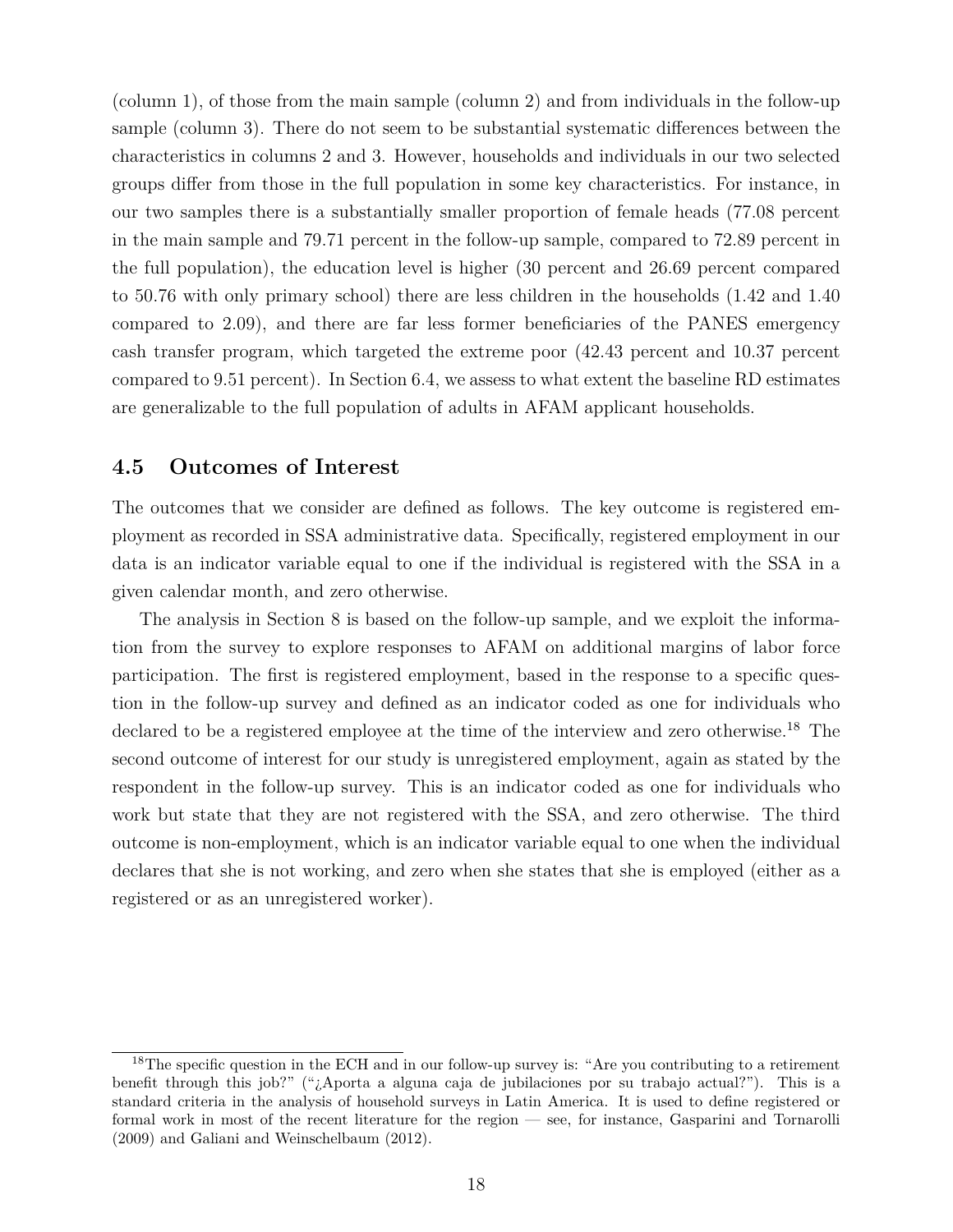# **5 Empirical Approach**

#### **5.1 Empirical Strategy: the Regression Discontinuity Design**

Our identification strategy to estimate the causal effect of the AFAM program on labor market outcomes relies on a regression discontinuity design based on the program's eligibility rule. Our sharp RD strategy exploits the fact that assignment to the program was determined by a deterministic eligibility score (*score*), which was a function of applicant households' characteristics. Only households with scores above the eligibility threshold were eligible for the program.<sup>19</sup> We standardize this score so that the eligibility threshold is zero, positive values imply that households were eligible, and negative values imply that households were deemed ineligible. This is clearly illustrated in Figure 1: the discontinuity in the probability of program participation at the threshold is 96 percentage points, implying that the enforcement of the eligibility rule was very strict.

In this type of RD setting, ineligible households far to the left of the eligibility cutoff differ substantially in observable characteristics from eligible households far to the right of the threshold. However, if we narrow the focus to individuals in the neighborhood of the eligibility threshold, it is plausible that assignment to the program was determined by idiosyncratic factors and not by systematic differences in household and individual characteristics that might also be correlated to labor market behavior. Under certain conditions, individuals in households with a value of the eligibility score just below the cutoff (i.e., they were not deemed eligible by a small margin) can serve as a plausible counterfactual for individuals who gained eligibility by a small margin, and the RD setting is akin to a local randomized experiment.

For our baseline RD analysis, we estimate a regression model within a narrow window around the AFAM eligibility threshold specified as follows:

$$
Y_i = \alpha + \beta ELEG_i + \delta ELEG_i \times f(score_i) + \kappa f(score_i) + \epsilon_i \tag{2}
$$

where  $Y_i$  is the outcome of interest for individual *i*;  $ELEG_i$  is a dummy equal to one if the individual belongs to an applicant household eligible for the program (i.e. if  $score_i > 0$ ), and zero otherwise; and *score* is the value of the eligibility score, which as usual in the RD literature is standardized relative to the eligibility threshold  $(c)$ . The function  $f(score_i)$  is a smooth control function of the "assignment" variable score. The parameter of interest, *β*, captures the causal effect of AFAM on the outcome of interest. When the analysis focuses on the main sample, which is a longitudinal database, standard errors are clustered at the individual level to account for serial correlation of individual outcomes over time. When we

<sup>&</sup>lt;sup>19</sup>See Lee and Lemieux (2010) for a detailed revision of technical issues relative to the RD design.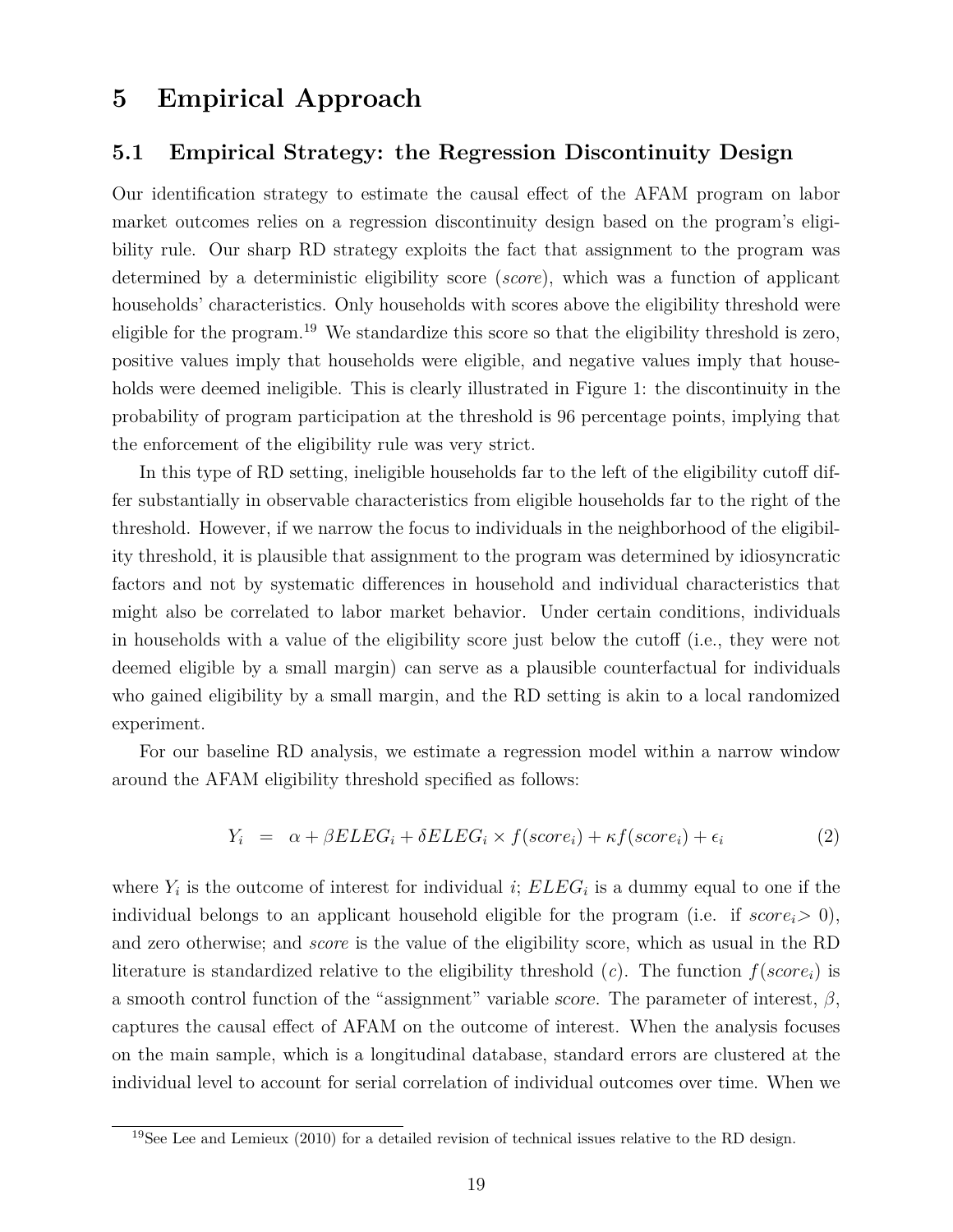use the follow-up sample, our estimates are based on regressions with Huber–White robust standard errors.

The functional form of *f*(*.*) and the window on each side of the cutoff threshold are key inputs for the RD design. Our baseline RD specification uses a low-order polynomial approach (linear and quadratic) to control for the assignment variable.<sup>20</sup> These polynomials are estimated separately on each side of the eligibility threshold. As discussed above, our main sample is based on a bandwidth of  $\pm 0.1$  around the cutoff threshold of the standardized eligibility score. In the Appendix, we provide a full set of robustness and specification checks of our main results, including alternative functional form assumptions for  $f(.)$ , different choices of bandwidths, $^{21}$  RD estimations based on local linear regression, estimations including time fixed effects, and alternative standard error estimates, among others.

The identification of the parameter  $\beta$  as a causal effect in an RD setting requires a series of conditions to be met. In terms of the Rubin causal model, let  $Y_i(1)$  and  $Y_i(0)$  denote the potential outcomes for eligible and ineligible individuals respectively. Identification in our RD design requires that  $E[Y_i(1) | score]$  and  $E[Y_i(0) | score]$  are continuous functions at the eligibility threshold *c*. This continuity condition justifies the use of those very close to the threshold as a counterfactual for those at the other side of the cutoff  $-$  i.e., the differences between the two groups are plausibly exogenous. Since *ELEG* is a discontinuous function of the eligibility score, and the control function  $f(.)$  in equation 2 is by assumption continuous at *c*, the RD coefficient  $\beta$  is identified if the continuity condition is met. Intuitively, the continuity assumption implies that any discontinuity in the outcome of interest as a function of the score at the cutoff *c* can be attributed to the causal impact of AFAM eligibility.

This continuity assumption would be violated if individuals were able to manipulate the program's eligibility process. In that case, the difference between the eligible and the ineligible at the threshold would reflect some systematic advantage of the eligible, instead of being determined by plausibly exogenous idiosyncratic factors. This would happen, for instance, if program officials favored households with adults engaged in informal jobs, or if applicants lied about their socioeconomic characteristics when filling-in the application form as a strategy to gain eligibility. Either situation would introduce systematic differences between observable unobservable characteristics of individuals just above and just below the eligibility threshold, potentially biasing the estimates.

Table 2 provides some evidence consistent with the absence of manipulation of the assignment variable. The table presents the average of selected socioeconomic characteristics

<sup>20</sup>Gelman and Imbens (2014) argue against the use of higher-order polynomials in RD designs.

<sup>&</sup>lt;sup>21</sup>For our baseline specification, we selected the more parsimonious  $\pm 0.1$  bandwidth. The Appendix reports results based on a standard set alternative samples, which correspond to restricting the bandwidth to ranges of  $\pm 0.02$ ,  $\pm 0.05$ ,  $\pm 0.15$ ,  $\pm 0.2$  and  $\pm 0.073$  of the eligibility score. The latter is the optimal bandwidth computed as in Imbens and Kalyanaraman (2012), which corresponds to local linear regressions and a triangular kernel density that assigns a higher weight to observations closer to the threshold.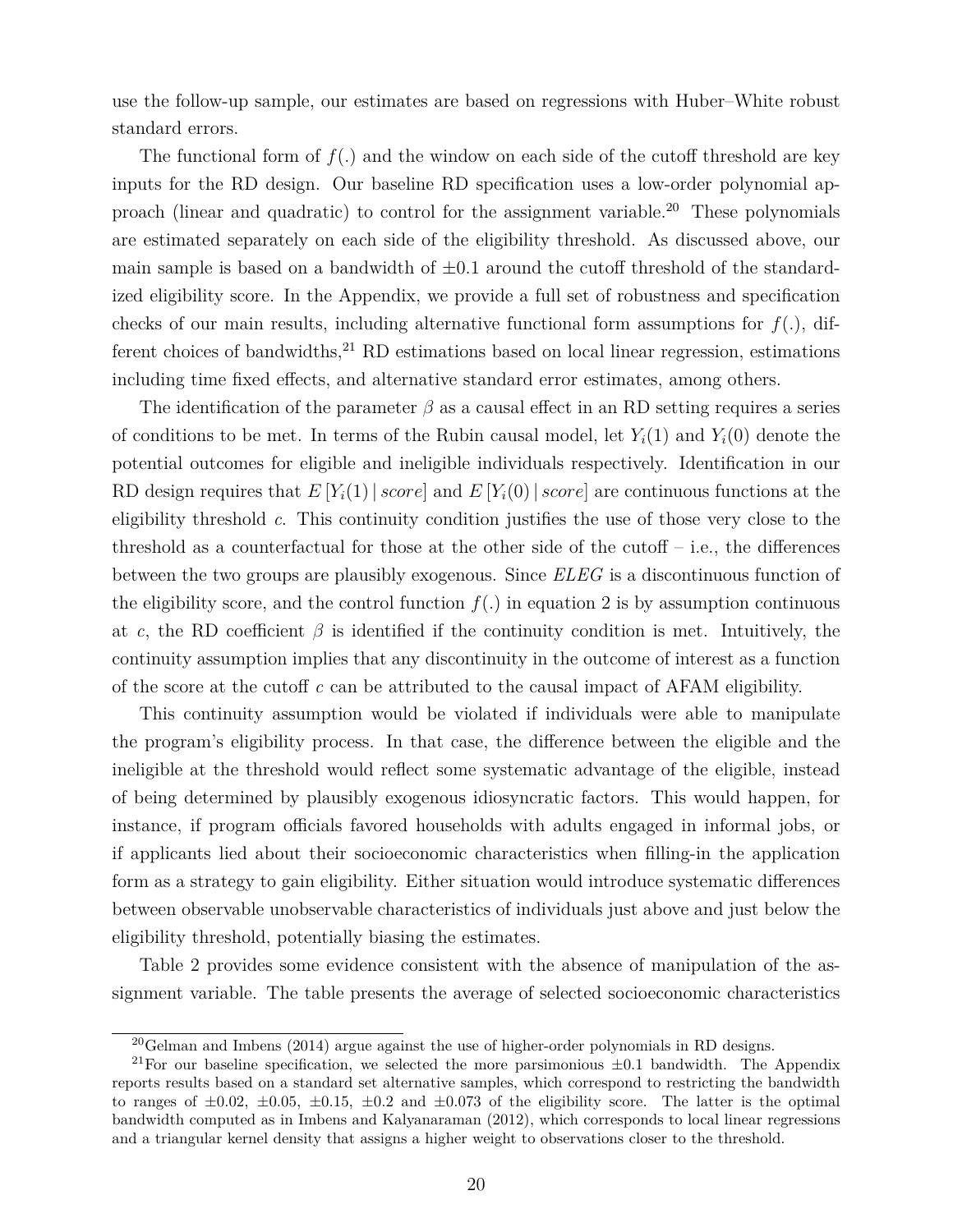at baseline for eligible and ineligible individuals in our main sample. Column (1) and (2) report the mean value of each characteristic for eligible and ineligible individuals, respectively, and column (3) reports the p-value of the differences in means. The raw differences between the means of most variables are statistically significant at standard levels, as indicated by the low p-values in column (3). However, in an RD setting, the right counterfactual for the treatment group in the absence of the program is not the average level of the same variable for the control group. This implicitly assumes that the potential outcome curves are flat at the threshold, but these potential outcome curves might have slopes, as most of the graphical evidence indicates (see the figures in Appendix Section A.4.2). In the type of local randomized experiment produced by the AFAM eligibility rule, the RD specification uses the observed trends in the outcomes on both sides of the eligibility threshold to construct an appropriate counterfactual. Consistent with the absence of manipulation, most of the RD estimates based on equation 2 for the socioeconomic characteristics at baseline (column 4) are not statistically significant, and the small but significant discontinuities (in age, fraction of individuals with secondary education or more, number of children and enrollment in PANES) are not economically large.<sup>22</sup>

To establish whether these small differences in baseline characteristics are jointly relevant and might bias our results, we estimate the combined effect of these variables on post-application registered employment, our key outcome. We compute predicted registered employment from these variables, $^{23}$  and estimate our baseline RD model estimated with the prediction as the dependent variable (Table 2, last row, column  $3$ ) – this regression is illustrates in Appendix Figure A.5, which plots predicted registered employment as a function of the eligibility score. The slightly downward trend indicates that individuals with higher eligibility scores (i.e., poorer or more vulnerable individuals) have observable characteristics that are associated, on average, with lower registered employment. However, there is no significant jump in predicted registered employment at the eligibility cutoff, which is confirmed by the small and not statistically significant coefficient in the last row of Table 2. This higher-powered test indicates that baseline characteristics appear to be jointly balanced despite the small discontinuities in some of the underlying variables.

A standard prediction consistent with a well identified regression discontinuity setting is that the distribution of the assignment variable itself should be continuous at the eligibility threshold when potential beneficiaries are unable to manipulate the underlying score. Panel

 $^{22}$ Appendix Figures A.2 through A.4 depict analogous RD plots for each baseline characteristic. To provide a more complete picture of potential discontinuities around the eligibility threshold, Appendix Tables A.2 through A.6 repeats this analysis setting the samples to the standard set of alternative bandwidths. These additional results are qualitatively and quantitatively similar to those reported here.

<sup>23</sup>Specifically, we estimate a regression model for registered employment (*RE*) in the post-application period as a function of all the baseline characteristics  $(X)$  in Table 2, including pre-application registered employment. We then use the vector of estimated coefficients from the regression  $(\delta)$  to predict postapplication registered employment for each observation *i,*  $\widehat{RE}_i = X\widehat{\delta}$ .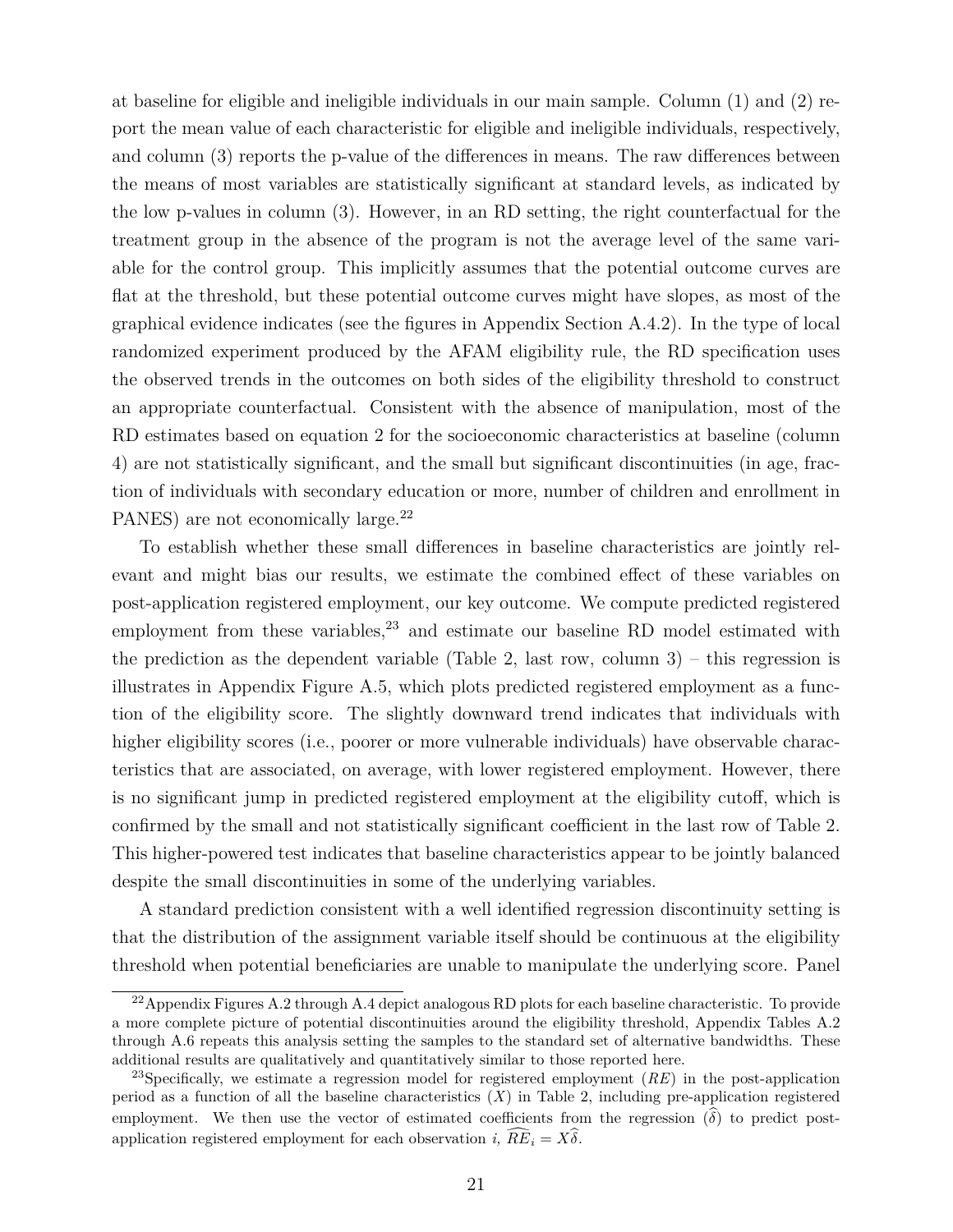(a) in Figure A.6 presents the distribution of the assignment variable, the standardized eligibility score. There does not seem to be a major discontinuity in the fraction of applicants around the eligibility threshold, as manipulation of the eligibility score would imply. Panel (b) depicts the estimates corresponding to the McCrary test – i.e., it plots the density of the eligibility score and a smoothed density estimator based on a local linear regression on both sides of the threshold.<sup>24</sup> We cannot reject the null hypothesis of no discontinuity: for our main sample, the estimated discontinuity in the density is 0.107 with a standard error of 0.108.

Finally, besides this empirical evidence, the institutional context of AFAM also suggests the absence of selective sorting and of eligibility score manipulation by either beneficiaries or program officials. While individuals had incentives to complete the application form strategically to gain eligibility, they were limited by the fact that the government did not disclose the algorithm to compute the score, the characteristics on which it was based, their underlying weights, nor the level of the eligibility threshold. Moreover, the very sharp and large jump in participation at the threshold illustrated in Figure 1 indicates that the program's rules were strictly enforced.

Taken together, this empirical evidence supports the hypothesis that individuals were nearly randomized around the eligibility threshold. This implies that we can give a causal interpretation to any discontinuity around the threshold in labor market or other postapplication outcomes as the effect of AFAM eligibility.

## **5.2 Graphical Analysis of Registered Employment Patterns**

An advantage of the RD research design is that it provides a transparent graphical representation of the relationship between the outcome of interest and the assignment variable in terms of a discontinuity at the eligibility cutoff. The patterns in Figure 2 summarize our main results. In each figure, we plot the unrestricted monthly registered employment means (blue circle) in bins of 0.5 percentage points of the score, and the estimated monthly means (red solid line) using a second degree polynomial model applied to each side of the cutoff point.

Panel (a) in Figure 2 depicts how pre-application registered employment varied around the AFAM eligibility threshold. There appears to be only a small jump, and this is further reinforced by the RD coefficient of 0.027 (as in the corresponding coefficient in Table 3, Panel A, second row), which is not statistically significant. This confirms the balance in preapplication characteristics (in this case, pre-application outcomes) between the two groups, as discussed in the previous section. Registered employment levels in the two groups, however,

 $24$ The formal test is implemented as a Wald test of the null hypothesis that there is no discontinuity in the density of the standardized eligibility score at the eligibility cutoff.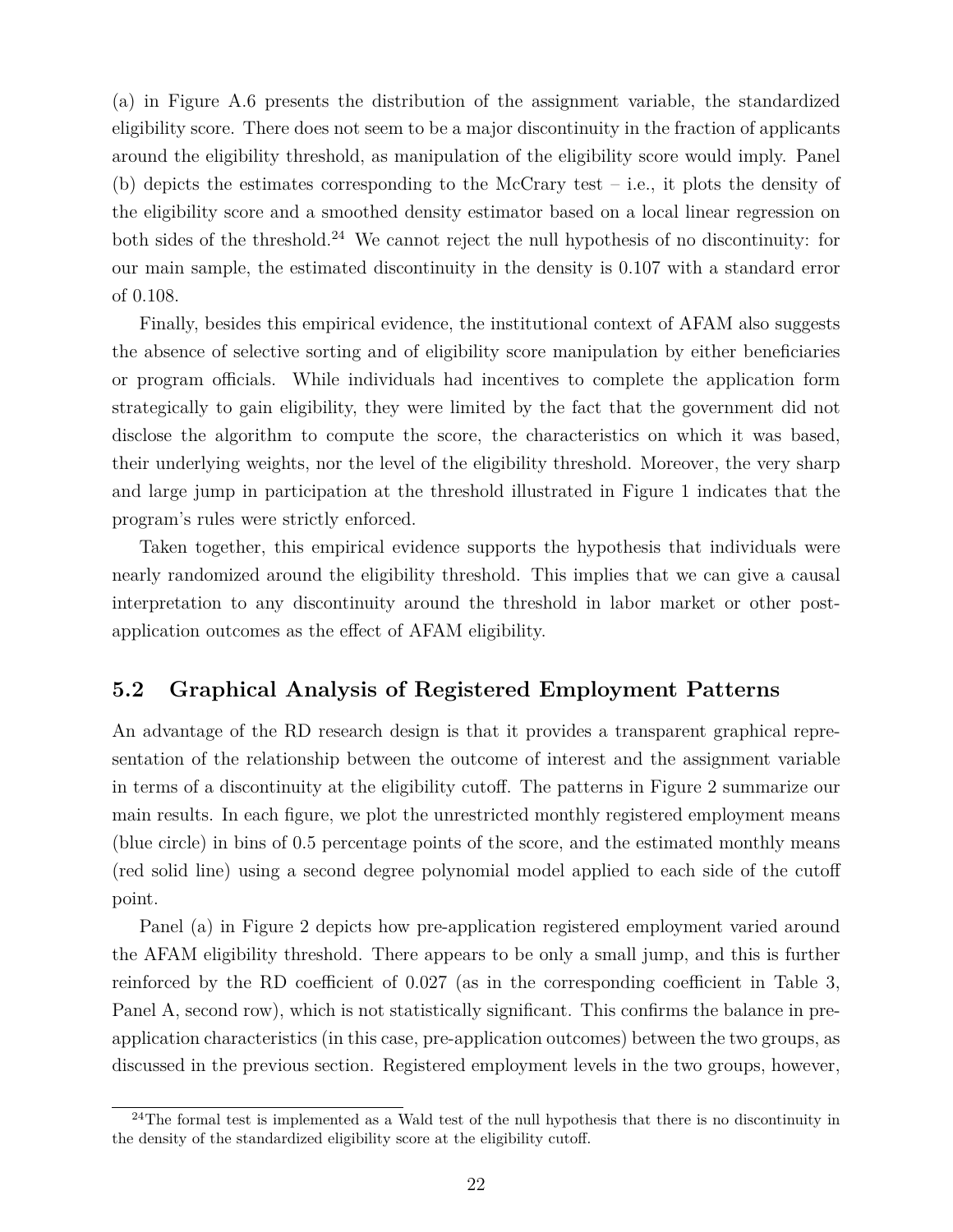start to diverge significantly after application to AFAM. Panel (b) in Figure 2 displays a much larger jump at the eligibility threshold, and this is confirmed by the RD coefficient of -0.086, statistically significant at the 1 percent level. These results indicate that registered employment falls substantially at the eligibility cutoff, i.e. when individuals become eligible for the program.

It should be noted that registered employment fluctuates in the 30-40 percent range in the pre-application period, and in the 40-60% range in the post-application period. This is due to the fact that the program was launched when Uruguay's economy was recovering from the severe crisis of 2005, after which employment rose substantially. The pre-application period is closer in time to the crisis than the post application period, and the difference in average registered employment for applicants in panels (a) and (b) in Figure 2 reflect the recovery of employment during the period we study. This does not affect the difference in employment levels at a given time between the eligible and the ineligible, which is the focus of our analysis. We present complementary evidence based on a regression discontinuitydifference in differences design in Section 6.2 below that controls for these underlying trends and yields similar results.

Finally, these figures also provide some additional evidence on registered employment patterns: this outcome seems to be decreasing in the eligibility score, especially for the ineligible (those with a negative value of the score, to the left of the cutoff). This pattern is consistent with previous results that show that individuals in poorer and more vulnerable households (as proxied by the eligibility score) have a lower propensity to engage in formal or registered work, and achieveworse labor market outcomes in general. We study these issues in more detail in the statistical analysis in the next section.

# **6 Registered Employment Response to the Program**

## **6.1 Registered Employment Response to AFAM: RD Estimates**

Panel (b) in Figure 2 illustrates the essence of the main result: AFAM generated a substantial fall in registered employment among its beneficiaries. In this section, we analyze this effect in more depth. We first turn to the detailed statistical results presented in Table 3, which presents the estimates of the program's effect based on the RD specification given by equation 2 for our main sample. Column (1) reports the coefficients of our preferred specification, based on a quadratic RD polynomial. Column (2), in turn, presents the results from an alternative specification, a linear polynomial, as a robustness check. Column (3) reports the average registered employment rate for ineligible individuals in the main sample (which we label as our control group). Column (4), in turn, presents the effect in column (1) as a proportion of the registered employment rate in column (3). Panel A presents the estimates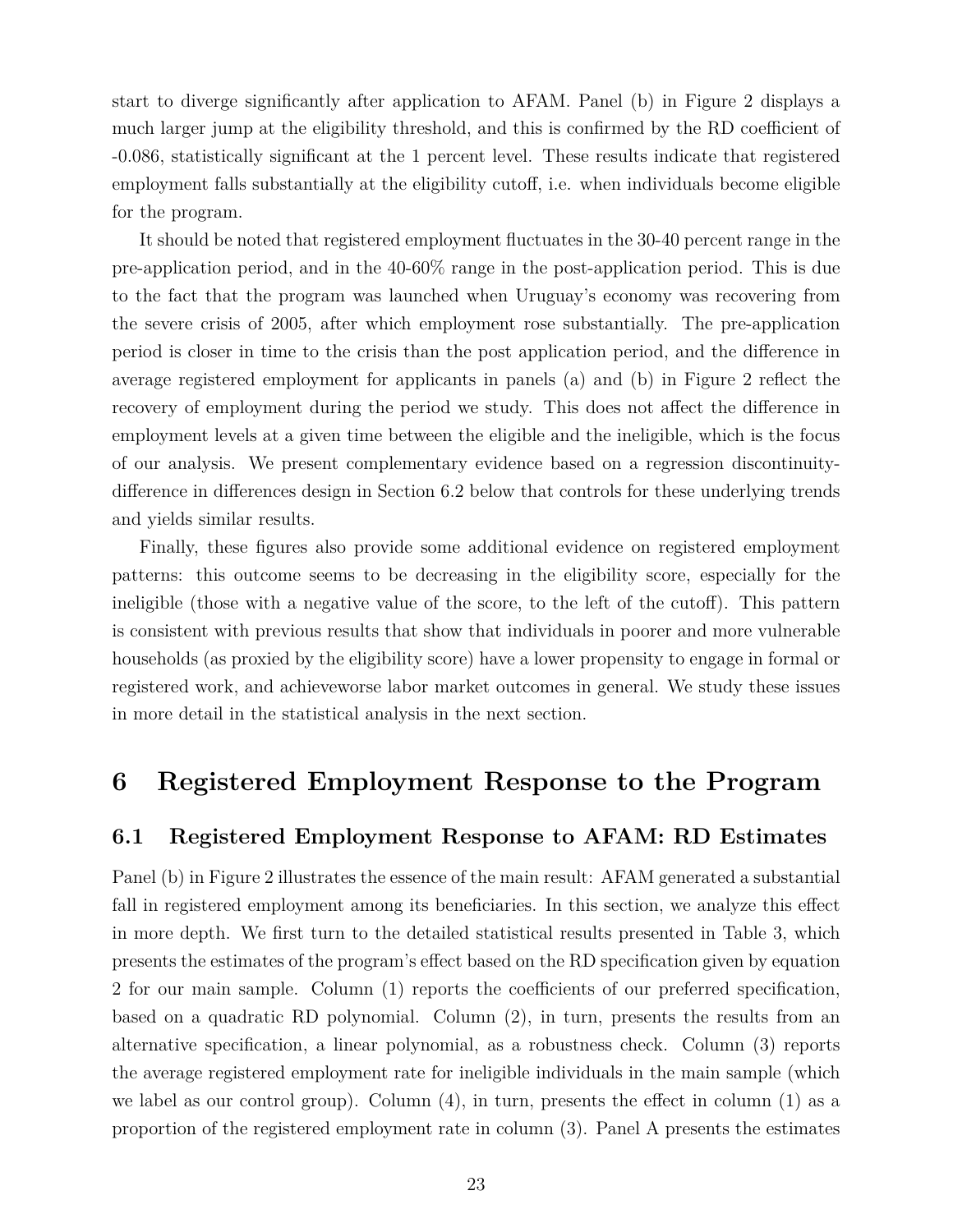without controls, while panel B presents equivalent results adding a standard set of covariates to the basic RD model.<sup>25</sup>

The coefficient in panel A, column (1) of Table 3 is the baseline result depicted in Figure 2. We find a large and statistically significant decline of 8.6 percentage points in registered employment of adults eligible for AFAM compared to those ineligible in the post-application period. In terms of the mean outcome of the control group, this effect represents a proportional decrease of 17 percent in registered employment. The coefficient on the same model with registered employment in the pre-application period (column 1, panel A, second row) is also negative but smaller (-2.7 percent) and not statistically significant at standard levels, which is consistent with the previous discussion about the balance in characteristics and pre-treatment outcomes between the eligible and the ineligible. In terms of specification, all of the coefficients in column (2) of Table 3 (from the linear polynomial RD) are very similar to those in column (1) (based on the quadratic polynomial RD), which indicates that our main results are robust to this variation. However, the coefficient for pre-application registered employment computed with the linear RD specification (column 2, panel A, second row) is also small (-2.5 percent) but statistically significant at the 5 percent level. The regressions presented in panel B of of Table 3 include controls for a series of pre-determined covariates. The impact on post-application registered employment is slightly smaller (-7.9 compared to -8.7 percent – column 1, panel B, first row) and statistically significant at the one percent level, with a very similar pattern for the linear specification. The coefficient for pre-application registered employment in the two specifications with covariates (columns 1 and 2, panel B, second row) are smaller (-1.8 and -1.6 percent compared to -2.7 and -2.5 percent) and not statistically significant. To control for small imbalances such as those documented here and in Table 2 and to gain precision by reducing the residual variance, the results in the remainder of the paper are based on the RD regression with covariates.

The pattern of results in Table 3 is consistent with the theoretical models discussed in Section 3, which predict a decline in formal employment after the introduction of a social assistance program like AFAM. This decline could be due to the income effect generated by the monetary benefit, or to the transition from formal to informal employment induced by the implicit taxation on registered earnings introduced by the program's income test. In Section 8 below, we use additional evidence from the follow-up survey to distinguish between these two channels.

We can also exploit the longitudinal nature of the social security administration records to study the effect of AFAM eligibility on the evolution of registered employment over time before and after application. To do so, we estimate the quadratic polynomial RD model with

<sup>&</sup>lt;sup>25</sup>The standard set of covariates in the regressions are those listed in Table 1, and include gender, head of the household status, age, marital status, educational level (in 3 categories), the number of children aged 0-17 in the household, whether the household was enrolled in the PANES program, residence in Montevideo (Uruguay's capital), and whether the individual was a registered employee in the pre-application period.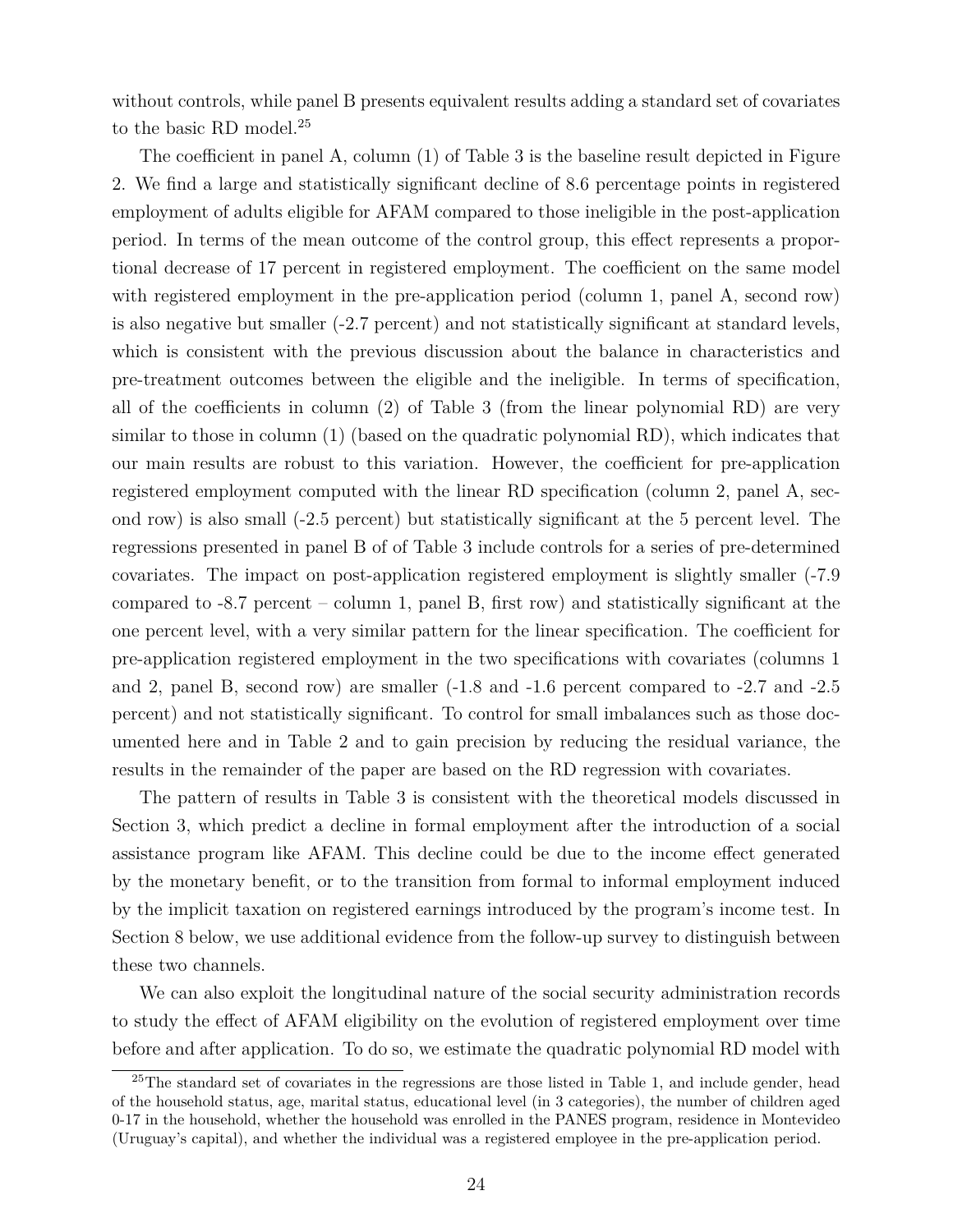covariates separately for each semester before and after application to the program. Figure 3 plots the evolution of these estimates over time, with the baseline period given by each household's application date. The gray area represents the 90 percent confidence intervals. Again, consistent with the previous evidence of quasi-random assignment to the program in the neighborhood of the eligibility cutoff, there are no statistically significant differences between the eligible and the ineligible in the probability to engage in registered employment in the period before the application. This difference starts to increase (in absolute value) after the period of application, and it becomes sizable and statistically significant at the 90 percent level three semesters after application. The difference between the two groups (as captured by the RD estimates) remains negative and statistically significant throughout the remainder of the time-horizon of our estimates (up to the 9th semester after application). This effect reaches a maximum four and a half years after application, with a negative effect of almost 9 percentage points. This persistent negative effect on registered employment may be due to the effects of long-term participation in social assistance programs, which might erode beneficiaries' human capital and cause a loss of skills relevant for the labor market. Other factors mentioned in the literature on welfare dependency include a stigma from participation and the fact that participation might be interpreted as a bad signal by employers (Moffitt, 1992).

## **6.2 Robustness Analysis**

This section presents a series of specification checks of our RD design to show the robustness of our main results.

A first check refers to the timing of application and entry to the program. As illustrated in Figure A.1, application to AFAM occurred at different points in time during our period of analysis. The potentially non-random timing in applications might be related to potential outcomes.

In Appendix Table A.1, we study which household and individual characteristics from the baseline application records are related to the date of application.<sup>26</sup> This evidence indicates that individuals with a higher eligibility score, who are older, more educated, not married and employed before the application process are those who applied earlier to AFAM. Moreover, consistent with the implementation of the program, individuals who were beneficiaries of the previous PANES transfer program also applied to AFAM earlier in the process. While we find some statistically significant correlations between individual characteristics and the timing of application to AFAM, the effects are quantitatively unimportant and most of the variation remains unexplained. This result is consistent with the evidence that most of the

 $26$ The dependent variable in this regression analysis is the month and year of household application date expressed as an index equal to one in January 2008.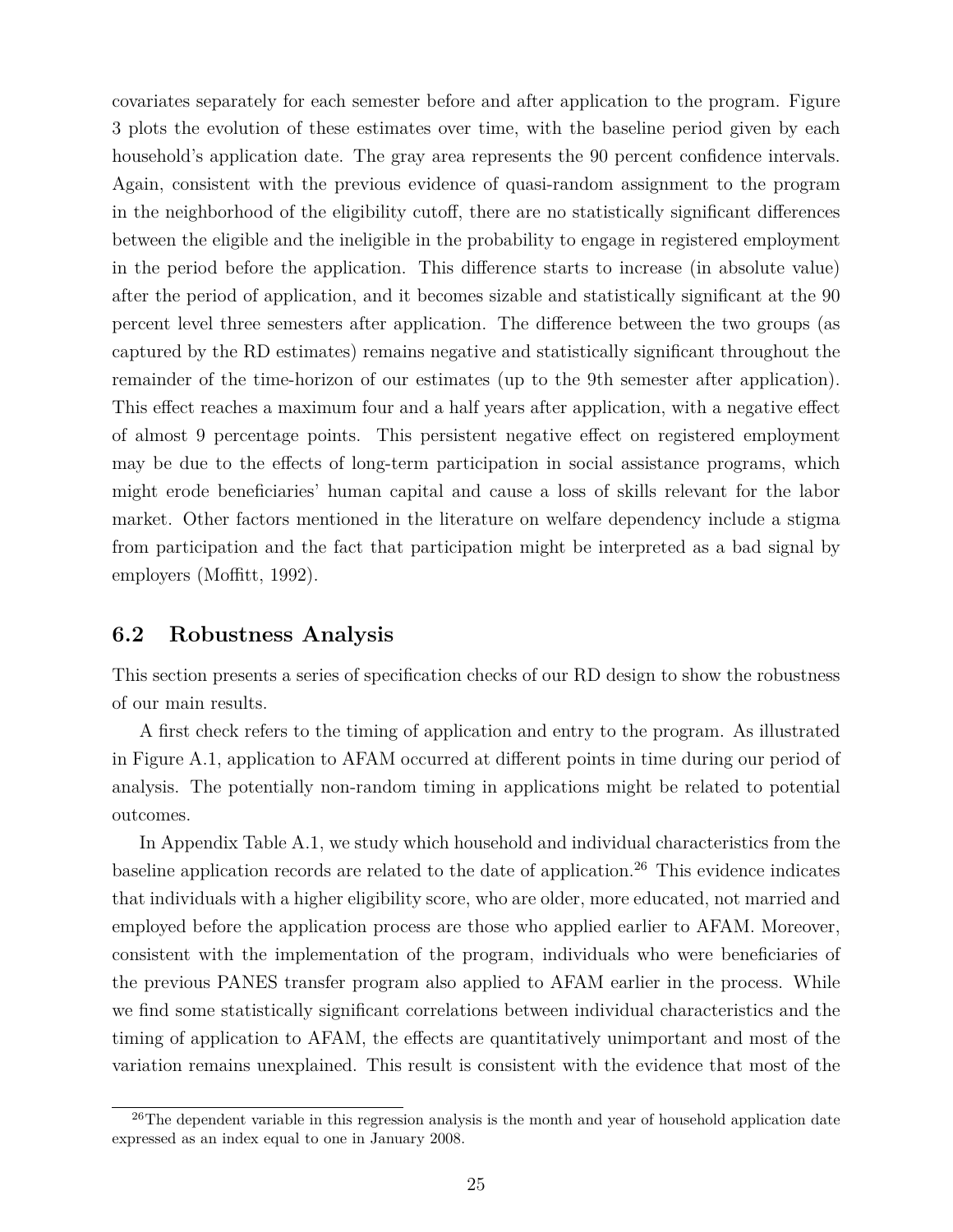applicants' observable characteristics are continuous around the eligibility cutoff, although we cannot rule out discontinuous changes in unobservable characteristics given by the timing of application.

To establish whether this type of potential confounding factors affect our results, and to control for the upward trend in employment during the period we study, we estimate a difference-in-difference specification (RD-DD) of the RD model presented in equation 2. This model basically compares the discontinuity in post-application outcomes to discontinuity in pre-application outcomes for individuals close to the threshold.<sup>27</sup> The identification assumption of the RD-DD model is that any systematic differences between individuals who apply to AFAM at different points in time – or any other unobservable factor that systematically varies across applicants – are time-invariant close to the threshold. Appendix Table A.10 presents the results of this analysis for a set of different bandwidths of the eligibility score. The size of the estimates is, in general, lower by about 20 percent, but the results are qualitatively similar to those obtained from the standard RD model. This remains true even when we control for month fixed effects in the RD-DD specification.

We also conduct a number of additional robustness checks of the baseline RD specification. First, Appendix Table A.7 examines the robustness of the registered employment estimates based on alternative bandwidths around the eligibility score cutoff  $(\pm 0.02, \pm 0.05,$ ±0*.*15, ±0*.*2 and ±0*.*073 – the Imbens-Kalyanaraman optimal bandwidth), on alternative RD polynomial specifications (linear, quadratic, cubic, and quartic, estimated separately on either side of the threshold), and with and without controlling for covariates and individual fixed effects. The coefficients in Appendix Table A.7 are similar in both magnitude and statistical significance to most of those presented in Table 3. Moreover, in Appendix Table A.8 we present further estimates based on local linear regressions instead of polynomials. The results are qualitatively similar results to those obtained with our preferred specification, a quadratic polynomial. Finally, a large fraction of individuals in our sample (about 45 percent) belong to households with other adults in our sample. The results in Appendix Table A.9 indicate that our main results are robust to clustering the standard errors at the household level (rows 2 and 4) instead of at the individual level (rows 1 and 3, main results for comparison proposes) – i.e., our results remain statistically significant even after accounting for the potential correlations within households.

<sup>&</sup>lt;sup>27</sup>The RD-DD specification is similar to the standard RD in equation 2, but it also includes information from the pre-application period. In the regression, we add interactions of a post-application (*Post*) indicator with each variable. Specifically, the RD-DD that we estimate is given by the following equation:

 $Y_i = \alpha_0 + \beta_0 E L E G_i \times Post_i + \delta_0 E L E G_i \times f(score_i) \times Post_i + \kappa_0 f(score_i) \times Post_i +$ 

 $\beta_1 E L E G_i + \delta_1 E L E G_i \times f(score_i) + \kappa_1 f(score_i) + \gamma_1 Post_i + \epsilon_i$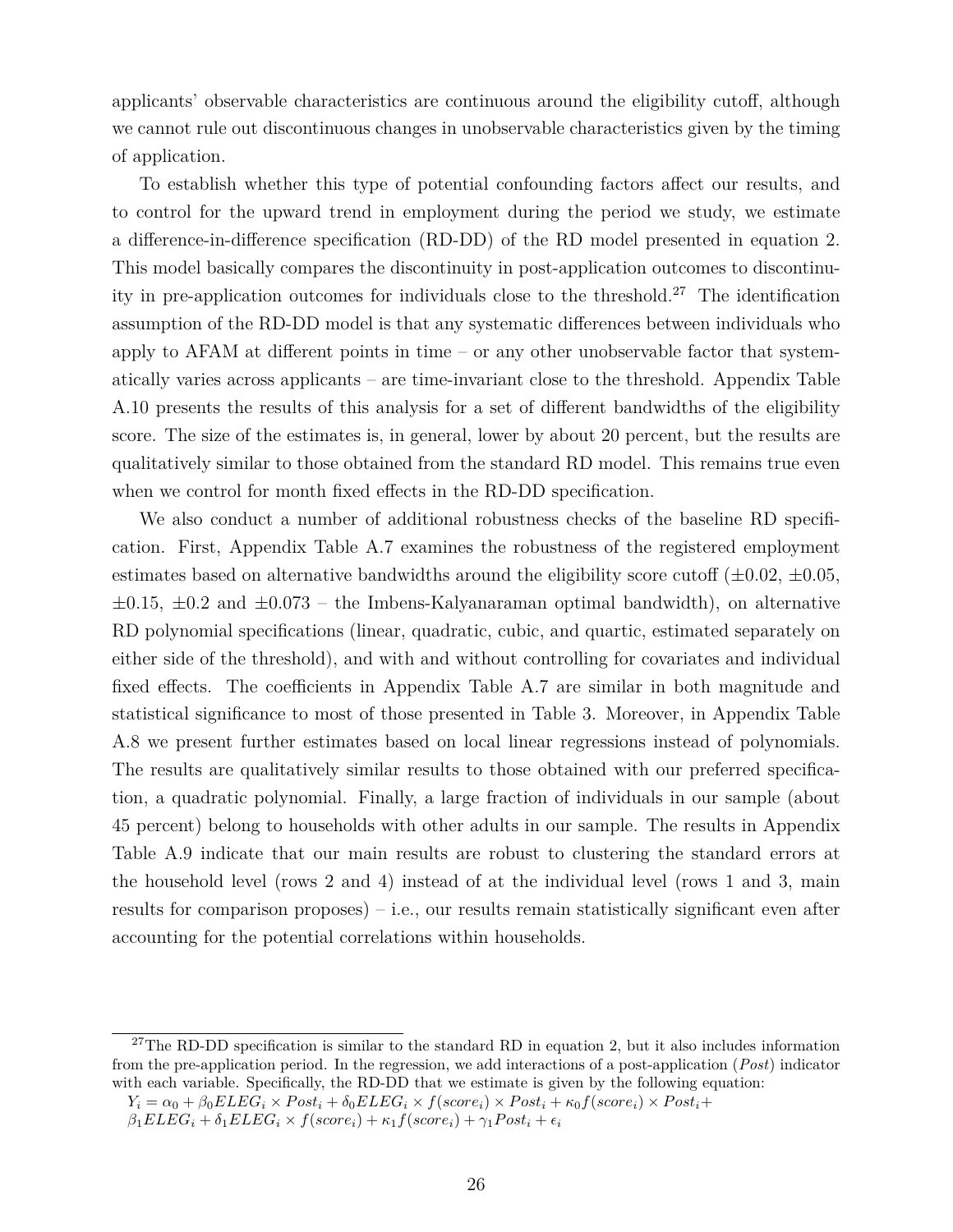#### **6.3 Heterogeneous Effects by Socio-Economic Groups**

The previous analysis considered average effects among all adult applicants. In the spirit of establishing an anatomy of responses to the AFAM program, we now examine the degree of heterogeneity of responses by subgroups of individuals defined by their baseline socioeconomic and demographic characteristics. Table 4 reports the RD regression results for the different subgroups from the main sample (Appendix Tables A.18 through A.22 present the corresponding results for alternative bandwidth ranges).

The estimates in Table 4 are very informative of the pattern of responses. The effects are clearly stronger for household heads than for other members of the household (-8.9 compared to -4.5 percentage points), and not statistically significant in our baseline specification for the latter (most of the results in the Table are similar with the linear RD polynomial). They are also stronger for adults in mono-parental households (-9.8 p.p.) compared to the effects for adults in households with two parents (-5.4 p.p.). Moreover, the effects are much stronger for women (-10.8 percentage points, significant at the 1 percent level) than for men (-1.1 p.p., not significant), and for female heads (-12 p.p.) than for male heads (6.6 p.p., not significant). They are also stronger for adults below 30 (-12.6 p.p.) compared to effects for those aged 30 or more  $(-6.9 \text{ p.p.})$ , and for the more educated  $(-8.4 \text{ p.p.})$  compared to those with lower education levels  $(-6.1 \text{ p.p.})$  – these effects are statistically significant at standard levels for the four groups. These results indicate that those who responded the most to the program's financial incentives were women and those with a higher need to work (household heads, adults in mono-parental households), but also younger and more educated applicants, who were probably closer to the margin of choice between registered and unregistered employment. We study this issue in more detail in the following sections.

#### **6.4 Generalizing the Baseline Results**

Thus far, the results presented have been based on comparing individuals relatively better off among the poor (those around the eligibility threshold) according to their eligibility score. In this section we explore whether or not the baseline RD estimates can be generalized to a larger population of eligible individuals, in particular to individuals in more severe conditions of poverty. To do this, we expand the bandwidth to the right of the AFAM eligibility threshold – i.e., we include individuals from poorer households (those with higher eligibility scores). As derived from Lee and Lemieux (2010), by extending the bandwidth our RD estimate assigns weight to the effect of AFAM program also for eligible individuals away from the vicinity of the threshold. Figure 4 reports estimates from RD specifications that increase the bandwidth to the right of eligibility threshold by one quarter of a percentage point. The minimum bandwidth to the right of the cutoff point is 0.10 (baseline) and the maximum bandwidth is  $0.60 - i.e.,$  the first point in the figure corresponds to a regression with a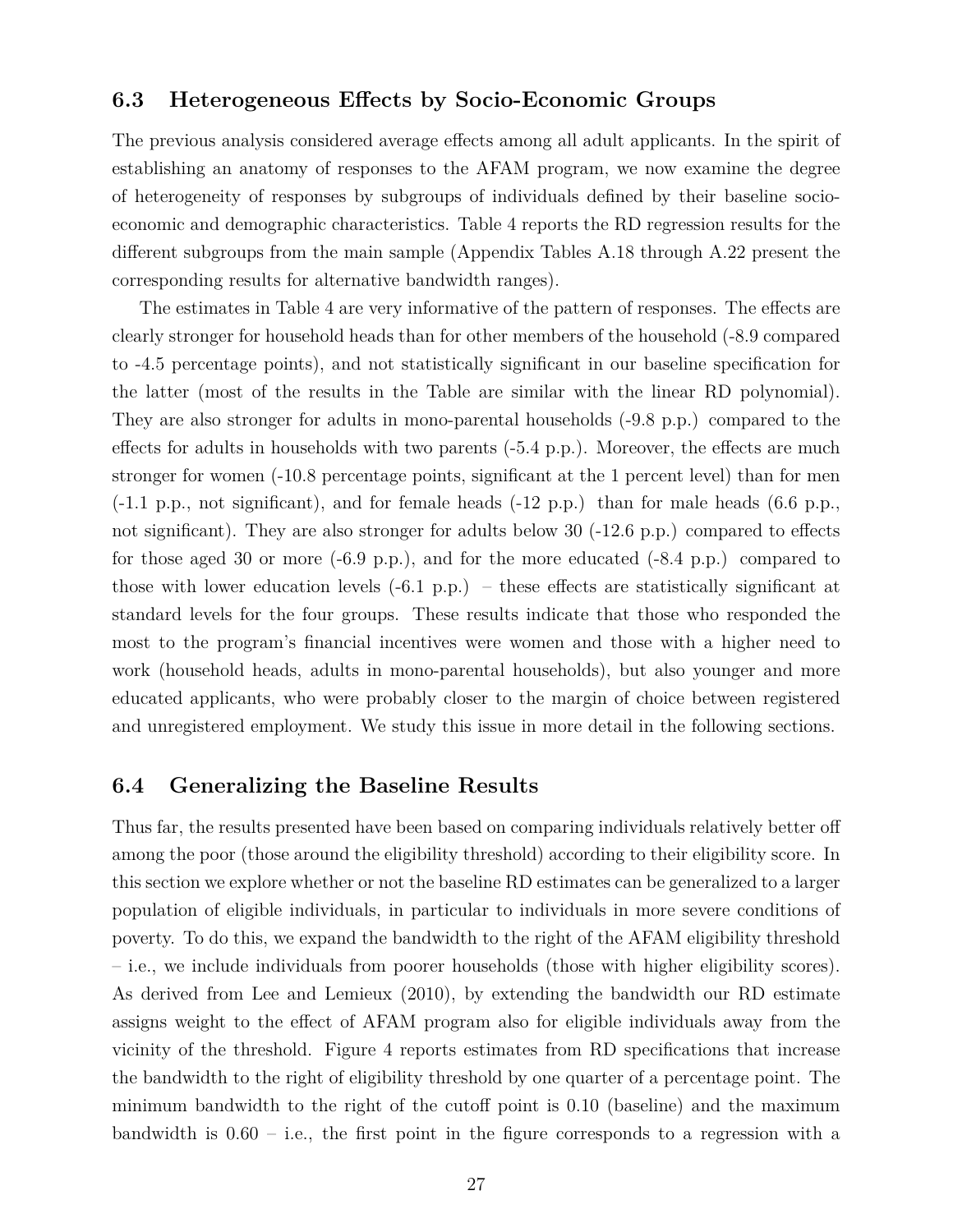bandwidth of [−0*.*1; +0*.*1] while the last point corresponds to a bandwidth of [−0*.*1; +0*.*6]. This exercise is similar in spirit to that of Kostol and Mogstad (2014), who find that the effect of disability insurance on labor force participation declines as the RD bandwidth in the analysis is widened, although the estimates are always sizable. In particular, our RD estimates decline somewhat with the size of the window, but remains sizable even with a bandwidth of [−0*.*1; +0*.*6]. Also as in Kostol and Mogstad (2014), both the standard RD and the away-window-based RD results complement each other: our baseline RD results are informative of the effects of AFAM on registered employment if the program were expanded to less poor populations, whereas the RD estimates with wider bandwidth refer to the impact on the formal employment behavior of more severely impoverished eligible individuals.

# **7 Distributional Effects: Propensity to Work Formally**

Economic theory predicts differential effects among individuals with different propensities to work as formal employees – i.e., those closer or further away from the registered/not registered employment margin of choice. We continue the anatomy of responses to the program by studying the effects of AFAM along this dimension.

The first step in this analysis is to estimate the propensity to work formally (in the absence of AFAM) as a function of baseline characteristics for all the individuals in our sample. We estimate a regression model with registered employment as a function of our standard set of covariates for the group of ineligible individuals only (Appendix Table A.11 reports the coefficient estimates for this auxiliary regression). We then use the estimated coefficients to generate predicted values of the probability to work as a registered employee for all individuals in the sample (i.e., including also those deemed eligible)*.* We then divide our samples into three roughly equally-sized groups based on their predicted propensity to work as a registered employee. Finally, we estimate the effects of the program with our baseline RD model for each of the three subgroups separately.<sup>28</sup>

Table 5 reports the RD estimates for these three groups (Appendix Tables A.12 through A.16 present the corresponding results for alternative bandwidth ranges). Column (3) presents the average of the dependent variable, registered employment, for the control group (ineligible individuals). Consistent with the exercise described in the previous paragraph, individuals in the bottom group of propensity to work formally, registered employment is low at 0.22 (panel A), compared to 0.41 for the middle group (panel B) and 0.81 for the high propensity group (panel C).

The effects of the program on registered employment are presented in Column (1) of Table 5. The effect is low (-3.7 p.p., panel A) and not statistically significant for the group

<sup>&</sup>lt;sup>28</sup>Our estimates remain virtually unchanged when we implement the leave-one-out bias correction method for group stratification proposed in Abadie and Chingos (2014).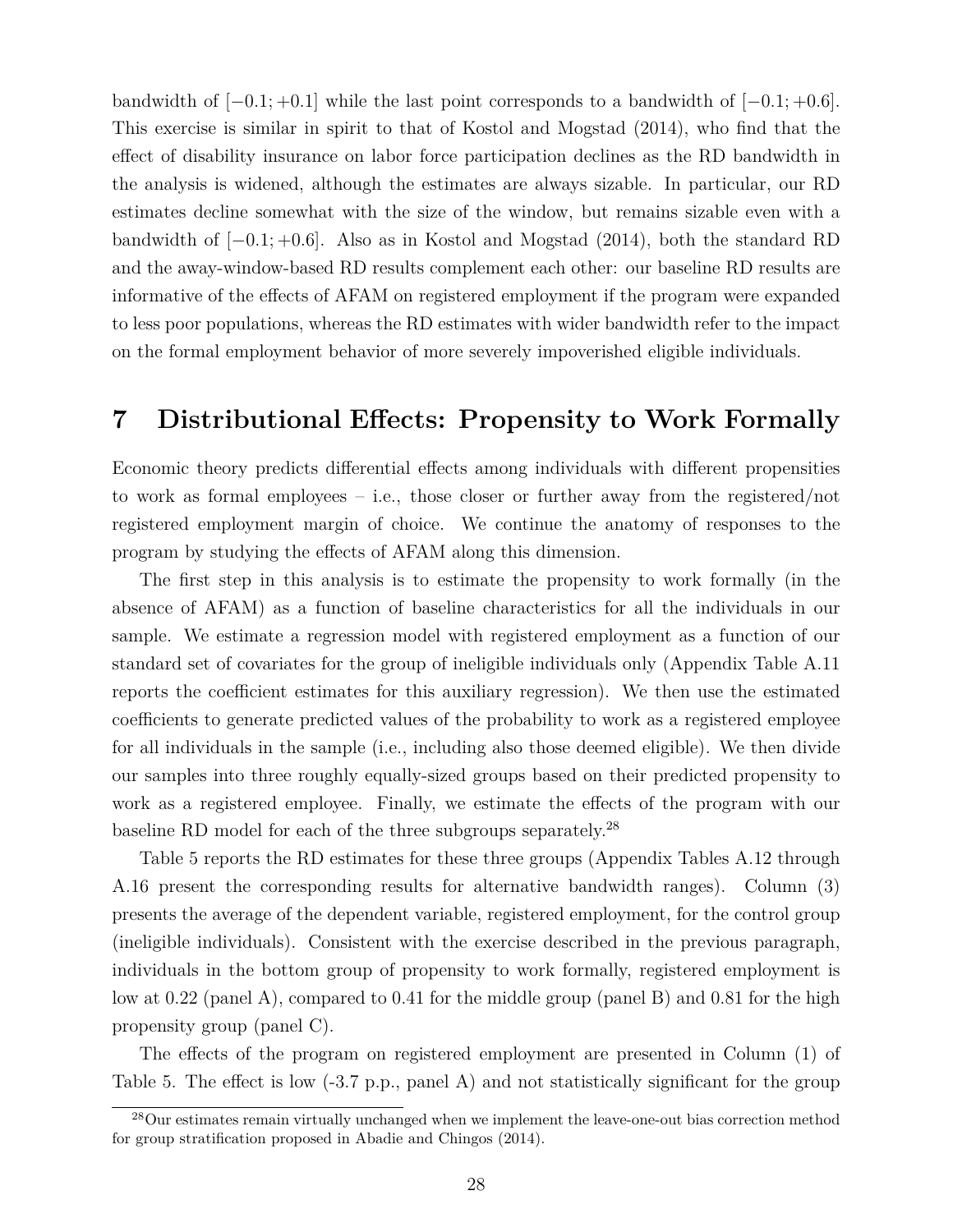with a low propensity to work formally. It is higher and statistically significant for the group with a high propensity to work formally  $(-5 \text{ p.p., panel C})$ , although still below the effect for the full sample. The highest effect of the program is among the group with a middle propensity to work formally: -9.3 p.p., significant at the 1 percent level.

These results are consistent with some form of segmentation among potential beneficiaries of the program. Those with a low probability to work formally do not respond much to the financial incentives of the program because they have limited opportunities to work as registered employees to begin with. The opposite is true for those with a high propensity to work formally: they are not affected by the program's disincentive for registered employment because most of them will work formally anyway. The group with the middle propensity to be formally employed seems to be the one closer to the margin of choice between formal and informal employment, and thus individuals in this group are those who react the most to the new incentives.

# **8 Decomposing the Effects of the Program: Informality and Non-Employment**

The main analysis in the previous section was based on registered work histories as recorded in the administrative social security records. As discussed above, this high-quality data source has a limitation in terms of the outcomes of interest: while we can establish the effects of the program on changes in registered employment, we cannot separate the responses in terms of inactivity or non-registered employment  $-$  i.e., we cannot know whether the null registered employment status represents a period in which the individual is out of employment or, alternatively, a period of informal employment. This is a fundamental distinction for public policy and is also relevant to an evaluation of the impact of the program on participants' welfare. Our follow-up survey provides information to complement our benchmark specifications for registered employment. As it turns out, the information in the survey allows us to complete the anatomy of responses to the AFAM financial incentives by establishing the comparative magnitude of responses along these two margins.

We base our analysis on the subsample of eligible and ineligible applicants interviewed for the follow-up survey. Table 6 presents the baseline RD estimates of the program for this sample on the three mutually exclusive labor market outcomes: registered employment, nonemployment and unregistered or informal employment. The overall effect for the follow-up survey sample on registered employment is -13.7 percentage points, larger in absolute value than our baseline RD results based on the full administrative records sample.<sup>29</sup> In any case,

<sup>&</sup>lt;sup>29</sup>This difference in levels can be attributed to the fact that we the follow-up survey covered only a sub-sample of the main sample, and only for a specific period of time and not for the full period under study.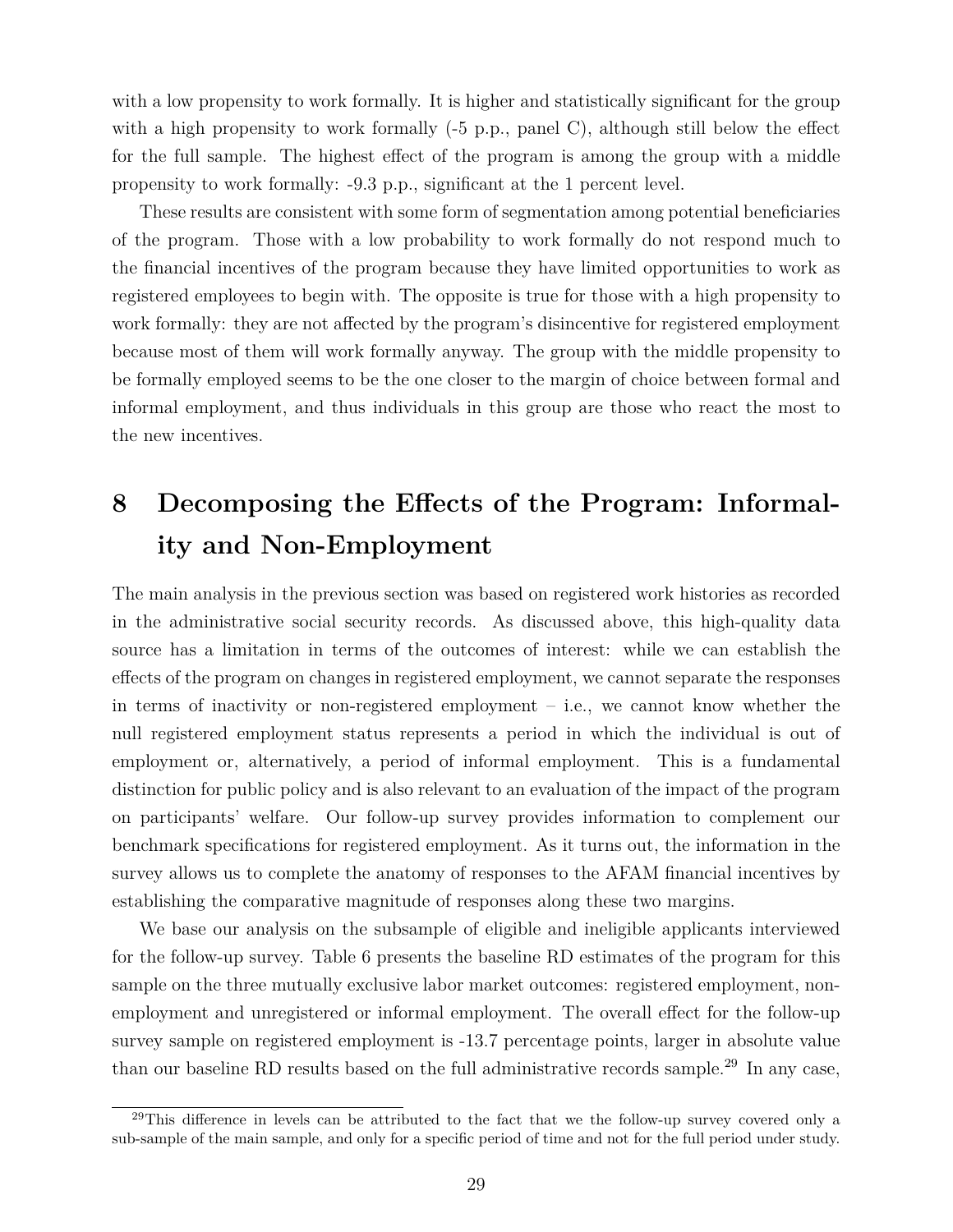we still find a large (about 25 percent with respect to the employment level for the ineligible) and statistically significant reduction in registered employment.

The most valuable information in Table 6 is given by the following two rows: the 13.7 p.p. reduction in registered employment was given by an increase in non-employment among the eligible of 4.6 p.p., and an increase in informal employment of 9.1 p.p. – while the two coefficients are not statistically significant, we can reject the null that they are both jointly equal to zero (p-value of 0.052).

In the discussion of the predicted effects of the program, we posited that the transfer could cause an increase in non-employment due to an income effect or a shift towards informal employment induced by the characteristics of the means test, which is based on administrative information about registered employment earnings. We find evidence of the two types of effects. To sum up, these results indicate that the observed reduction in registered employment induced by the program can be attributed to a larger extent (about two thirds) to an increase in unregistered employment, and to a lesser extent (about one third) to a shift towards non-employment.

# **9 Elasticity of Participation and Efficiency Effects**

#### **9.1 The Elasticity of Participation in Registered Employment**

The results presented so far indicate that individuals eligible for AFAM responded to the program's financial incentives schedule by reducing their participation in registered employment (Table 3). The average absolute response in terms of formal employment rates was relatively large – about 8 percentage points, or about 15 percent with respect to the 51.8 percent participation for the control group. In this section, we establish the magnitude of these responses in relation to the size of the program's financial incentives. We use these results to establish a more general parameter, the aggregate elasticity of participation in formal employment to net of registered employment participation tax rate – that is, the percentage change in formal employment for each percentage point change in the net average tax rate.<sup>30</sup> This elasticity is the main behavioral parameter that captures the sensitivity of responses to tax and transfers policies along the extensive margin (Eissa et al., 2006, 2008), and a key input to compute the efficiency effects of the program.

Eissa et al. (2006) derive the participation elasticity in a context of labor force participation responses to tax and benefits. Waseem (2015) extends this setup to a context where formal employment is the relevant extensive margin of response. As in Waseem (2015), we

<sup>30</sup>As discussed in Section 3, the income testing in the AFAM eligibility rule introduces a discrete change in the budget set. In contexts of tax-transfer schedules such as these, the participation tax rate is generally considered more relevant to behavioral participation responses than the marginal tax rates (e.g., Eissa et. al., 2006).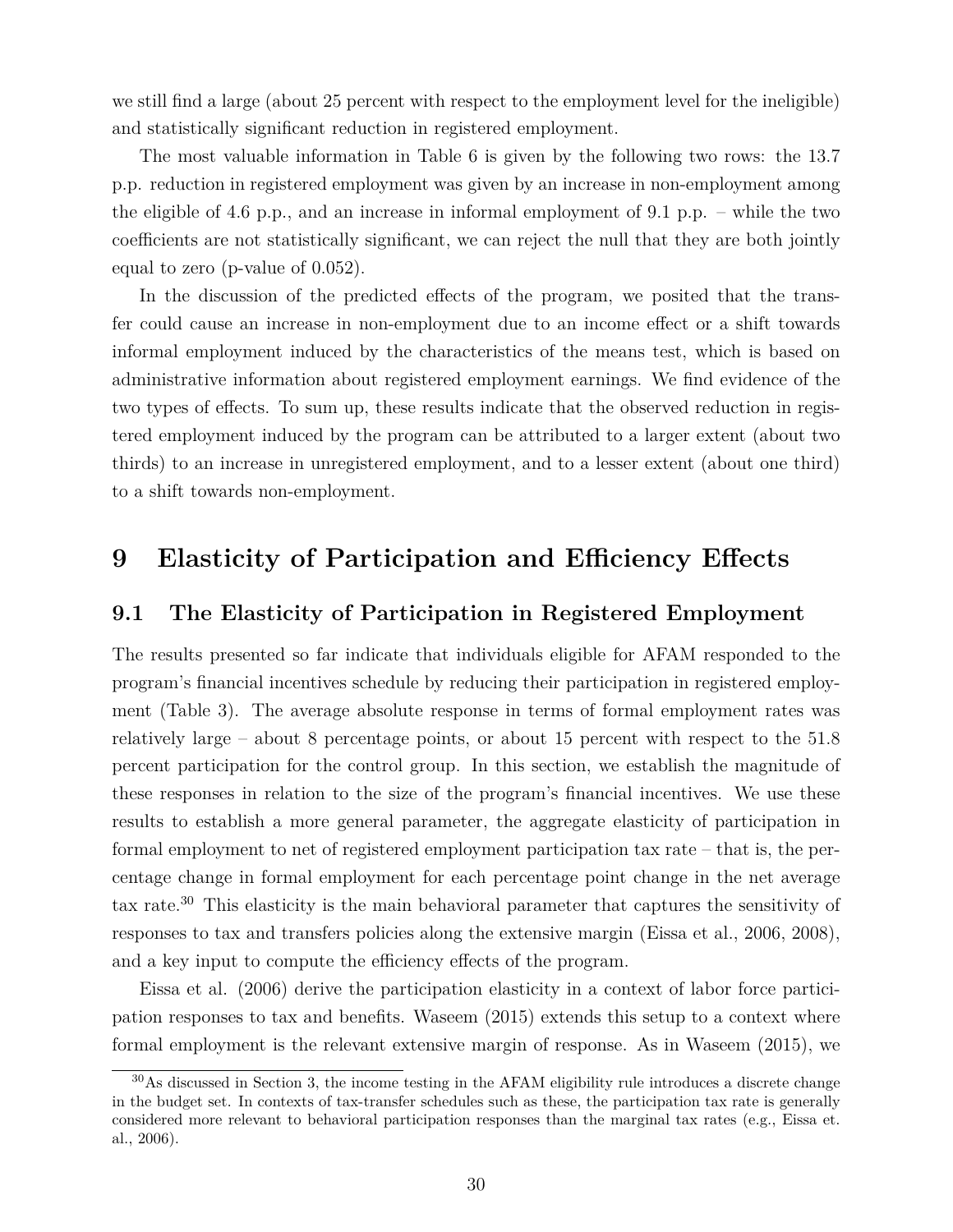incorporate the decision to be a registered employee to the basic model of labor supply by assuming that formal employment provides a discrete utility cost  $q<sup>i</sup>$  to individuals. This utility cost include direct costs associated to formal employment (e.g. regulations, transportation costs to large urban areas where formal firms tends to agglomerate, etc). but also indirect costs, such as other social benefits that the worker would have to disregard as a registered employee (Galiani and Weinschelbaum, 2012). The utility maximization process is described in two stages. First, an agent chooses her optimal hours (or earnings) conditional on participation in registered employment. Second, the agent must decide whether to participate or not. Let *w* represent earnings from registered employment, let the function  $T(w)$  be the tax and transfer schedule, and let  $-T(0)$  represent the program's benefit (e.g., the AFAM cash transfer) which for simplicity we assume is received only by those who are not formally employed. An individual participates in formal employment if and only if the utility of doing so,  $u^i(w - T(w)) - q^i$ , exceeds the utility from non-participation, which we assume to be  $u_0^i(-T(0))$ .<sup>31</sup> This leads to the following condition for participation in registered employment:

$$
q^{i} \le u^{i} \left( w - T(w) \right) - u_{0}^{i} \left( -T(0) \right) \equiv \overline{q}_{i}
$$
\n
$$
(3)
$$

This expression defines an upper bound  $\bar{q}_i$  on the discrete utility gain from participation in registered employmen. The size of  $\overline{q}_i$  reflects the utility gain from participating in registered employment accounting for taxes and transfers. That is, individuals with fixed cost  $q^i$  below  $\overline{q}_i$  decide to participate in labor market as formal employees. If  $q^i$  is distributed in the population according to a smooth function  $R(q)$ , the fraction of individuals in registered employment is given by  $R(\bar{q})$ . The elasticity of participation in registered employment captures movements into and out of formal employment as a consequence of the tax and transfer schedule:

$$
\epsilon_R = \frac{1 - ptr}{R(q)} \cdot \frac{\triangle R(q)}{\triangle (1 - ptr)}\tag{4}
$$

This elasticity is defined as the percentage change in participation in registered employment,  $R(q)$ , induced by a one percentage point change in the average net of participation in registered employment tax rate,  $1 - ptr.^{32}$ . It should be noted that the *ptr* corresponds to the effective average tax rate, which includes the loss of the program's benefit following entry into registered employment (when the resulting earnings exceed the program's income testing threshold).

We compute the aggregate elasticity of participation in registered employment,  $\epsilon_R$ , in the context of our RD analysis by closely following the procedure developed by Kostol and

<sup>&</sup>lt;sup>31</sup>This fixed cost is only incurred if the individual participates in registered employment. For simplicity, we assume that it is additively separable in utility.

<sup>&</sup>lt;sup>32</sup>For small changes in taxes and transfers,  $\Delta(1 - ptr) = d(1 - ptr)$  and  $\Delta R(q) = dR(q)$ , so that the elasticity is given by  $\epsilon_R = \frac{1 - ptr}{R(q)} \cdot \frac{dR(q)}{d(1 - ptr)}$ *d*(1−*ptr*)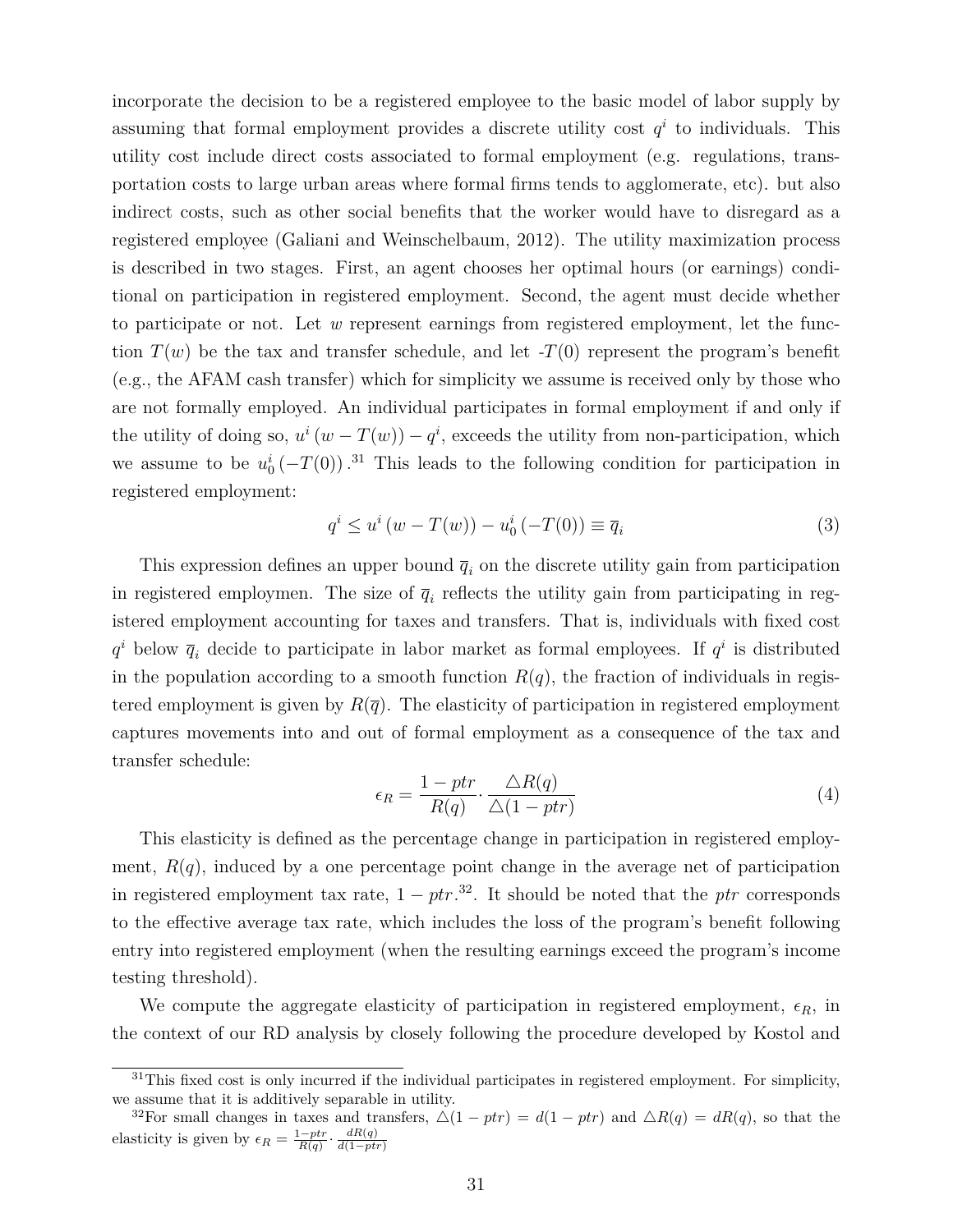Mogstad (2014) in their analysis of the effects of disability insurance on labor supply in Norway. In particular, we define  $\Delta R(q)$  as the difference in registered employment between eligible and ineligible individuals, whereas  $R(q)$  is given by the rate of registered employment for the ineligible. Since we do not have information on earnings in our data, we must make some assumptions regarding the definition and the computation of the participation tax rate ptr, a key input to find the elasticity  $\epsilon_R$ . We compute earnings from Uruguay's National Household Survey (*Encuesta Continua de Hogares)* for the period 2008-2012. Based on a sample of registered workers with household income below the poverty line, we regress registered earnings on a set of standard covariates.<sup>33</sup> We use the estimated coefficients to predict registered employment earnings for all the individuals in our AFAM database. Based on these imputed incomes and on Uruguay's tax and transfer schedule, we compute the net of *ptr* for every individual in our data.<sup>34</sup> In Appendix Sections A.1 and A.2, we describe in more detail the procedure for computing  $\epsilon_R$  and imputing earnings.

Table 7 presents the elasticities that result from this exercise. Each column presents the estimates of the components of equation (4) and the resulting elasticity, with column (1) presenting results for the overall sample, and columns  $(2)$ ,  $(3)$  and  $(4)$  presenting the estimates for the subsamples of individuals with low, medium and high probabilities of working as registered employees, as in the discussion of Tables 3 and 5. The difference in registered employment (first row), our proxy for  $\Delta R(q)$ , is 7.8 percentage points for the overall sample, and -3.4, -9.4 and -5.5 p.p. for those with low, medium and high propensities to work formally, respectively. The average registered employment level for ineligible individuals (second row), our proxy for  $R(q)$ , is 51.5 percent, and consistent with the classification of individuals in the three categories, it was 22.5 percent, 40.9 percent and 80.8 percent for those with low, medium and high propensities to work as registered employees, respectively.<sup>35</sup> The average change in the net-of *ptr* (third row)*,* given by the loss of the entire AFAM cash transfer at the income eligibility threshold, is 7.1 percent points – the implied tax rate over the benefit is 100 percent at the threshold, but we average over the whole distribution to

<sup>33</sup>We use the standard covariates listed in the notes to Table 3, with the exception of the variables for enrollment in the PANES program and employment at baseline, which are not available in the household survey.

<sup>&</sup>lt;sup>34</sup>The tax and transfer schedule for low income registered workers in Uruguay is fairly simple – their earnings are only subject to a payroll tax (social security contributions) amounting to 21 percent of gross earnings, paid by the employer, and they are eligible for the AFAM benefit if they meet the program's eligibility criteria. The income tax minimum threshold is well above the earnings of low income workers. Employers are liable for payroll tax on earnings in the form of social security contributions of up to 13 percent of gross earnings. We implicitly assume that workers and employers each pay the statutory rate assigned by the tax authorities. If registered employees bear the full incidence of the sum of employee and employer payroll taxes, the effective tax rate would be higher than what we use in our computation.

<sup>35</sup>There are some small differences between the point estimates reported in the first and second rows of Table 7 and those in Tables 3 and 5. This is due to the fact that we were unable to impute registered labor income for about 5 percent of the sample due to missing information for covariates in the administrative records. The differences are small and do not alter the conclusions drawn from these results.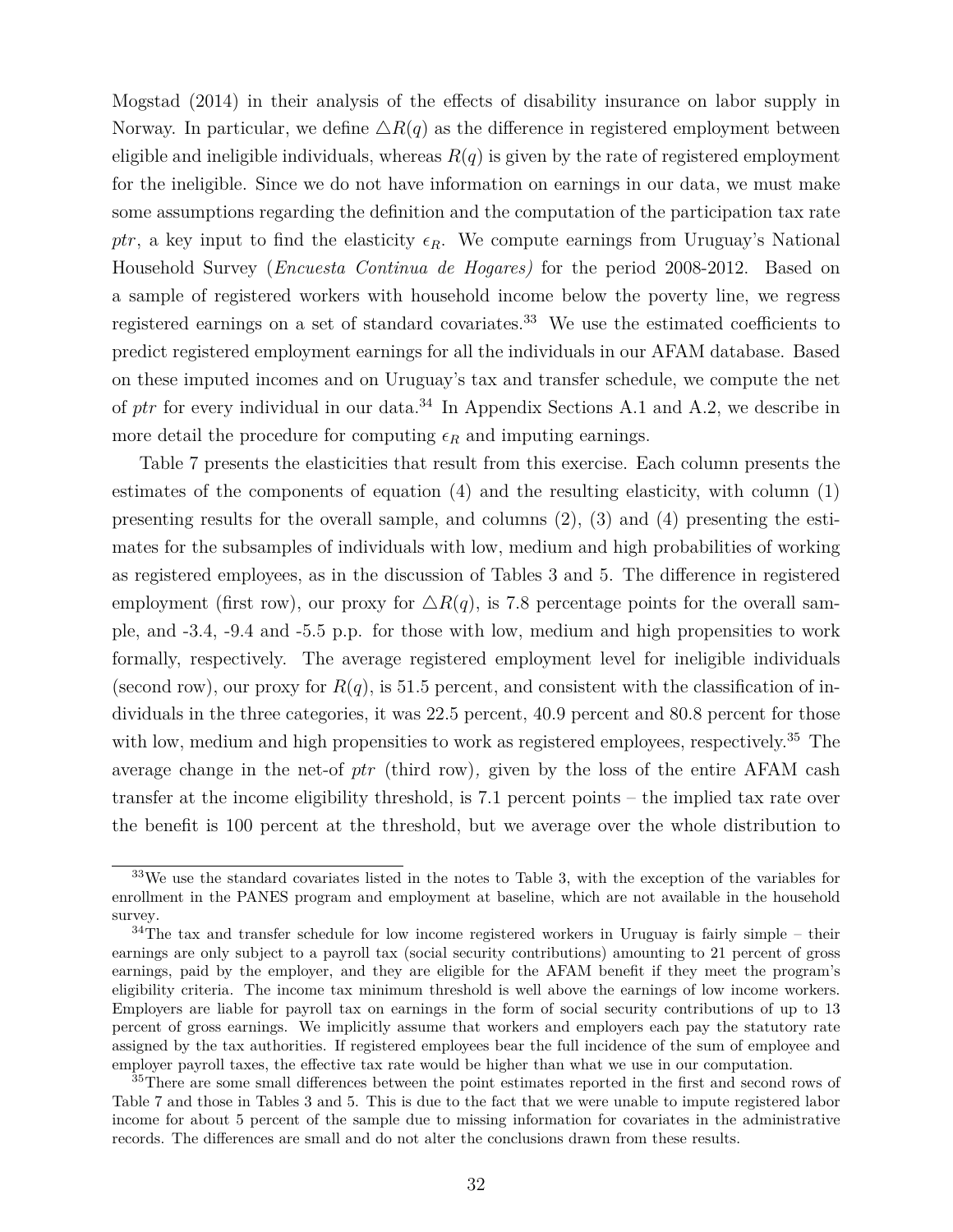obtain the change in the average tax rate. Finally, the participation tax rate (fourth row) is about 79 percent, consistent with the 21 percent payroll tax rate, the only tax levied on the registered employment earnings of these low-income workers.

The bottom row of Table 7 presents our estimates for the registered employment elasticity implied by the taxes and benefits for the relevant population. Our results indicate an average elasticity of participation in registered employment with respect to the net-of-participation in registered employment tax rate of 1.689, i.e., a reduction of 1 percent in this rate (the net-of-tax share of income that individuals can keep) reduces registered employment by 1.7 percent. Consistent with the estimated effects of the program for the different subgroups, the elasticity is substantially higher (about 2.6) for those with a medium propensity to work as a registered employee, compared to an elasticity of 1.67 for those with a low propensity to work formally and an elasticity of 0.76 for those in the group with a high propensity to work formally. These results reflect the fact that the middle group is the most responsive to changes in the tax and transfer schedule.

Our results for Uruguay indicate that individuals in developing countries react in their labor market entry decisions to the incentives implied by the tax and transfer schedule they face, although they react along the formal/informal employment margin of labor supply since taxes apply to (and transfers depend on) earnings from registered employment only. Moreover, even based on very different populations, and very different tax and transfer systems and reforms, our estimate of the average participation elasticity is within the range (although close to the higher bound) of previous results in the literature for developed countries. For instance, Eissa, Kleven and Kreiner's (2006) review of empirical studies concludes that the extensive margin responses to tax reforms for single mothers "correspond to participation elasticities in the range from 0.35 to 1.7". Bargain and Doorley (2011) summarize the empirical evidence for France, stating that the participation elasticities for married women in families with children is close to 1. However, the elasticity estimates for developed countries capture the change in labor supply, whereas our estimate reflects the response in terms of non-participation but also in terms of movements between formal and informal employment. The results in Section 8 indicate that the program reduced registered employment, with the informality margin accounting for two thirds and the non-employment margin accounting for one third of the response. Using these results, a back of the envelope calculation results in a participation elasticity of about 0.56, more in line with the literature on developed countries, with about 1.14 for the formal-informal margin of adjustment.

#### **9.2 Welfare and Efficiency Implications of the AFAM Program**

The empirical analysis performed thus far has shown that AFAM created incentives to reduce participation in registered employment. With the elasticity computed in the previous section,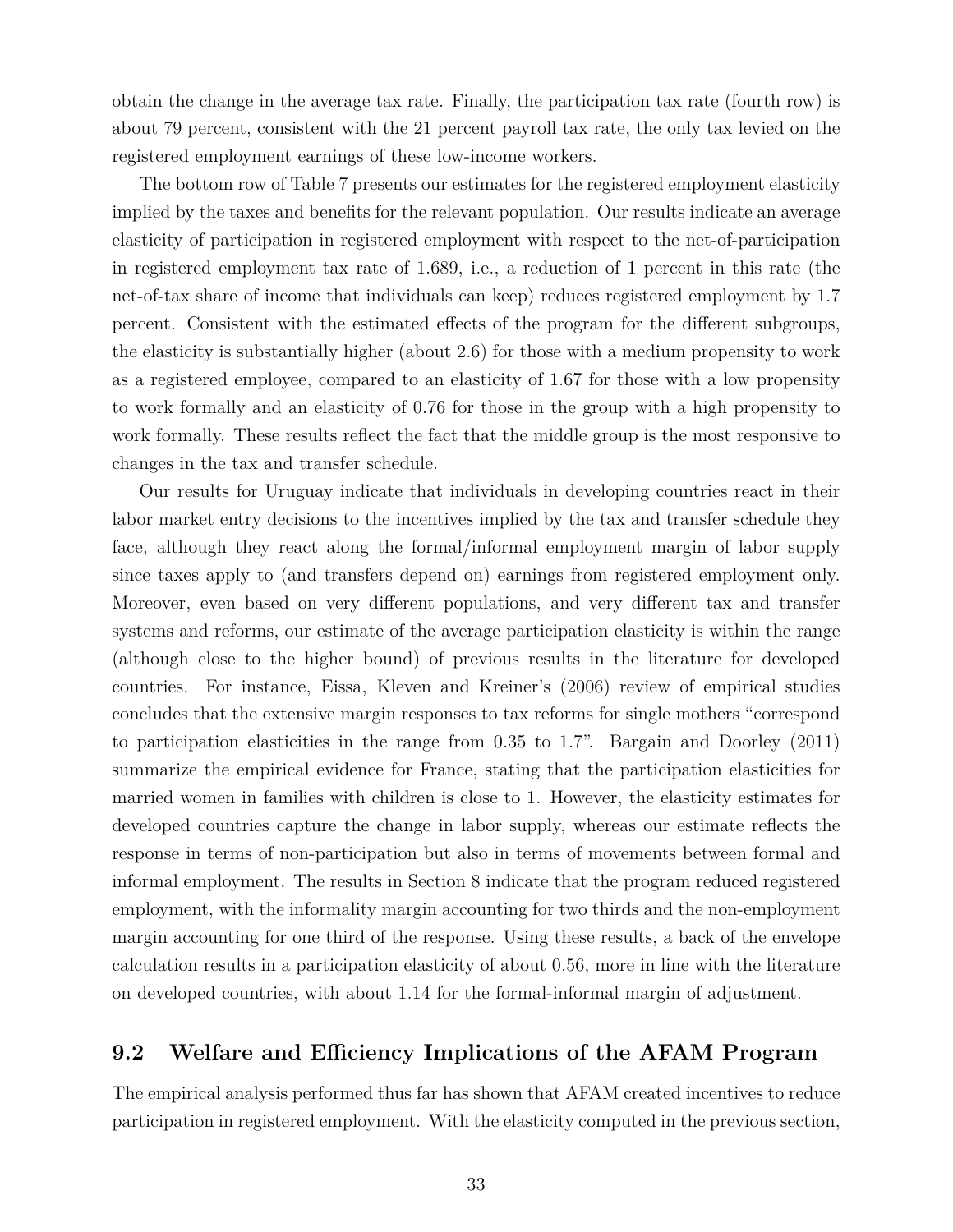we can establish the size of the deadweight loss given by the loss in tax revenue from the reduction in registered employment induced by this policy.

As discussed above, Eissa, Kleven, and Claus Kreiner (2006, 2008) model the discrete labor market entry and exit decisions given by non-convexities in preferences and budget sets, and they incorporate these results into the standard framework for the efficiency evaluation of tax reforms. In the context of AFAM, the non-convexities are substantial, and this framework allows us to capture the first-order welfare effects of behavioral responses along the extensive (participation) margin of labor supply. More specifically, Eissa et al. (2006) show that the marginal deadweight burden of a tax reform is given by the effect of behavioral responses on government revenue. In their setup, the impact on revenue from the behavioral response is given by reactions at both the intensive margin (change in hours of work for those who are working) and the extensive margin of labor supply brought about by the tax-induced change in labor force participation. We concentrate on the latter because we do not have information on hours worked in our data.

We adapt Eissa, Kleven and Kreine's (2006) formula for the marginal deadweight burden as a proportion of total labor income as:

$$
\frac{dDB/d\theta}{wP} = \frac{ptr}{(1 - ptr)} \cdot \frac{\partialptr}{\partial\theta} \cdot \epsilon_R
$$

where *DB* is the deadweight burden, *w* is the wage, *P* is the probability of being employed, ptr is the participation tax rate,  $\epsilon_R$  is the elasticity of participation in registered employment, and  $\theta$  is an abstract parameter used to derive the effects of the policy. The deadweight loss is directly related to the relevant elasticity in the context of AFAM, and the welfare cost is a function of the tax rate at the extensive (participation) margin of labor supply, *ptr*. This includes (as in Eissa et al., 2006) the loss of the cash transfer from participation in registered employment and the payroll tax. The change in *ptr* is basically associated to the loss of the AFAM benefit at the eligibility threshold (i.e. analogous to the elasticity calculation above).

We compute this deadweight loss as an average for a representative agent based on the elasticity and the tax rate from the previous section. Specifically, the deadweight loss from the behavioral response at the extensive margin of labor supply is the result of multiplying the average tax ratio, the average tax rate change, and the participation elasticity from Table 7. The results are presented in Table 8. We find that the behavioral responses to AFAM imply a deadweight loss (or efficiency cost) of about 3.2 percent of total labor income. As a benchmark, Eissa, Kleven, and Claus Kreiner (2006) find that the welfare gains from extensive margin changes induced by the Earned Income Tax Credit and the 1986 tax reform in the United States range from 3.27 percent to 7.64 percent of wage income. The efficiency cost from AFAM for the representative agent thus seem significant but not exceedingly large. However, this discussion does not take into account other plausible negative implications of not participating in the formal labor market over the long term. "Inactivity traps" have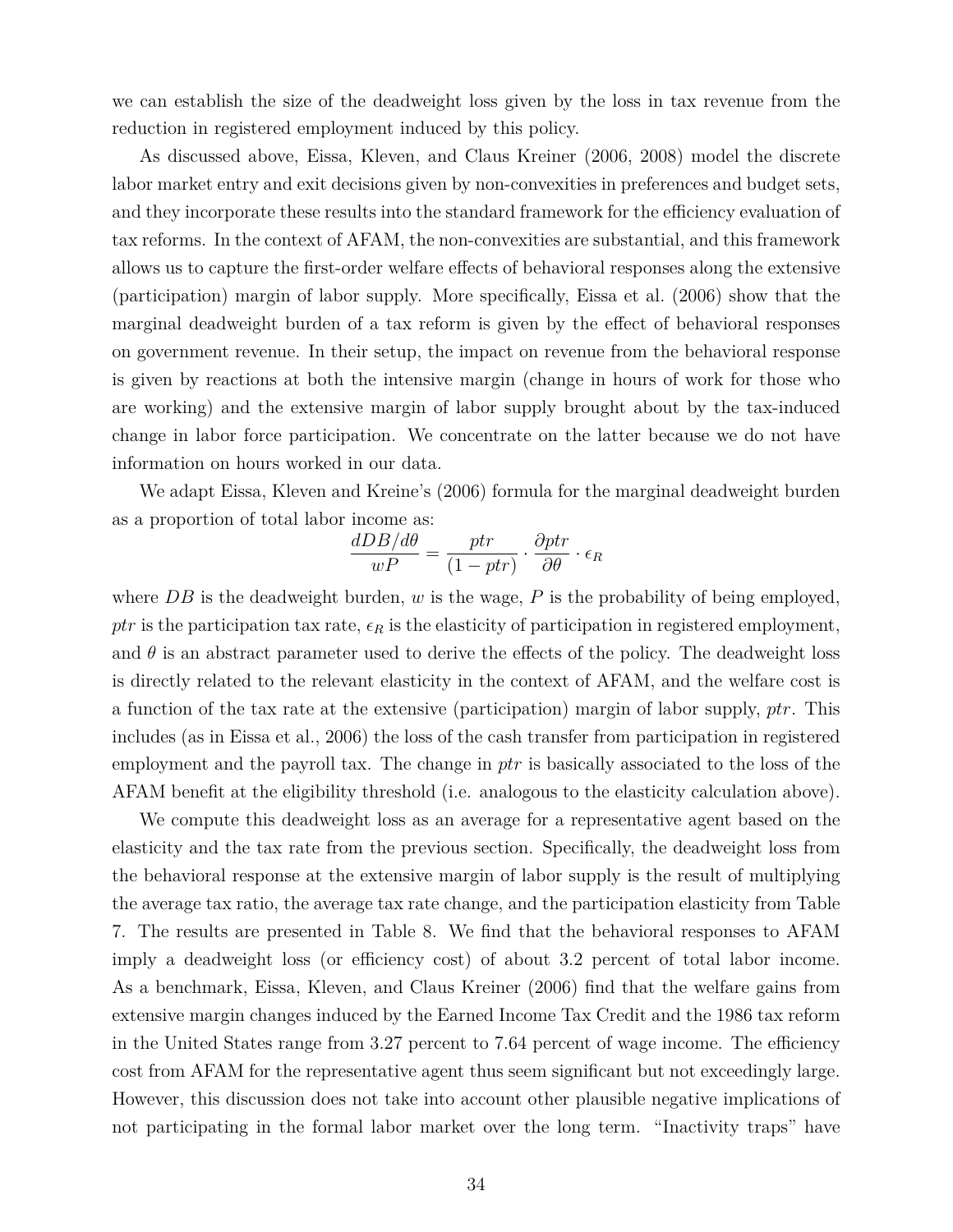detrimental effects, for instance the depreciation of human capital over time. Informal jobs, on the other hand, imply higher risks (since they do not provide access to social insurance), and are associated with worse working conditions, lower job stability and flatter earnings profiles over time.

## **10 Conclusion**

The AFAM program's eligibility rules, based on verification of reported earnings, create a strong disincentive for registered employment – a notch in beneficiaries budget constraints. Individuals in households that applied to the program reacted as predicted by economic theory. We built an anatomy of the labor market responses induced by the program's financial incentives along four dimensions. First, we established that beneficiaries responded to the program's incentives by reducing their levels of registered employment by about 8 percentage points. Second, we found substantial heterogeneity in these effects: the program had a stronger negative effect for individuals with a medium probability to be a registered employee, suggesting some form of segmentation in which those with a low probability to work formally did not respond much to the financial incentives of the program, probably because they had limited opportunities to work as registered employees to start with. Third, by matching administrative data with a follow-up survey, we established that the fall in registered employment was due to a greater extent (about two thirds) to an increase in unregistered employment, and to a lesser extent (about one third) to a shift towards nonemployment. Fourth, we found an elasticity of participation in registered employment of about 1.7. The program lead to a deadweight loss from the behavioral responses of about 3.2 percent of total labor income. The efficiency cost from AFAM for the representative agent is significant but not exceedingly large, although there might be other detrimental effects from lowered participation in formal employment.

Our results allow us to draw valuable lessons that can be used to minimize programs' disincentives and efficiency costs. When designing programs of this type, policy makers in developing countries must consider reactions along the registered/unregistered employment margin, and find ways to mitigate these unintended adverse results. A first implication of our analysis is that AFAM authorities (and those designing similar initiatives in countries with widespread informal employment) could consider some way to smooth out the cash notch implied by the program's eligibility rule. For instance, the income test could be modified by introducing a more continuous schedule with phase in and phase out regions that withdraw the benefit gradually and with lower implicit tax rates, rather than generating a total loss of the benefit at the income threshold. Alternatively, the authorities could test the effects of allowing beneficiaries to continue in the program while having earnings from registered employment above the threshold for a transitory period. This temporary earnings disregard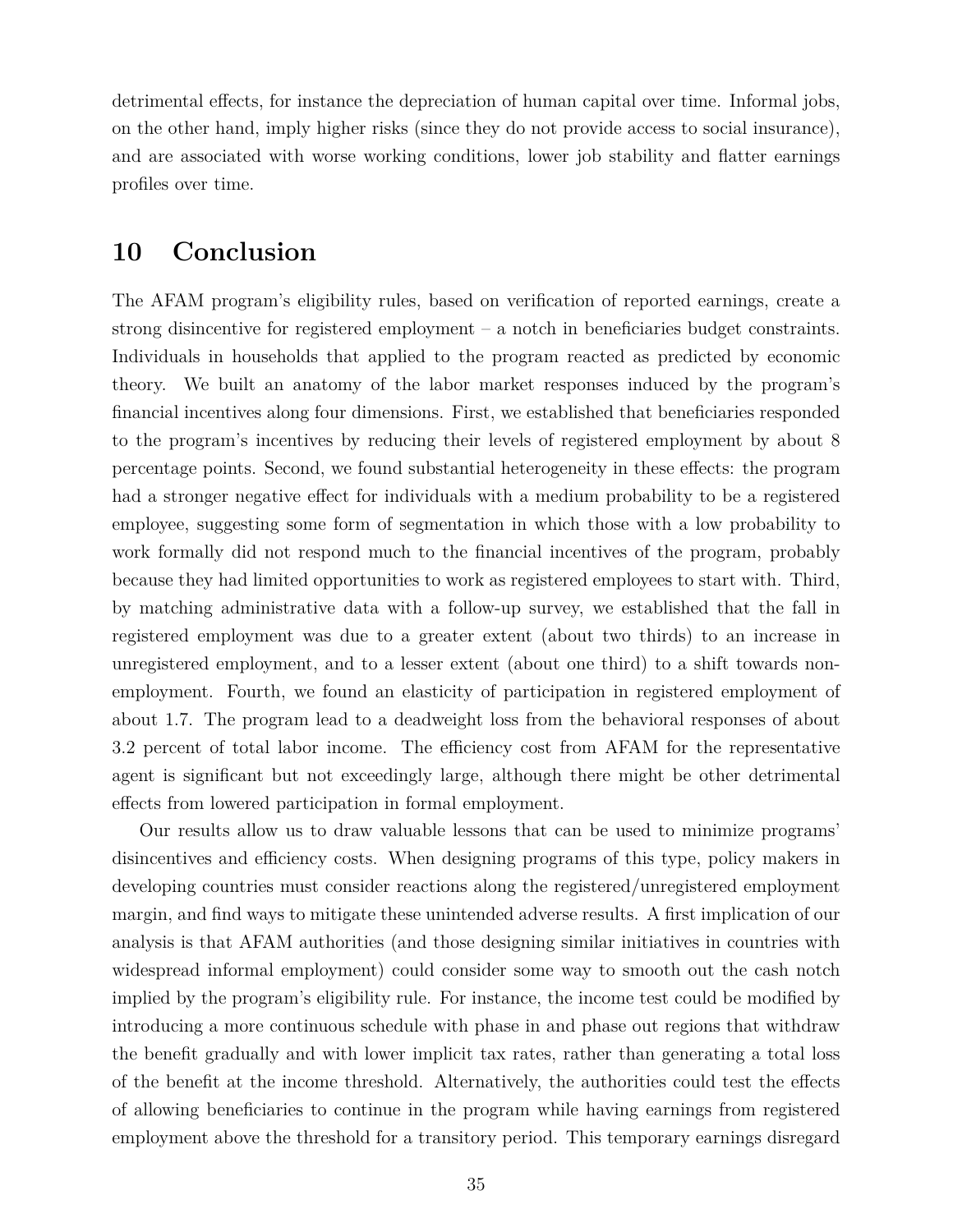could ease the transition to formal employment, and mitigate the possibility that beneficiaries might prefer lower but more stable income from the program rather than higher but riskier earnings from registered employment.

The fact that there was significant heterogeneity among responses to the program as a function of individuals' propensities to engage in formal employment also has direct consequences for the design of programs of this type, and particularly for their incentive structures. For instance, specific incentives or conditionalities that are costly to monitor (such as minimum working hours requirements) may only be worthwhile for those who might be expected to react to the program's incentives. The poorest beneficiaries (as proxied by a low propensity to be a formal employee) seem to be infra-marginal in terms of the formal/informal work decision, and thus concerns about disincentives to registered employment are less relevant for this group. They could benefit more form other policy initiatives, such as direct job creation (Knoef and Ours, 2016). At the same time, the high responsiveness among the less poor beneficiaries suggests that the program could incorporate differential incentives for this group. Just as work incentives guided welfare reforms in developed countries, the new generation of cash transfer and social assistance programs in developing countries could incorporate measures to reduce the disincentives to formal employment. For instance, programs such as AFAM could encourage registered employment drawing from the design of programs such as the United States' Earned Income Tax Credit – for certain groups, the programs could pay a higher level of benefit to beneficiaries who switch to registered employment.

### **References**

- Albrecht, J., Navarro, L., Vroman, S., 2009. The Effects of Labour Market Policies in an Economy with an Informal Sector. The Economic Journal 119 (539), 1105–1129.
- Alzua, M. L., Cruces, G., Ripani, L., 2012. Welfare programs and labor supply in developing countries: experimental evidence from Latin America. Journal of Population Economics 26 (4), 1255–1284.
- Amarante, V., Ferrando, M., Vigorito, A., 2013. Teenage School Attendance and Cash Transfers: An Impact Evaluation of PANES. EconomÃa 14 (1), 61–102.
- Amarante, V., Manacorda, M., Vigorito, A., Zerpa, M., 2011. Social Assistance and Labor Market Outcomes: Evidence from the Uruguayan PANES.
- Amarante, V., Vigorito, A., 2011. Una propuesta para la evaluacion de impacto del programa Asignaciones Familiares-Plan de Equidad y la Tarjeta Alimentaria del MIDES.
- Araujo, M. C., Bosch, M., Maldonado, R., Schady, N., 2016. The Effect of Welfare Payments on Work in a Middle-Income Country.
- Banerjee, A., Rema, H., Gabriel, K., Benjamin, O., 2015. Debunking the Myth of the Lazy Welfare Recipient: Evidence from Cash Transfer Programs Worldwide.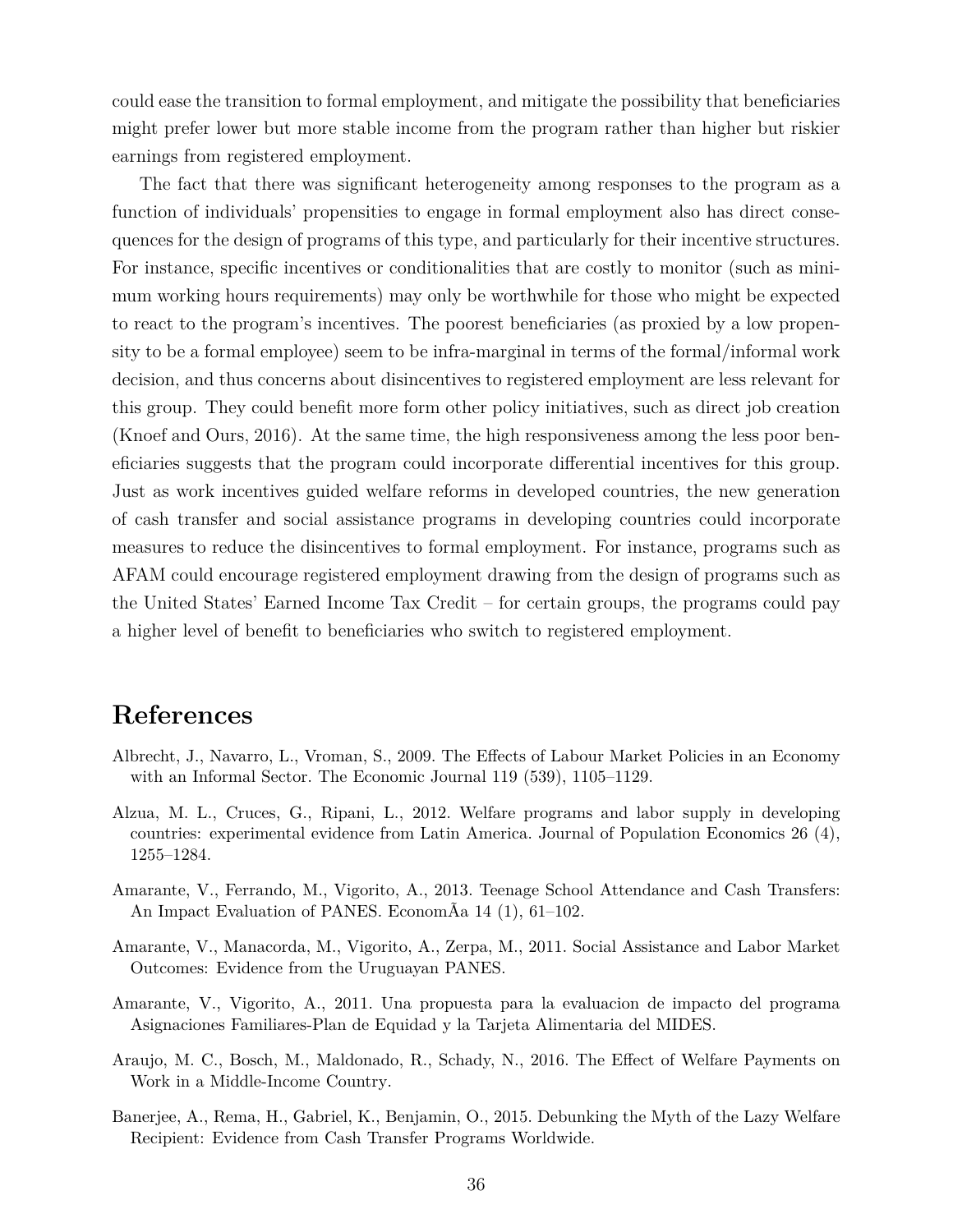- Bargain, O., Doorley, K., 2011. Caught in the trap? Welfare's disincentive and the labor supply of single men. Journal of Public Economics 95 (9-10), 1096–1110.
- Bastagli, F., 2009. From social safety net to social policy?: the role of conditional cash transfers in welfare state development in Latin America.
- Behrman, J. R., 1999. Chapter 43 Labor markets in developing countries. Vol. 3, Part B. Elsevier, pp. 2859–2939.
- Ben-Shalom, Y., Moffitt, R. A., Scholz, J., 2011. An assessment of the effectiveness of antipoverty programs in the United States. In: Jefferson, P. (Ed.), Oxford Handbook of the Economics of Poverty, oxford university press Edition.
- Bergolo, M., Cruces, G., 2014. Work and tax evasion incentive effects of social insurance programs: Evidence from an employment-based benefit extension. Journal of Public Economics 117, 211– 228.
- Bergolo, M., Dean, A., Perazzo, I., Vigorito, A., 2016. Evaluacion impacto del programa Asignaciones Familiares-Plan de Equidad y la Tarjeta Alimentaria del MIDES.
- Bergolo, M., Galvan, E., 2016. Social Assistance and Labor Market Intra-Household Decisions. Evidence from a Regression Discontinuity Design.
- Bitler, M. P., Gelbach, J. B., Hoynes, H. W., 2006. What Mean Impacts Miss: Distributional Effects of Welfare Reform Experiments. American Economic Review 96 (4), 988–1012.
- Bosch, M., Campos-Vazquez, R. M., 2014. The trade-offs of welfare policies in labor markets with informal jobs: the case of the Seguro Popular program in Mexico. American Economic Journal: Economic Policy 6 (4), 71–99.
- Bosch, M., Esteban-Pretel, J., 2012. Job creation and job destruction in the presence of informal markets. Journal of Development Economics 98 (2), 270–286.
- Bosch, M., Manacorda, M., 2012. Social policies and labor market outcomes in Latin America and the Caribbean: a review of the existing evidence. Tech. Rep. 32, Center for Economic Performance.
- Chetty, R., Guren, A., Manoli, D., Weber, A., 2013. Does Indivisible Labor Explain the Difference between Micro and Macro Elasticities? A Meta-Analysis of Extensive Margin Elasticities. NBER Macroeconomics Annual 2012 27, 1–56.
- Eissa, N., Kleven, H., Claus Kreiner, 2006. Welfare Effects of Tax Reform and Labor Supply at the Intensive and Extensive Margins. In: Agell, J., Sorensen, P. B. (Eds.), Tax Policy and Labor Market Performance. MIT Press, Cambridge, pp. 147–185.
- Eissa, N., Kleven, H. J., Kreiner, C. T., 2008. Evaluation of four tax reforms in the United States: Labor supply and welfare effects for single mothers. Journal of Public Economics 92 (3-4), 795– 816.
- Fields, G., 2009. Segmented Labor Market Models in Developing Countries. In: Kincaid, H., Ross, D. (Eds.), The Oxford handbook of philosophy of economics. Oxford University Press, Oxford, pp. 476–510.
- Fiszbein, A., Schady, N. R., 2009. Conditional cash transfers: reducing present and future poverty. World Bank, Washington D.C.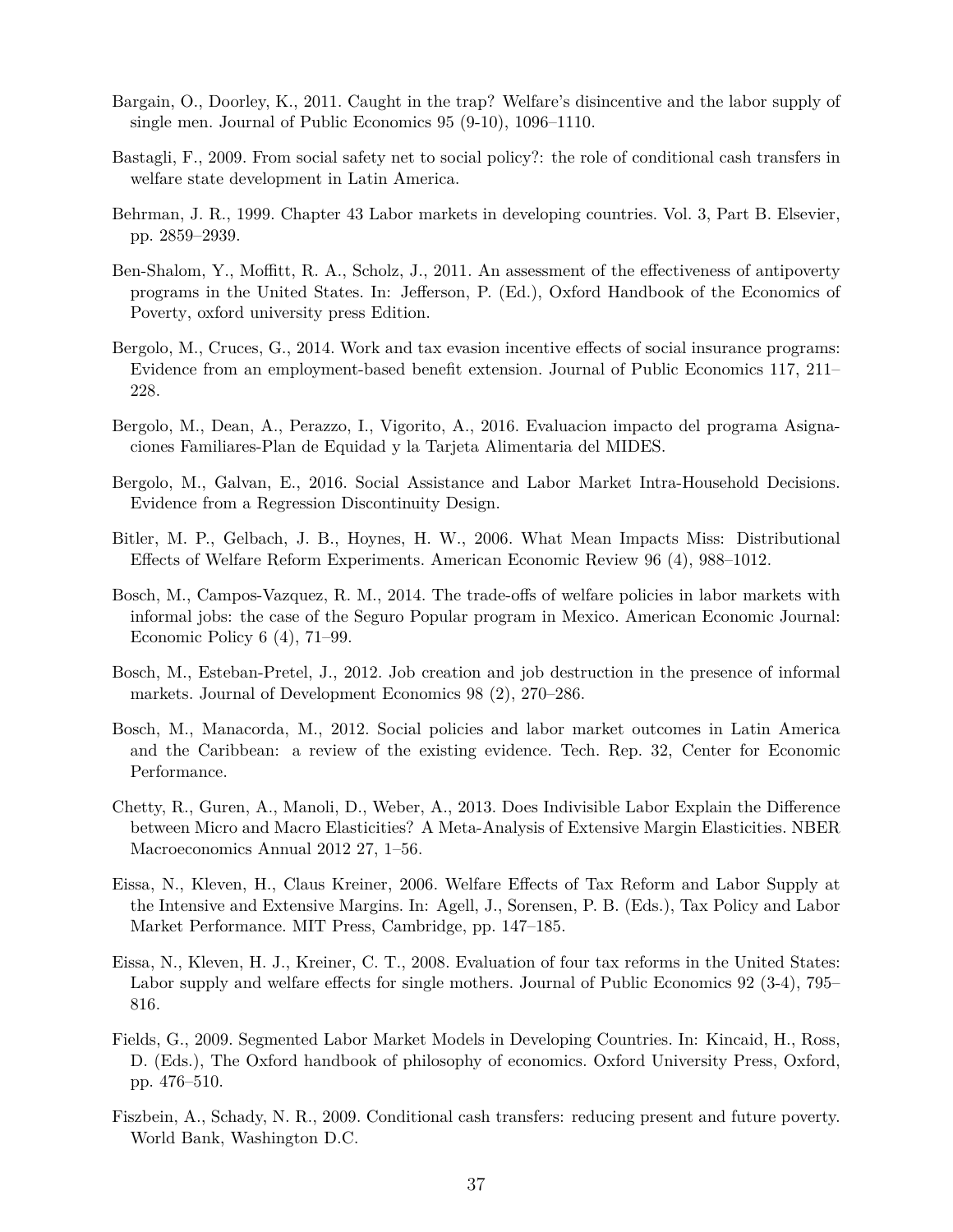- Galiani, S., Weinschelbaum, F., 2012. Modeling Informality Formally: Households and Firms. Economic Inquiry 50 (3), 821–838.
- Garganta, S., Gasparini, L., 2015. The impact of a social program on labor informality: The case of AUH in Argentina. Journal of Development Economics 115, 99–110.
- Gasparini, L., Tornarolli, L., 2009. Labor Informality in Latin America and the Caribbean: Patterns and Trends from Household Survey Microdata. Desarrollo y Sociedad 63, 13–80.
- Gelman, A., Imbens, G., 2014. Why High-order Polynomials Should not be Used in Regression Discontinuity Designs. Working Paper 20405, National Bureau of Economic Research.
- Gunter, S. P., 2013. State Eearned Income Tax Credits and Participation in Regular and Informal Work. National Tax Journal 66 (1), 33–62.
- Hahn, J., Todd, P., Van der Klaauw, W., 2001. Identification and Estimation of Treatment Effects with a Regression-Discontinuity Design. Econometrica 69 (1), 201–209.
- Harris, J. R., Todaro, M. P., 1970. Migration, Unemployment and Development: A Two-Sector Analysis. The American Economic Review 60 (1), 126–142.
- Imbens, G., Kalyanaraman, K., 2012. Optimal Bandwidth Choice for the Regression Discontinuity Estimator. The Review of Economic Studies 79 (3), 933–959.
- Imbert, C., Papp, J., 2015. Labor Market Effects of Social Programs: Evidence from India's Employment Guarantee. American Economic Journal: Applied Economics 7 (2), 233–263.
- Kleven, H. J., 2016. Bunching. Annual Review of Economics 8 (1), null.
- Kleven, H. J., Waseem, M., 2013. Using notches to uncover optimization frictions and structural elasticities: Theory and evidence from Pakistan. The Quarterly Journal of Economics, 669–723.
- Kline, P., Tartari, M., 2016. Bounding the Labor Supply Responses to a Randomized Welfare Experiment: A Revealed Preference Approach. American Economic Review 106 (4), 972–1014.
- Knoef, M., Ours, J. C. v., 2016. How to stimulate single mothers on welfare to find a job: evidence from a policy experiment. Journal of Population Economics 29 (4), 1025–1061. URL http://dx.doi.org/10.1007/s00148-016-0593-0
- Kostol, A. R., Mogstad, M., 2014. How Financial Incentives Induce Disability Insurance Recipients to Return to Work. American Economic Review 104 (2), 624–655.
- La Porta, R., Shleifer, A., 2014. Informality and Development. Journal of Economic Perspectives 28 (3), 109–126.
- LaLumia, S., 2009. The Earned Income Tax Credit and Reported Self-Employment Income. National Tax Journal 62 (2), 191–217.
- Laroque, G., 2005. Income Maintenance and Labor Force Participation. Econometrica 73 (2), 341– 376.
- Lee, D. S., Lemieux, T., 2010. Regression Discontinuity Designs in Economics. Journal of Economic Literature 48 (2), 281–355.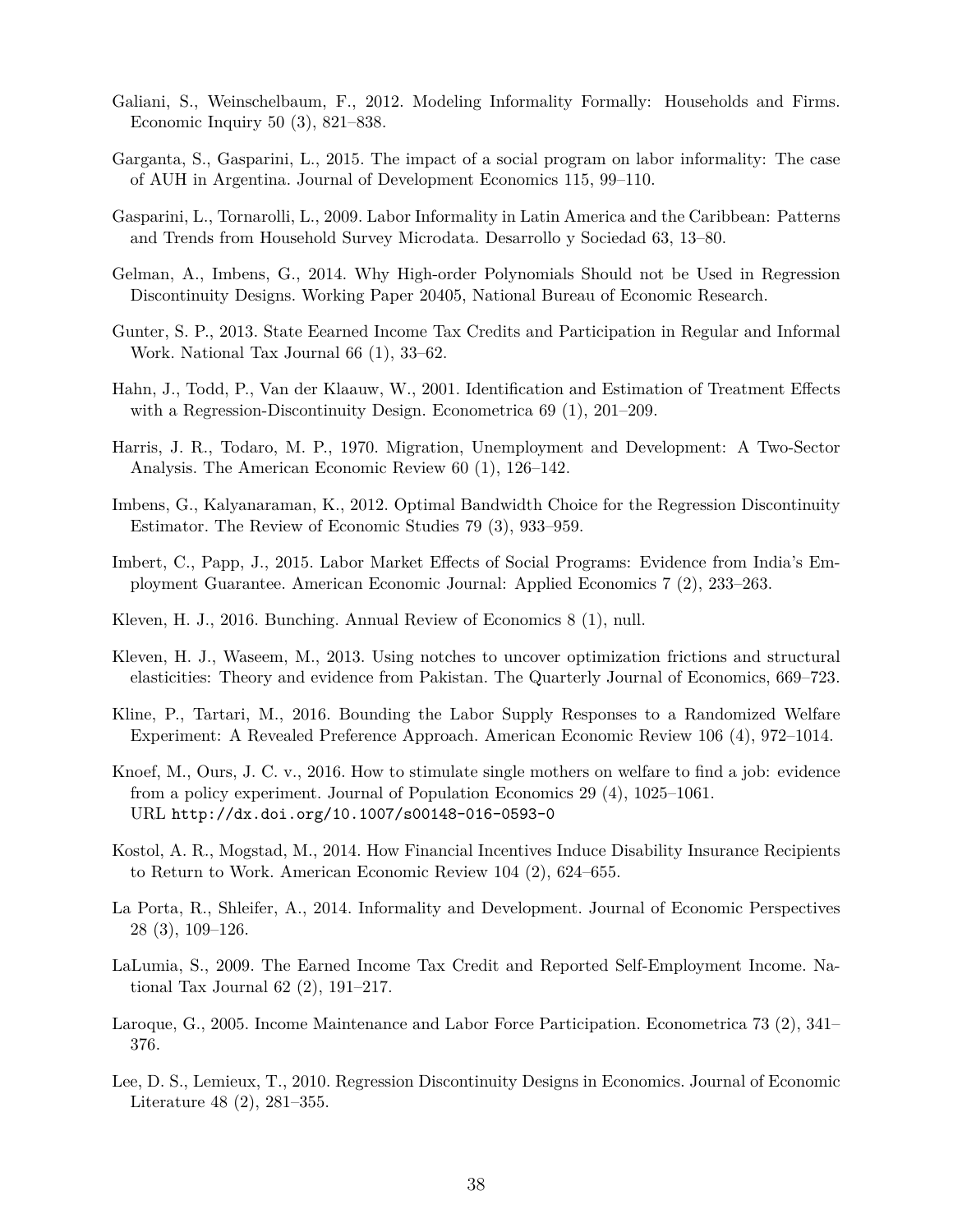- Levy, S., 2008. Good intentions, bad outcomes. Social policy, informality and economic growth in Mexico. Brookings Institution Press, Washington.
- Levy, S., Schady, N., 2013. Latin AmericaÂŽs Social Policy Challenge: Education, Social Insurance, Redistribution. Journal of Economic Perspectives 27 (2), 193–218.
- Maloney, W. F., 1999. Does Informality Imply Segmentation in Urban Labor Markets? Evidence from Sectoral Transitions in Mexico. World Bank Economic Review 13 (2), 275–302.
- Maloney, W. F., 2004. Informality Revisited. World Development 32 (7), 1159–1178.
- Manacorda, M., Miguel, E., Vigorito, A., 2011. Government Transfers and Political Support. American Economic Journal: Applied Economics 3 (3), 1–28.
- Meghir, C., Narita, R., Robin, J.-M., 2015. Wages and Informality in Developing Countries. American Economic Review 105 (4), 1509–1546.
- Moffitt, R. A., 2002. Chapter 34 Welfare programs and labor supply. Vol. 4. Elsevier, pp. 2393–2430.
- Moffitt, R. A., 2003. The Temporary Assistance for Needy Families Program. In: Moffitt, R. A. (Ed.), Means-Tested Transfer Programs in the United States. NBER and University of Chicago Press, pp. 291–363.
- Saez, E., 2002. Optimal Income Transfer Programs: Intensive versus Extensive Labor Supply Responses. The Quarterly Journal of Economics 117 (3), 1039–1073.
- Schneider, F., Buehn, A., Montenegro, C. E., 2010. New Estimates for the Shadow Economies all over the World. International Economic Journal 24 (4), 443–461.
- Scholz, J., Levin, K., 2001. The Evolution of Income Support Policy in Recent Decades. In: Danziger, S. H., Haveman, R. H. (Eds.), Understanding Poverty. Harvard University Press and Russell Sage.
- Waseem, M., 2015. Taxes, Informality and Income Shifting: Evidence from a Recent Pakistani Tax Reform. Working Paper.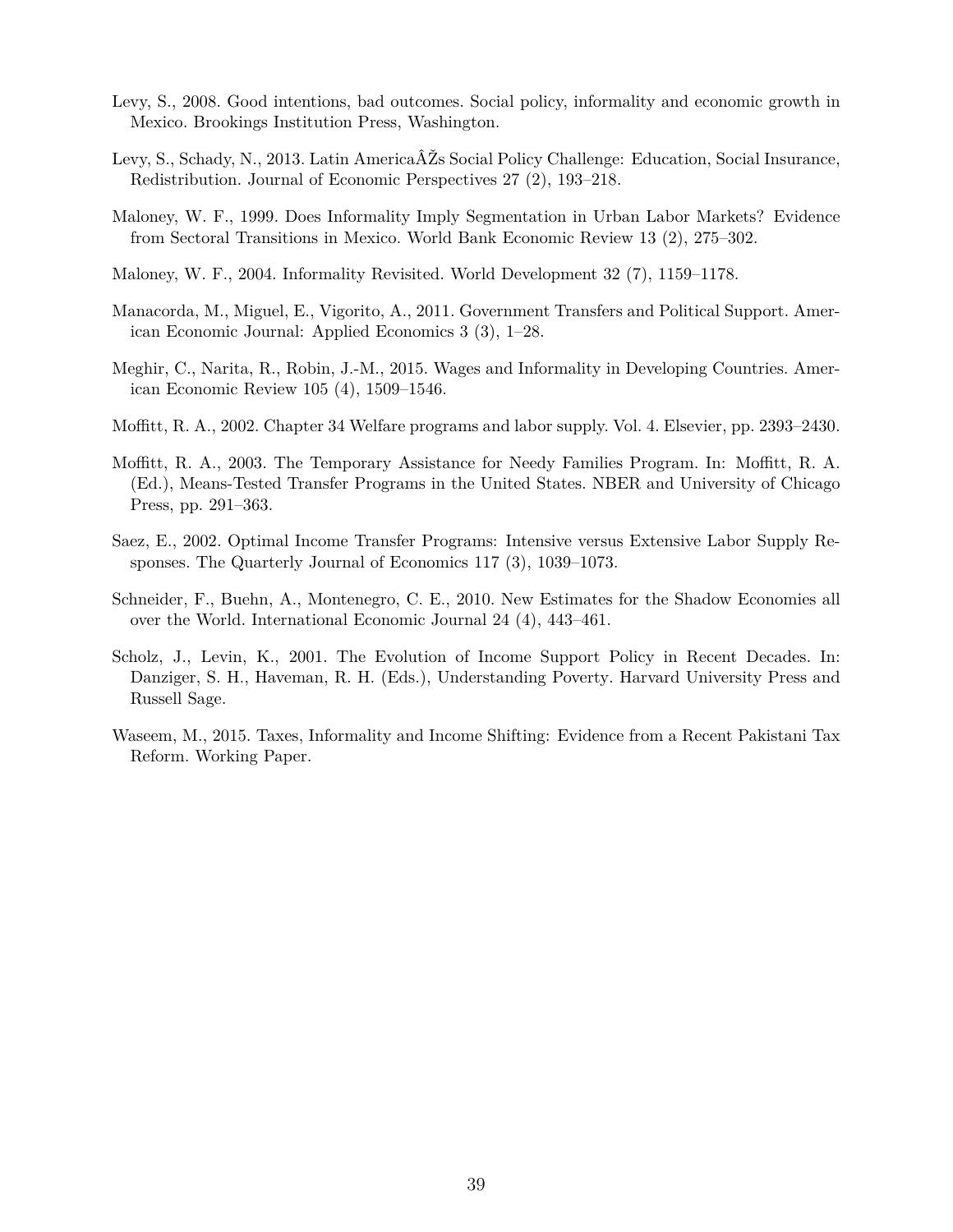## **Figures and Tables**

|                                       | Population          | Main Sample     | Follow-Up Sample     |
|---------------------------------------|---------------------|-----------------|----------------------|
|                                       | (All applicant HHs) | $(bandw:+/-.1)$ | $(band w:-.04;+.08)$ |
|                                       | (1)                 | (2)             | (3)                  |
| Female applicants $(\%)$              | 68.29               | 71.00           | 71.78                |
|                                       | (46.53)             | (45.38)         | (45.02)              |
| Household head $(\%)$                 | 76.30               | 78.38           | 78.46                |
|                                       | (42.52)             | (41.16)         | (41.12)              |
| Female head (within heads) $(\%)$     | 72.89               | 77.08           | 79.71                |
|                                       | (44.45)             | (42.03)         | (40.23)              |
| Age at application to AFAM            | 35.00               | 36.94           | 37.57                |
|                                       | (9.17)              | (9.07)          | (9.00)               |
| Less than Primary $(\%)$              | 1.17                | 0.43            | 0.47                 |
|                                       | (10.73)             | (6.56)          | (6.85)               |
| Complete Primary $(\%)$               | 50.76               | 30.00           | 26.69                |
|                                       | (49.99)             | (45.83)         | (44.24)              |
| Secondary or more $(\%)$              | 40.84               | 57.41           | 59.16                |
|                                       | (49.15)             | (49.45)         | (49.16)              |
| Married/in couple $(\%)$              | 49.24               | 44.64           | 44.90                |
|                                       | (49.99)             | (49.71)         | (49.75)              |
| Single mother (within singles) $(\%)$ | 85.75               | 87.73           | 89.76                |
|                                       | (34.96)             | (32.81)         | (30.33)              |
| Number of children                    | 2.09                | 1.42            | 1.40                 |
|                                       | (1.35)              | (0.85)          | (0.84)               |
| Enrolled in PANES $(\%)$              | 42.43               | 10.37           | 9.51                 |
|                                       | (49.42)             | (30.49)         | (29.34)              |
| Montevideo (capital city) $(\%)$      | 31.16               | 29.54           | 31.96                |
|                                       | (46.32)             | (45.63)         | (46.64)              |
| Employed $(\%)$                       | 53.79               | 54.81           | 55.62                |
|                                       | (49.86)             | (49.77)         | (49.69)              |
| Observations                          | 241,091             | 24,563          | 2,544                |

Table 1: Comparison of Samples: Applicants to AFAM, Main and Follow-Up Samples

Notes: The sample corresponds to heads of households and spouses of heads of households aged 18 to 57 at the time of the AFAM application during the period January 2008 to September 2010. The dataset corresponds to the AFAM baseline application records (January 2008 to September 2010) matched with the registered employment work histories for the period January 2005 to December 2012 from the Social Security Administration's administrative records (see Section 4.4 for a detailed description of the data). The "Population" in column (1) refers to individuals in these age categories in all households applying to AFAM during the period under study – i.e., the the entire population of AFAM applicants. The "Main Sample" in column (2) refers to the subset of individuals from households within a range of [−0*.*1; +0*.*1] of the eligibility score – i.e., individuals close to the eligibility score threshold which we use for our main results. The "Follow-Up Sample" in column (3) corresponds to the subset of individuals interviewed for the program's follow-up survey during the period September 201-February 2013, drawn from households within a range of [−0*.*0426; +0*.*0727] of the eligibility score (see Section 4.3 for more details). All individual/household characteristics presented in this table are measured at the date of application, i.e. before the administrative decision on enrollment to the program.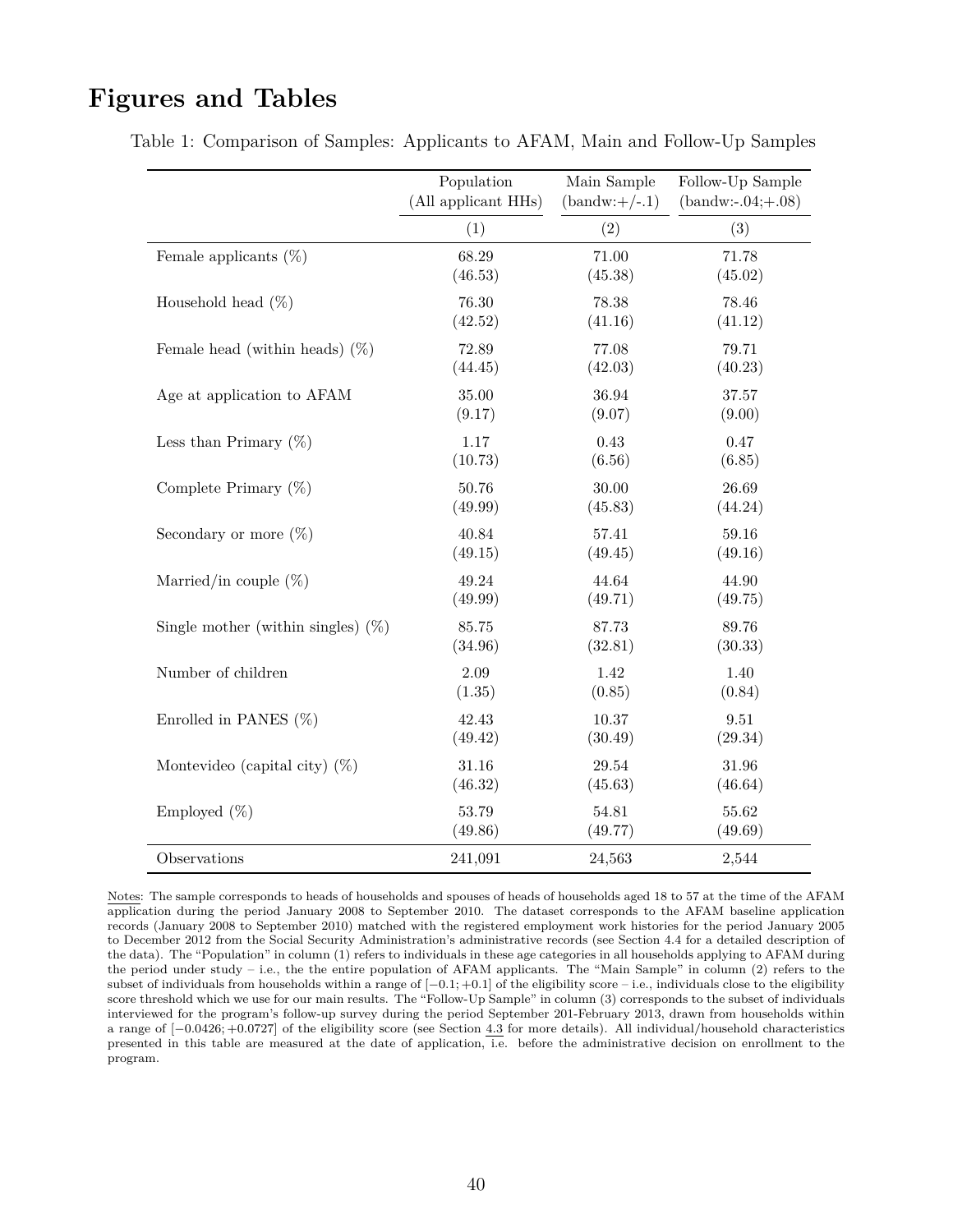|                                       | Eligible<br>Individuals | Ineligible<br>Individuals | P-Value<br>of the Difference | RD<br>Estimate      |
|---------------------------------------|-------------------------|---------------------------|------------------------------|---------------------|
|                                       | (1)                     | (2)                       | (3)                          | (4)                 |
| Female applicants $(\%)$              | 71.33<br>(0.33)         | 69.95<br>(0.60)           | 0.04                         | $-0.12$<br>(2.09)   |
| Household head $(\%)$                 | 79.03<br>(0.30)         | 76.27<br>(0.56)           | 0.00                         | 0.91<br>(1.92)      |
| Female head (within heads) $(\%)$     | 77.25<br>(0.34)         | 76.49<br>(0.64)           | 0.29                         | $-0.58$<br>(2.17)   |
| Age at application to AFAM            | 36.50<br>(0.07)         | 38.36<br>(0.11)           | 0.00                         | $-1.28**$<br>(0.41) |
| Less than Primary $(\%)$              | 0.45<br>(0.05)          | 0.36<br>(0.08)            | 0.37                         | 0.40<br>(0.25)      |
| Complete Primary $(\%)$               | 31.56<br>(0.34)         | 24.89<br>(0.57)           | 0.00                         | 1.86<br>(2.07)      |
| Secondary or more $(\%)$              | 55.98<br>(0.36)         | 62.05<br>(0.64)           | 0.00                         | $-5.61*$<br>(2.27)  |
| Married/in couple $(\%)$              | 43.46<br>(0.37)         | 48.45<br>(0.67)           | 0.00                         | 0.03<br>(2.35)      |
| Single mother (within singles) $(\%)$ | 87.58<br>(0.33)         | 88.25<br>(0.60)           | 0.34                         | 1.45<br>(2.05)      |
| Number of children                    | 1.47<br>(0.01)          | 1.25<br>(0.01)            | 0.00                         | $0.12**$<br>(0.04)  |
| Enrolled in PANES $(\%)$              | 12.27<br>(0.24)         | 4.19<br>(0.26)            | 0.00                         | $3.14**$<br>(1.13)  |
| Montevideo (capital city) $(\%)$      | 27.68<br>(0.33)         | 35.61<br>(0.63)           | 0.00                         | $-4.06$<br>(2.19)   |
| Employed $(\%)$                       | 54.05<br>(0.36)         | 57.28<br>(0.65)           | 0.00                         | $-1.66$<br>(2.31)   |
| Registered 36 months pre $(\%)$       | 32.09<br>(0.28)         | 37.64<br>(0.53)           | 0.00                         | $-2.75$<br>(1.82)   |
| Predicted Reg. Employ. $(\%)$         | 42.21<br>(0.19)         | 46.39<br>(0.36)           | 0.00                         | $-2.00$<br>(1.23)   |
| Observations                          | 18,790                  | 5,773                     |                              |                     |

Table 2: Mean and Regression Discontinuity Differences in Baseline Characteristics, Eligible and Ineligible Individuals, Main Sample

Notes: The sample corresponds to heads of households and spouses of heads of households aged 18 to 57 at the time of the AFAM application during the period January 2008 to September 2010, from households within a range of [−0*.*1; +0*.*1] of the eligibility score. The dataset corresponds to the AFAM baseline application records (January 2008 to September 2010) matched with the registered employment work histories for the period January 2005 to December 2012 from the Social Security Administration's administrative records (see Section 4.4 for a detailed description of the data). All individual/household characteristics included in this table correspond to the household's application date, with the exception of the last two rows in the main panel. "Registered 36 months pre" refers to each individual's average registered employment rate for the 36 months before application to AFAM. "Predicted Reg. Employ." refers to a measure of post-application registered employment predicted using the characteristics in 1 and pre-application registered employment data. Columns (1) and (2) present the average characteristics for individuals from eligible and ineligible households, respectively. Column (3) reports the p-value on the difference in means of each row's characteristic between individuals in the two groups. Column (4), in turn, reports the coefficient of the AFAM eligibility indicator from a standard RD specification described in Equation (2), with the respective characteristic as the dependent variable. The coefficient's standard errors in parentheses. \* significant at 10%; \*\* significant at 5%; \*\*\* significant at 1%.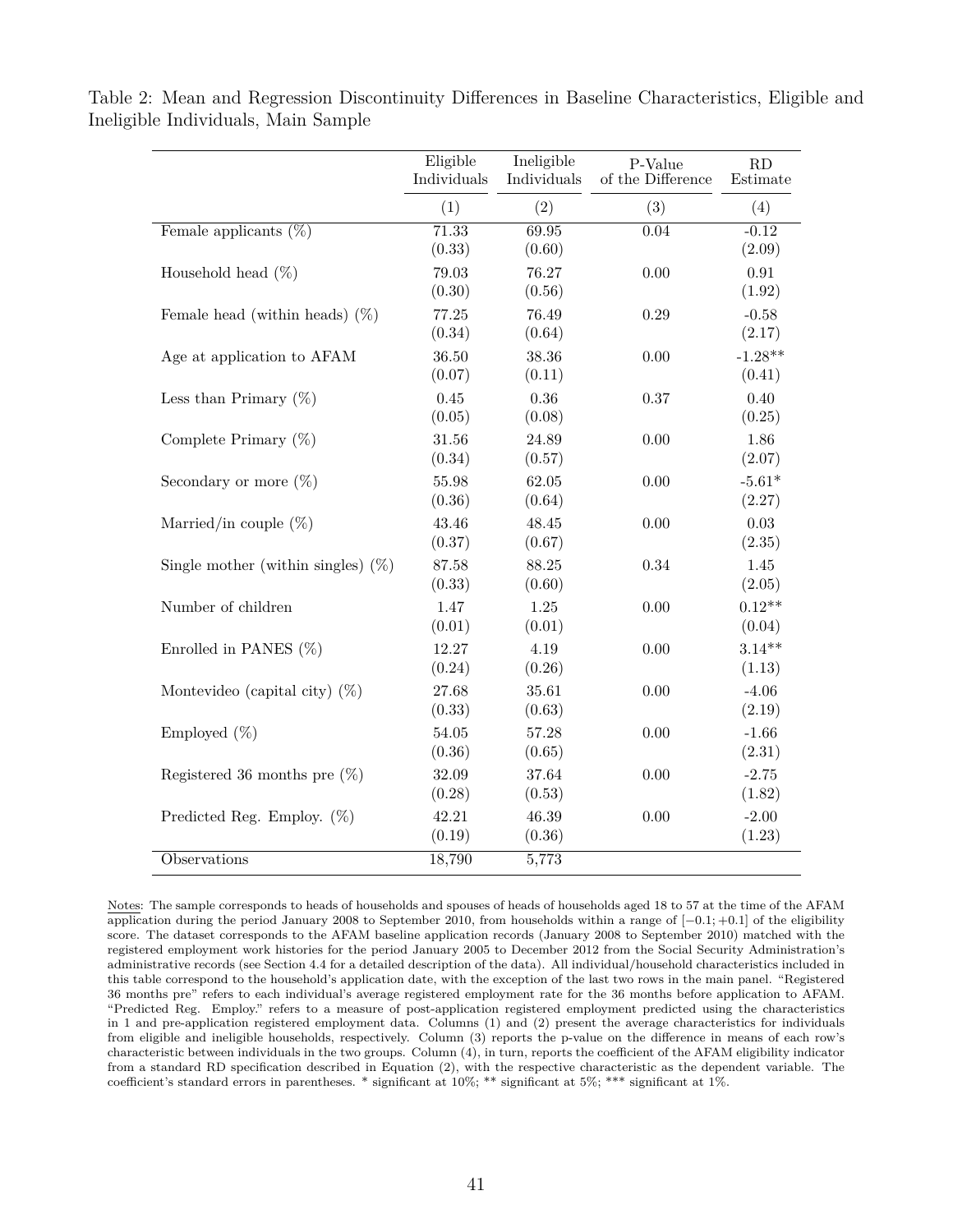|                            | Quadratic RD<br>Polynomial | Linear RD<br>Polynomial | Mean for<br>Ineligibles | $\%\Delta$<br>w.r.t. $(1)$ | Obs.      |
|----------------------------|----------------------------|-------------------------|-------------------------|----------------------------|-----------|
|                            | (1)                        | $\left( 2\right)$       | (3)                     | (4)                        | (5)       |
| Panel A. No Covariates     |                            |                         |                         |                            |           |
| Elegible(post application) | $-0.086***$<br>(0.019)     | $-0.087***$<br>(0.013)  | 0.518                   | $-16.61$                   | 1,140,362 |
| Elegible(pre application)  | $-0.027$<br>(0.018)        | $-0.025**$<br>(0.012)   | 0.376                   | $-7.29$                    | 908,831   |
| Panel B. With Covariates   |                            |                         |                         |                            |           |
| Elegible(post application) | $-0.079***$<br>(0.017)     | $-0.080***$<br>(0.012)  | 0.518                   | $-15.23$                   | 1,140,362 |
| Elegible(pre application)  | $-0.018$<br>(0.017)        | $-0.016$<br>(0.011)     | 0.376                   | $-4.75$                    | 908,831   |

Table 3: Effect of AFAM Eligibility on Registered Employment, RD Estimates

Notes: The sample corresponds to heads of households and spouses of heads of households aged 18 to 57 at the time of the AFAM application during the period January 2008 to September 2010, from households within a range of [−0*.*1; +0*.*1] of the eligibility score. The dataset corresponds to the AFAM baseline application records (January 2008 to September 2010) matched with the registered employment work histories for the period January 2005 to December 2012 from the Social Security Administration's administrative records (see Section 4.4 for a detailed description of the data). Panels A and B present the regression estimates from the basic model in Equation (2) without covariates and with covariates, respectively. The regressions are estimated as linear probability models. In columns (1) and (2), the dependent variable is registered employment, measured as an indicator variable equal to one if the SSA records indicate that there are social security contributions from employment for the individual in a given calendar month, and zero otherwise. The coefficients correspond to the "Eligible" variable, an indicator equal to one if the individual belongs to a household eligible for the program according to the AFAM eligibility rules (i.e., if  $score_i > 0$ ), and zero otherwise. The first row in each of the Panels presents results for registered employment during the post-application period, whereas the second row presents results for registered employment during the pre-application period. The covariates in the regressions in Panel B include gender, head of the household status, age, marital status, educational level (in 3 categories), the number of children aged 0-17 in the household, whether the household was enrolled in the PANES program, residence in Montevideo (Uruguay's capital), and whether the individual was a registered employee. All covariates correspond to the date when the household applied to the program. Column (1) presents results based on a quadratic RD polynomial estimated separately on either side of the eligibility threshold. Column (2) presents results from a linear RD polynomial estimated separately on either side of cutoff. Column (3) reports the mean for each dependent variable for ineligible individuals (the control group). Column (4) reports the program's effect from the quadratic RD polynomial model (Column 1) as a percentage of the mean of the dependent variable for ineligible individuals (Column 3). Column (5) reports the total number of observations, which correspond to 24,563 individuals for up to 54 post-application months and 37 pre-application months. Standard errors clustered at the individual level in parentheses. \* significant at 10%; \*\* significant at 5%; \*\*\* significant at 1%.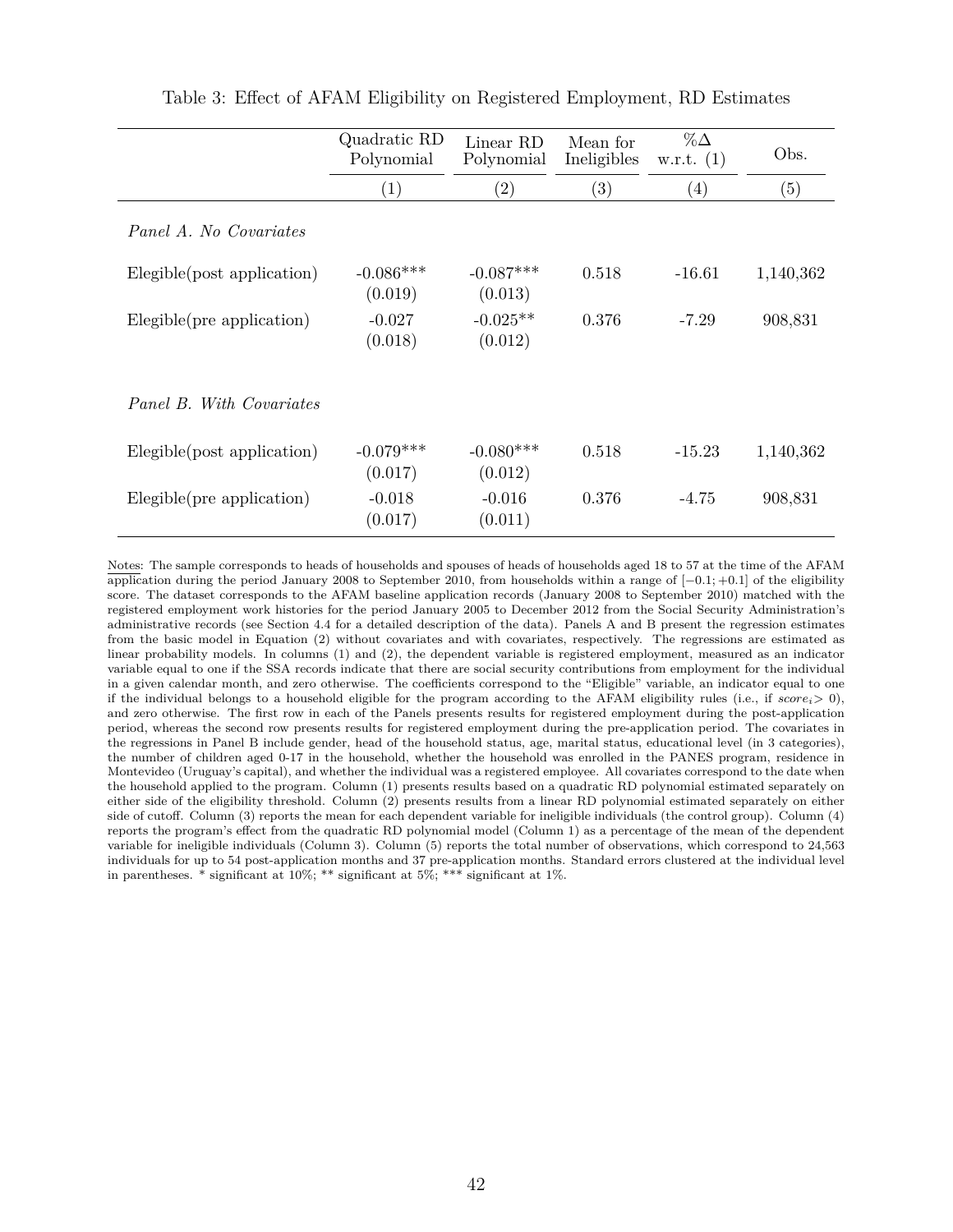| Sub-groups            | Quadratic RD<br>Polynomial | Linear RD<br>Polynomial | Mean for<br>Ineligibles | $\%\Delta$<br>w.r.t. $(1)$ | Obs.    |
|-----------------------|----------------------------|-------------------------|-------------------------|----------------------------|---------|
|                       | (1)                        | (2)                     | (3)                     | (4)                        | (5)     |
|                       |                            |                         |                         |                            |         |
| Household head        | $-0.089***$<br>(0.019)     | $-0.082***$<br>(0.013)  | 0.526                   | $-16.88$                   | 888,947 |
| Other HH. member      | $-0.045$<br>(0.038)        | $-0.077***$<br>(0.025)  | 0.491                   | $-9.09$                    | 251,415 |
| Female applicants     | $-0.108***$<br>(0.020)     | $-0.100***$<br>(0.013)  | 0.477                   | $-22.57$                   | 806,274 |
| Male applicants       | $-0.011$<br>(0.034)        | $-0.036$<br>(0.022)     | 0.614                   | $-1.86$                    | 334,088 |
| Two parent HH         | $-0.054**$<br>(0.027)      | $-0.063***$<br>(0.018)  | 0.510                   | $-10.62$                   | 493,940 |
| Single parent HH      | $-0.098***$<br>(0.023)     | $-0.094***$<br>(0.016)  | 0.521                   | $-18.73$                   | 592,950 |
| Female heads          | $-0.120***$<br>(0.025)     | $-0.107***$<br>(0.017)  | 0.509                   | $-23.64$                   | 519,633 |
| Male heads            | 0.066<br>(0.072)           | 0.001<br>(0.048)        | 0.614                   | 10.82                      | 73,317  |
| Low education         | $-0.061*$<br>(0.033)       | $-0.053**$<br>(0.022)   | 0.481                   | $-12.64$                   | 350,780 |
| Medium-high education | $-0.084***$<br>(0.022)     | $-0.094***$<br>(0.015)  | 0.533                   | $-15.84$                   | 649,242 |
| Aged below 30         | $-0.126***$<br>(0.035)     | $-0.107***$<br>(0.024)  | 0.507                   | $-24.93$                   | 254,306 |
| Aged 30 or more       | $-0.069***$<br>(0.020)     | $-0.074***$<br>(0.013)  | 0.520                   | $-13.25$                   | 886,056 |

Table 4: Heterogeneous Effects of AFAM Eligibility by Socio-Demographic Sub-Groups

Notes: The sample corresponds to heads of households and spouses of heads of households aged 18 to 57 at the time of the AFAM application during the period January 2008 to September 2010, from households within a range of [−0*.*1; +0*.*1] of the eligibility score. The dataset corresponds to the AFAM baseline application records (January 2008 to September 2010) matched with the registered employment work histories for the period January 2005 to December 2012 from the Social Security Administration's administrative records (see Section 4.4 for a detailed description of the data). Each row presents the regression estimates from the basic model in Equation (2) with covariates at time of application to the program as in the notes to Table 3. The regressions are estimated as linear probability models. In columns (1) and (2), the dependent variable is registered employment, measured as an indicator variable equal to one if the SSA records indicate that there are social security contributions from employment for the individual in a given calendar month, and zero otherwise. The coefficients correspond to the "Eligible" variable, an indicator equal to one if the individual belongs to a household eligible for the program according to the AFAM eligibility rules (i.e., if *scorei*> 0), and zero otherwise. Each row presents results for registered employment during the post-application period for the corresponding subgroup. Column (1) presents results based on a quadratic RD polynomial estimated separately on either side of the eligibility threshold. Column (2) presents results from a linear RD polynomial estimated separately on either side of cutoff. Column (3) reports the mean for each dependent variable for ineligible individuals (the control group). Column (4) reports the program's effect from the quadratic RD polynomial model (Column 1) as a percentage of the mean of the dependent variable for ineligible individuals (Column 3). Column (5) reports the total number of observations, which correspond to 24,563 individuals for up to 54 post-application months. Standard errors clustered at the individual level in parentheses. \* significant at 10%; \*\* significant at 5%; \*\*\* significant at 1%.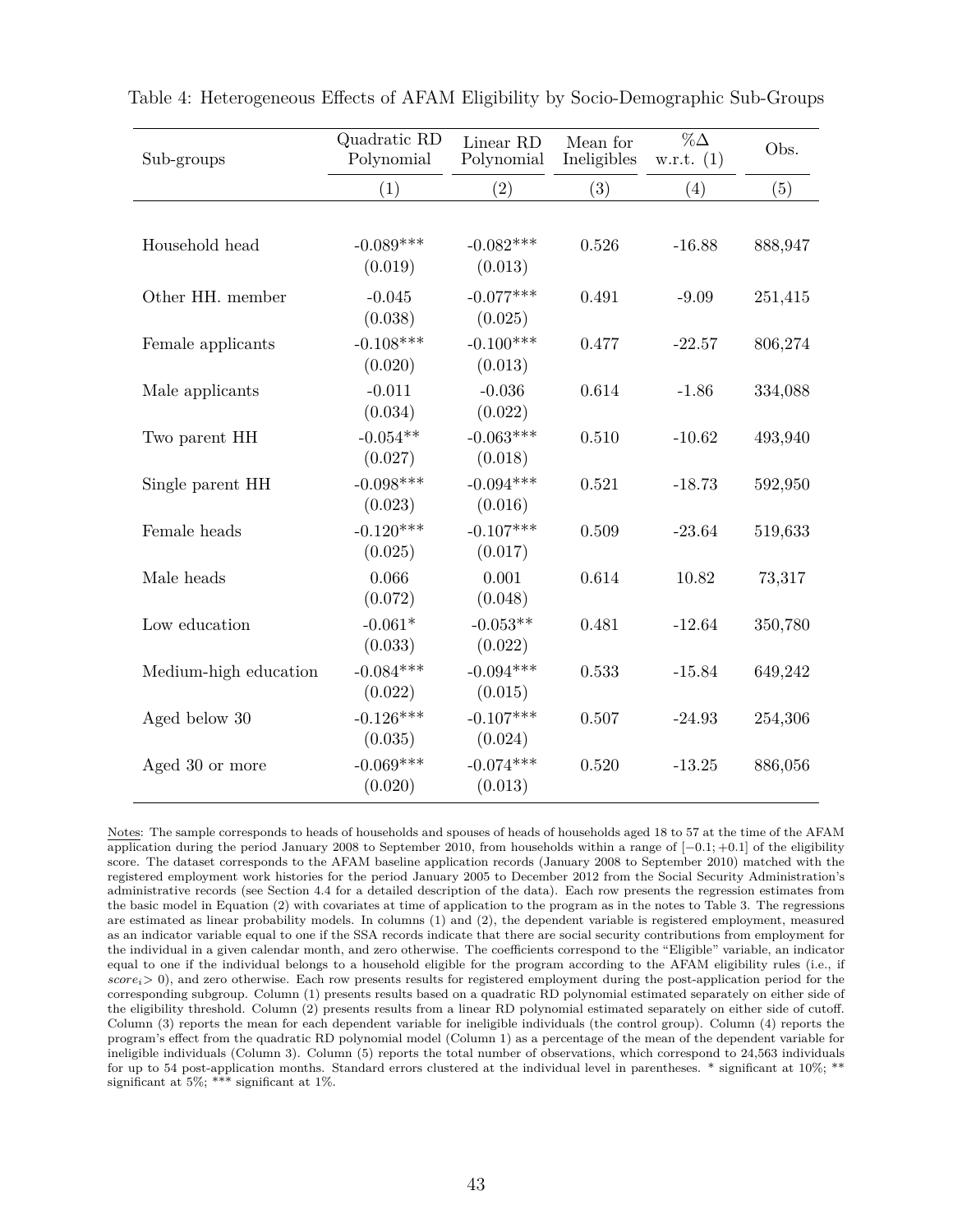|                                    | Quadratic RD<br>Polynomial | Linear RD<br>Polynomial | Mean for<br>Ineligibles | $\%\Delta$<br>w.r.t. $(1)$ | Obs.    |
|------------------------------------|----------------------------|-------------------------|-------------------------|----------------------------|---------|
|                                    | (1)                        | (2)                     | (3)                     | (4)                        | (5)     |
|                                    |                            |                         |                         |                            |         |
| Panel A. Low prop. to be formal    |                            |                         |                         |                            |         |
| Elegible(post application)         | $-0.037$                   | $-0.059***$             | 0.224                   | $-16.39$                   | 383,109 |
|                                    | (0.023)                    | (0.016)                 |                         |                            |         |
| Elegible(pre application)          | $-0.007**$                 | $-0.005**$              | 0.015                   | $-48.25$                   | 299,959 |
|                                    | (0.004)                    | (0.002)                 |                         |                            |         |
|                                    |                            |                         |                         |                            |         |
| Panel B. Medium prop. to be formal |                            |                         |                         |                            |         |
| Elegible(post application)         | $-0.093***$                | $-0.055***$             | 0.412                   | $-22.53$                   | 381,226 |
|                                    | (0.030)                    | (0.020)                 |                         |                            |         |
| Elegible(pre application)          | $-0.006$                   | $-0.001$                | 0.135                   | $-4.12$                    | 301,846 |
|                                    | (0.010)                    | (0.006)                 |                         |                            |         |
|                                    |                            |                         |                         |                            |         |
| Panel C. High prop. to be formal   |                            |                         |                         |                            |         |
| Elegible(post application)         | $-0.050**$                 | $-0.089***$             | 0.808                   | $-6.25$                    | 376,027 |
|                                    | (0.023)                    | (0.015)                 |                         |                            |         |
| Elegible(pre application)          | 0.006                      | $-0.022**$              | 0.821                   | 0.75                       | 307,026 |
|                                    | (0.016)                    | (0.010)                 |                         |                            |         |

Table 5: Effect of AFAM Eligibility on Registered Employment by Propensity to be a Registered Employee

Notes: The sample corresponds to heads of households and spouses of heads of households aged 18 to 57 at the time of the AFAM application during the period January 2008 to September 2010, from households within a range of [−0*.*1; +0*.*1] of the eligibility score. The dataset corresponds to the AFAM baseline application records (January 2008 to September 2010) matched with the registered employment work histories for the period January 2005 to December 2012 from the Social Security Administration's administrative records (see Section 4.4 for a detailed description of the data). Each row presents the regression estimates from the basic model in Equation (2) with covariates at time of application to the program, as in the notes to Table 3. The regressions are estimated as linear probability models. In columns (1) and (2), the dependent variable is registered employment, measured as an indicator variable equal to one if the SSA records indicate that there are social security contributions from employment for the individual in a given calendar month, and zero otherwise. The coefficients correspond to the "Eligible" variable, an indicator equal to one if the individual belongs to a household eligible for the program according to the AFAM eligibility rules (i.e., if *scorei*> 0), and zero otherwise. Panels A, B and C present the regression estimates for the subgroups of individuals with Low, Medium and High predicted propensity to work as a registered employee, respectively. See Section 7 for a detailed explanation of the procedure to determine these predicted probabilities. The first row in each of the Panels presents results for registered employment during the post-application period, whereas the second row presents results for registered employment during the pre-application period. Column (1) presents results based on a quadratic RD polynomial estimated separately on either side of the eligibility threshold. Column (2) presents results from a linear RD polynomial estimated separately on either side of cutoff. Column (3) reports the mean for each dependent variable for ineligible individuals (the control group). Column (4) reports the program's effect from the quadratic RD polynomial model (Column 1) as a percentage of the mean of the dependent variable for ineligible individuals (Column 3). Column (5) reports the total number of observations, which correspond to 24,563 individuals for up to 54 post-application months and 37 pre-application months. Standard errors clustered at the individual level in parentheses. \* significant at  $10\%$ ; \*\* significant at  $5\%$ ; \*\*\* significant at  $1\%$ .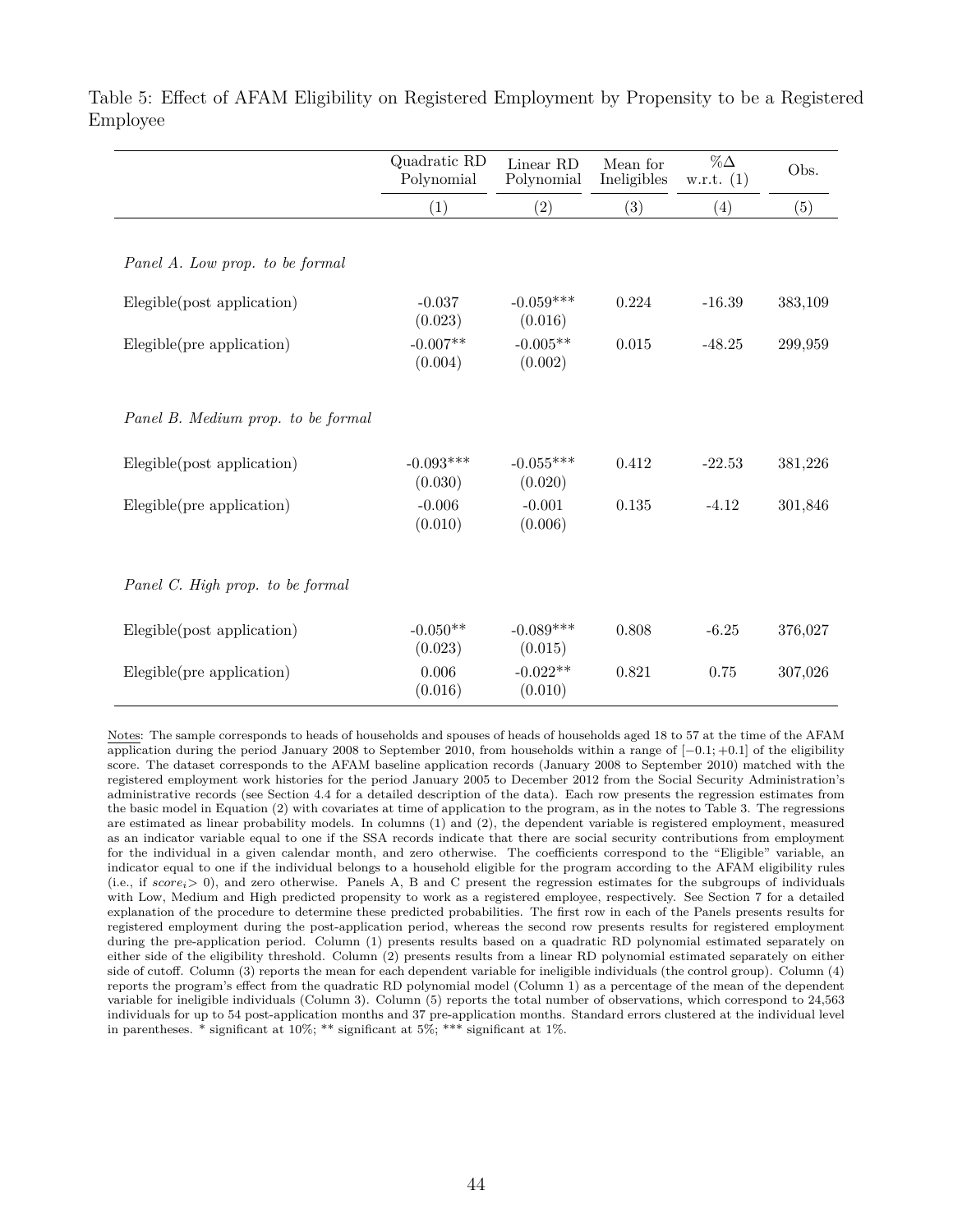|                          | Quadratic RD<br>Polynomial | Linear RD<br>Polynomial | Mean for<br>Ineligibles | $\%\Delta$<br>w.r.t. $(1)$ | Obs.  |
|--------------------------|----------------------------|-------------------------|-------------------------|----------------------------|-------|
|                          | $\left(1\right)$           | $\left( 2\right)$       | $^{\prime}3)$           | $\left(4\right)$           | (5)   |
| Registered Employment    | $-0.137**$<br>(0.054)      | $-0.130***$<br>(0.039)  | 0.541                   | $-25.27$                   | 2,410 |
| Non-Employment           | 0.046<br>(0.049)           | 0.044<br>(0.035)        | 0.196                   | 23.20                      | 2,410 |
| Informal Employment      | 0.091<br>(0.056)           | $0.086**$<br>(0.039)    | 0.262                   | 34.77                      | 2,410 |
| Joint p-value(2 & 3 = 0) | 0.052                      | 0.004                   |                         |                            |       |

Table 6: Effect of AFAM Eligibility on Different Margins of Participation, Follow-Up Sample

Notes: The results in this table are based on the "Follow-Up Sample," which includes heads of households and spouses of heads of households aged 18 to 57 at the time of the AFAM application during the period January 2008 to September 2010. This sample corresponds to the subset of individuals who were interviewed for the program's follow-up survey during the period September 2011-February 2013. The survey's sample was drawn from households within a range of [−0*.*0426; +0*.*0727] of the eligibility score (see Section 4.3 for more details). The dataset corresponds to the AFAM baseline application records (January 2008 to September 2010) matched with information from the program's follow-up survey data (see Section 4.4 for a detailed description of the data). Each row presents the regression estimates from the basic model in Equation (2) with covariates at time of application to the program as in the notes to Table 3. The regressions are estimated as linear probability models. In the first row, the dependent variable is the registered employment status as reported by the individual at the time of the interview (one if she is working as a registered employee, zero otherwise). In the second row, the dependent variable is non-employment, again as reported by the individual at the time of the interview, which is equal to one if the individual is not working, and equal to zero if she is working (as a registered or as a non-registered employee). In the third row, the dependent variable is informal employment at the time of the interview, which is equal to one if the individual is working as an informal (or non-registered) employee, and zero otherwise (i.e., working as a registered employee or not working). Each of these rows presents the regression estimates from the basic model in Equation (2) with covariates at time of application to the program, as in the notes to Table 3. The coefficients correspond to the "Eligible" variable, an indicator equal to one if the individual belongs to a household eligible for the program according to the AFAM eligibility rules (i.e., if *scorei*> 0), and zero otherwise. The fourth row presents the p-value of the test that the coefficients for the "Non-Employment" and "Informal Employment" regressions are jointly equal to zero. Column (1) presents results based on a quadratic RD polynomial estimated separately on either side of the eligibility threshold. Column (2) presents results from a linear RD polynomial estimated separately on either side of cutoff. Column (3) reports the mean for each dependent variable for ineligible individuals (the control group). Column (4) reports the program's effect from the quadratic RD polynomial model (Column 1) as a percentage of the mean of the dependent variable for ineligible individuals (Column 3). Column (5) reports the total number of observations. Huber-White robust standard errors shown in parentheses, \* significant at 10%; \*\* significant at 5%; \*\*\* significant at 1%.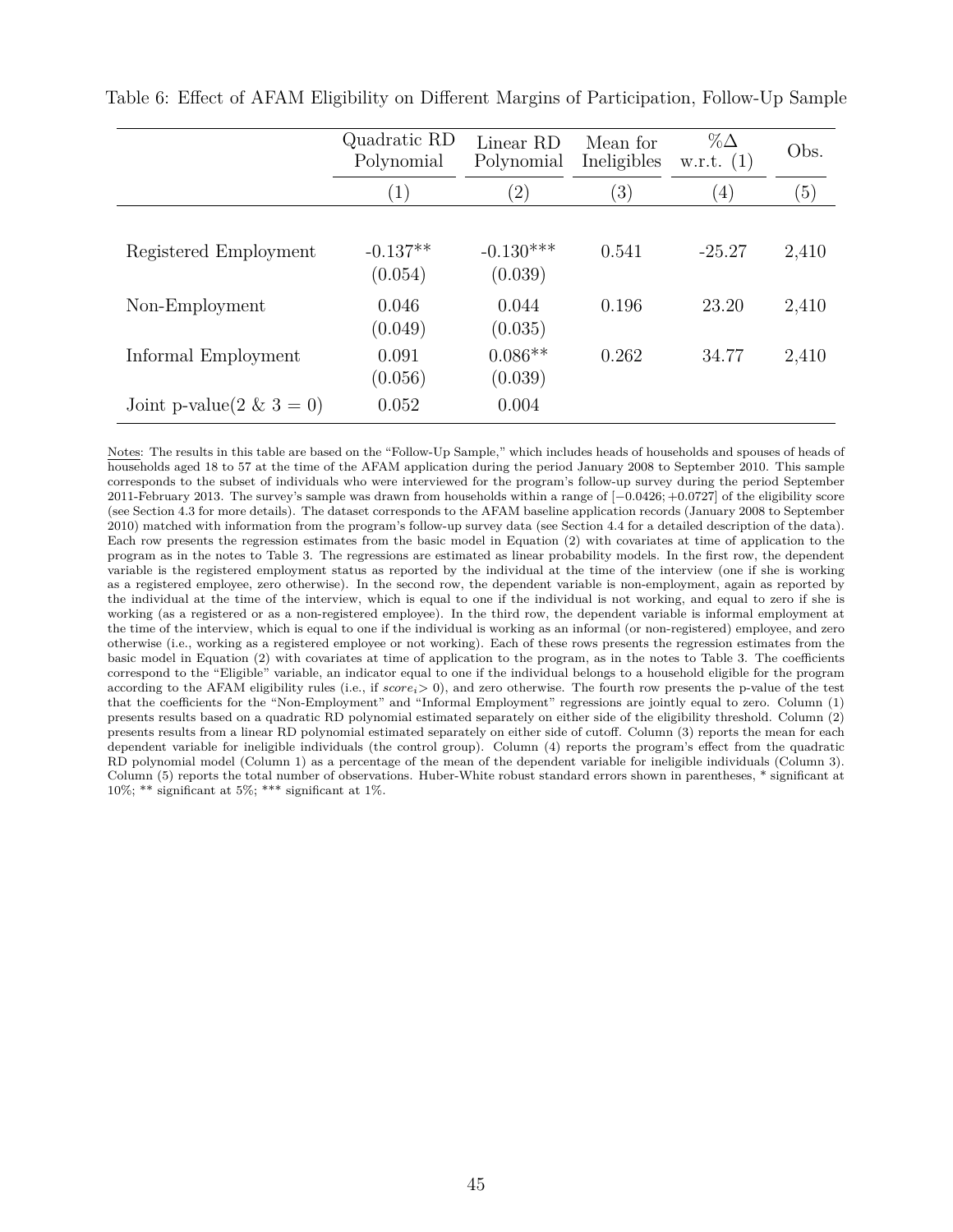|                                            |          | Propensity to be formal |                  |          |
|--------------------------------------------|----------|-------------------------|------------------|----------|
|                                            | Average  | Low                     | Medium           | High     |
|                                            | (1)      | (2)                     | $\left(3\right)$ | (4)      |
|                                            |          |                         |                  |          |
| $\Delta$ Registered Employment             | $-0.078$ | $-0.034$                | $-0.094$         | $-0.055$ |
| Registered Employment (Ineligible)         | 0.515    | 0.225                   | 0.409            | 0.808    |
| $\Delta$ Net-of-Participation Tax Rate     | $-0.071$ | $-0.071$                | $-0.069$         | $-0.071$ |
| Net-of-Participation Tax Rate (Ineligible) | 0.789    | 0.789                   | 0.789            | 0.789    |
| Elasticity $(\epsilon_R)$                  | 1.689    | 1.670                   | 2.601            | 0.760    |

Table 7: Elasticity of Participation in Registered Employment

Notes: The sample corresponds to heads of households and spouses of heads of households aged 18 to 57 at the time of the AFAM application during the period January 2008 to September 2010, from households within a range of [−0*.*1; +0*.*1] of the eligibility score. The dataset corresponds to the AFAM baseline application records (January 2008 to September 2010) matched with the registered employment work histories for the period January 2005 to December 2012 from the Social Security Administration's administrative records (see Section 4.4 for a detailed description of the data). The elasticity formula is given in Equation (4) and discussed in Section 9.1. See Appendix A.1 for more details. "Average" refers to the estimates for the whole sample. Columns (2), (3) and (4) correspond to estimates for the subgroups of individuals with Low, Medium and High predicted propensity to work as a registered employee, respectively. See Section 7 for a detailed explanation of the procedure to determine these predicted probabilities. "4Registered Employment" represents the differences in registered employment between eligible and ineligible individuals as given by the quadratic polynomial RD model with covariates in Table 3 (Panel B, Column (1), first row) and Table 5 (Column (1), first row). "Registered Employment (Ineligible)" denotes the registered employment rate for ineligible individuals (the control group). The "Net-of-Participation Tax Rate" is given by Equation (3) in Appendix A.1, and it is derived from the combination of taxes and transfers (including the AFAM schedule) faced by individuals at the bottom of the income distribution in Uruguay. The differences in this tax between eligible and ineligible individuals are given by Equation (4) in Appendix A.1. The "Net-of-Participation Tax Rate (Ineligible)" is computed as the mean value for ineligible individuals.

#### Table 8: Efficiency Effects of AFAM

| Participation Tax Rate $(ptr)$ without AFAM Benefit (Ineligible) | 0.211   |
|------------------------------------------------------------------|---------|
| Average Participation Tax Ratio (Ineligible)                     | 0.268   |
| $\triangle$ in ptr (due to AFAM's Withdrawal)                    | 0.071   |
| Elasticity $(\epsilon_R)$                                        | 1.689   |
| Deadweight Loss as Percentage of Total Labor Income              | 3.198\% |

Notes: The results in this Table are derived from those in Table 7. See the notes to Table 7 and the discussion in Sections 9.1, 9.2 and Appendix A.1 for more details.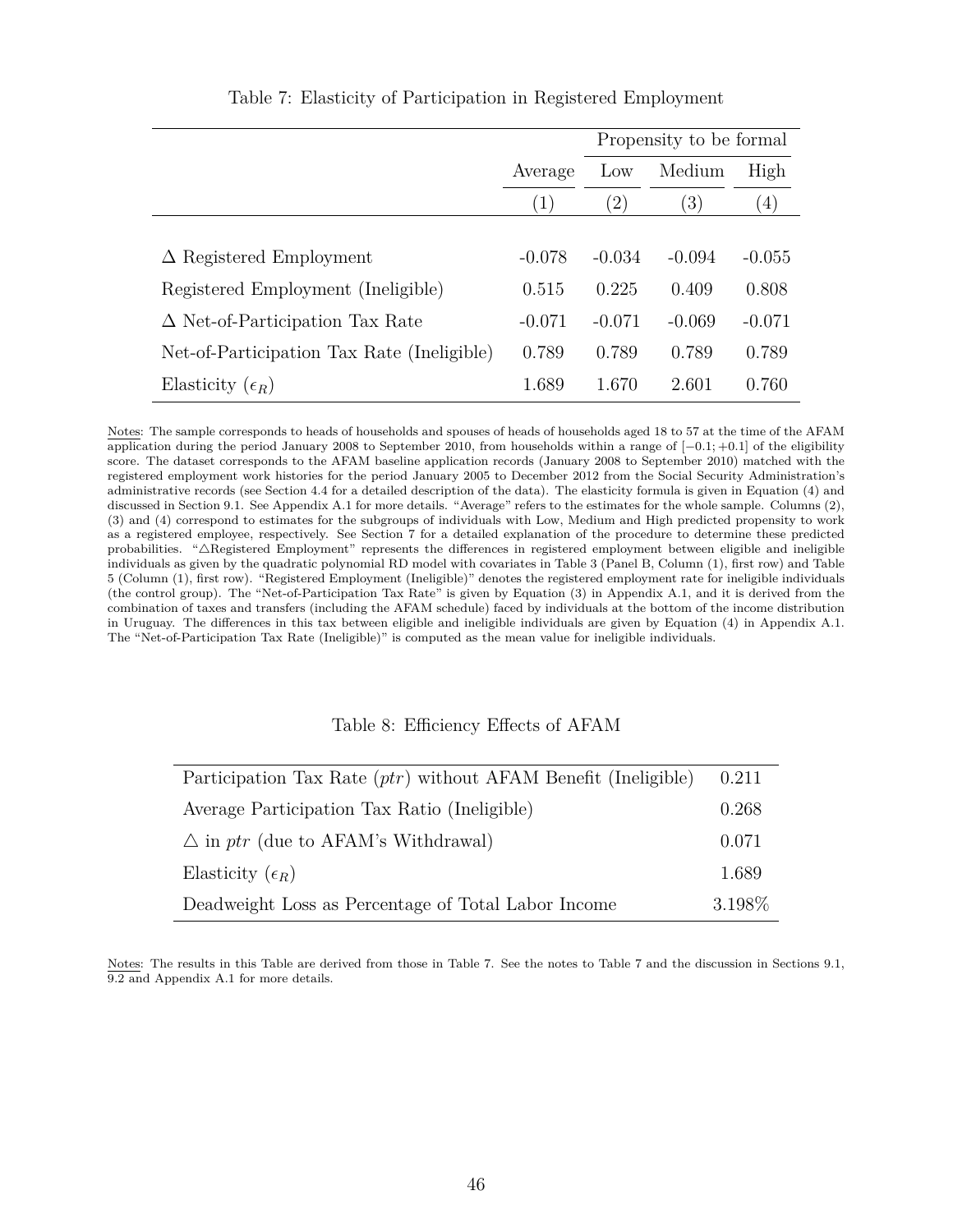

Figure 1: The AFAM Intake Process: Participation Rates and Eligibility Score

Notes: This figure plots participation in AFAM against the eligibility score for the sample of households with heads and spouses of heads aged 18 to 57 at the time of the application to the program, from households within a range of [−0*.*2; +0*.*2] of the eligibility score. The dataset corresponds to the AFAM baseline application records (January 2008 to September 2010). The eligibility score is standardized so that the eligibility threshold is zero, with positive scores indicating individuals in eligible households and negative scores indicating ineligible households. Each point (blue circle) in the plot represents the percentage of individuals in applicant households that participated in AFAM in eligibility score bins of one percentage point. The red solid line plots predicted values from a second degree polynomial model estimated at each side of the eligibility threshold. "Coef." reports the estimated coefficient (and its corresponding standard error in parenthesis) from a quadratic polynomial RD regression without additional covariates.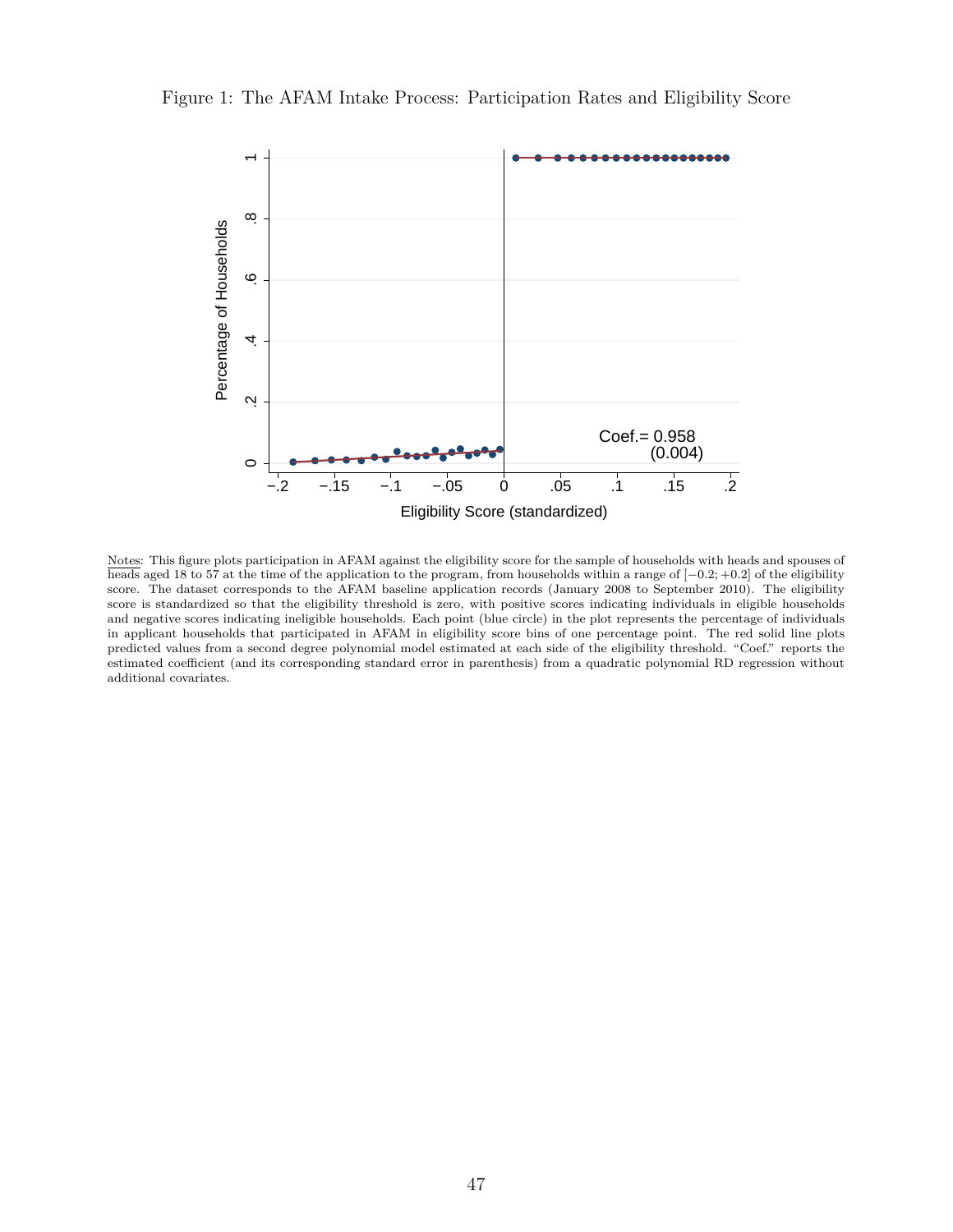

Figure 2: Registered Employment Rates by Eligibility Score, Pre and Post Application

Notes: This figure plots registered employment against the eligibility score. The sample corresponds to heads of households and spouses of heads of households aged 18 to 57 at the time of application to AFAM during the period January 2008 to September 2010, from households within a range of [−0*.*1; +0*.*1] of the eligibility score. The dataset corresponds to the AFAM baseline application records (January 2008 to September 2010) matched with the registered employment work histories for the period January 2005 to December 2012 from the Social Security Administration's administrative records (see Section 4.4 for a detailed description of the data). The eligibility score is standardized so that the eligibility threshold is zero, with positive scores indicating individuals in eligible households and negative scores indicating individuals in ineligible households. Each point (blue circle) in the plot represents the average value of the outcome variable in eligibility score bins of one half of a percentage point. The red solid line plots predicted values from a second degree polynomial model estimated at each side of the eligibility threshold. "Coef." reports the estimated coefficient (and its corresponding standard error in parenthesis) from a quadratic polynomial RD regression without additional covariates.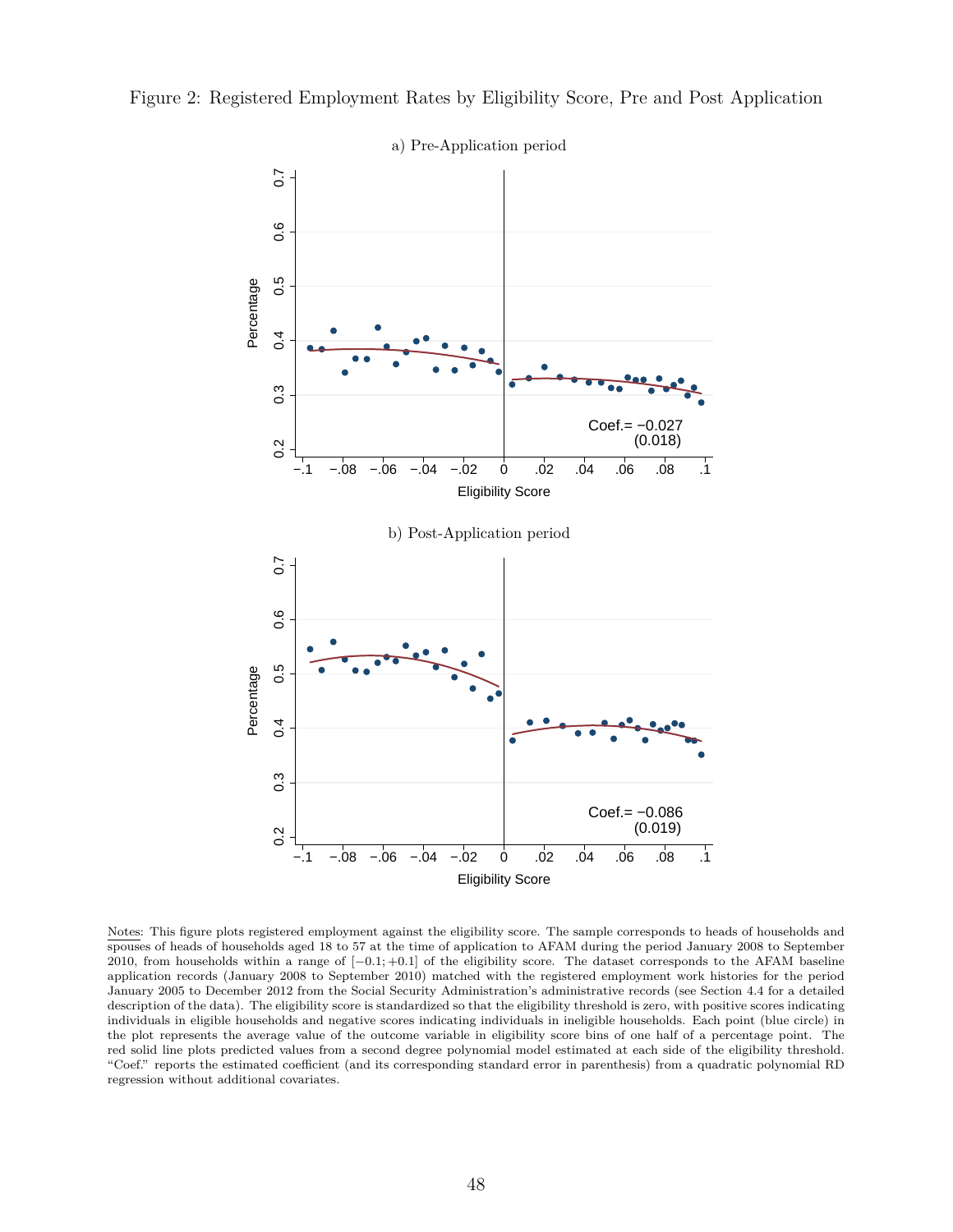Figure 3: Effect of AFAM Eligibility on Registered Employment Over Time. Estimates by Semester



Notes: The sample corresponds to heads of households and spouses of heads of households aged 18 to 57 at the time of application to AFAM during the period January 2008 to September 2010, from households within a range of [−0*.*1; +0*.*1] of the eligibility score. The dataset corresponds to the AFAM baseline application records (January 2008 to September 2010) matched with the registered employment work histories for the period January 2005 to December 2012 from the Social Security Administration's administrative records (see Section 4.4 for a detailed description of the data). Each point (blue circle) in the plot represents the estimate of the effect of eligibility on registered employment for a specific semester from one to three semesters before application to AFAM, and up to 9 semesters after applying to the program. All regressions include covariates as controls (see notes to Table 3). The estimates correspond to the quadratic RD polynomial, estimated separately on either side of the eligibility cutoff. The gray band plots 90% confidence interval based on standard errors clustered at the individual level.

Figure 4: RD Estimates of AFAM Eligibility on Registered Employment for Different Bandwidths



Notes: This figure plots the effect of AFAM eligibility on registered employment for different bandwidths. The sample corresponds to heads of households and spouses of heads of households aged 18 to 57 at the time of application to AFAM during the period January 2008 to September 2010, from households within different ranges of the eligibility score. The dataset corresponds to the AFAM baseline application records (January 2008 to September 2010) matched with the registered employment work histories for the period January 2005 to December 2012 from the Social Security Administration's administrative records (see Section 4.4 for a detailed description of the data). Each point represents the results from a different RD specification, in which we increase the bandwidth to the right of the eligibility threshold by one quarter of a percentage point – i.e., the first point in the figure corresponds to a regression with a bandwidth of [−0*.*1; +0*.*1] while the last point corresponds to a bandwidth of [−0*.*1; +0*.*6]. All regressions include covariates as controls (see notes to Table 3). The estimates correspond to the quadratic RD polynomial, estimated separately on either side of the eligibility cutoff. The gray band plots 90% confidence interval based on standard errors clustered at the individual level.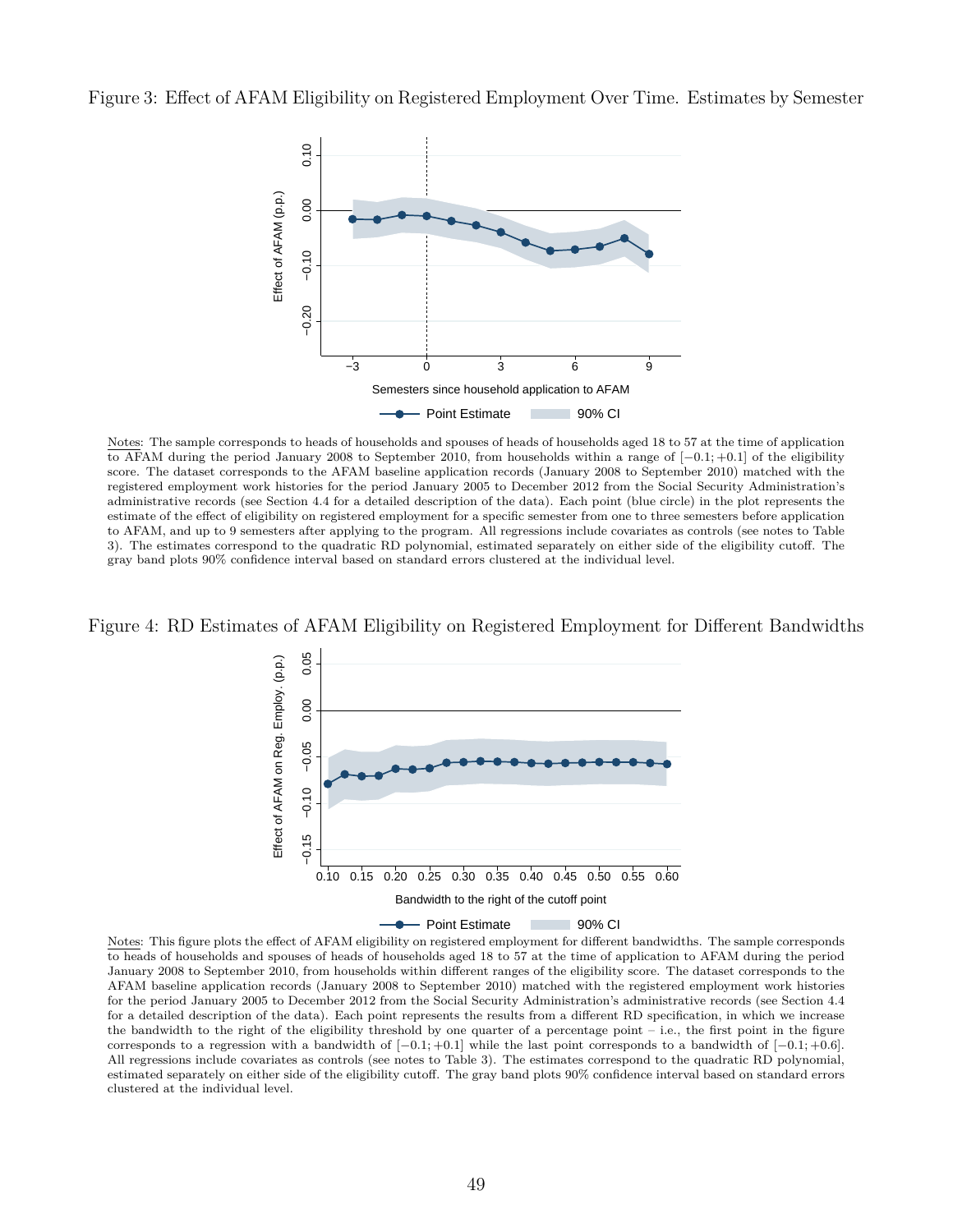# **APPENDIX: ONLY FOR ONLINE PUBLICATION**

The Anatomy of Behavioral Responses to Social Assistance when Informal Employment is High

Marcelo Bergolo and Guillermo Cruces

August 2016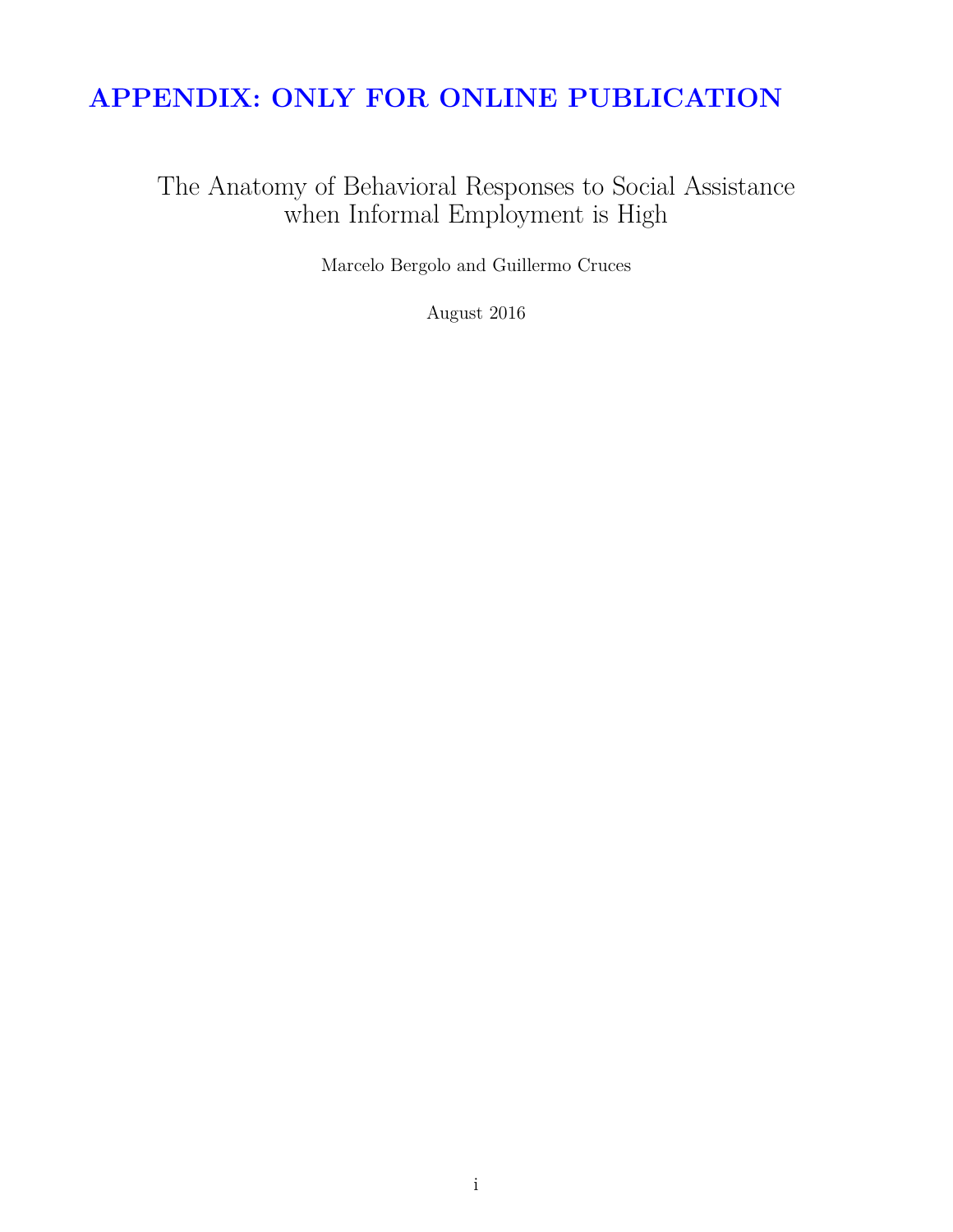# **A.1 Computation of the Elasticity of Participation in Registered Employment**

As discussed in the main text, we compute the elasticity of participation in registered employment with respect to the participation tax rate (*ptr*) based on the Kostol and Mogstad (2014) framework. In Section 9 (main text), we defined this elasticity as:

$$
\epsilon_R = \frac{1 - ptr}{R(q)} \cdot \frac{\triangle R(q)}{\triangle (1 - ptr)}\tag{A.1.1}
$$

where we define the relevant variables as follows:

- $(1-ptr)$  is the mean of the net participation tax rate for the ineligible group i.e.,  $(1-ptr)$ *ptrineligible*).
- $\Delta(1-ptr)$  is the difference in the net of participation tax rate between eligible and ineligible applicants.
- $R(q)$  is the registered employment rate for ineligible individuals i.e.,  $R_{\text{ineli}qible}$
- $\Delta R(q)$  is the difference in registered employment between eligible and ineligible individuals, i.e.,  $\triangle R$ .

By using this change of notation we can express  $\epsilon_R$  in equation (A.1.1) as:

$$
\epsilon_R = \frac{1 - ptr_{ineligible}}{R_{ineligible}} \cdot \frac{\Delta R}{\Delta (1 - ptr)} \tag{A.1.2}
$$

Our analysis covers both the entire sample and the three sub-samples of individuals grouped according to their propensity to work as a formal employee, as in Section 7. We obtain estimates of *Rineligible* as the average registered employment rate for ineligible individuals for the whole sample and for the three subgroups separately. Finally,  $\triangle R$  corresponds to the estimates from the RD model with controls, with results presented in Tables 3 and 5.

Since we do not have information on earnings in our data, we must make some assumptions regarding the definition and the computation of the participation tax rate *ptr*, a key input to find the elasticity  $\epsilon_R$ . We obtain earnings from an imputation based on Uruguay's National Household Survey (*Encuesta Continua de Hogares)* for the period 2008-2012. Based on a sample of registered workers with household income below the poverty line, we regress registered earnings on a series of covariates listed in Table 3 (with the exception of variables for: previous enrollment in PANES program and being employed at baseline, due to those variables are unavailable in the Household Survey). As described in detail in the following section, we use the estimated coefficients to predict registered employment earnings  $\hat{y}_i$  (from work as wage earners and as self-employed) for all individuals in our AFAM database.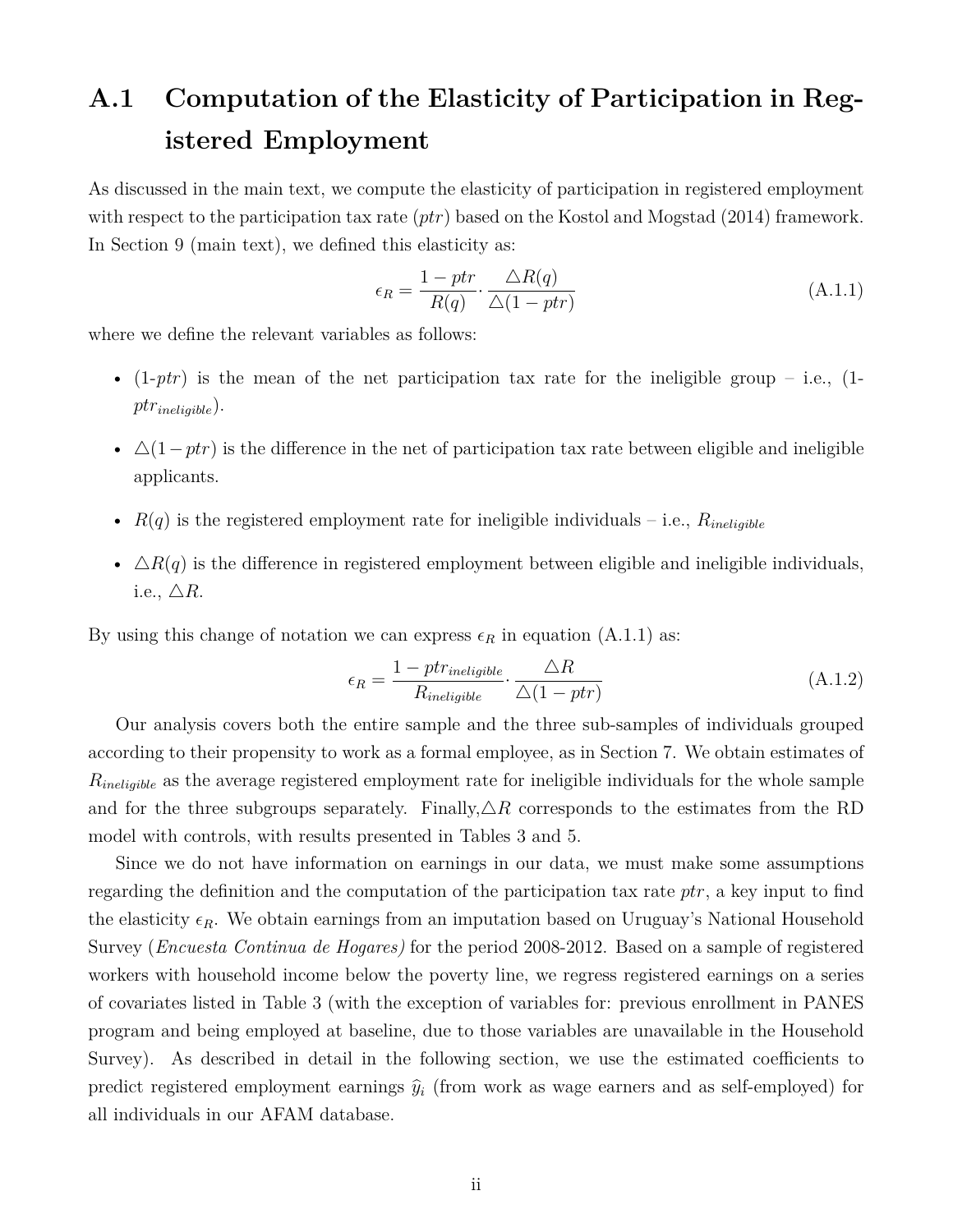We obtain the net transfers  $T(\hat{y}_i)$  based on Uruguay's tax levels and the AFAM transfer schedule according to each individual and her household characteristics. The tax schedule for low income registered workers in Uruguay is fairly simple – their earnings are only subject to a payroll tax (in fact, social security contributions) amounting to 18.09 percent for very low incomes and 21.13 percent for the next range of gross earnings, paid by the employer.<sup>36</sup> The income tax minimum threshold is well above the earnings of low income workers, so we assume that the target population of AFAM is not liable for personal income taxes. We compute the exact AFAM benefit for each individual according to the formula given by equation (1) (main text of the paper). We obtained the information required to compute the exact benefit from the program's administrative database. The effective *ptr* also accounts for the loss of the AFAM benefit when earnings from registered earnings are above the program's eligibility threshold.

Based on these inputs – imputed incomes, taxes and transfers – we compute the *ptr* for every individual in our database. The effective *ptr* at a given level of imputed earnings from registered employment  $\hat{y}_k$  is given by the difference between net taxes and transfers at that level of income  $T(\hat{y}_k)$  and at zero earnings from registered employment,  $T(0)$ . The *ptr* as a proportion of imputed earnings is thus:

$$
ptr_k = \frac{T(\hat{y}_k) - T(0)}{\hat{y}_k} \tag{A.1.3}
$$

We then define the difference in *ptr* as the weighted difference between the *ptr* rates for eligible and ineligible individuals:

$$
\triangle ptr = \sum \left[ E\left(ptr_k|eligible\right) - E\left(ptr_k|ineligible\right) \right] p_k \tag{A.1.4}
$$

where we define  $k = 10$  bins of earnings from registered earnings  $\hat{y}_k$  by dk increments, and we compute  $ptr_k$  at the average income for each bin.  $E(PTR_k| eligible)$  is the average ptr for eligible individuals and  $E(PTR_k|in eligible)$  is the average ptr for ineligible individuals. The weights  $p_k$ reflect the density of the income distribution function for the ineligible individuals, and they are computed as:

$$
p_k = \frac{Pr(k \le \hat{y}_k < k + dk \mid \text{ineligible})}{\sum_{k > 0} Pr(k \le \hat{y}_k < k + dk \mid \text{ineligible})} \tag{A.1.5}
$$

This implies that  $\triangle ptr$  is the weighted sum of the differences between registered employment participation tax rates for eligible and ineligible individuals, with weights given by the (conditional) density of the registered earnings of ineligible individuals who work as registered employees.

In the context of our analysis, the payroll tax does not vary substantially between individuals, so the main source of variation in the incentives to participation in registered employment is

<sup>36</sup>Employers are liable for payroll tax on earnings in the form of social security contributions of up to 13 percent of gross earnings. We implicitly assume that workers and employers each pay the statutory rate assigned by the tax authorities. If registered employees bear the full incidence of the sum of employee and employer payroll taxes, the effective tax rate would be higher than what we use in our computation.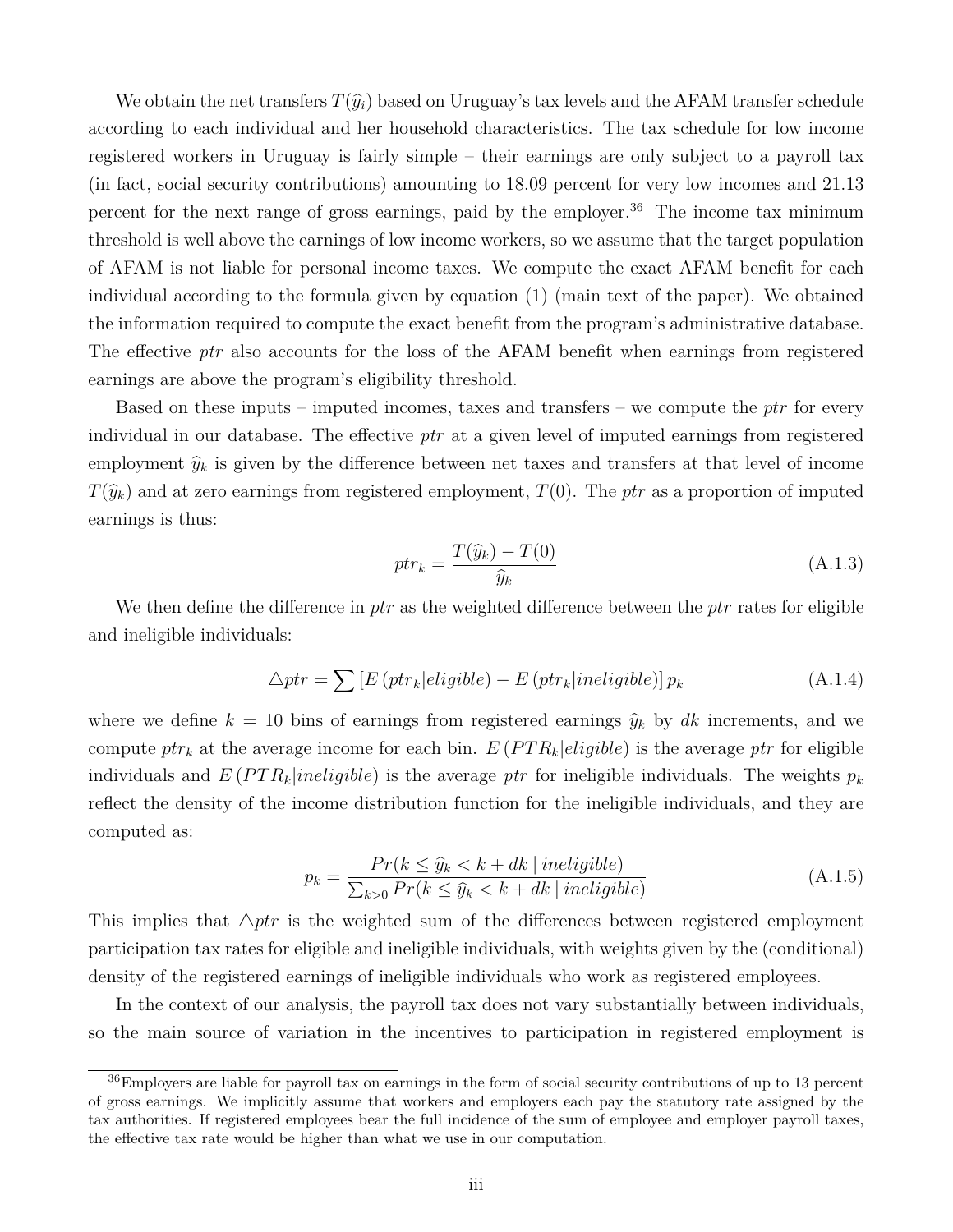the variation given by the gain/loss of the AFAM transfer above/below the program's registered earnings eligibility threshold.

# **A.2 Imputation of Individual Earnings from Registered Employment**

A key input to compute the participation tax rate is the level of earnings from registered employment at the individual level, which is not available in our data. We rely on a standard imputation procedure based on the data from the 2008-2012 Uruguay's National Household Survey (*Encuesta Continua de Hogares,* henceforth ECH). The ECH is a nationally representative household survey conducted according to international standards. It combines elements of living standards and labor force surveys, and it is the main source for socioeconomic, labor and demographic indicators in Uruguay. The microdata and supporting documents, such as questionnaires and details on sample selection and stratification, are all made available to the public by the Instituto Nacional de Estadísticas.<sup>37</sup>

The imputation procedure consists of a series of steps. First, based on the ECH microdata we estimate the likelihood that an individual participates in (and has earnings from) registered employment for the subsample of individuals under the poverty line  $-$  i.e., the population targeted by the AFAM program – in a baseline year. The imputation of earnings from registered employment is based on a simple earnings regression, specified as follows:

$$
RE_i = X_i \alpha + \widehat{P}_i \beta + \varepsilon_i
$$

where  $RE_i$  is earnings for individual *i*, and *X* corresponds to a set of demographic and household characteristics, including age, head of the household indicator, marital status, education level (in three categories), the number children in the household under 18, an indicator for residency in the capital city (Montevideo), and an indicator for participation in AFAM. To account for the self-selection of workers in registered employment, we include a propensity score – the predicted probability of participation in registered employment – as an additional control in the earnings equation. We estimate this predicted probability from a probit model as follows:

$$
P(PRE_i = 1) = \Phi(Z_i \gamma)
$$

where *PRE* is participation in registered employment, and the variables *Z* include the same demographic controls as in *X* in the earnings equation, plus an additional variable indicating whether the spouse of the individual is a registered employee, as in Galiani and Weinschelbaum (2012). Thus, we identify the selection effect based on the registered participation of the individual's spouse.

The next step implies using the estimated coefficients of the earnings model for each year to

<sup>37</sup>http://www.ine.gub.uy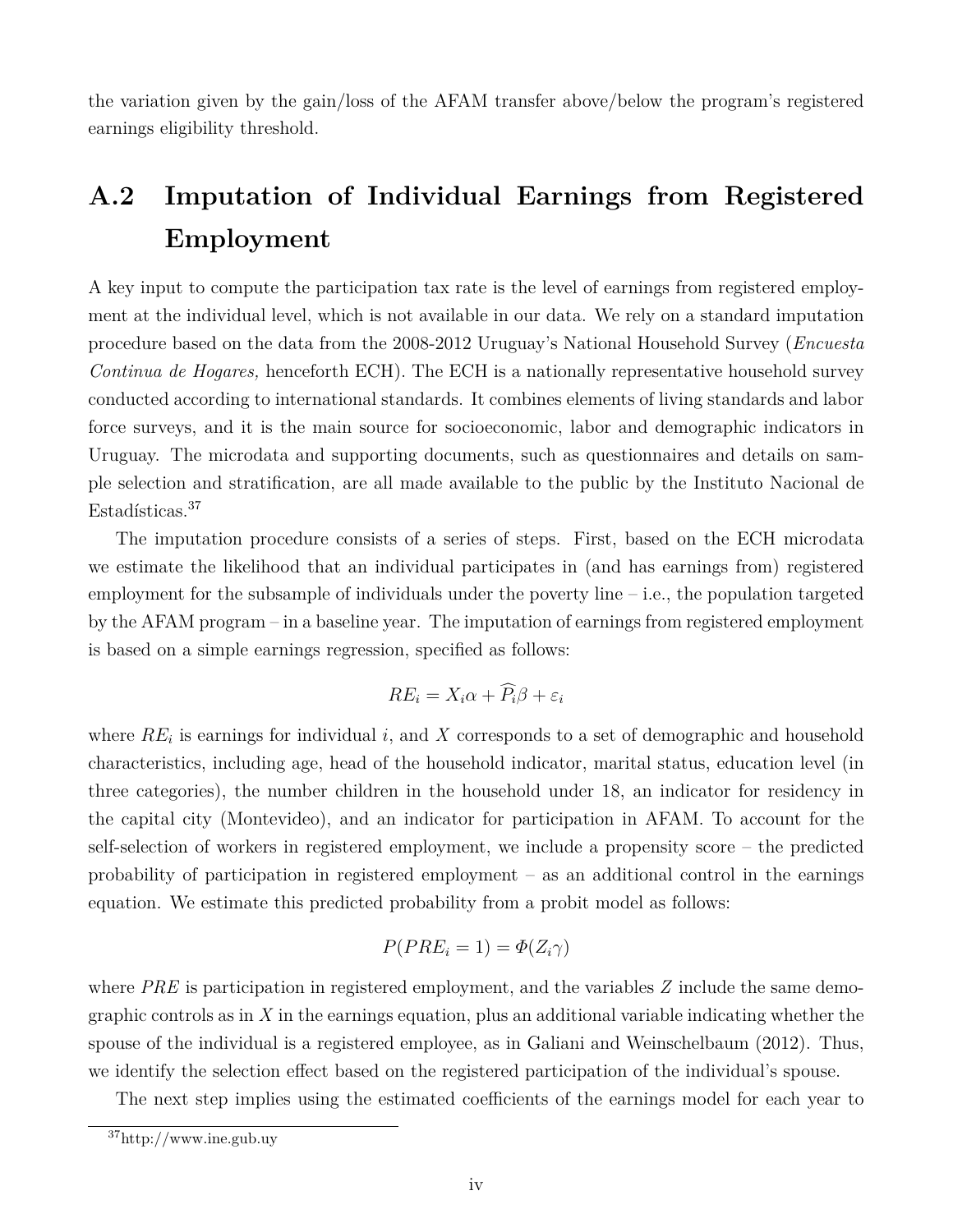predict the earnings from registered employment among individuals in our AFAM database. We impute potential earnings from registered employment for individuals who are working and for those who are not. Finally, we use the predicted earnings to simulate the participation tax rates (with and without the AFAM program) as described in the previous section.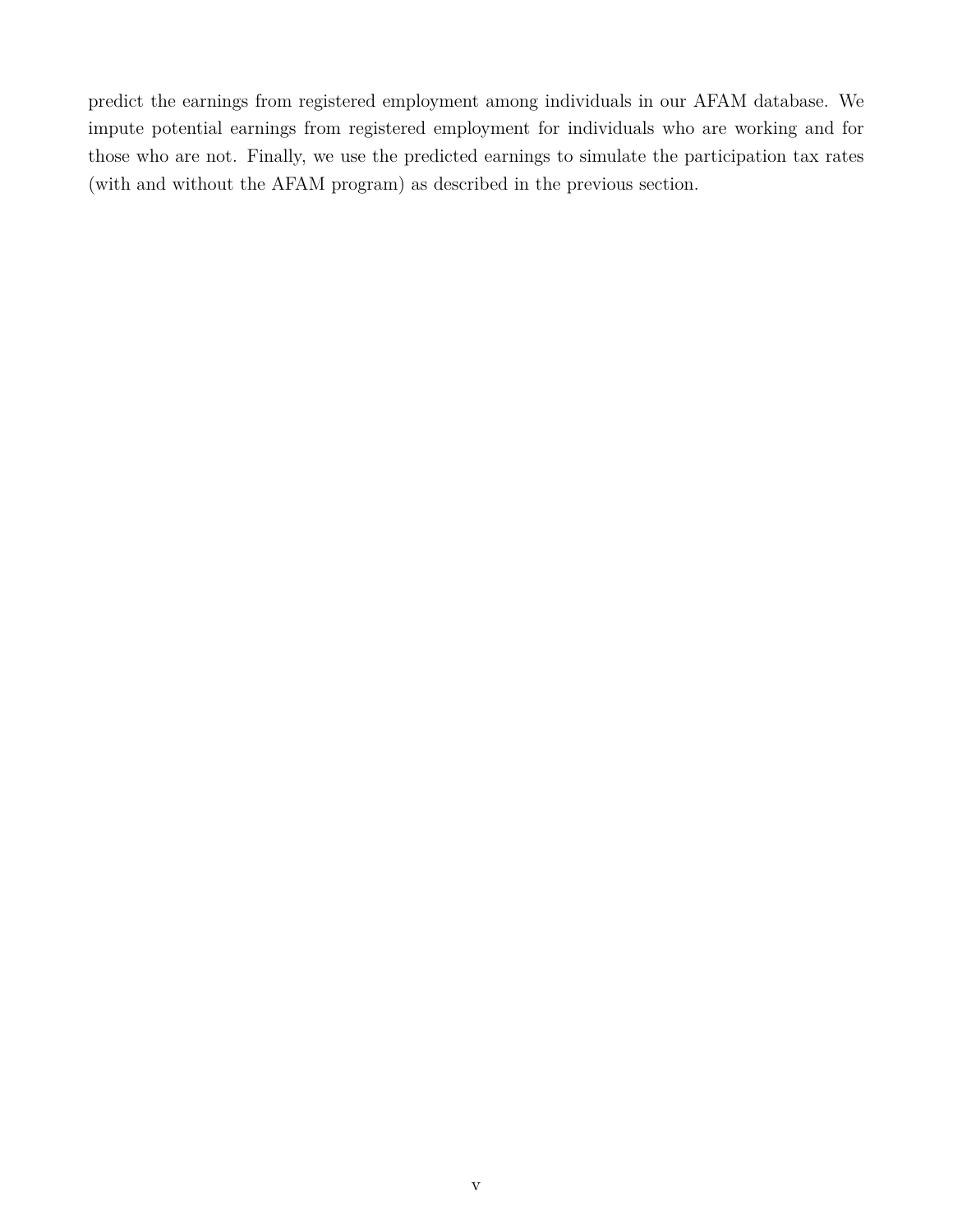# **A.3 Additional Results: Tables**

### **A.3.1 Timing of Application to AFAM**

Table A.1: Determinants of Household Application Date to AFAM

| Dep. Var.: Date of application                        |             |
|-------------------------------------------------------|-------------|
| <b>Eligibility Score</b>                              | $-6.997***$ |
|                                                       | (0.155)     |
| Female applicants                                     | $-0.613***$ |
|                                                       | (0.039)     |
| Age at application to AFAM                            | $-0.057***$ |
|                                                       | (0.002)     |
| Household head                                        | $0.150***$  |
|                                                       | (0.041)     |
| Montevideo                                            | $0.270***$  |
|                                                       | (0.034)     |
| Less than Primary $(\%)$                              | $2.386***$  |
|                                                       | (0.159)     |
| Complete Primary $(\%)$                               | $-0.344***$ |
|                                                       | (0.065)     |
| Secondary or more $(\%)$                              | $-0.214***$ |
|                                                       | (0.065)     |
| Married                                               | $1.794***$  |
|                                                       | (0.041)     |
| Married missing                                       | $3.361***$  |
|                                                       | (0.084)     |
| Enrolled                                              | $-5.826***$ |
|                                                       | (0.036)     |
| Number of children $\langle 18 \rangle$ years at home | $-0.053$    |
|                                                       | (0.038)     |
| Employed                                              | $-0.835***$ |
|                                                       | (0.034)     |
| Employed missing                                      | $-2.825***$ |
|                                                       | (0.079)     |
| Constant                                              | 14.726***   |
|                                                       | (0.117)     |
| R-squared                                             | 0.22        |
| Observations                                          | 240,145     |

Notes: The sample corresponds to the entire population of applicant households with adults aged 18 to 57 at the time of the AFAM application during the period January 2008 to September 2010. The dataset corresponds to the AFAM baseline application records (January 2008 to September 2010). The dependent variable is date of application to AFAM defined as the month and year of household application date expressed as an index equal to one in January 2008. All individual/household characteristics presented in this table are measured at the date of application, i.e. before the administrative decision on enrollment to the program. Huber-White robust standard errors in parentheses. \* significant at 10%; \*\* significant at 5%; \*\*\* significant at 1%.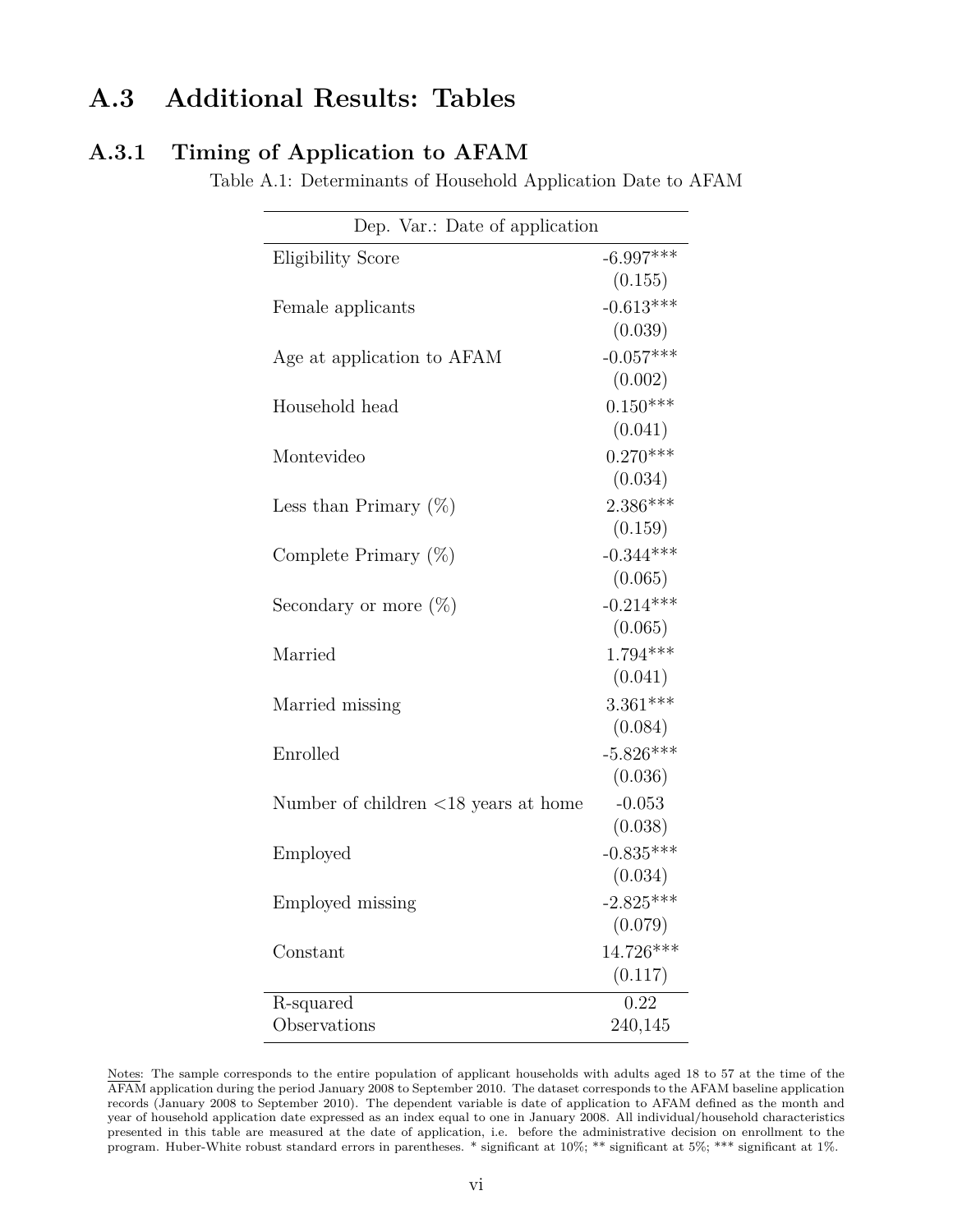### **A.3.2 Robustness of Balance Checks**

|                                       | Eligible<br>Individuals | Ineligible<br>Individuals    | P-Value<br>of the Difference | RD<br>Estimate    |
|---------------------------------------|-------------------------|------------------------------|------------------------------|-------------------|
|                                       | (1)                     | (2)                          | (3)                          | (4)               |
| Female applicants $(\%)$              | 70.92<br>(0.94)         | $\overline{71.00}$<br>(1.26) | $\overline{0.96}$            | $-0.30$<br>(4.80) |
| Household head $(\%)$                 | 78.55<br>(0.85)         | 77.43<br>(1.16)              | 0.43                         | 0.57<br>(4.38)    |
| Female head (within heads) $(\%)$     | 78.09<br>(0.96)         | 77.57<br>(1.31)              | 0.75                         | 0.44<br>(4.89)    |
| Age at application to AFAM            | 36.66<br>(0.18)         | 38.38<br>(0.24)              | 0.00                         | $-1.17$<br>(0.95) |
| Less than Primary $(\%)$              | 0.59<br>(0.16)          | 0.23<br>(0.13)               | 0.12                         | 0.63<br>(0.47)    |
| Complete Primary $(\%)$               | 30.18<br>(0.95)         | 27.93<br>(1.24)              | 0.15                         | $-6.25$<br>(4.81) |
| Secondary or more $(\%)$              | 55.62<br>(1.02)         | 61.21<br>(1.35)              | 0.00                         | 1.63<br>(5.31)    |
| Married/in couple $(\%)$              | 44.38<br>(1.05)         | 45.40<br>(1.40)              | 0.56                         | 2.33<br>(5.41)    |
| Single mother (within singles) $(\%)$ | 88.04<br>(0.92)         | 87.35<br>(1.27)              | 0.66                         | 4.45<br>(4.56)    |
| Number of children                    | 1.47<br>(0.02)          | 1.29<br>(0.02)               | 0.00                         | 0.04<br>(0.09)    |
| Enrolled in PANES $(\%)$              | 9.83<br>(0.61)          | 5.74<br>(0.64)               | 0.00                         | $5.45*$<br>(2.45) |
| Montevideo (capital city) $(\%)$      | 31.16<br>(0.95)         | $35.35\,$<br>(1.32)          | 0.01                         | 0.02<br>(5.05)    |
| Employed $(\%)$                       | 53.88<br>(1.03)         | 55.85<br>(1.37)              | 0.25                         | 1.67<br>(5.41)    |
| Predicted Reg. Employ. $(\%)$         | 43.33<br>(0.54)         | 45.19<br>(0.78)              | 0.04                         | $-0.48$<br>(2.87) |
| Observations                          | 2,359                   | 1,307                        |                              |                   |

Table A.2: Baseline Characteristics – Range of [-0.02; 0.02] of the Eligibility Score

Notes: The sample corresponds to heads of households and spouses of heads of households aged 18 to 57 at the time of the AFAM application during the period January 2008 to September 2010, from households within a range of [−0*.*02; +0*.*02] of the eligibility score. The dataset corresponds to the AFAM baseline application records (January 2008 to September 2010) matched with the registered employment work histories for the period January 2005 to December 2012 from the Social Security Administration's administrative records (see Section 4.4 for a detailed description of the data). All individual/household characteristics included in this table correspond to the household's application date, with the exception of the last two rows in the main panel. "Registered 36 months pre" refers to each individual's average registered employment rate for the 36 months before application to AFAM. "Predicted Reg. Employ." refers to a measure of post-application registered employment predicted using the characteristics in Table 1 and pre-application registered employment data. Columns (1) and (2) present the average characteristics for individuals from eligible and ineligible households, respectively. Column (3) reports the p-value on the difference in means of each row's characteristic between individuals in the two groups. Column (4), in turn, reports the coefficient of the AFAM eligibility indicator from a standard RD specification described in Equation (2), with the respective characteristic as the dependent variable. Standard errors in parentheses. \* significant at  $10\%$ ; \*\* significant at  $5\%$ ; \*\*\* significant at  $1\%$ .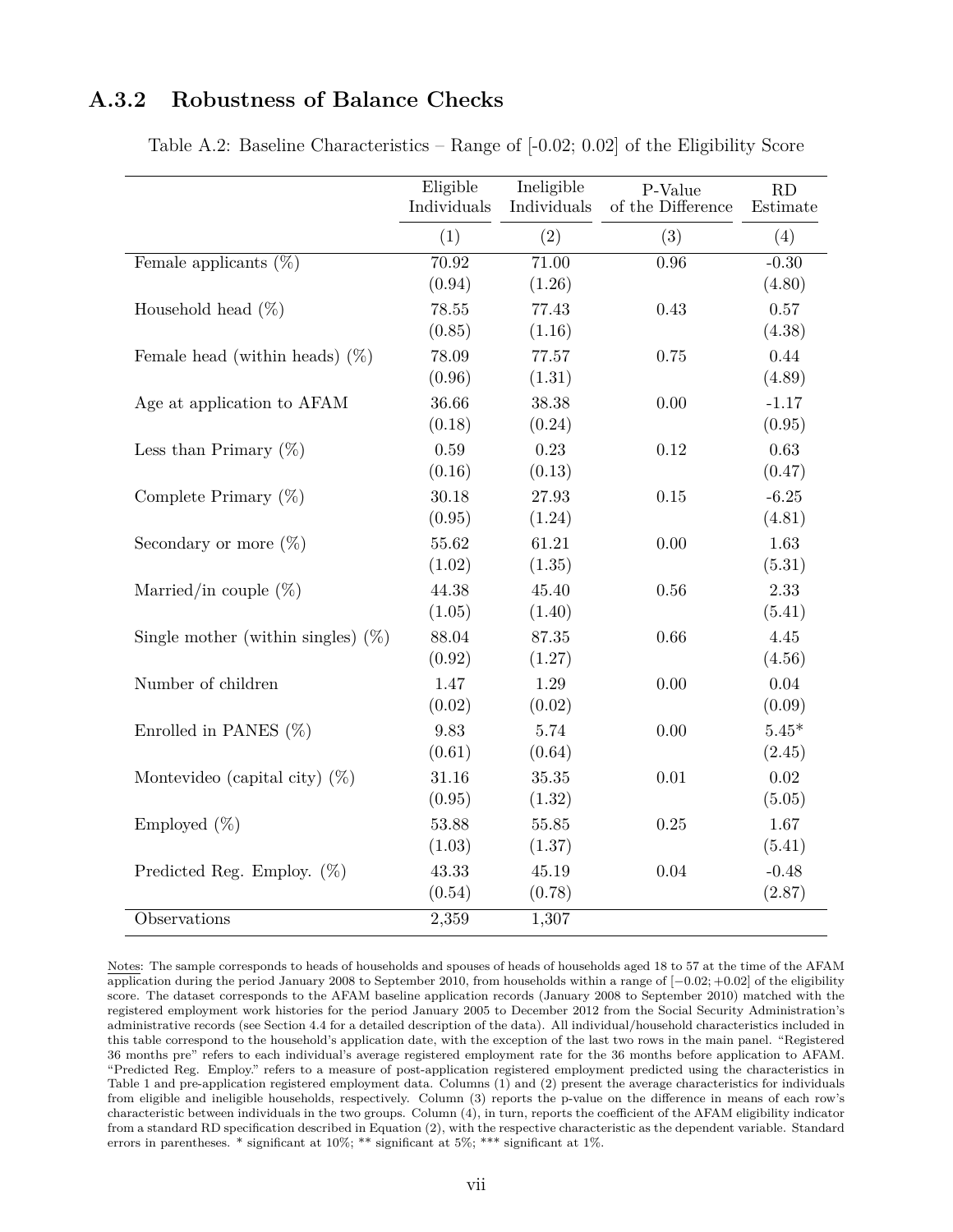|                                       | Eligible<br>Individuals | Ineligible<br>Individuals | P-Value<br>of the Difference | RD<br>Estimate      |
|---------------------------------------|-------------------------|---------------------------|------------------------------|---------------------|
|                                       | (1)                     | (2)                       | (3)                          | (4)                 |
| Female applicants $(\%)$              | 70.72<br>(0.57)         | 70.12<br>(0.82)           | 0.55                         | $-0.41$<br>(2.99)   |
| Household head $(\%)$                 | 78.64<br>(0.51)         | 76.97<br>(0.76)           | 0.07                         | 0.99<br>(2.75)      |
| Female head (within heads) $(\%)$     | 77.09<br>(0.59)         | 76.21<br>(0.87)           | 0.40                         | $-0.36$<br>(3.08)   |
| Age at application to AFAM            | 36.75<br>(0.11)         | 38.41<br>(0.16)           | 0.00                         | $-1.56**$<br>(0.58) |
| Less than Primary $(\%)$              | 0.45<br>(0.08)          | 0.32<br>(0.10)            | 0.35                         | 0.47<br>(0.31)      |
| Complete Primary $(\%)$               | 30.17<br>(0.57)         | 27.71<br>(0.80)           | $0.01\,$                     | $-2.61$<br>(2.97)   |
| Secondary or more $(\%)$              | 56.94<br>(0.62)         | 59.75<br>(0.88)           | $0.01\,$                     | $-1.92$<br>(3.27)   |
| Married/in couple $(\%)$              | 44.53<br>(0.64)         | 47.18<br>(0.92)           | 0.02                         | $-0.68$<br>(3.37)   |
| Single mother (within singles) $(\%)$ | 87.80<br>(0.57)         | 87.65<br>(0.83)           | 0.88                         | 0.91<br>(2.84)      |
| Number of children                    | 1.45<br>(0.01)          | 1.26<br>(0.01)            | 0.00                         | $0.17**$<br>(0.06)  |
| Enrolled in PANES $(\%)$              | 10.32<br>(0.38)         | 4.84<br>(0.39)            | 0.00                         | $5.91**$<br>(1.58)  |
| Montevideo (capital city) $(\%)$      | 29.89<br>(0.57)         | 34.79<br>(0.86)           | 0.00                         | $-4.04$<br>(3.14)   |
| Employed (%)                          | 53.72<br>(0.62)         | 57.40<br>(0.89)           | 0.00                         | $-4.71$<br>(3.33)   |
| Predicted Reg. Employ. $(\%)$         | 43.26<br>(0.33)         | 46.28<br>(0.49)           | 0.00                         | $-2.33$<br>(1.76)   |
| Observations                          | 6,377                   | 3,096                     |                              |                     |

Table A.3: Baseline Characteristics – Range of [-0.05; 0.05] of the Eligibility Score

Notes: The sample corresponds to heads of households and spouses of heads of households aged 18 to 57 at the time of the AFAM application during the period January 2008 to September 2010, from households within a range of [−0*.*05; +0*.*05] of the eligibility score. The dataset corresponds to the AFAM baseline application records (January 2008 to September 2010) matched with the registered employment work histories for the period January 2005 to December 2012 from the Social Security Administration's administrative records (see Section 4.4 for a detailed description of the data). All individual/household characteristics included in this table correspond to the household's application date, with the exception of the last two rows in the main panel. "Registered 36 months pre" refers to each individual's average registered employment rate for the 36 months before application to AFAM. "Predicted Reg. Employ." refers to a measure of post-application registered employment predicted using the characteristics in Table 1 and pre-application registered employment data. Columns (1) and (2) present the average characteristics for individuals from eligible and ineligible households, respectively. Column (3) reports the p-value on the difference in means of each row's characteristic between individuals in the two groups. Column (4), in turn, reports the coefficient of the AFAM eligibility indicator from a standard RD specification described in Equation (2), with the respective characteristic as the dependent variable. Standard errors in parentheses. \* significant at 10%; \*\* significant at 5%; \*\*\* significant at 1%.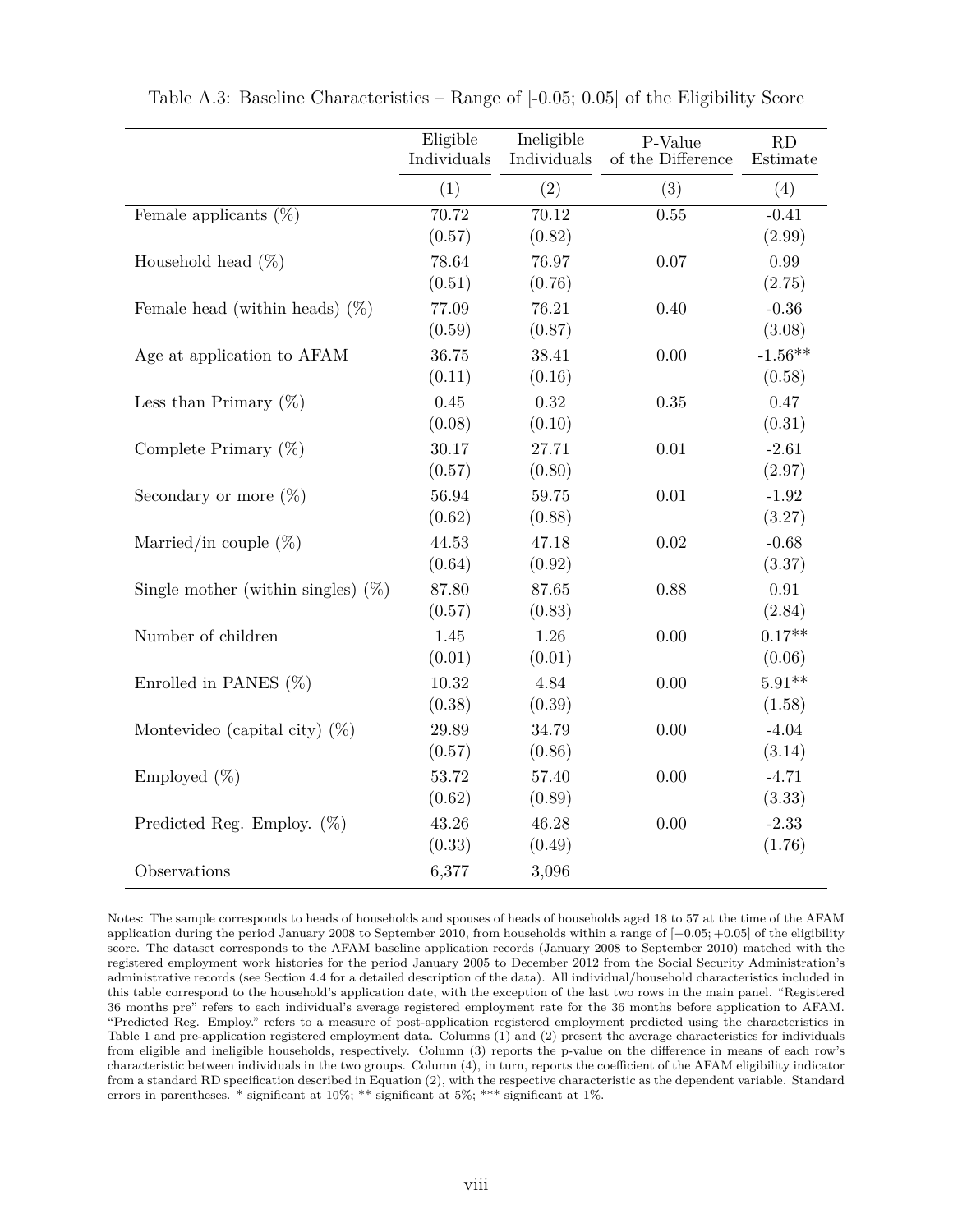|                                       | Eligible<br>Individuals | Ineligible<br>Individuals | P-Value<br>of the Difference | RD<br>Estimate |
|---------------------------------------|-------------------------|---------------------------|------------------------------|----------------|
|                                       | (1)                     | (2)                       | (3)                          | (4)            |
| Female applicants $(\%)$              | 71.30                   | 70.02                     | 0.03                         | $-0.97$        |
|                                       | (0.25)                  | (0.52)                    |                              | (1.72)         |
| Household head $(\%)$                 | 79.03                   | 76.17                     | 0.00                         | 0.17           |
|                                       | (0.22)                  | (0.49)                    |                              | (1.58)         |
| Female head (within heads) $(\%)$     | 77.25                   | 76.38                     | $0.15\,$                     | 0.08           |
|                                       | (0.26)                  | (0.56)                    |                              | (1.79)         |
| Age at application to AFAM            | 36.27                   | 38.55                     | 0.00                         | $-1.72**$      |
|                                       | (0.05)                  | (0.10)                    |                              | (0.33)         |
| Less than Primary $(\%)$              | 0.51                    | 0.37                      | 0.11                         | 0.42           |
|                                       | (0.04)                  | (0.07)                    |                              | (0.22)         |
| Complete Primary $(\%)$               | 33.51                   | 23.66                     | 0.00                         | 0.01           |
|                                       | (0.26)                  | (0.49)                    |                              | (1.69)         |
| Secondary or more $(\%)$              | 54.47                   | 63.52                     | 0.00                         | $-3.04$        |
|                                       | (0.27)                  | (0.55)                    |                              | (1.86)         |
| Married/in couple $(\%)$              | 43.42                   | 48.75                     | 0.00                         | $1.50\,$       |
|                                       | (0.28)                  | (0.58)                    |                              | (1.93)         |
| Single mother (within singles) $(\%)$ | 87.45                   | 88.62                     | 0.05                         | 1.37           |
|                                       | (0.24)                  | (0.52)                    |                              | (1.70)         |
| Number of children                    | 1.51                    | 1.24                      | 0.00                         | $0.13**$       |
|                                       | (0.00)                  | (0.01)                    |                              | (0.03)         |
| Enrolled in PANES $(\%)$              | 14.41                   | 3.60                      | 0.00                         | $3.16**$       |
|                                       | (0.19)                  | (0.21)                    |                              | (0.93)         |
| Montevideo (capital city) $(\%)$      | 27.73                   | 36.58                     | 0.00                         | $-3.75*$       |
|                                       | (0.24)                  | (0.55)                    |                              | (1.80)         |
| Employed (%)                          | 54.49                   | 57.61                     | 0.00                         | $-2.85$        |
|                                       | (0.27)                  | (0.57)                    |                              | (1.89)         |
| Predicted Reg. Employ. $(\%)$         | 41.13                   | 46.29                     | 0.00                         | $-1.96$        |
|                                       | (0.14)                  | (0.31)                    |                              | (1.02)         |
| Observations                          | 34,058                  | 7,658                     |                              |                |

Table A.4: Baseline Characteristics – Range of [-0.15; 0.15] of the Eligibility Score

Notes: The sample corresponds to heads of households and spouses of heads of households aged 18 to 57 at the time of the AFAM application during the period January 2008 to September 2010, from households within a range of [−0*.*15; +0*.*15] of the eligibility score. The dataset corresponds to the AFAM baseline application records (January 2008 to September 2010) matched with the registered employment work histories for the period January 2005 to December 2012 from the Social Security Administration's administrative records (see Section 4.4 for a detailed description of the data). All individual/household characteristics included in this table correspond to the household's application date, with the exception of the last two rows in the main panel. "Registered 36 months pre" refers to each individual's average registered employment rate for the 36 months before application to AFAM. "Predicted Reg. Employ." refers to a measure of post-application registered employment predicted using the characteristics in Table 1 and pre-application registered employment data. Columns (1) and (2) present the average characteristics for individuals from eligible and ineligible households, respectively. Column (3) reports the p-value on the difference in means of each row's characteristic between individuals in the two groups. Column (4), in turn, reports the coefficient of the AFAM eligibility indicator from a standard RD specification described in Equation (2), with the respective characteristic as the dependent variable. Standard errors in parentheses. \* significant at 10%; \*\* significant at 5%; \*\*\* significant at 1%.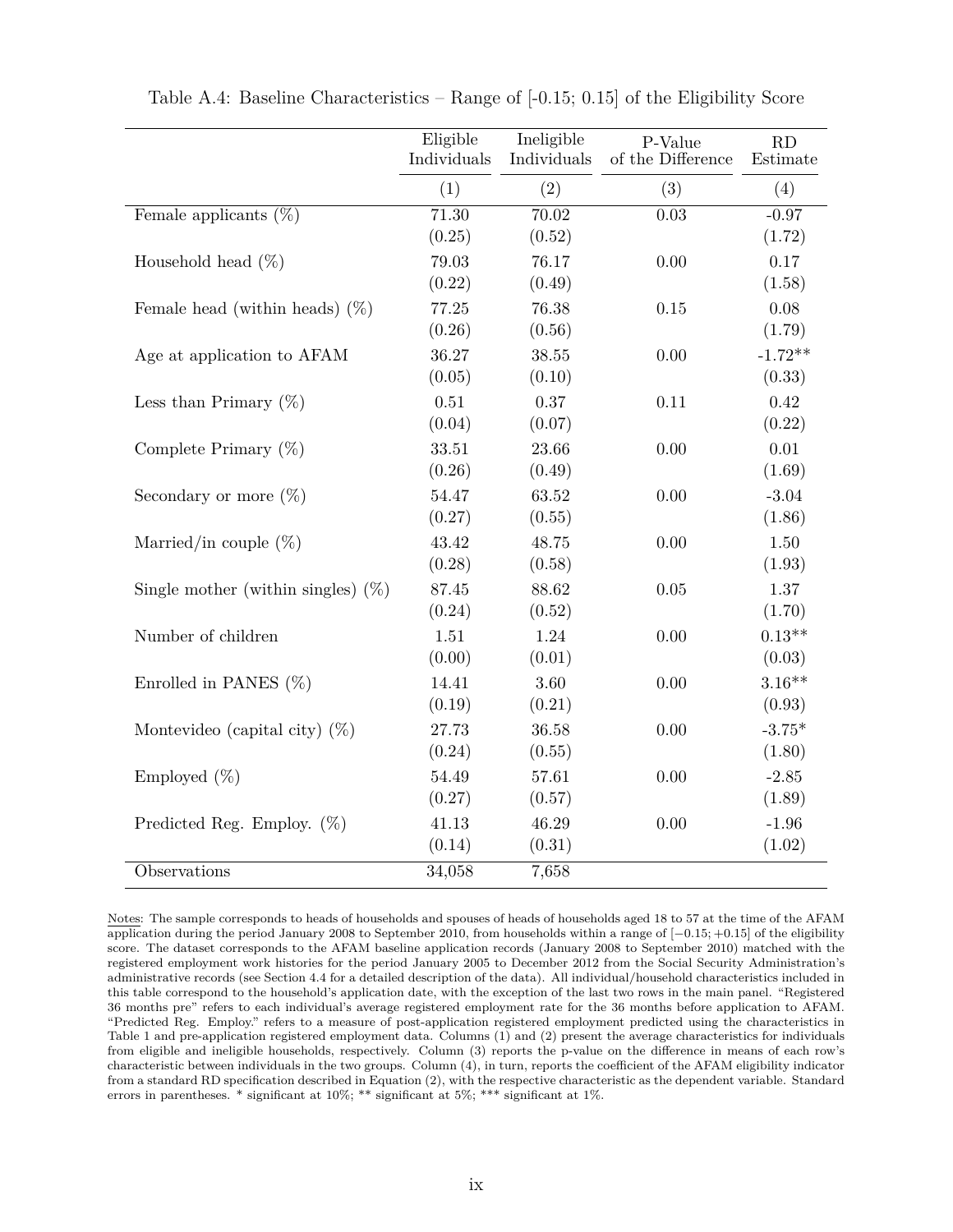|                                       | Eligible<br>Individuals | Ineligible<br>Individuals | P-Value<br>of the Difference | RD<br>Estimate          |
|---------------------------------------|-------------------------|---------------------------|------------------------------|-------------------------|
|                                       | (1)                     | (2)                       | (3)                          | (4)                     |
| Female applicants $(\%)$              | 70.92<br>(0.94)         | 71.00<br>(1.26)           | $\overline{0.96}$            | $-0.30$<br>(4.80)       |
| Household head $(\%)$                 | 78.55<br>(0.85)         | 77.43<br>(1.16)           | 0.43                         | 0.57<br>(4.38)          |
| Female head (within heads) $(\%)$     | 78.09<br>(0.96)         | 77.57<br>(1.31)           | 0.75                         | 0.44<br>(4.89)          |
| Age at application to AFAM            | 36.66<br>(0.18)         | 38.38<br>(0.24)           | 0.00                         | $-1.17$<br>(0.95)       |
| Less than Primary $(\%)$              | 0.59<br>(0.16)          | 0.23<br>(0.13)            | 0.12                         | 0.63<br>(0.47)          |
| Complete Primary $(\%)$               | 30.18<br>(0.95)         | 27.93<br>(1.24)           | 0.15                         | $-6.25$<br>(4.81)       |
| Secondary or more $(\%)$              | 55.62<br>(1.02)         | 61.21<br>(1.35)           | 0.00                         | 1.63<br>(5.31)          |
| Married/in couple $(\%)$              | 44.38<br>(1.05)         | 45.40<br>(1.40)           | 0.56                         | 2.33<br>(5.41)          |
| Single mother (within singles) $(\%)$ | 88.04<br>(0.92)         | 87.35<br>(1.27)           | 0.66                         | 4.45<br>(4.56)          |
| Number of children                    | 1.47<br>(0.02)          | 1.29<br>(0.02)            | 0.00                         | 0.04<br>(0.09)          |
| Enrolled in PANES $(\%)$              | 9.83<br>(0.61)          | 5.74<br>(0.64)            | 0.00                         | $5.45^{\ast}$<br>(2.45) |
| Montevideo (capital city) $(\%)$      | 31.16<br>(0.95)         | 35.35<br>(1.32)           | $0.01\,$                     | 0.02<br>(5.05)          |
| Employed $(\%)$                       | 53.88<br>(1.03)         | 55.85<br>(1.37)           | 0.25                         | 1.67<br>(5.41)          |
| Predicted Reg. Employ. $(\%)$         | 43.33<br>(0.54)         | 45.19<br>(0.78)           | 0.04                         | $-0.48$<br>(2.87)       |
| Observations                          | 2,359                   | 1,307                     |                              |                         |

Table A.5: Baseline Characteristics – Range of [-0.2; 0.2] of the Eligibility Score

Notes: The sample corresponds to heads of households and spouses of heads of households aged 18 to 57 at the time of the AFAM application during the period January 2008 to September 2010, from households within a range of [−0*.*2; +0*.*2] of the eligibility score. The dataset corresponds to the AFAM baseline application records (January 2008 to September 2010) matched with the registered employment work histories for the period January 2005 to December 2012 from the Social Security Administration's administrative records (see Section 4.4 for a detailed description of the data). All individual/household characteristics included in this table correspond to the household's application date, with the exception of the last two rows in the main panel. "Registered 36 months pre" refers to each individual's average registered employment rate for the 36 months before application to AFAM. "Predicted Reg. Employ." refers to a measure of post-application registered employment predicted using the characteristics in Table 1 and pre-application registered employment data. Columns (1) and (2) present the average characteristics for individuals from eligible and ineligible households, respectively. Column (3) reports the p-value on the difference in means of each row's characteristic between individuals in the two groups. Column (4), in turn, reports the coefficient of the AFAM eligibility indicator from a standard RD specification described in Equation (2), with the respective characteristic as the dependent variable. Standard errors in parentheses. \* significant at 10%; \*\* significant at 5%; \*\*\* significant at 1%.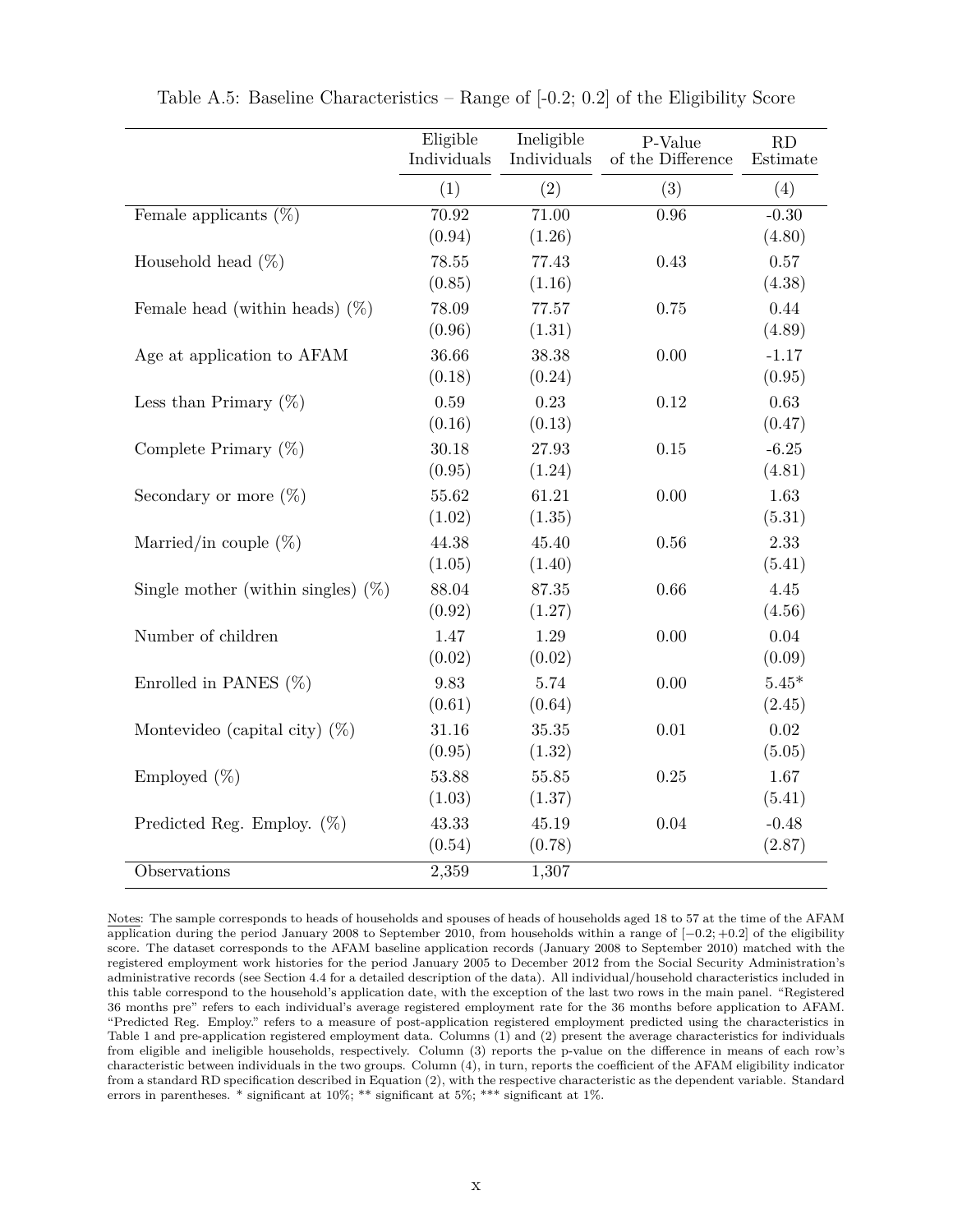|                                       | Eligible<br>Individuals | Ineligible<br>Individuals | P-Value<br>of the Difference | RD<br>Estimate      |
|---------------------------------------|-------------------------|---------------------------|------------------------------|---------------------|
|                                       | (1)                     | (2)                       | (3)                          | (4)                 |
| Female applicants $(\%)$              | 70.86<br>(0.42)         | 70.21<br>(0.69)           | 0.42                         | $-1.98$<br>(2.46)   |
| Household head $(\%)$                 | 78.85<br>(0.38)         | 76.64<br>(0.64)           | 0.00                         | 0.22<br>(2.26)      |
| Female head (within heads) $(\%)$     | 76.93<br>(0.44)         | 76.18<br>(0.73)           | 0.38                         | $-2.80$<br>(2.54)   |
| Age at application to AFAM            | 36.60<br>(0.08)         | 38.52<br>(0.13)           | 0.00                         | $-1.54**$<br>(0.48) |
| Less than Primary $(\%)$              | 0.47<br>(0.06)          | 0.32<br>(0.08)            | 0.18                         | $0.57*$<br>(0.28)   |
| Complete Primary $(\%)$               | 30.34<br>(0.43)         | 25.77<br>(0.66)           | 0.00                         | 3.78<br>(2.43)      |
| Secondary or more $(\%)$              | 56.88<br>(0.46)         | 61.27<br>(0.73)           | 0.00                         | $-8.86**$<br>(2.67) |
| Married/in couple $(\%)$              | 43.96<br>(0.47)         | 47.63<br>(0.76)           | 0.00                         | 1.71<br>(2.76)      |
| Single mother (within singles) $(\%)$ | 87.29<br>(0.42)         | 87.87<br>(0.69)           | 0.47                         | $-0.24$<br>(2.38)   |
| Number of children                    | 1.45<br>(0.01)          | 1.25<br>(0.01)            | 0.00                         | $0.14**$<br>(0.04)  |
| Enrolled in PANES $(\%)$              | 11.14<br>(0.29)         | 4.47<br>(0.31)            | 0.00                         | $3.44**$<br>(1.32)  |
| Montevideo (capital city) $(\%)$      | 28.62<br>(0.42)         | 34.82<br>(0.72)           | 0.00                         | $-2.81$<br>(2.57)   |
| Employed $(\%)$                       | 53.93<br>(0.46)         | 57.55<br>(0.74)           | 0.00                         | 0.32<br>(2.72)      |
| Predicted Reg. Employ. $(\%)$         | 42.65<br>(0.24)         | 46.36<br>(0.42)           | 0.00                         | $-1.14$<br>(1.46)   |
| Observations                          | 11,698                  | 4,431                     |                              |                     |

Table A.6: Baseline Characteristics – Range of [-0.073; 0.073] of the Eligibility Score (Optimal Bandwidth)

Notes: The sample corresponds to heads of households and spouses of heads of households aged 18 to 57 at the time of the AFAM application during the period January 2008 to September 2010, from households within a range of [−0*.*073; +0*.*073] of the eligibility score. The dataset corresponds to the AFAM baseline application records (January 2008 to September 2010) matched with the registered employment work histories for the period January 2005 to December 2012 from the Social Security Administration's administrative records (see Section 4.4 for a detailed description of the data). All individual/household characteristics included in this table correspond to the household's application date, with the exception of the last two rows in the main panel. "Registered 36 months pre" refers to each individual's average registered employment rate for the 36 months before application to AFAM. "Predicted Reg. Employ." refers to a measure of post-application registered employment predicted using the characteristics in Table 1 and pre-application registered employment data. Columns (1) and (2) present the average characteristics for individuals from eligible and ineligible households, respectively. Column (3) reports the p-value on the difference in means of each row's characteristic between individuals in the two groups. Column (4), in turn, reports the coefficient of the AFAM eligibility indicator from a standard RD specification described in Equation (2), with the respective characteristic as the dependent variable. Standard errors in parentheses. \* significant at 10%; \*\* significant at 5%; \*\*\* significant at 1%.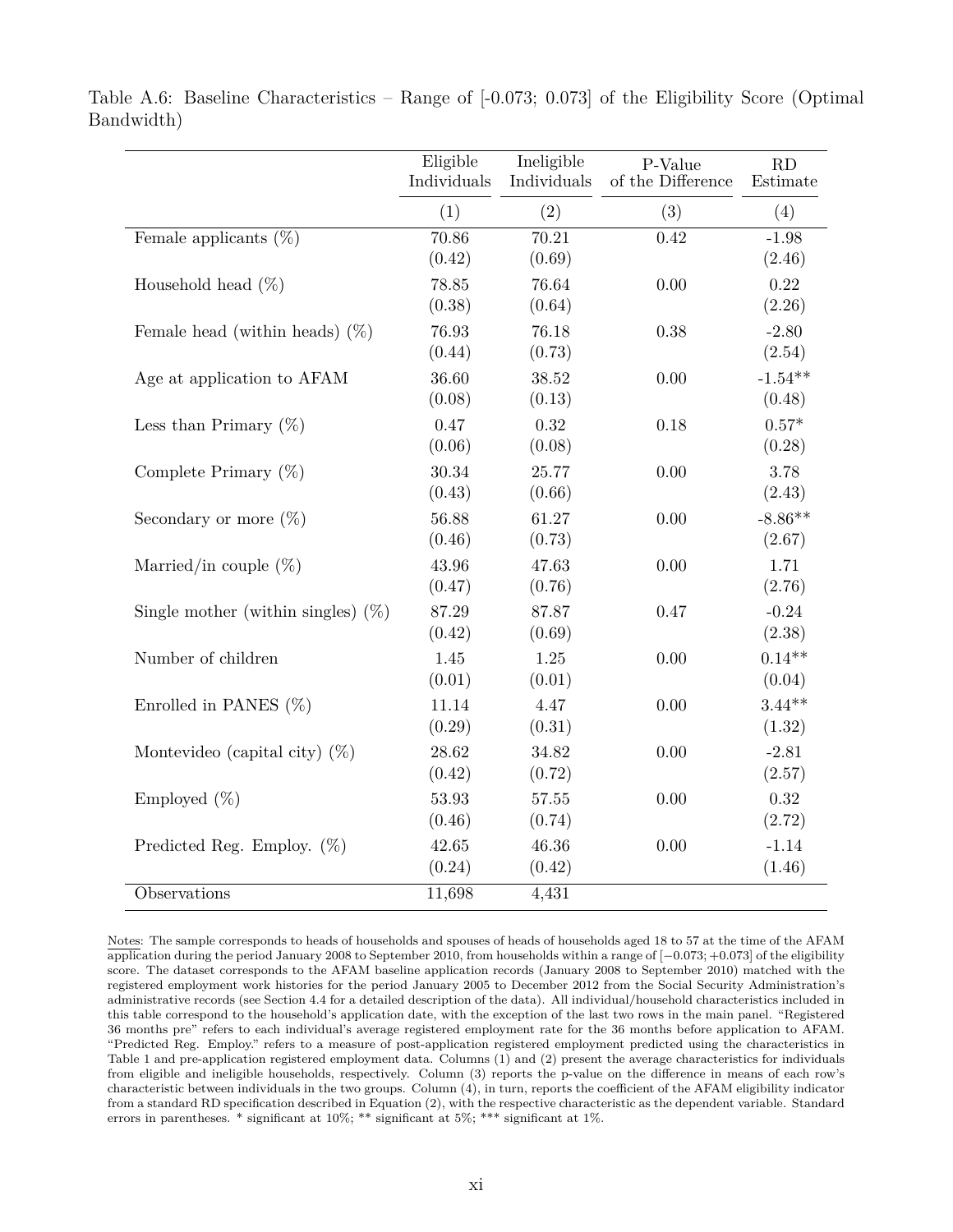# **A.3.3 Robustness of the Regression Discontinuity Results**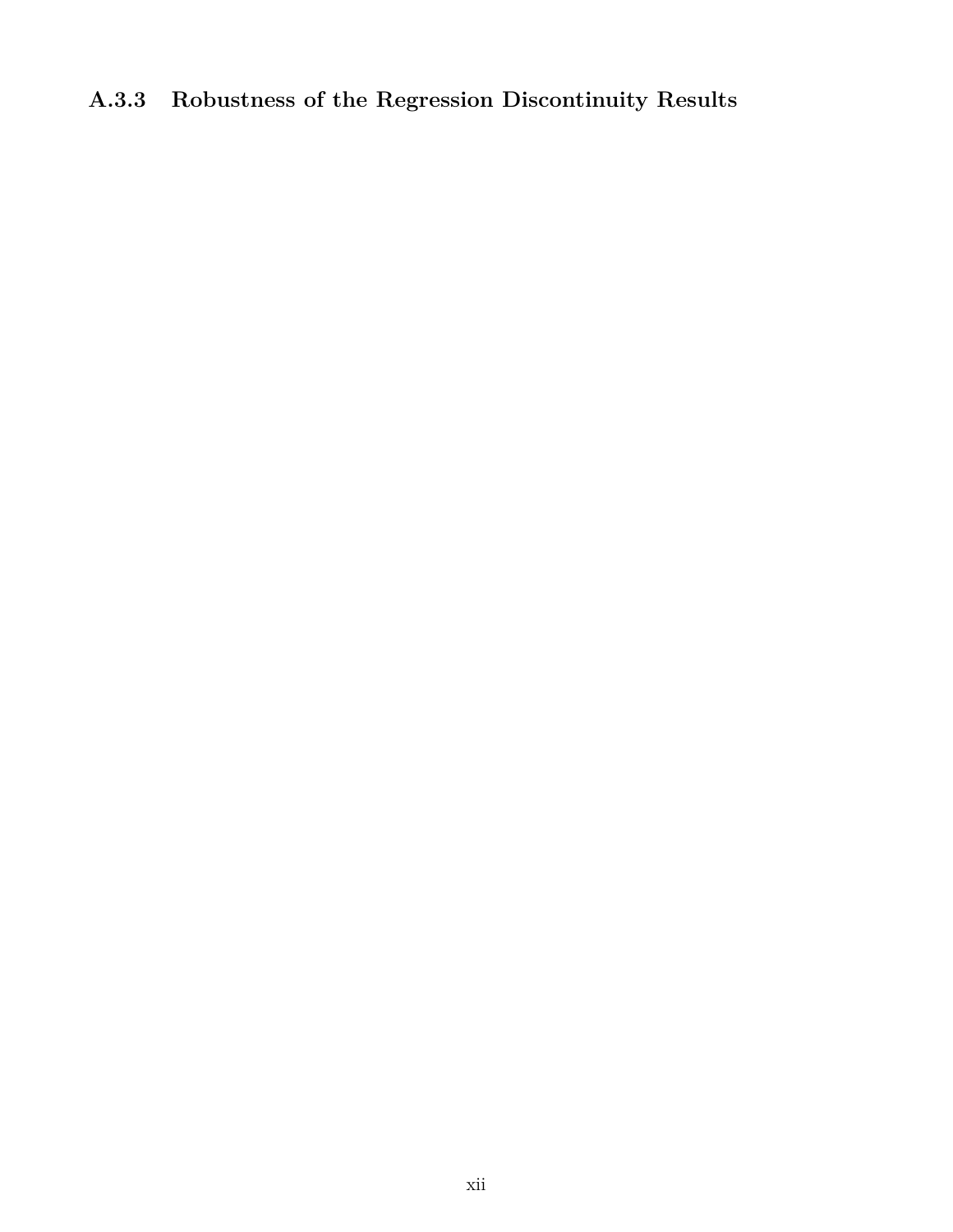|                               |                                    |                              |                                       |                                 |                                     |                                 | Bandwidths                            |                                  |                                       |                                  |                                      |                                 |
|-------------------------------|------------------------------------|------------------------------|---------------------------------------|---------------------------------|-------------------------------------|---------------------------------|---------------------------------------|----------------------------------|---------------------------------------|----------------------------------|--------------------------------------|---------------------------------|
|                               | $\pm 0.02$                         |                              | $\pm 0.05$                            |                                 |                                     | $\pm 0.10$                      |                                       | $\pm 0.15$                       |                                       | $\pm 0.2$                        | $\pm 0.073$                          |                                 |
|                               | Post                               | Pre                          | Post                                  | Pre                             | Post                                | Pre                             | Post                                  | Pre                              | Post                                  | Pre                              | Post                                 | Pre                             |
|                               | App                                | App                          | App                                   | App                             | App                                 | App                             | App                                   | App                              | App                                   | App                              | App                                  | App                             |
|                               | (1)                                | (2)                          | (3)                                   | (4)                             | (5)                                 | (6)                             | (7)                                   | (8)                              | (9)                                   | (10)                             | (11)                                 | (12)                            |
| Linear                        | $-0.100***$                        | $-0.037$                     | $-0.072***$                           | $-0.022$                        | $-0.087***$                         | $-0.025**$                      | $-0.088***$                           | $-0.028***$                      | $-0.088***$                           | $-0.025***$                      | $-0.089***$                          | $-0.024*$                       |
|                               | (0.029)                            | (0.027)                      | (0.018)                               | (0.017)                         | (0.013)                             | (0.012)                         | (0.010)                               | (0.010)                          | (0.009)                               | (0.009)                          | (0.015)                              | (0.014)                         |
| Linear $w/Covariates$         | $-0.092***$                        | $-0.022$                     | $-0.075***$                           | $-0.018$                        | $-0.080***$                         | $-0.016$                        | $-0.079***$                           | $-0.018*$                        | $-0.078***$                           | $-0.015*$                        | $-0.083***$                          | $-0.015$                        |
|                               | (0.026)                            | (0.025)                      | (0.016)                               | (0.016)                         | (0.012)                             | (0.011)                         | (0.009)                               | (0.009)                          | (0.008)                               | (0.008)                          | (0.014)                              | (0.013)                         |
| Linear $w$ /Covariates and FE | $-0.100***$                        | $-0.036$                     | $-0.084***$                           | $-0.033**$                      | $-0.091***$                         | $-0.033***$                     | $-0.087***$                           | $-0.032***$                      | $-0.085***$                           | $-0.027***$                      | $-0.094***$                          | $-0.032**$                      |
|                               | (0.026)                            | (0.025)                      | (0.017)                               | (0.016)                         | (0.012)                             | (0.011)                         | (0.009)                               | (0.009)                          | (0.008)                               | (0.008)                          | (0.014)                              | (0.013)                         |
| Quadratic                     | $-0.083*$                          | $-0.018$                     | $-0.073***$                           | $-0.029$                        | $-0.086***$                         | $-0.027$                        | $-0.093***$                           | $-0.025*$                        | $-0.087***$                           | $-0.028**$                       | $-0.063***$                          | $-0.019$                        |
|                               | (0.044)                            | (0.041)                      | (0.027)                               | (0.026)                         | (0.019)                             | (0.018)                         | (0.015)                               | (0.015)                          | (0.014)                               | (0.013)                          | (0.022)                              | (0.021)                         |
| Quadratic w/Covariates        | $-0.087**$                         | $-0.011$                     | $-0.059**$                            | $-0.010$                        | $-0.079***$                         | $-0.018$                        | $-0.084***$                           | $-0.014$                         | $-0.080***$                           | $-0.019$                         | $-0.064***$                          | $-0.014$                        |
|                               | (0.040)                            | (0.039)                      | (0.025)                               | (0.024)                         | (0.017)                             | (0.017)                         | (0.014)                               | (0.014)                          | (0.012)                               | (0.012)                          | (0.020)                              | (0.020)                         |
| Quadratic w/Covariates and FE | $-0.093**$                         | $-0.022$                     | $-0.066***$                           | $-0.021$                        | $-0.090***$                         | $-0.036**$                      | $-0.094***$                           | $-0.032**$                       | $-0.089***$                           | $-0.035***$                      | $-0.072***$                          | $-0.028$                        |
|                               | (0.041)                            | (0.039)                      | (0.025)                               | (0.024)                         | (0.017)                             | (0.017)                         | (0.014)                               | (0.014)                          | (0.012)                               | (0.012)                          | (0.020)                              | (0.020)                         |
| Cubic                         | $-0.109*$<br>(0.060)<br>$-0.116**$ | 0.003<br>(0.056)             | $-0.113***$<br>(0.037)                | $-0.041$<br>(0.035)             | $-0.049*$<br>(0.025)                | $-0.012$<br>(0.024)             | $-0.064***$<br>(0.021)                | $-0.018$<br>(0.020)              | $-0.085***$<br>(0.018)<br>$-0.078***$ | $-0.020$<br>(0.017)              | $-0.077**$<br>(0.030)                | $-0.035$<br>(0.028)             |
| Cubic w/Covariates            | (0.055)<br>$-0.125**$              | 0.004<br>(0.053)<br>$-0.011$ | $-0.111***$<br>(0.034)<br>$-0.119***$ | $-0.032$<br>(0.033)<br>$-0.045$ | $-0.053**$<br>(0.023)<br>$-0.060**$ | $-0.010$<br>(0.023)<br>$-0.023$ | $-0.063***$<br>(0.019)<br>$-0.073***$ | $-0.014$<br>(0.018)<br>$-0.031*$ | (0.017)<br>$-0.089***$                | $-0.010$<br>(0.016)<br>$-0.029*$ | $-0.066**$<br>(0.027)<br>$-0.072***$ | $-0.020$<br>(0.027)<br>$-0.030$ |
| Cubic $w$ /Covariates and FE  | (0.055)                            | (0.053)                      | (0.034)                               | (0.033)                         | (0.023)                             | (0.023)                         | (0.019)                               | (0.018)                          | (0.017)                               | (0.016)                          | (0.028)                              | (0.027)                         |
|                               | $-0.167**$                         | $-0.064$                     | $-0.095**$                            | $-0.007$                        | $-0.091***$                         | $-0.043$                        | $-0.073***$                           | $-0.030$                         | $-0.063***$                           | $-0.023$                         | $-0.113***$                          | $-0.033$                        |
| Quartic                       | (0.077)                            | (0.071)                      | (0.046)                               | (0.044)                         | (0.032)                             | (0.030)                         | (0.026)                               | (0.025)                          | (0.023)                               | (0.022)                          | (0.038)                              | (0.036)                         |
|                               | $-0.161**$                         | $-0.050$                     | $-0.098**$                            | $-0.002$                        | $-0.077***$                         | $-0.027$                        | $-0.068***$                           | $-0.021$                         | $-0.063***$                           | $-0.019$                         | $-0.097***$                          | $-0.014$                        |
| Quartic $w/Covariates$        | (0.071)<br>$-0.170**$              | (0.068)                      | (0.043)<br>$-0.105**$                 | (0.041)                         | (0.029)<br>$-0.083***$              | (0.029)                         | (0.024)<br>$-0.076***$                | (0.023)                          | (0.021)<br>$-0.071***$                | (0.020)                          | (0.035)<br>$-0.105***$               | (0.034)                         |
| Quartic w/Covariates and FE   | (0.071)                            | $-0.065$<br>(0.068)          | (0.043)                               | $-0.013$<br>(0.041)             | (0.030)                             | $-0.037$<br>(0.029)             | (0.024)                               | $-0.035$<br>(0.023)              | (0.021)                               | $-0.034*$<br>(0.020)             | (0.035)                              | $-0.026$<br>(0.034)             |
| Observations                  | 167,085                            | 135,642                      | 429,565                               | 350,501                         | 1,140,362                           | 908,831                         | 1,954,463                             | 1,543,492                        | 2,870,596                             | 2,249,637                        | 742,119                              | 596,773                         |

Table A.7: Effect of AFAM Eligibility on Registered Employment, Alternative Bandwidths and Polynomial Models

Notes: The sample corresponds to heads of households and spouses of heads of households aged 18 to 57 at the time of the AFAM application during the period January 2008 to September 2010. The columns correspond to different specifications of the bandwidth – the ranges of the eligibility score from which the households were selected. The dataset corresponds to the AFAM baseline application records (January <sup>2008</sup> to September 2010) matched with the registered employment work histories for the period January <sup>2005</sup> to December <sup>2012</sup> from the Social Security Administration's administrative records (see Section 4.4 for <sup>a</sup> detailed description of the data). In columns (1), (3), $(5)$ ,  $(7)$ ,  $(9)$ , and  $(11)$  the dependent variable is registered employment in the post-application period. In columns  $(2)$ ,  $(4)$ ,  $(6)$ ,  $(8)$ ,  $(10)$ , and  $(12)$  the dependent variable is registered employment in the pre-application period. Registered employment, measured as an indicator variable equal to one if the SSA records indicate that there are socialsecurity contributions from employment for the individual in a given calendar month, and zero otherwise. All rows and columns report the coefficient on the AFAM eligibility indicator, equal to one if the individual belongs to <sup>a</sup> household eligible for the program according to the AFAM eligibility rules (i.e., if *scorei*<sup>&</sup>gt; 0), and zero otherwise. The rows correspond to different specifications of the RD polynomial, time fixed effects, and controls. When corresponding, the covariates in the regressions include gender, head of the household status, age, marital status, educational level (in <sup>3</sup> categories), the number of children aged 0-17 in the household, whether the household was enrolled in the PANES program, residence in Montevideo (Uruguay's capital), and whether the individual was <sup>a</sup> registered employee. All covariates correspond to the date when the householdapplied to the program. Standard errors clustered at the individual level in parentheses. \* significant at 10%; \*\* significant at 5%; \*\*\* significant at 1%.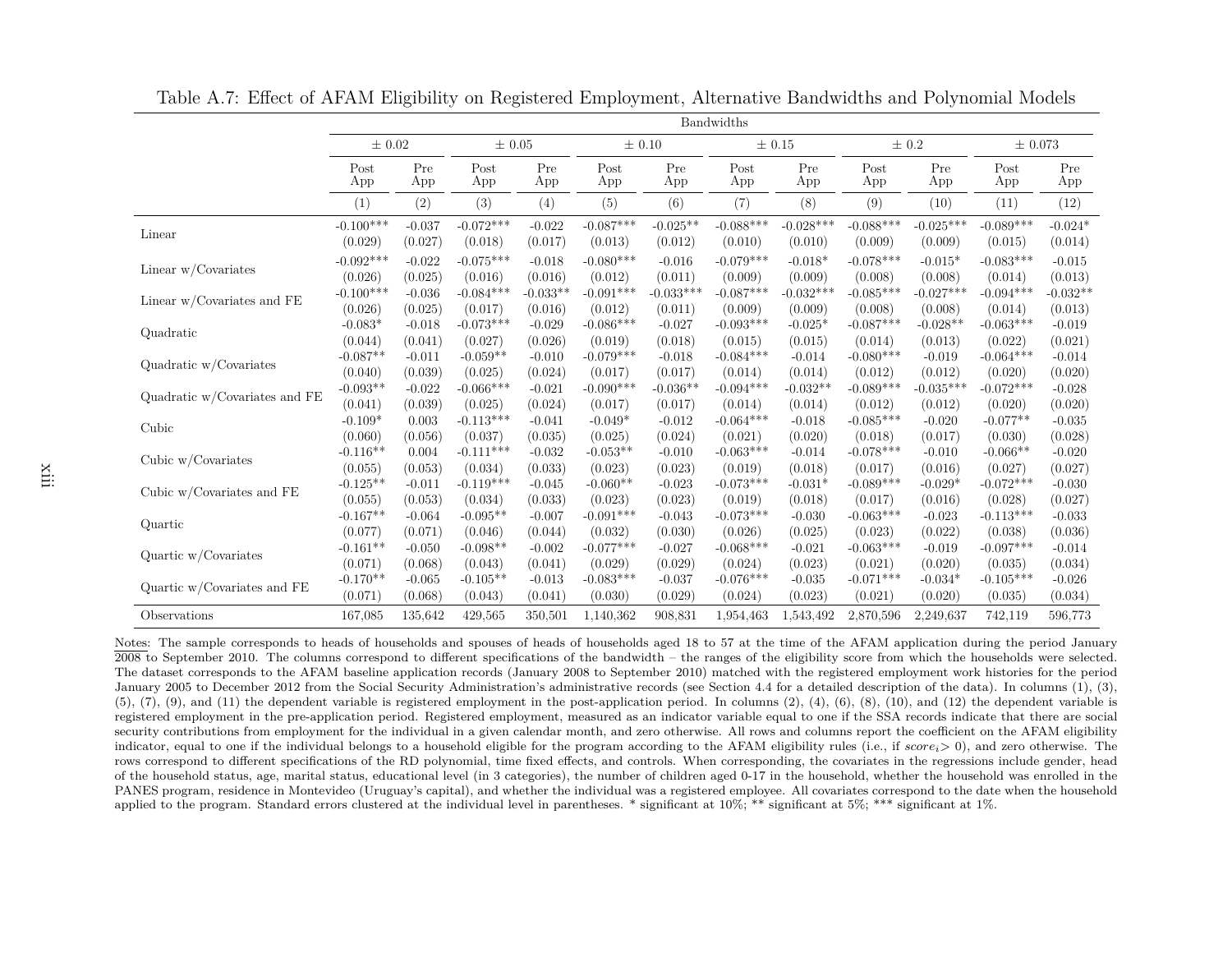|                          |                           | Bandwidths          |                        |                     |                        |                     |                        |                     |                        |                     |                        |                      |
|--------------------------|---------------------------|---------------------|------------------------|---------------------|------------------------|---------------------|------------------------|---------------------|------------------------|---------------------|------------------------|----------------------|
|                          | $\pm 0.073$               |                     | $\pm 0.02$             |                     | $\pm 0.05$             |                     | $\pm$ 0.10             |                     | $\pm$ 0.15             |                     | $\pm$ 0.2              |                      |
|                          | Pre<br>Post<br>App<br>App | Post<br>App         | Pre<br>App             | Post<br>App         | Pre<br>App             | Post<br>App         | Pre<br>App             | Post<br>App         | Pre<br>App             | Post<br>App         | Pre<br>App             |                      |
|                          | (1)                       | (2)                 | (3)                    | (4)                 | (5)                    | (6)                 | (7)                    | (8)                 | (9)                    | (10)                | (11)                   | (12)                 |
| Panel A. No Covariates   |                           |                     |                        |                     |                        |                     |                        |                     |                        |                     |                        |                      |
| Elegible                 | $-0.070***$<br>(0.016)    | $-0.022$            | $-0.081***$            | $-0.030$            | $-0.063***$            | $-0.025$<br>(0.019) | $-0.079***$            | $-0.026**$          | $-0.081***$            | $-0.027***$         | $-0.079***$            | $-0.026***$          |
| Observations             | 16,129                    | (0.015)<br>16,129   | (0.031)<br>3,666       | (0.029)<br>3,666    | (0.019)<br>9,473       | 9,473               | (0.014)<br>24,563      | (0.013)<br>24,563   | (0.011)<br>41,716      | (0.011)<br>41,716   | (0.010)<br>60,801      | (0.009)<br>60,801    |
| Panel B. With Covariates |                           |                     |                        |                     |                        |                     |                        |                     |                        |                     |                        |                      |
| Elegible                 | $-0.065***$<br>(0.015)    | $-0.013$<br>(0.014) | $-0.076***$<br>(0.028) | $-0.018$<br>(0.028) | $-0.056***$<br>(0.018) | $-0.014$<br>(0.017) | $-0.071***$<br>(0.013) | $-0.014$<br>(0.012) | $-0.073***$<br>(0.010) | $-0.015$<br>(0.010) | $-0.071***$<br>(0.009) | $-0.015*$<br>(0.009) |
| Observations             | 16,129                    | 16,129              | 3,666                  | 3,666               | 9,473                  | 9,473               | 24,563                 | 24,563              | 41,716                 | 41,716              | 60,801                 | 60,801               |

Table A.8: Effect of AFAM Eligibility on Registered Employment, Local Linear Regression Estimates

Notes: The sample corresponds to heads of households and spouses of heads of households aged 18 to 57 at the time of the AFAM application during the period January 2008 to September 2010. The columns correspond to different specifications of the bandwidth – the ranges of the eligibility score from which the households were selected. The dataset corresponds to the AFAM baseline application records (January <sup>2008</sup> to September 2010) matched with the registered employment work histories for the period January <sup>2005</sup> to December <sup>2012</sup> from the Social Security Administration's administrative records (see Section 4.4 for <sup>a</sup> detailed description of the data). Panels A and <sup>B</sup> present estimates from the regression discontinuity model without covariates and with covariates, respectively. The estimation uses <sup>a</sup> local linear regression with <sup>a</sup> triangular kerneldensity function on each side of the eligibility threshold. In columns (1), (3), (5), (7), (9), and (11) the dependent variable is registered employment in the post-application period. In columns (2), (4), (6), (8), (10), and (12) the dependent variable is registered employment in the pre-application period. Registered employment is measured as an indicator variable equal to one if the SSA records indicate that there are social security contributions from employment for the individual in <sup>a</sup> given calendar month, and zero otherwise. The coefficients correspond to the "Eligible" variable, an indicator equal to one if the individual belongs to <sup>a</sup> household eligible for the program according to the AFAM eligibility rules (i.e., if *scorei*<sup>&</sup>gt; 0), and zero otherwise. The covariates in the regressions in Panel <sup>B</sup> include gender, head of the household status, age, marital status, educational level (in <sup>3</sup> categories), the number of children aged 0-17 in the household, whether the household was enrolled in the PANES program, residence in Montevideo (Uruguay's capital), and whether the individual was <sup>a</sup> registered employee. All covariates correspond to the date when the household applied to the program. Standard errorsclustered at the individual level in parentheses. \* significant at 10%; \*\* significant at 5%; \*\*\* significant at 1%.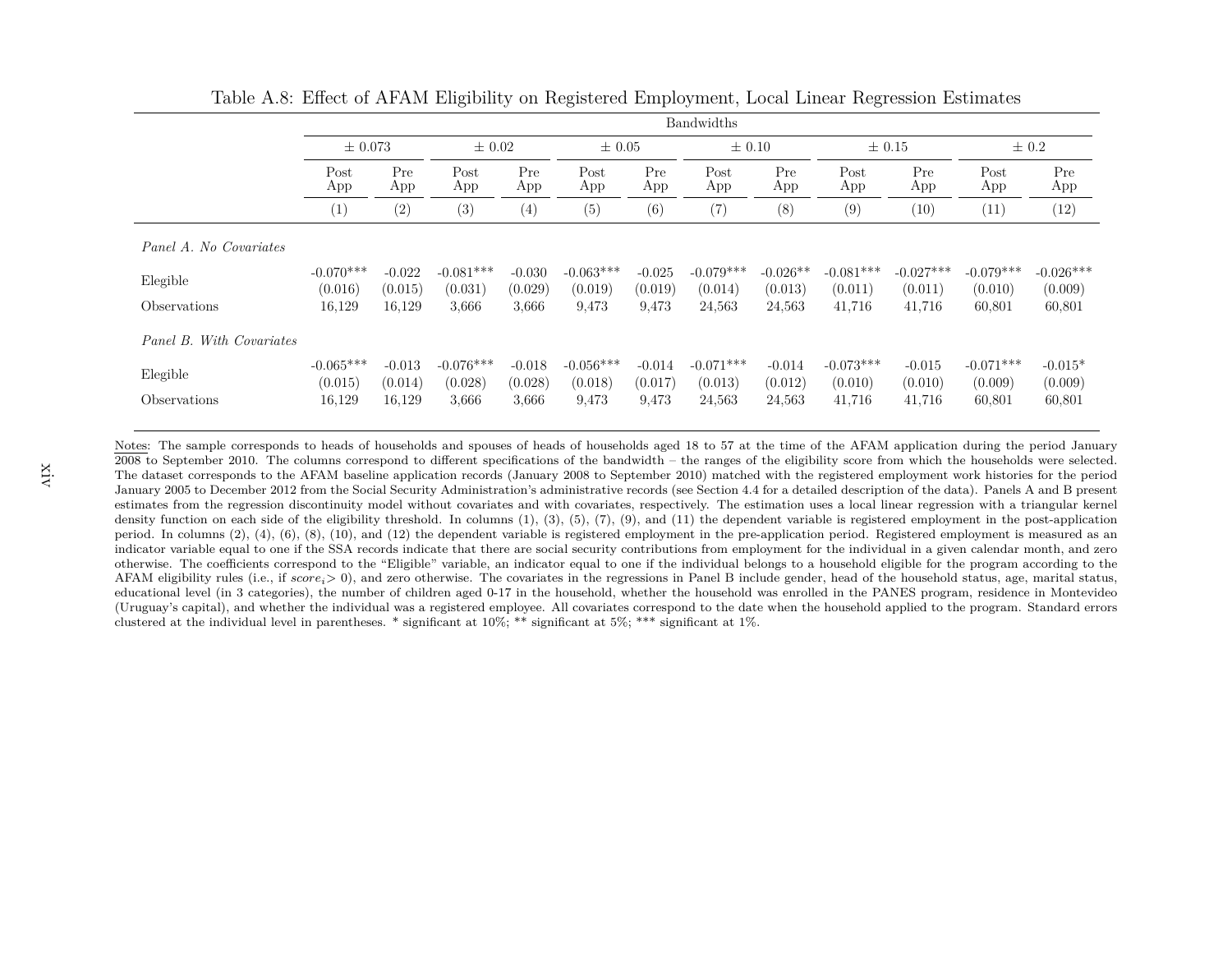|                                  |                        |                     |                        |                     |                        |                     | Bandwidths             |                      |                        |                      |                        |                     |
|----------------------------------|------------------------|---------------------|------------------------|---------------------|------------------------|---------------------|------------------------|----------------------|------------------------|----------------------|------------------------|---------------------|
|                                  | $\pm 0.02$             |                     |                        | $\pm 0.05$          |                        | $\pm$ 0.10          | $\pm$ 0.15             |                      | $\pm$ 0.2              |                      | $\pm 0.073$            |                     |
|                                  | Post<br>App            | Pre<br>App          | Post<br>App            | Pre<br>App          | Post<br>App            | Pre<br>App          | Post<br>App            | Pre<br>App           | Post<br>App            | Pre<br>App           | Post<br>App            | Pre<br>App          |
|                                  | (1)                    | (2)                 | (3)                    | (4)                 | (5)                    | (6)                 | (7)                    | (8)                  | (9)                    | (10)                 | (11)                   | (12)                |
| Panel A. Linear RD polynomial    |                        |                     |                        |                     |                        |                     |                        |                      |                        |                      |                        |                     |
| Cluster at individual level      | $-0.092***$<br>(0.026) | $-0.022$<br>(0.025) | $-0.075***$<br>(0.016) | $-0.018$<br>(0.016) | $-0.080***$<br>(0.012) | $-0.016$<br>(0.011) | $-0.079***$<br>(0.009) | $-0.018*$<br>(0.009) | $-0.078***$<br>(0.008) | $-0.015*$<br>(0.008) | $-0.083***$<br>(0.014) | $-0.015$<br>(0.013) |
| Cluster at household level       | $-0.092***$<br>(0.027) | $-0.022$<br>(0.026) | $-0.075***$<br>(0.017) | $-0.018$<br>(0.017) | $-0.080***$<br>(0.012) | $-0.016$<br>(0.012) | $-0.079***$<br>(0.010) | $-0.018*$<br>(0.010) | $-0.078***$<br>(0.008) | $-0.015*$<br>(0.009) | $-0.083***$<br>(0.014) | $-0.015$<br>(0.014) |
| Panel B. Quadratic RD polynomial |                        |                     |                        |                     |                        |                     |                        |                      |                        |                      |                        |                     |
| Cluster at individual level      | $-0.087**$<br>(0.040)  | $-0.011$<br>(0.039) | $-0.059**$<br>(0.025)  | $-0.010$<br>(0.024) | $-0.079***$<br>(0.017) | $-0.018$<br>(0.017) | $-0.084***$<br>(0.014) | $-0.014$<br>(0.014)  | $-0.080***$<br>(0.012) | $-0.019$<br>(0.012)  | $-0.064***$<br>(0.020) | $-0.014$<br>(0.020) |
| Cluster at household level       | $-0.087**$<br>(0.041)  | $-0.011$<br>(0.040) | $-0.059**$<br>(0.025)  | $-0.010$<br>(0.025) | $-0.079***$<br>(0.018) | $-0.018$<br>(0.018) | $-0.084***$<br>(0.014) | $-0.014$<br>(0.014)  | $-0.080***$<br>(0.013) | $-0.019$<br>(0.013)  | $-0.064***$<br>(0.021) | $-0.014$<br>(0.021) |
| Observations                     | 167,085                | 135,642             | 429,565                | 350,501             | 1,140,362              | 908,831             | 1,954,463              | .543.492             | 2,870,596              | 2,249,637            | 742,119                | 596,773             |

Table A.9: Effect of AFAM Eligibility on Registered Employment, Alternative Standard Errors

Notes: The sample corresponds to heads of households and spouses of heads of households aged 18 to 57 at the time of the AFAM application during the period January 2008 to September 2010. The columns correspond to different specifications of the bandwidth – the ranges of the eligibility score from which the households were selected. The dataset corresponds to the AFAM baseline application records (January <sup>2008</sup> to September 2010) matched with the registered employment work histories for the period January <sup>2005</sup> to December <sup>2012</sup> from the Social Security Administration's administrative records (see Section 4.4 for <sup>a</sup> detailed description of the data). In columns (1), (3), $(5)$ ,  $(7)$ ,  $(9)$ , and  $(11)$  the dependent variable is registered employment in the post-application period. In columns  $(2)$ ,  $(4)$ ,  $(6)$ ,  $(8)$ ,  $(10)$ , and  $(12)$  the dependent variable is registered employment in the pre-application period. Registered employment is measured as an indicator variable equal to one if the SSA records indicate that there are socialsecurity contributions from employment for the individual in a given calendar month, and zero otherwise. All rows and columns report the coefficient on the AFAM eligibility indicator, equal to one if the individual belongs to <sup>a</sup> household eligible for the program according to the AFAM eligibility rules (i.e., if *scorei*<sup>&</sup>gt; 0), and zero otherwise. Therows correspond to different criteria to compute clustered standard errors: at individual level or at household level. Panel A presents results based on a linear RD polynomial control and the state of cutoff. The control a estimated separately on either side of the eligibility threshold. Panel B presents results from <sup>a</sup> quadratic RD polynomial estimated separately on either side of cutoff. The covariates in the regressions include gender, head of the household status, age, marital status, educational level (in <sup>3</sup> categories), the number of children aged 0-17 in the household, whether the household was enrolled in the PANES program, residence in Montevideo (Uruguay's capital), and whether the individual was <sup>a</sup> registered employee.All covariates correspond to the date when the household applied to the program. \* significant at 10%; \*\* significant at 5%; \*\*\* significant at 1%.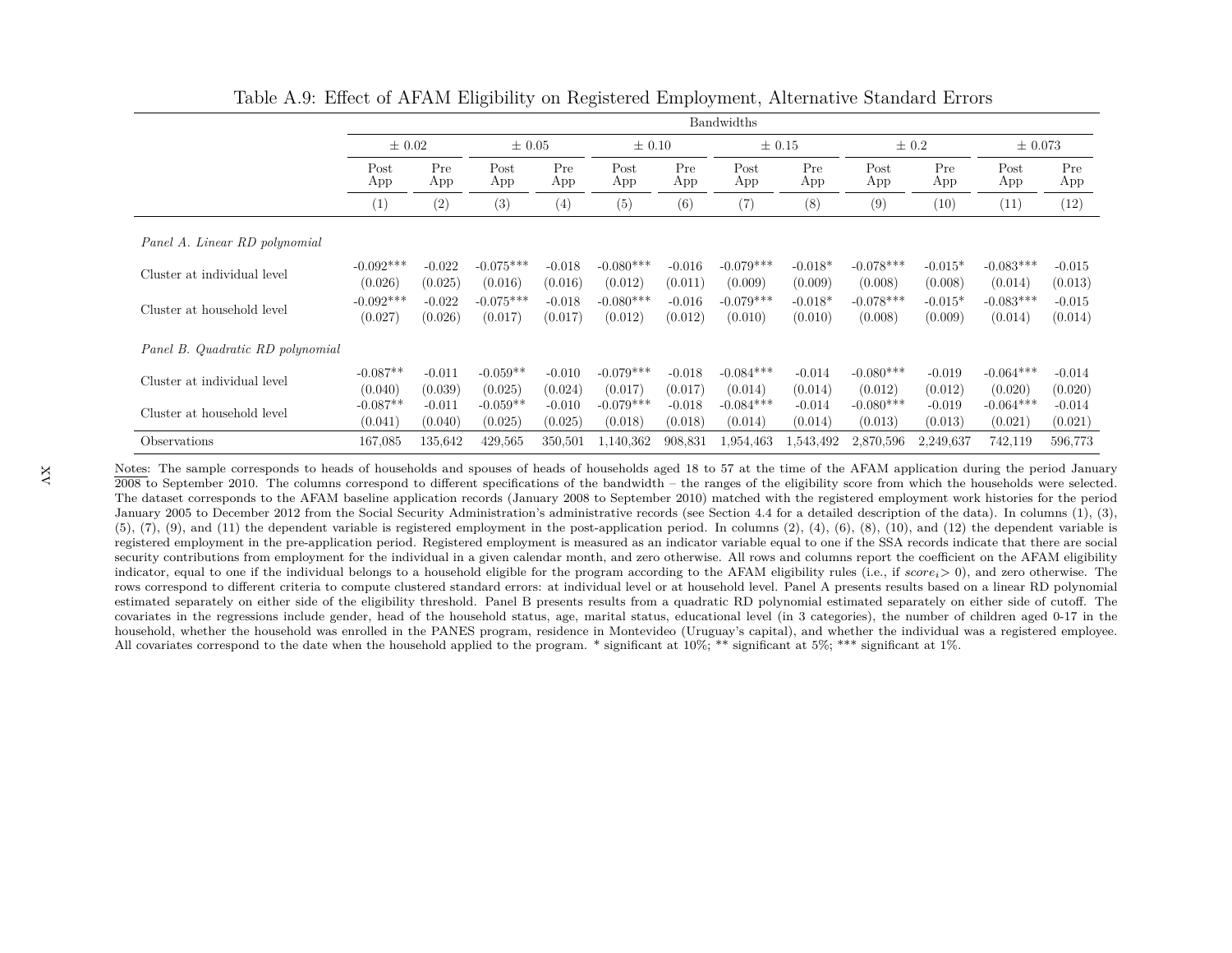#### **A.3.4 Robustness of the Regression Discontinuity/Difference-in-Difference (RD-DD) Results**

|                                                             | Bandwidths                   |                       |                        |                        |                        |                        |                        |                        |                        |                        |                        |                        |
|-------------------------------------------------------------|------------------------------|-----------------------|------------------------|------------------------|------------------------|------------------------|------------------------|------------------------|------------------------|------------------------|------------------------|------------------------|
|                                                             | $\pm 0.02$                   |                       | $\pm 0.05$             |                        | $\pm$ 0.10             |                        | $\pm$ 0.15             |                        | $\pm$ 0.2              |                        | $\pm 0.073$            |                        |
|                                                             | No Fixed<br>Month<br>Effects | Effects               | No Fixed<br>Effects    | Month<br>Effects       | No Fixed<br>Effects    | Month<br>Effects       | No Fixed<br>Effects    | Month<br>Effects       | No Fixed<br>Effects    | Month<br>Effects       | No Fixed<br>Effects    | Month<br>Effects       |
|                                                             | $\left(1\right)$             | (2)                   | (3)                    | (4)                    | (5)                    | (6)                    | (7)                    | (8)                    | (9)                    | (10)                   | (11)                   | (12)                   |
| Panel A. Quadratic score polynomial<br>Elegible x Post App. | $-0.065*$<br>(0.036)         | $-0.059$<br>(0.036)   | $-0.045**$<br>(0.023)  | $-0.039*$<br>(0.023)   | $-0.059***$<br>(0.016) | $-0.051***$<br>(0.016) | $-0.068***$<br>(0.013) | $-0.059***$<br>(0.013) | $-0.059***$<br>(0.011) | $-0.051***$<br>(0.011) | $-0.045**$<br>(0.019)  | $-0.038**$<br>(0.018)  |
| Panel B. Linear score polynomial                            |                              |                       |                        |                        |                        |                        |                        |                        |                        |                        |                        |                        |
| Elegible x Post App.                                        | $-0.064***$<br>(0.024)       | $-0.057**$<br>(0.024) | $-0.050***$<br>(0.015) | $-0.044***$<br>(0.015) | $-0.062***$<br>(0.011) | $-0.054***$<br>(0.011) | $-0.060***$<br>(0.009) | $-0.053***$<br>(0.009) | $-0.062***$<br>(0.008) | $-0.056***$<br>(0.008) | $-0.064***$<br>(0.012) | $-0.057***$<br>(0.012) |
| Observations                                                | 302,727                      | 302,727               | 780,066                | 780,066                | 2,049,193              | 2,049,193              | 3.497.955              | 3.497,955              | 5,120,233              | 5,120,233              | 1,338,892              | 1,338,892              |

Table A.10: Effect of AFAM Eligibility on Registered Employment, RD-DD Estimates for Alternative Bandwidths

Notes: The sample corresponds to heads of households and spouses of heads of households aged 18 to 57 at the time of the AFAM application during the period January 2008 to September 2010. The columns correspond to different specifications of the bandwidth – the ranges of the eligibility score from which the households were selected. The dataset corresponds to the AFAM baseline application records (January <sup>2008</sup> to September 2010) matched with the registered employment work histories for the period January <sup>2005</sup> to December <sup>2012</sup> from the Social Security Administration's administrative records (see Section 4.4 for <sup>a</sup> detailed description of the data). The dependent variable is registered employment, measured as an indicator variable equal to one if the SSA records indicate that there are social security contributions from employment for the individual in <sup>a</sup> given calendar month, and zero otherwise. "Eligible" is an indicator equal to one if the individual belongs to <sup>a</sup> household eligible for the program according to the AFAMeligibility rules (i.e., if *score*<sub>i</sub>> 0), and zero otherwise. "Post App" is an indicator equal to one if the observation occurred in the post-application period. Columns (1), (3),  $(5)$ ,  $(7)$ ,  $(9)$ , and  $(11)$  include covariates; while columns  $(2)$ ,  $(4)$ ,  $(6)$ ,  $(8)$ ,  $(10)$ , and  $(12)$  adds month fixed effects. Estimates in Panel A include a quadratic eligibility score<br>a locality score in the polynomial interacted with the eligible and post application period indicators, and in Panel B include <sup>a</sup> linear eligibility score polynomial interacted with the eligible and post application period indicators. The covariates in the regressions include gender, head of the household status, age, marital status, educational level (in <sup>3</sup> categories), the number of children aged 0-17 in the household, whether the household was enrolled in the PANES program, residence in Montevideo (Uruguay's capital), and whether the individual was <sup>a</sup> registered employee. All covariates correspond to the date when the household applied to the program. The columns correspond to different specifications ofthe bandwidth. Standard errors clustered at the individual level in parentheses. \* significant at 10%; \*\* significant at 5%; \*\*\* significant at 1%.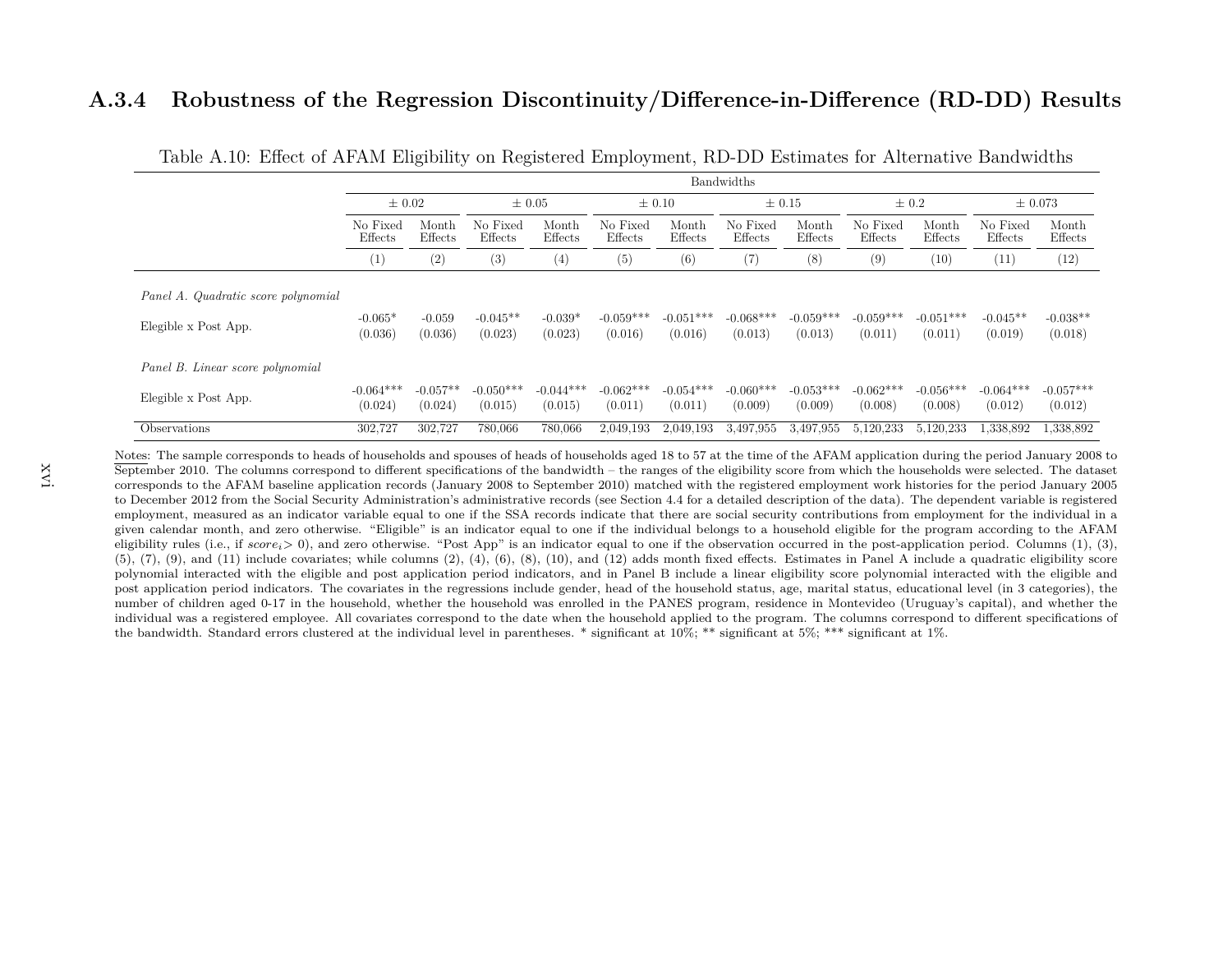## **A.3.5 Robustness of the Distributional Effects of AFAM on Registered Employment**

| Dep. Var.: Registered Employee                        |                        |
|-------------------------------------------------------|------------------------|
| Eligibility Score                                     | $-0.275*$<br>(0.145)   |
| Female applicants                                     | $-0.008$<br>(0.010)    |
| Age at application to AFAM                            | $-0.003***$<br>(0.000) |
| Household head                                        | 0.019<br>(0.012)       |
| Montevideo                                            | $0.037***$<br>(0.009)  |
| Less than Primary $(\%)$                              | 0.004<br>(0.067)       |
| Complete Primary $(\%)$                               | $-0.014$<br>(0.014)    |
| Secondary or more $(\%)$                              | 0.016<br>(0.013)       |
| Married                                               | 0.001<br>(0.011)       |
| Married missing                                       | $0.039*$<br>(0.022)    |
| Enrolled                                              | $-0.032$<br>(0.020)    |
| Number of children $\langle 18 \rangle$ years at home | 0.006<br>(0.005)       |
| Employed                                              | $0.166***$<br>(0.010)  |
| Employed missing                                      | $0.159***$<br>(0.015)  |
| Registered 36 months pre $(\%)$                       | $0.560***$<br>(0.011)  |
| Constant                                              | $0.269***$<br>(0.029)  |
| R-squared                                             | $\overline{0.29}$      |
| Observations                                          | 284,763                |

Table A.11: Determinants of Propensity to be a Registered Employee

Notes: The sample corresponds to heads of households and spouses of heads of households aged 18 to 57 at the time of the AFAM application during the period January 2008 to September 2010, from households within a range of [−0*.*2; +0*.*2] of the eligibility score. The dataset corresponds to the AFAM baseline application records (January 2008 to September 2010) matched with the registered employment work histories for the period January 2005 to December 2012 from the Social Security Administration's administrative records (see Section 4.4 for a detailed description of the data). The dependent variable is registered employment, measured as an indicator variable equal to one if the SSA records indicate that there are social security contributions from employment for the individual in a given calendar month, and zero otherwise. All individual/household characteristics presented in this table are measured at the date of application or before, i.e. before the administrative decision on enrollment to the program. Huber-White robust standard errors in parentheses. \* significant at 10%; \*\* significant at 5%; \*\*\* significant at 1%.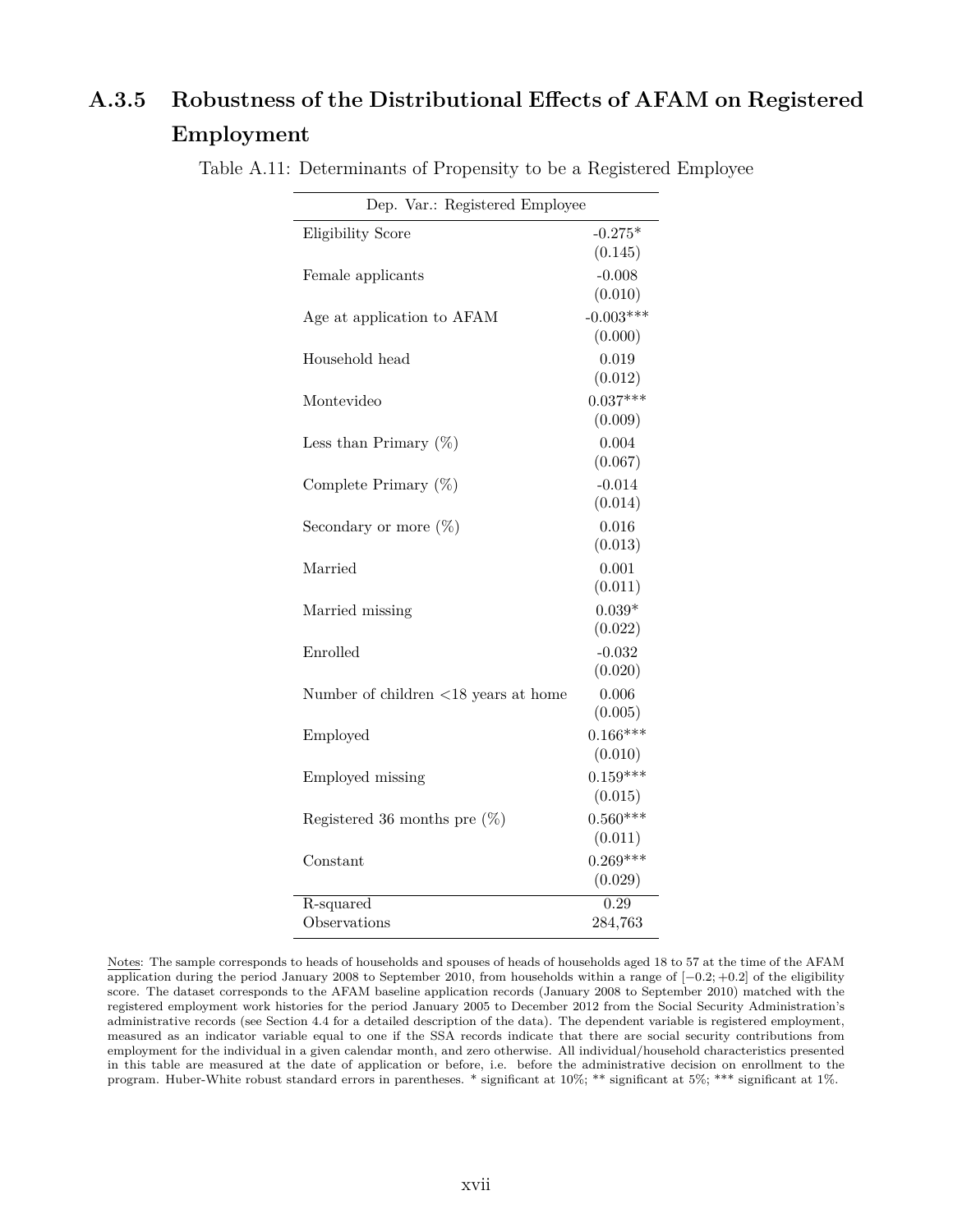|                                    |                        | Polynomial Order      |                        |                     |        |
|------------------------------------|------------------------|-----------------------|------------------------|---------------------|--------|
|                                    | Linear                 | Quadratic             | Cubic                  | Quartic             | Obs.   |
|                                    | (1)                    | (2)                   | (3)                    | (4)                 | (5)    |
| Panel A. Low prop. to be formal    |                        |                       |                        |                     |        |
| Elegible(post application)         | $-0.013$<br>(0.030)    | 0.027<br>(0.045)      | $-0.002$<br>(0.057)    | $-0.025$<br>(0.070) | 55,933 |
| Elegible(pre application)          | $-0.003$<br>(0.005)    | $-0.004$<br>(0.007)   | $-0.009$<br>(0.008)    | $-0.010$<br>(0.009) | 44,992 |
| Panel B. Medium prop. to be formal |                        |                       |                        |                     |        |
| Elegible(post application)         | $-0.151***$<br>(0.045) | $-0.158**$<br>(0.068) | $-0.244***$<br>(0.091) | $-0.182$<br>(0.118) | 55,950 |
| Elegible(pre application)          | $-0.003$<br>(0.017)    | 0.019<br>(0.025)      | 0.030<br>(0.033)       | $0.072*$<br>(0.041) | 44,955 |
| Panel C. High prop. to be formal   |                        |                       |                        |                     |        |
| Elegible(post application)         | $-0.043$<br>(0.038)    | $-0.043$<br>(0.057)   | $-0.036$<br>(0.078)    | $-0.093$<br>(0.095) | 55,202 |
| Elegible(pre application)          | 0.001<br>(0.023)       | 0.040<br>(0.035)      | 0.016<br>(0.047)       | 0.012<br>(0.058)    | 45,695 |

Table A.12: Effect of AFAM Eligibility on Registered Employment by Propensity to be a Registered Employee – Range of [-0.02; 0.02] of the Eligibility Score

Notes: The sample corresponds to heads of households and spouses of heads of households aged 18 to 57 at the time of the AFAM application during the period January 2008 to September 2010, from households within a range of [−0*.*02; +0*.*02] of the eligibility score. The dataset corresponds to the AFAM baseline application records (January 2008 to September 2010) matched with the registered employment work histories for the period January 2005 to December 2012 from the Social Security Administration's administrative records (see Section 4.4 for a detailed description of the data). Each row presents the regression estimates from the basic model in Equation (2) with covariates at time of application to the program as in the notes to Table 3. The regressions are estimated as linear probability models. In columns (1) and (2), the dependent variable is registered employment, measured as an indicator variable equal to one if the SSA records indicate that there are social security contributions from employment for the individual in a given calendar month, and zero otherwise. The coefficients correspond to the "Eligible" variable, an indicator equal to one if the individual belongs to a household eligible for the program according to the AFAM eligibility rules (i.e., if *scorei*> 0), and zero otherwise. Panels A, B and C present the regression estimates for the subgroups of individuals with Low, Medium and High predicted propensity to work as a registered employee, respectively. See Section 7 for a detailed explanation of the procedure to determine these predicted probabilities. The first row in each of the Panels presents results for registered employment during the post-application period, whereas the second row presents results for registered employment during the pre-application period. Column (1) presents results based on a quadratic RD polynomial estimated separately on either side of the eligibility threshold. Column (2) presents results from a linear RD polynomial estimated separately on either side of cutoff. Column (3) reports the mean for each dependent variable for ineligible individuals (the control group). Column (4) reports program's effect from the quadratic RD polynomial model (Column 1) as a percentage of the mean of the dependent variable for ineligible individuals (Column 3). Column (5) reports the total number of observations, which correspond to 24,563 individuals for up to 54 post-application months and 37 pre-application months. Standard errors clustered at the individual level in parentheses. \* significant at  $10\%$ ; \*\* significant at  $5\%$ ; \*\*\* significant at  $1\%$ .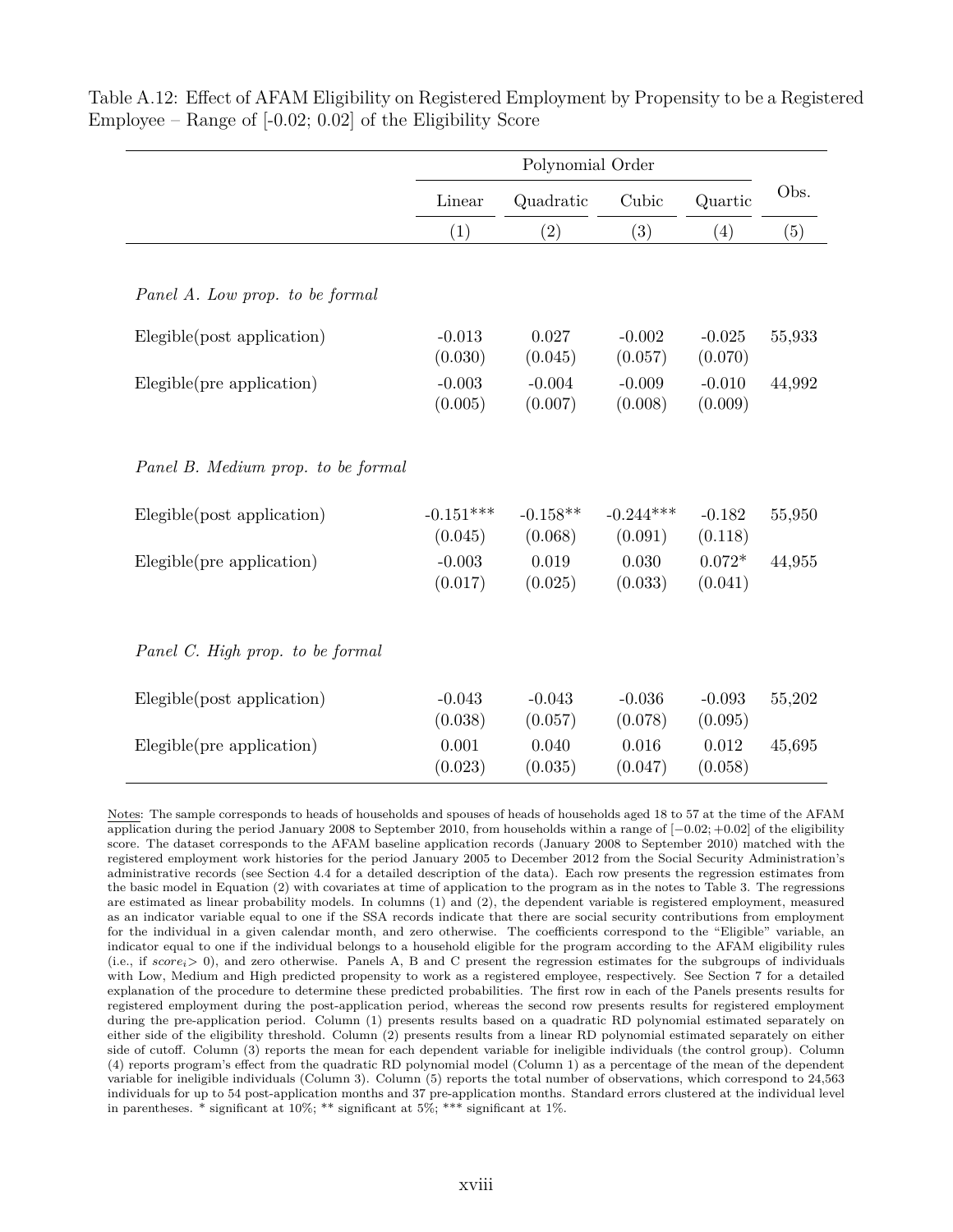|                                    |                        | Polynomial Order      |                        |                        |         |
|------------------------------------|------------------------|-----------------------|------------------------|------------------------|---------|
|                                    | Linear                 | Quadratic             | Cubic                  | Quartic                | Obs.    |
|                                    | (1)                    | (2)                   | (3)                    | (4)                    | (5)     |
| Panel A. Low prop. to be formal    |                        |                       |                        |                        |         |
| Elegible(post application)         | $-0.038*$<br>(0.021)   | 0.016<br>(0.031)      | $-0.017$<br>(0.041)    | $-0.041$<br>(0.053)    | 143,983 |
| Elegible(pre application)          | $-0.006**$<br>(0.003)  | $-0.008*$<br>(0.005)  | $-0.016**$<br>(0.007)  | $-0.017**$<br>(0.009)  | 116,069 |
| Panel B. Medium prop. to be formal |                        |                       |                        |                        |         |
| Elegible(post application)         | $-0.092***$<br>(0.028) | $-0.092**$<br>(0.043) | $-0.195***$<br>(0.058) | $-0.189***$<br>(0.072) | 143,597 |
| Elegible(pre application)          | $-0.007$<br>(0.010)    | 0.001<br>(0.015)      | $-0.007$<br>(0.020)    | 0.013<br>(0.025)       | 116,439 |
| Panel C. High prop. to be formal   |                        |                       |                        |                        |         |
| Elegible(post application)         | $-0.046**$<br>(0.022)  | $-0.050$<br>(0.035)   | $-0.038$<br>(0.048)    | $-0.013$<br>(0.060)    | 141,985 |
| Elegible(pre application)          | $-0.004$<br>(0.014)    | 0.004<br>(0.022)      | 0.010<br>(0.029)       | 0.043<br>(0.037)       | 117,993 |

Table A.13: Effect of AFAM on Registered Employment Change by Propensity to be a Registered Employee – Range of [-0.05; 0.05] of the Eligibility Score

Notes: The sample corresponds to heads of households and spouses of heads of households aged 18 to 57 at the time of the AFAM application during the period January 2008 to September 2010, from households within a range of [−0*.*05; +0*.*05] of the eligibility score. The dataset corresponds to the AFAM baseline application records (January 2008 to September 2010) matched with the registered employment work histories for the period January 2005 to December 2012 from the Social Security Administration's administrative records (see Section 4.4 for a detailed description of the data). Each row presents the regression estimates from the basic model in Equation (2) with covariates at time of application to the program as in the notes to Table 3. The regressions are estimated as linear probability models. In columns (1) and (2), the dependent variable is registered employment, measured as an indicator variable equal to one if the SSA records indicate that there are social security contributions from employment for the individual in a given calendar month, and zero otherwise. The coefficients correspond to the "Eligible" variable, an indicator equal to one if the individual belongs to a household eligible for the program according to the AFAM eligibility rules (i.e., if *scorei*> 0), and zero otherwise. Panels A, B and C present the regression estimates for the subgroups of individuals with Low, Medium and High predicted propensity to work as a registered employee, respectively. See Section 7 for a detailed explanation of the procedure to determine these predicted probabilities. The first row in each of the Panels presents results for registered employment during the post-application period, whereas the second row presents results for registered employment during the pre-application period. Column (1) presents results based on a quadratic RD polynomial estimated separately on either side of the eligibility threshold. Column (2) presents results from a linear RD polynomial estimated separately on either side of cutoff. Column (3) reports the mean for each dependent variable for ineligible individuals (the control group). Column (4) reports program's effect from the quadratic RD polynomial model (Column 1) as a percentage of the mean of the dependent variable for ineligible individuals (Column 3). Column (5) reports the total number of observations, which correspond to 24,563 individuals for up to 54 post-application months and 37 pre-application months. Standard errors clustered at the individual level in parentheses. \* significant at  $10\%$ ; \*\* significant at  $5\%$ ; \*\*\* significant at  $1\%$ .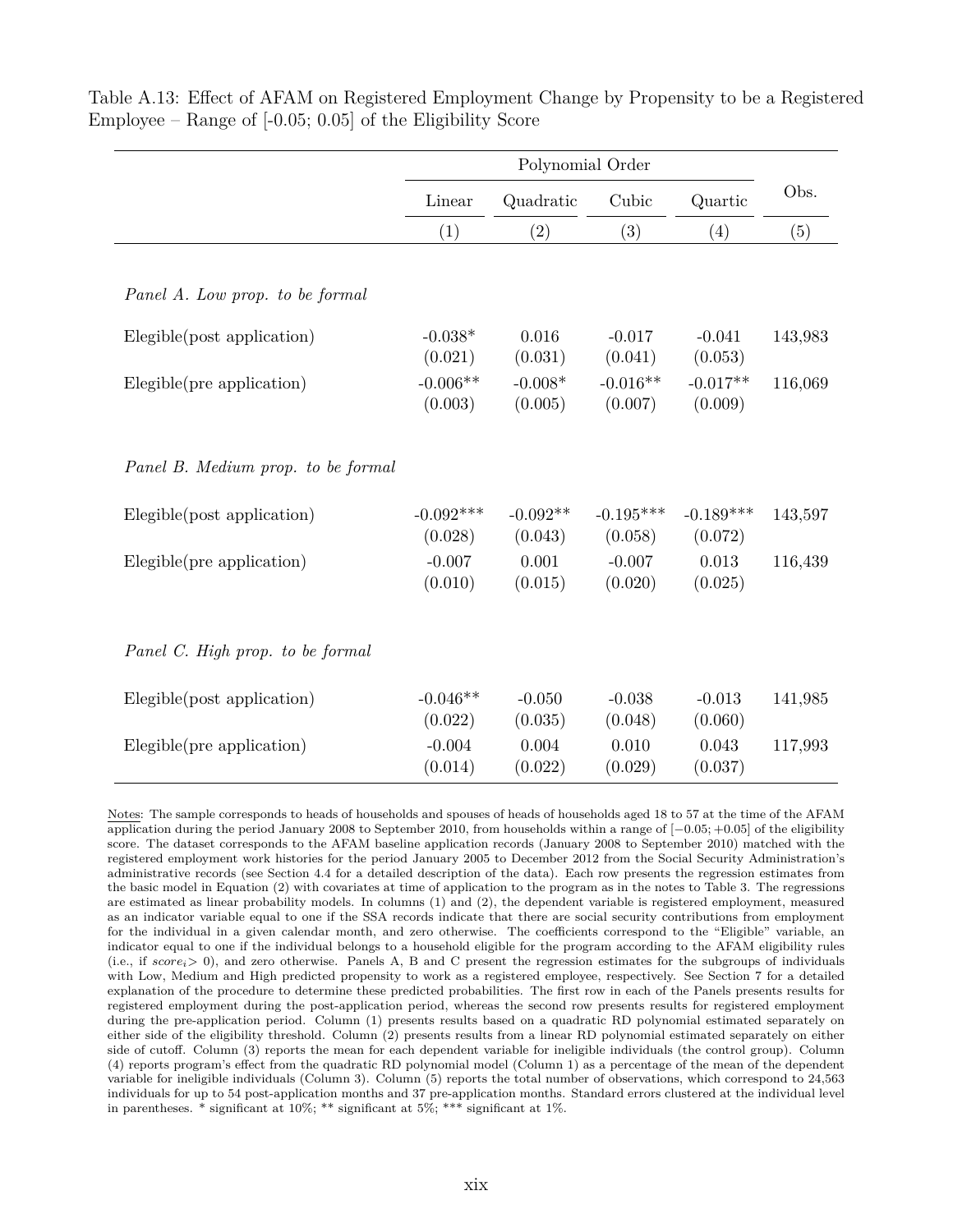|                                    | Linear              | Quadratic            | Cubic                | Quartic             | Obs.    |
|------------------------------------|---------------------|----------------------|----------------------|---------------------|---------|
|                                    | (1)                 | (2)                  | (3)                  | (4)                 | (5)     |
|                                    |                     |                      |                      |                     |         |
| Panel A. Low prop. to be formal    |                     |                      |                      |                     |         |
| Elegible(post application)         | $-0.050***$         | $-0.058***$          | $-0.029$             | 0.001               | 655,844 |
| Elegible(pre application)          | (0.013)<br>$-0.002$ | (0.019)<br>$-0.005*$ | (0.025)<br>$-0.007*$ | (0.030)<br>$-0.006$ | 510,156 |
|                                    | (0.002)             | (0.003)              | (0.004)              | (0.005)             |         |
|                                    |                     |                      |                      |                     |         |
| Panel B. Medium prop. to be formal |                     |                      |                      |                     |         |
| Elegible(post application)         | $-0.072***$         | $-0.066***$          | $-0.074**$           | $-0.091**$          | 654,160 |
|                                    | (0.016)             | (0.024)              | (0.033)              | (0.041)             |         |
| Elegible(pre application)          | $-0.003$            | $-0.000$             | $-0.001$             | $-0.008$            | 511,821 |
|                                    | (0.005)             | (0.007)              | (0.010)              | (0.012)             |         |
|                                    |                     |                      |                      |                     |         |
| Panel C. High prop. to be formal   |                     |                      |                      |                     |         |
| Elegible(post application)         | $-0.077***$         | $-0.085***$          | $-0.032$             | $-0.038$            | 644,459 |
|                                    | (0.012)             | (0.019)              | (0.025)              | (0.033)             |         |
| Elegible(pre application)          | $-0.023***$         | $-0.018$             | 0.008                | 0.007               | 521,515 |
|                                    | (0.009)             | (0.013)              | (0.018)              | (0.022)             |         |

Table A.14: Effect of AFAM on Registered Employment Change by Propensity to be a Registered Employee – Range of  $[-0.15; 0.15]$  of the Eligibility Score

Notes: The sample corresponds to heads of households and spouses of heads of households aged 18 to 57 at the time of the AFAM application during the period January 2008 to September 2010, from households within a range of [−0*.*15; +0*.*15] of the eligibility score. The dataset corresponds to the AFAM baseline application records (January 2008 to September 2010) matched with the registered employment work histories for the period January 2005 to December 2012 from the Social Security Administration's administrative records (see Section 4.4 for a detailed description of the data). Each row presents the regression estimates from the basic model in Equation (2) with covariates at time of application to the program as in the notes to Table 3. The regressions are estimated as linear probability models. In columns (1) and (2), the dependent variable is registered employment, measured as an indicator variable equal to one if the SSA records indicate that there are social security contributions from employment for the individual in a given calendar month, and zero otherwise. The coefficients correspond to the "Eligible" variable, an indicator equal to one if the individual belongs to a household eligible for the program according to the AFAM eligibility rules (i.e., if  $score_i > 0$ ), and zero otherwise. Panels A, B and C present the regression estimates for the subgroups of individuals with Low, Medium and High predicted propensity to work as a registered employee, respectively. See Section 7 for a detailed explanation of the procedure to determine these predicted probabilities. The first row in each of the Panels presents results for registered employment during the post-application period, whereas the second row presents results for registered employment during the pre-application period. Column (1) presents results based on a quadratic RD polynomial estimated separately on either side of the eligibility threshold. Column (2) presents results from a linear RD polynomial estimated separately on either side of cutoff. Column (3) reports the mean for each dependent variable for ineligible individuals (the control group). Column (4) reports program's effect from the quadratic RD polynomial model (Column 1) as a percentage of the mean of the dependent variable for ineligible individuals (Column 3). Column (5) reports the total number of observations, which correspond to 24,563 individuals for up to 54 post-application months and 37 pre-application months. Standard errors clustered at the individual level in parentheses. \* significant at 10%; \*\* significant at 5%; \*\*\* significant at 1%.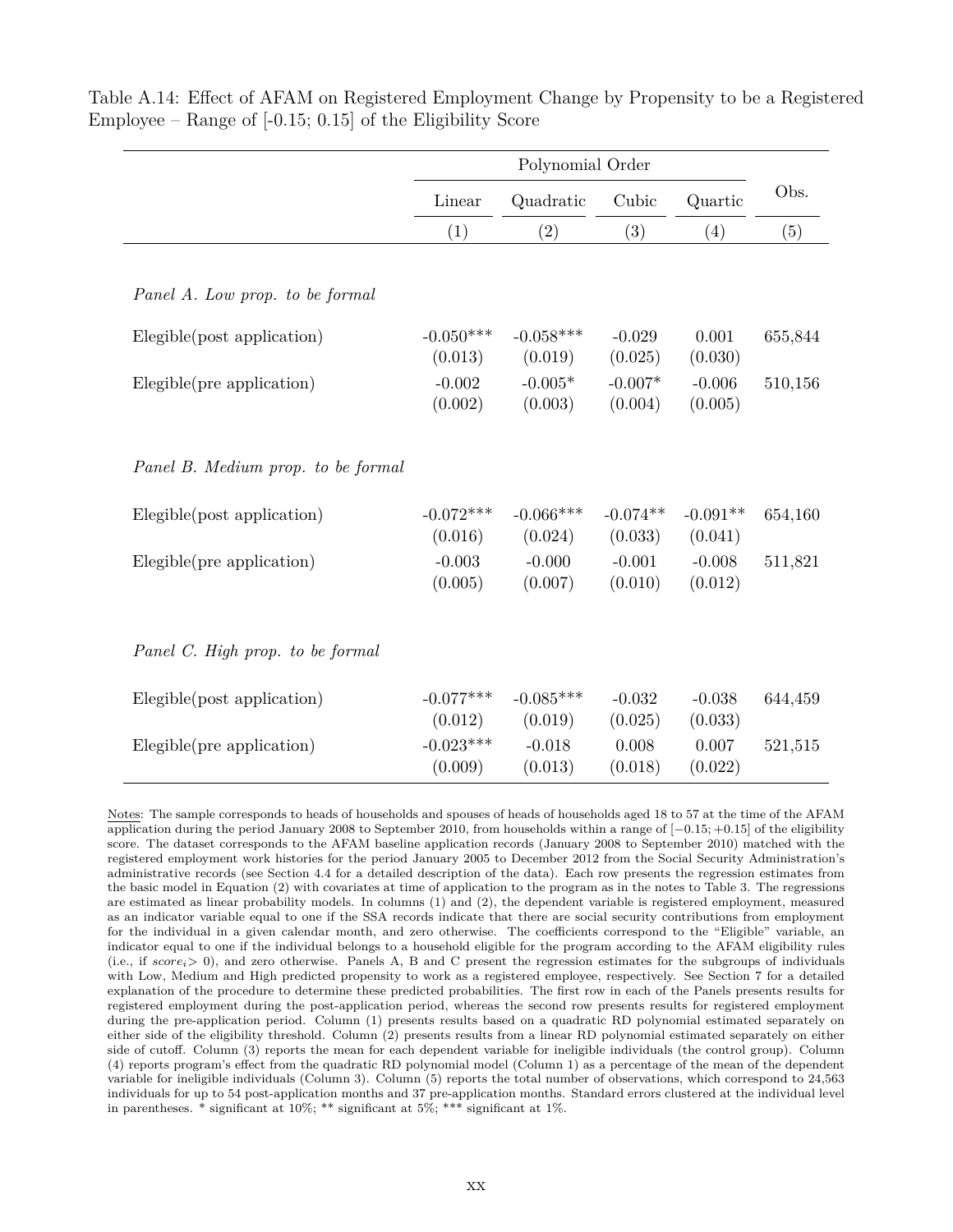|                                    | Polynomial Order       |                        |                        |                       |         |
|------------------------------------|------------------------|------------------------|------------------------|-----------------------|---------|
|                                    | Linear                 | Quadratic              | Cubic                  | Quartic               | Obs.    |
|                                    | (1)                    | (2)                    | (3)                    | (4)                   | (5)     |
| Panel A. Low prop. to be formal    |                        |                        |                        |                       |         |
| Elegible(post application)         | $-0.057***$<br>(0.012) | $-0.045***$<br>(0.017) | $-0.056**$<br>(0.022)  | $-0.014$<br>(0.027)   | 963,173 |
| Elegible(pre application)          | $-0.003*$<br>(0.002)   | $-0.003$<br>(0.003)    | $-0.007**$<br>(0.003)  | $-0.009**$<br>(0.004) | 743,589 |
| Panel B. Medium prop. to be formal |                        |                        |                        |                       |         |
| Elegible(post application)         | $-0.069***$<br>(0.014) | $-0.060***$<br>(0.021) | $-0.064**$<br>(0.029)  | $-0.075**$<br>(0.036) | 961,117 |
| Elegible(pre application)          | 0.003<br>(0.004)       | 0.003<br>(0.006)       | 0.002<br>(0.008)       | 0.006<br>(0.010)      | 745,624 |
| Panel C. High prop. to be formal   |                        |                        |                        |                       |         |
| Elegible(post application)         | $-0.076***$<br>(0.010) | $-0.083***$<br>(0.016) | $-0.071***$<br>(0.022) | $-0.033$<br>(0.028)   | 946,306 |
| Elegible(pre application)          | $-0.017**$<br>(0.008)  | $-0.022*$<br>(0.011)   | $-0.004$<br>(0.015)    | 0.006<br>(0.019)      | 760,424 |

Table A.15: Effect of AFAM on Registered Employment Change by Propensity to be a Registered Employee – Range of  $[-0.2; 0.2]$  of the Eligibility Score

Notes: The sample corresponds to heads of households and spouses of heads of households aged 18 to 57 at the time of the AFAM application during the period January 2008 to September 2010, from households within a range of [−0*.*2; +0*.*2] of the eligibility score. The dataset corresponds to the AFAM baseline application records (January 2008 to September 2010) matched with the registered employment work histories for the period January 2005 to December 2012 from the Social Security Administration's administrative records (see Section 4.4 for a detailed description of the data). Each row presents the regression estimates from the basic model in Equation (2) with covariates at time of application to the program as in the notes to Table 3. The regressions are estimated as linear probability models. In columns (1) and (2), the dependent variable is registered employment, measured as an indicator variable equal to one if the SSA records indicate that there are social security contributions from employment for the individual in a given calendar month, and zero otherwise. The coefficients correspond to the "Eligible" variable, an indicator equal to one if the individual belongs to a household eligible for the program according to the AFAM eligibility rules (i.e., if *scorei*> 0), and zero otherwise. Panels A, B and C present the regression estimates for the subgroups of individuals with Low, Medium and High predicted propensity to work as a registered employee, respectively. See Section 7 for a detailed explanation of the procedure to determine these predicted probabilities. The first row in each of the Panels presents results for registered employment during the post-application period, whereas the second row presents results for registered employment during the pre-application period. Column (1) presents results based on a quadratic RD polynomial estimated separately on either side of the eligibility threshold. Column (2) presents results from a linear RD polynomial estimated separately on either side of cutoff. Column (3) reports the mean for each dependent variable for ineligible individuals (the control group). Column (4) reports program's effect from the quadratic RD polynomial model (Column 1) as a percentage of the mean of the dependent variable for ineligible individuals (Column 3). Column (5) reports the total number of observations, which correspond to 24,563 individuals for up to 54 post-application months and 37 pre-application months. Standard errors clustered at the individual level in parentheses. \* significant at 10%; \*\* significant at 5%; \*\*\* significant at 1%.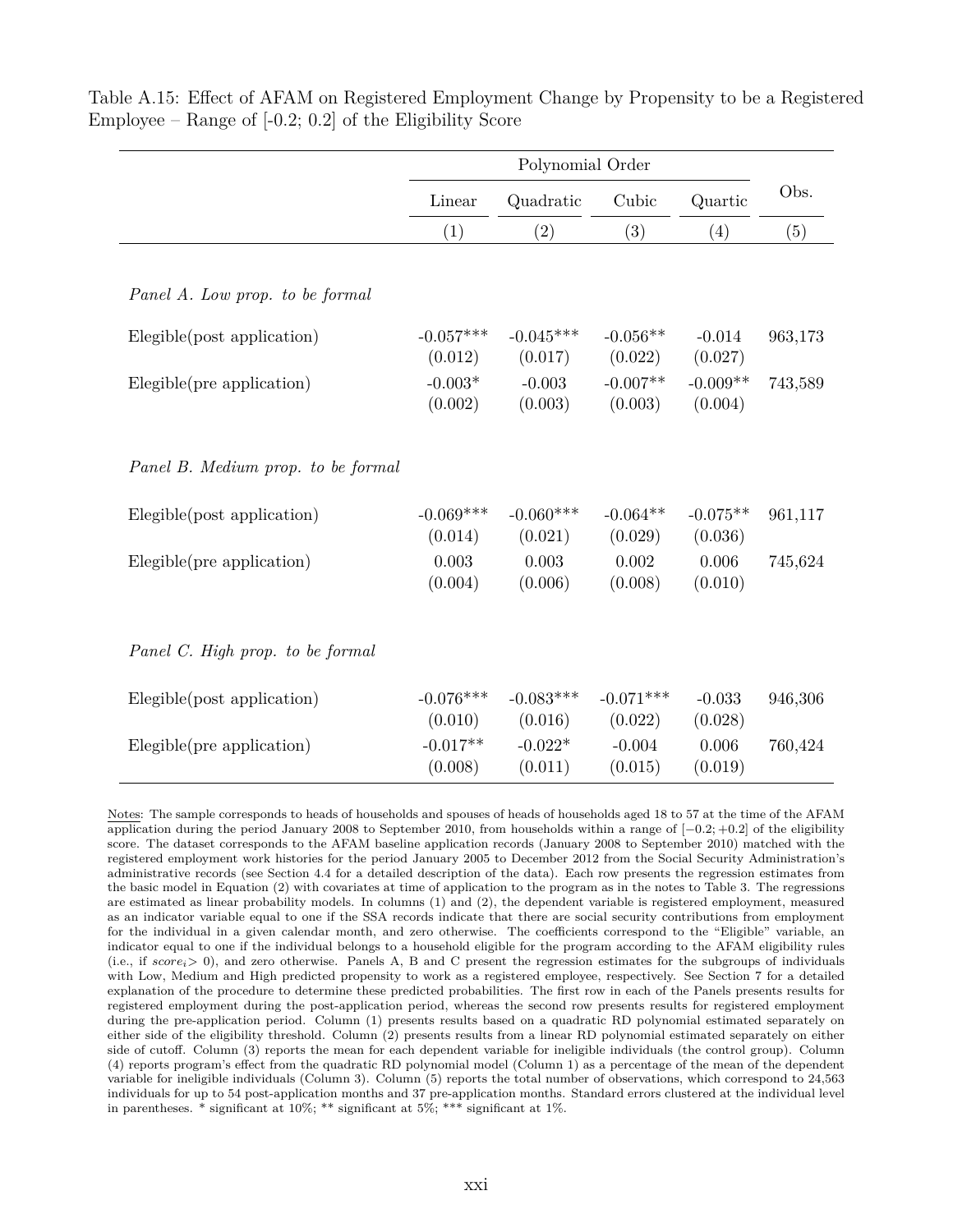|                                    | Linear                 | Quadratic             | Cubic                 | Quartic                | Obs.    |
|------------------------------------|------------------------|-----------------------|-----------------------|------------------------|---------|
|                                    | (1)                    | (2)                   | (3)                   | (4)                    | (5)     |
| Panel A. Low prop. to be formal    |                        |                       |                       |                        |         |
| Elegible(post application)         | $-0.059***$<br>(0.018) | $-0.018$<br>(0.026)   | 0.023<br>(0.034)      | 0.003<br>(0.042)       | 249,250 |
| Elegible(pre application)          | $-0.005*$<br>(0.003)   | $-0.005$<br>(0.004)   | $-0.004$<br>(0.006)   | $-0.012*$<br>(0.007)   | 197,062 |
| Panel B. Medium prop. to be formal |                        |                       |                       |                        |         |
| Elegible(post application)         | $-0.076***$<br>(0.023) | $-0.075**$<br>(0.035) | $-0.105**$<br>(0.047) | $-0.158***$<br>(0.060) | 248,009 |
| Elegible(pre application)          | 0.002<br>(0.008)       | 0.000<br>(0.012)      | 0.001<br>(0.016)      | 0.008<br>(0.020)       | 198,283 |
| Panel C. High prop. to be formal   |                        |                       |                       |                        |         |
| Elegible(post application)         | $-0.063***$<br>(0.018) | $-0.041$<br>(0.028)   | $-0.036$<br>(0.039)   | $-0.074$<br>(0.049)    | 244,860 |
| Elegible(pre application)          | 0.003<br>(0.011)       | $-0.002$<br>(0.018)   | 0.005<br>(0.024)      | 0.015<br>(0.031)       | 201,428 |

Table A.16: Effect of AFAM on Registered Employment Change by Propensity to be a Registered Employee – Range of [-0.073; 0.073] of the Eligibility Score (Optimal Bandwidth)

Notes: The sample corresponds to heads of households and spouses of heads of households aged 18 to 57 at the time of the AFAM application during the period January 2008 to September 2010, from households within a range of [−0*.*073; +0*.*073] of the eligibility score. The dataset corresponds to the AFAM baseline application records (January 2008 to September 2010) matched with the registered employment work histories for the period January 2005 to December 2012 from the Social Security Administration's administrative records (see Section 4.4 for a detailed description of the data). Each row presents the regression estimates from the basic model in Equation (2) with covariates at time of application to the program as in the notes to Table 3. The regressions are estimated as linear probability models. In columns (1) and (2), the dependent variable is registered employment, measured as an indicator variable equal to one if the SSA records indicate that there are social security contributions from employment for the individual in a given calendar month, and zero otherwise. The coefficients correspond to the "Eligible" variable, an indicator equal to one if the individual belongs to a household eligible for the program according to the AFAM eligibility rules (i.e., if *scorei*> 0), and zero otherwise. Panels A, B and C present the regression estimates for the subgroups of individuals with Low, Medium and High predicted propensity to work as a registered employee, respectively. See Section 7 for a detailed explanation of the procedure to determine these predicted probabilities. The first row in each of the Panels presents results for registered employment during the post-application period, whereas the second row presents results for registered employment during the pre-application period. Column (1) presents results based on a quadratic RD polynomial estimated separately on either side of the eligibility threshold. Column (2) presents results from a linear RD polynomial estimated separately on either side of cutoff. Column (3) reports the mean for each dependent variable for ineligible individuals (the control group). Column (4) reports program's effect from the quadratic RD polynomial model (Column 1) as a percentage of the mean of the dependent variable for ineligible individuals (Column 3). Column (5) reports the total number of observations, which correspond to 24,563 individuals for up to 54 post-application months and 37 pre-application months. Standard errors clustered at the individual level in parentheses. \* significant at 10%; \*\* significant at 5%; \*\*\* significant at 1%.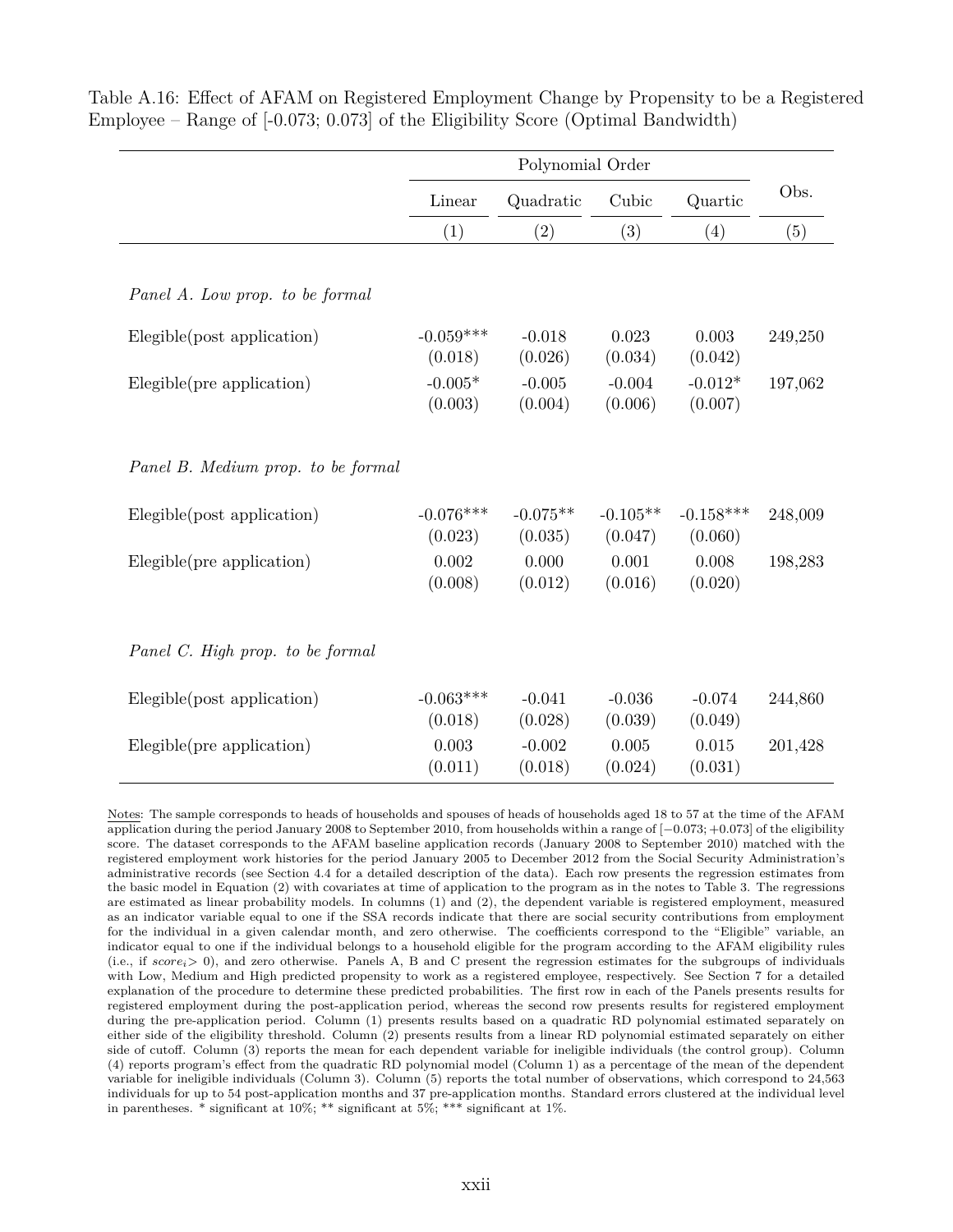## **A.3.6 Robustness of the Effects of AFAM on Different Margins of Participation**

|                          | Linear                 | Quadratic             | Cubic                 | Quartic                | Obs.  |
|--------------------------|------------------------|-----------------------|-----------------------|------------------------|-------|
|                          | (1)                    | $\left( 2\right)$     | (3)                   | (4)                    | (5)   |
| Registered Employment    | $-0.130***$<br>(0.039) | $-0.137**$<br>(0.054) | $-0.172**$<br>(0.072) | $-0.258***$<br>(0.091) | 2,410 |
| Non-Employment           | 0.044<br>(0.035)       | 0.046<br>(0.049)      | 0.093<br>(0.067)      | 0.115<br>(0.086)       | 2,410 |
| Informal Employment      | $0.086**$<br>(0.039)   | 0.091<br>(0.056)      | 0.080<br>(0.075)      | 0.143<br>(0.094)       | 2,410 |
| Joint p-value(2 & 3 = 0) | 0.004                  | 0.052                 | 0.070                 | 0.028                  |       |

Table A.17: The Effect of AFAM on Different Margins of Participation – Alternative Polynomial Models

Notes: The results in this table are based on the "Follow-Up Sample," which includes heads of households and spouses of heads of households aged 18 to 57 at the time of the AFAM application during the period January 2008 to September 2010. This sample corresponds to the subset of individuals who were interviewed for the program's follow-up survey during the period September 201-February 2013. The survey's sample was drawn from households within a range of [−0*.*0426; +0*.*0727] of the eligibility score (see Section 4.3 for more details). The dataset corresponds to the AFAM baseline application records (January 2008 to September 2010) matched with information from the program's follow-up survey data (see Section 4.4 for a detailed description of the data). Each row presents the regression estimates from the basic model in Equation (2) with covariates at time of application to the program as in the notes to Table 3. The regressions are estimated as linear probability models. In the first row, the dependent variable is the registered employment status as reported by the individual lat the time of the interview (one if she is working as a registered employee, zero otherwise). In the second row, the dependent variable is non-employment again as reported by the individual at the time of the interview, which is equal to one if the individual is not working, and equal to zero if she is working (as a registered or as a non-registered employee). In the third row, the dependent variable is informal employment at the time of the interview, which is equal to one if the individual is working as an informal (or non-registered) employee, and zero otherwise (i.e., working as a registered employee or not working). Each of these rows presents the regression estimates from the basic model in Equation (2) with covariates at time of application to the program as in the notes to Table 3. The coefficients correspond to the "Eligible" variable, an indicator equal to one if the individual belongs to a household eligible for the program according to the AFAM eligibility rules (i.e., if *scorei*> 0), and zero otherwise. The fourth row presents the p-value of the test that the coefficients for the "Non-Employment" and "Informal Employment" regressions are jointly equal to zero. Columns (1) through (4) present results based on linear, quadratic, cubic, and quartic RD polynomial estimated separately on either side of the eligibility threshold. Column (5) reports the total number of observations. Huber-White robust standard errors in parentheses. \* significant at 10%; \*\* significant at 5%; \*\*\* significant at 1%.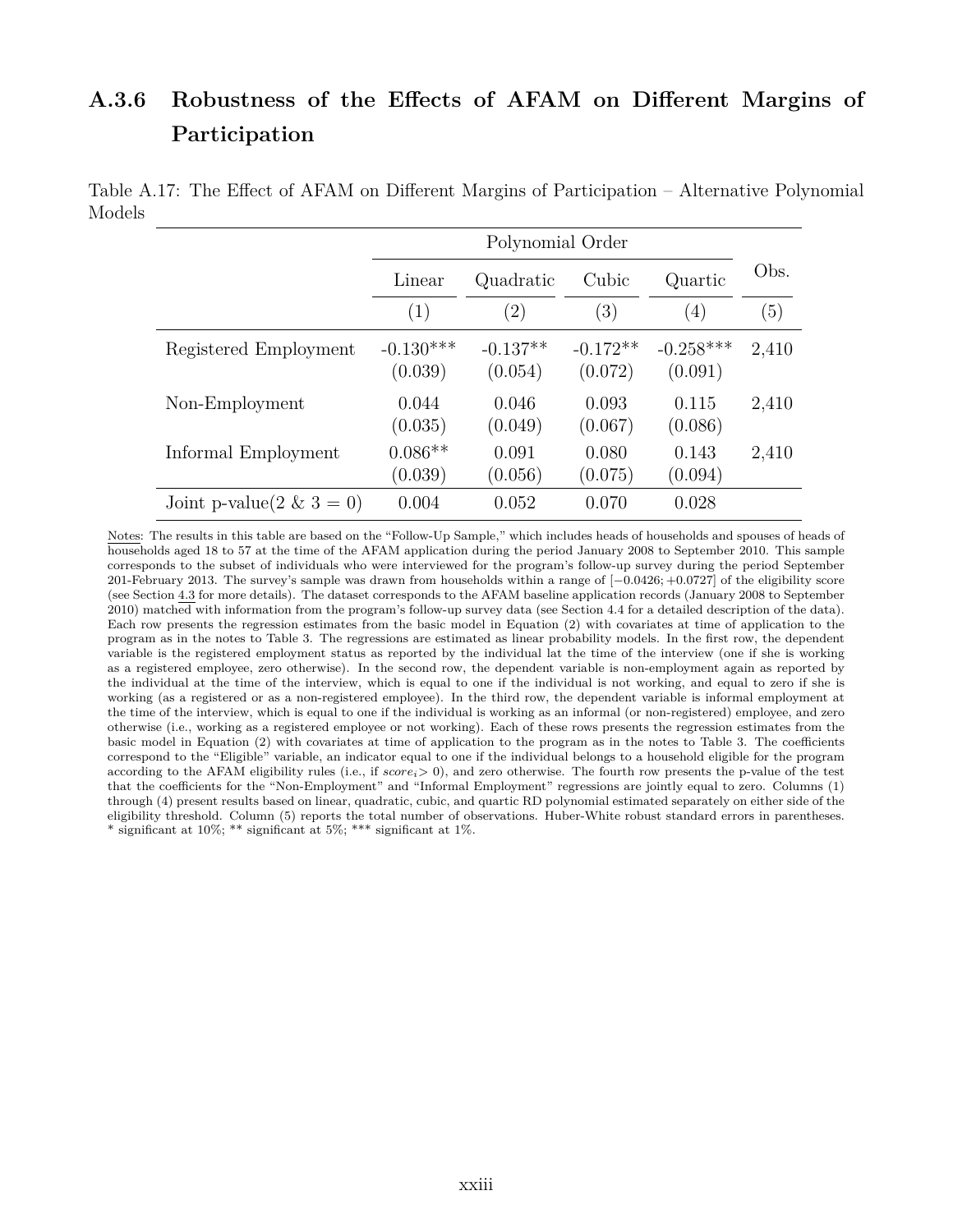#### **A.3.7 Robustness of Heterogeneous Effects by Socio-Economic Groups**

|                       | Polynomial Order |             |            |            |         |  |
|-----------------------|------------------|-------------|------------|------------|---------|--|
| Subgroups             | Linear           | Quadratic   | Cubic      | Quartic    | Obs.    |  |
|                       | (1)              | (2)         | (3)        | (4)        | (5)     |  |
|                       |                  |             |            |            |         |  |
| Household head        | $-0.100***$      | $-0.070$    | $-0.089$   | $-0.136*$  | 129,505 |  |
|                       | (0.030)          | (0.045)     | (0.061)    | (0.077)    |         |  |
| Other HH. member      | $-0.068$         | $-0.142$    | $-0.244*$  | $-0.275$   | 37,580  |  |
|                       | (0.058)          | (0.091)     | (0.132)    | (0.181)    |         |  |
| Female applicants     | $-0.109***$      | $-0.097**$  | $-0.118*$  | $-0.090$   | 117,703 |  |
|                       | (0.030)          | (0.046)     | (0.063)    | (0.081)    |         |  |
| Male applicants       | $-0.054$         | $-0.072$    | $-0.139$   | $-0.371**$ | 49,382  |  |
|                       | (0.053)          | (0.083)     | (0.115)    | (0.144)    |         |  |
| Two parent HH         | $-0.029$         | $-0.031$    | $-0.084$   | $-0.199$   | 73,246  |  |
|                       | (0.042)          | (0.065)     | (0.092)    | (0.123)    |         |  |
| Single parent HH      | $-0.145***$      | $-0.133**$  | $-0.132*$  | $-0.156*$  | 85,902  |  |
|                       | (0.035)          | (0.052)     | (0.070)    | (0.088)    |         |  |
| Female heads          | $-0.171***$      | $-0.174***$ | $-0.174**$ | $-0.159*$  | 75,247  |  |
|                       | (0.036)          | (0.055)     | (0.074)    | (0.094)    |         |  |
| Male heads            | 0.053            | 0.210       | 0.218      | $-0.047$   | 10,655  |  |
|                       | (0.117)          | (0.185)     | (0.229)    | (0.268)    |         |  |
| Low education         | $-0.036$         | $-0.094$    | $-0.162*$  | $-0.252**$ | 71,626  |  |
|                       | (0.042)          | (0.064)     | (0.085)    | (0.103)    |         |  |
| Medium-high education | $-0.129***$      | $-0.079$    | $-0.072$   | $-0.092$   | 95,459  |  |
|                       | (0.034)          | (0.052)     | (0.072)    | (0.095)    |         |  |
| Aged below 30         | $-0.174***$      | $-0.120$    | $-0.042$   | $-0.005$   | 34,049  |  |
|                       | (0.052)          | (0.077)     | (0.104)    | (0.129)    |         |  |
| Aged 30 or more       | $-0.073**$       | $-0.079*$   | $-0.138**$ | $-0.202**$ | 133,036 |  |
|                       | (0.030)          | (0.047)     | (0.064)    | (0.083)    |         |  |

Table A.18: Heterogeneous Effects of AFAM Eligibility by Socio-Demographic Sub-Groups – Range of [-0.02; 0.02] of the Eligibility Score

Notes: The sample corresponds to heads of households and spouses of heads of households aged 18 to 57 at the time of the AFAM application during the period January 2008 to September 2010, from households within a range of [−0*.*02; +0*.*02] of the eligibility score. The dataset corresponds to the AFAM baseline application records (January 2008 to September 2010) matched with the registered employment work histories for the period January 2005 to December 2012 from the Social Security Administration's administrative records (see Section 4.4 for a detailed description of the data). Each row presents the regression estimates from the basic model in Equation (2) with covariates at time of application to the program as in the notes to Table 3. The regressions are estimated as linear probability models. In columns (1) and (2), the dependent variable is registered employment, measured as an indicator variable equal to one if the SSA records indicate that there are social security contributions from employment for the individual in a given calendar month, and zero otherwise. The coefficients correspond to the "Eligible" variable, an indicator equal to one if the individual belongs to a household eligible for the program according to the AFAM eligibility rules (i.e., if *scorei*> 0), and zero otherwise. Each row presents results for registered employment during the post-application period for the corresponding subgroup. Column (1) presents results based on a quadratic RD polynomial estimated separately on either side of the eligibility threshold. Column (2) presents results from a linear RD polynomial estimated separately on either side of cutoff. Column (3) reports the mean for each dependent variable for ineligible individuals (the control group). Column (4) reports the program's effect from the quadratic RD polynomial model (Column 1) as a percentage of the mean of the dependent variable for ineligible individuals (Column 3). Column (5) reports the total number of observations, which correspond to 24,563 individuals for up to 54 post-application months. Standard errors clustered at the individual level in parentheses. \* significant at 10%; \*\* significant at 5%; \*\*\* significant at 1%.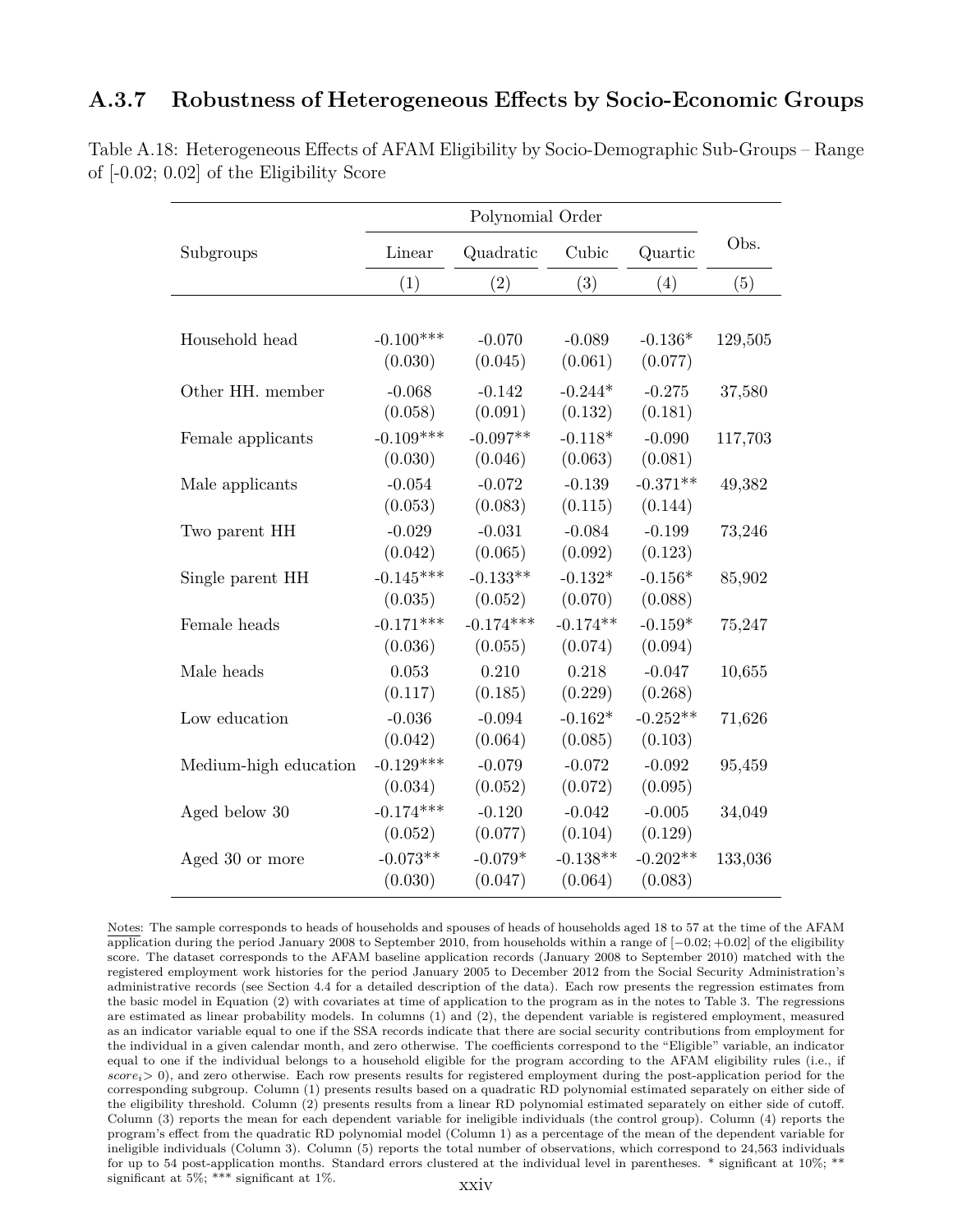|                       | Polynomial Order       |                        |                        |                        |         |
|-----------------------|------------------------|------------------------|------------------------|------------------------|---------|
| Subgroups             | Linear                 | Quadratic              | Cubic                  | Quartic                | Obs.    |
|                       | (1)                    | (2)                    | (3)                    | (4)                    | (5)     |
| Household head        | $-0.082***$<br>(0.018) | $-0.068**$<br>(0.028)  | $-0.112***$<br>(0.038) | $-0.085*$<br>(0.048)   | 333,002 |
| Other HH. member      | $-0.050$<br>(0.036)    | $-0.027$<br>(0.054)    | $-0.109$<br>(0.074)    | $-0.147$<br>(0.095)    | 96,563  |
| Female applicants     | $-0.103***$<br>(0.019) | $-0.068**$<br>(0.028)  | $-0.128***$<br>(0.038) | $-0.116**$<br>(0.049)  | 301,081 |
| Male applicants       | $-0.012$<br>(0.032)    | $-0.043$<br>(0.050)    | $-0.070$<br>(0.069)    | $-0.054$<br>(0.088)    | 128,484 |
| Two parent HH         | $-0.054**$<br>(0.026)  | $-0.009$<br>(0.039)    | $-0.051$<br>(0.053)    | $-0.010$<br>(0.069)    | 190,088 |
| Single parent HH      | $-0.090***$<br>(0.022) | $-0.100***$<br>(0.033) | $-0.165***$<br>(0.044) | $-0.160***$<br>(0.055) | 218,704 |
| Female heads          | $-0.112***$<br>(0.023) | $-0.112***$<br>(0.035) | $-0.203***$<br>(0.046) | $-0.205***$<br>(0.058) | 191,495 |
| Male heads            | 0.059<br>(0.069)       | $-0.011$<br>(0.110)    | 0.143<br>(0.151)       | 0.209<br>(0.191)       | 27,209  |
| Low education         | $-0.060**$<br>(0.026)  | $-0.006$<br>(0.040)    | $-0.085$<br>(0.054)    | $-0.082$<br>(0.068)    | 184,047 |
| Medium-high education | $-0.086***$<br>(0.021) | $-0.095***$<br>(0.032) | $-0.126***$<br>(0.043) | $-0.107*$<br>(0.055)   | 245,518 |
| Aged below 30         | $-0.132***$<br>(0.034) | $-0.118**$<br>(0.050)  | $-0.160**$<br>(0.066)  | $-0.135*$<br>(0.082)   | 88,091  |
| Aged 30 or more       | $-0.061***$<br>(0.019) | $-0.046$<br>(0.029)    | $-0.099**$<br>(0.039)  | $-0.089*$<br>(0.050)   | 341,474 |

Table A.19: Heterogeneous Effects of AFAM Eligibility by Socio-Demographic Sub-Groups – Range of [-0.05; 0.05] of the Eligibility Score

Notes: The sample corresponds to heads of households and spouses of heads of households aged 18 to 57 at the time of the AFAM application during the period January 2008 to September 2010, from households within a range of [−0*.*05; +0*.*05] of the eligibility score. The dataset corresponds to the AFAM baseline application records (January 2008 to September 2010) matched with the registered employment work histories for the period January 2005 to December 2012 from the Social Security Administration's administrative records (see Section 4.4 for a detailed description of the data). Each row presents the regression estimates from the basic model in Equation (2) with covariates at time of application to the program as in the notes to Table 3. The regressions are estimated as linear probability models. In columns (1) and (2), the dependent variable is registered employment, measured as an indicator variable equal to one if the SSA records indicate that there are social security contributions from employment for the individual in a given calendar month, and zero otherwise. The coefficients correspond to the "Eligible" variable, an indicator equal to one if the individual belongs to a household eligible for the program according to the AFAM eligibility rules (i.e., if *scorei*> 0), and zero otherwise. Each row presents results for registered employment during the post-application period for the corresponding subgroup. Column (1) presents results based on a quadratic RD polynomial estimated separately on either side of the eligibility threshold. Column (2) presents results from a linear RD polynomial estimated separately on either side of cutoff. Column (3) reports the mean for each dependent variable for ineligible individuals (the control group). Column (4) reports the program's effect from the quadratic RD polynomial model (Column 1) as a percentage of the mean of the dependent variable for ineligible individuals (Column 3). Column (5) reports the total number of observations, which correspond to 24,563 individuals for up to 54 post-application months. Standard errors clustered at the individual level in parentheses. \* significant at 10%; \*\* significant at 5%; \*\*\* significant at 1%.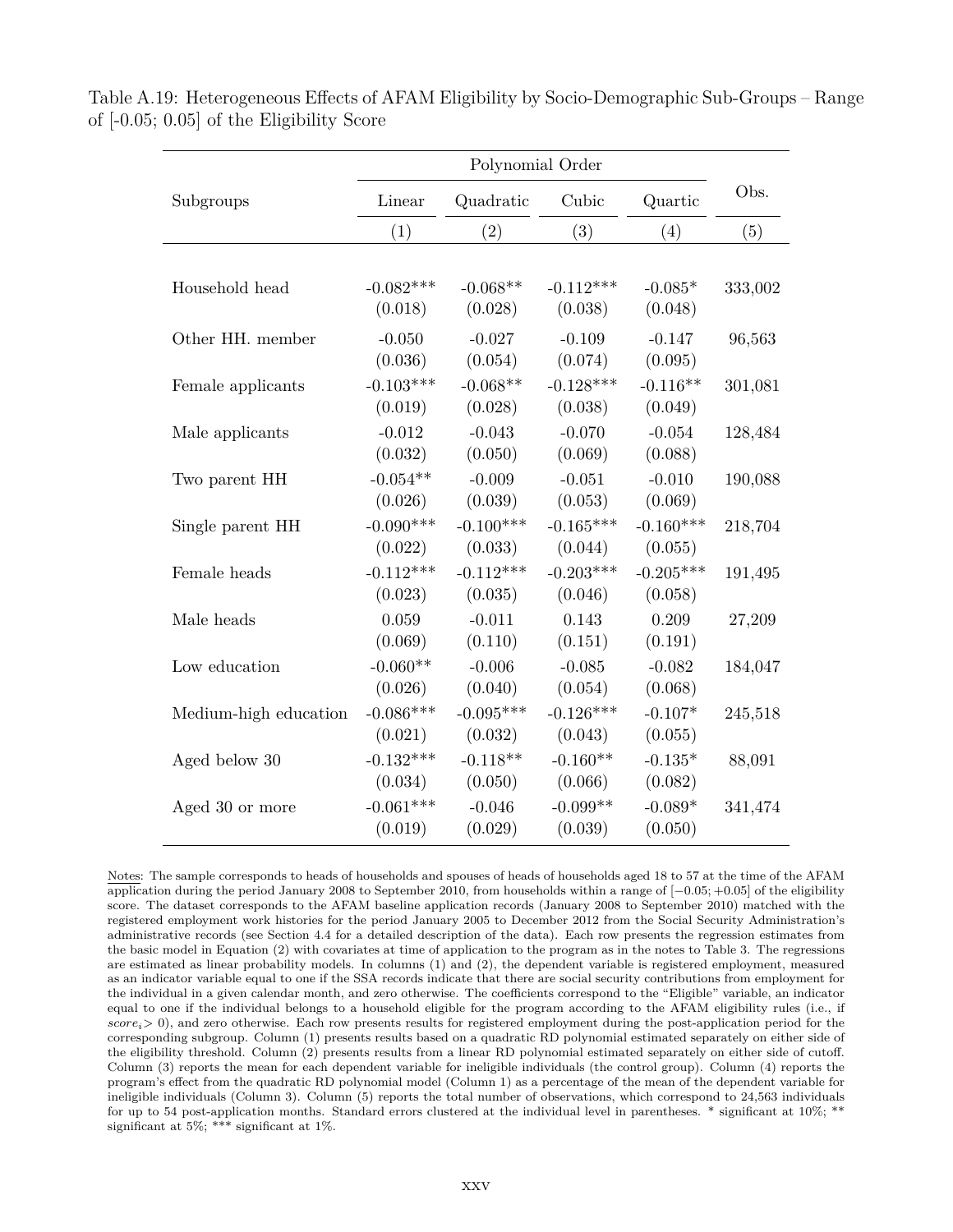|                       | Polynomial Order       |                        |                        |                        |           |
|-----------------------|------------------------|------------------------|------------------------|------------------------|-----------|
| Subgroups             | Linear                 | Quadratic              | Cubic                  | Quartic                | Obs.      |
|                       | (1)                    | (2)                    | (3)                    | (4)                    | (5)       |
| Household head        | $-0.081***$<br>(0.011) | $-0.086***$<br>(0.016) | $-0.076***$<br>(0.021) | $-0.077***$<br>(0.027) | 1,527,489 |
| Other HH. member      | $-0.075***$<br>(0.020) | $-0.081***$<br>(0.031) | $-0.017$<br>(0.042)    | $-0.041$<br>(0.052)    | 426,974   |
| Female applicants     | $-0.091***$<br>(0.011) | $-0.103***$<br>(0.016) | $-0.099***$<br>(0.022) | $-0.085***$<br>(0.027) | 1,384,818 |
| Male applicants       | $-0.053***$<br>(0.018) | $-0.040$<br>(0.028)    | 0.025<br>(0.037)       | $-0.028$<br>(0.048)    | 569,645   |
| Two parent HH         | $-0.062***$<br>(0.014) | $-0.072***$<br>(0.022) | $-0.029$<br>(0.029)    | $-0.035$<br>(0.037)    | 840,066   |
| Single parent HH      | $-0.092***$<br>(0.013) | $-0.093***$<br>(0.019) | $-0.091***$<br>(0.026) | $-0.095***$<br>(0.032) | 1,024,492 |
| Female heads          | $-0.097***$<br>(0.014) | $-0.111***$<br>(0.020) | $-0.118***$<br>(0.027) | $-0.115***$<br>(0.033) | 897,481   |
| Male heads            | $-0.054$<br>(0.039)    | 0.027<br>(0.059)       | 0.097<br>(0.080)       | 0.050<br>(0.104)       | 127,011   |
| Low education         | $-0.064***$<br>(0.015) | $-0.071***$<br>(0.023) | $-0.057*$<br>(0.030)   | $-0.015$<br>(0.039)    | 870,608   |
| Medium-high education | $-0.091***$<br>(0.012) | $-0.096***$<br>(0.018) | $-0.070***$<br>(0.024) | $-0.103***$<br>(0.030) | 1,083,855 |
| Aged below 30         | $-0.104***$<br>(0.020) | $-0.113***$<br>(0.029) | $-0.127***$<br>(0.039) | $-0.139***$<br>(0.048) | 457,835   |
| Aged 30 or more       | $-0.073***$<br>(0.011) | $-0.078***$<br>(0.016) | $-0.049**$<br>(0.021)  | $-0.054**$<br>(0.027)  | 1,496,628 |

Table A.20: Heterogeneous Effects of AFAM Eligibility by Socio-Demographic Sub-Groups – Range of [-0.15; 0.15] of the Eligibility Score

Notes: The sample corresponds to heads of households and spouses of heads of households aged 18 to 57 at the time of the AFAM application during the period January 2008 to September 2010, from households within a range of [−0*.*15; +0*.*15] of the eligibility score. The dataset corresponds to the AFAM baseline application records (January 2008 to September 2010) matched with the registered employment work histories for the period January 2005 to December 2012 from the Social Security Administration's administrative records (see Section 4.4 for a detailed description of the data). Each row presents the regression estimates from the basic model in Equation (2) with covariates at time of application to the program as in the notes to Table 3. The regressions are estimated as linear probability models. In columns (1) and (2), the dependent variable is registered employment, measured as an indicator variable equal to one if the SSA records indicate that there are social security contributions from employment for the individual in a given calendar month, and zero otherwise. The coefficients correspond to the "Eligible" variable, an indicator equal to one if the individual belongs to a household eligible for the program according to the AFAM eligibility rules (i.e., if *scorei*> 0), and zero otherwise. Each row presents results for registered employment during the post-application period for the corresponding subgroup. Column (1) presents results based on a quadratic RD polynomial estimated separately on either side of the eligibility threshold. Column (2) presents results from a linear RD polynomial estimated separately on either side of cutoff. Column (3) reports the mean for each dependent variable for ineligible individuals (the control group). Column (4) reports the program's effect from the quadratic RD polynomial model (Column 1) as a percentage of the mean of the dependent variable for ineligible individuals (Column 3). Column (5) reports the total number of observations, which correspond to 24,563 individuals for up to 54 post-application months. Standard errors clustered at the individual level in parentheses. \* significant at 10%; \*\* significant at 5%; \*\*\* significant at 1%.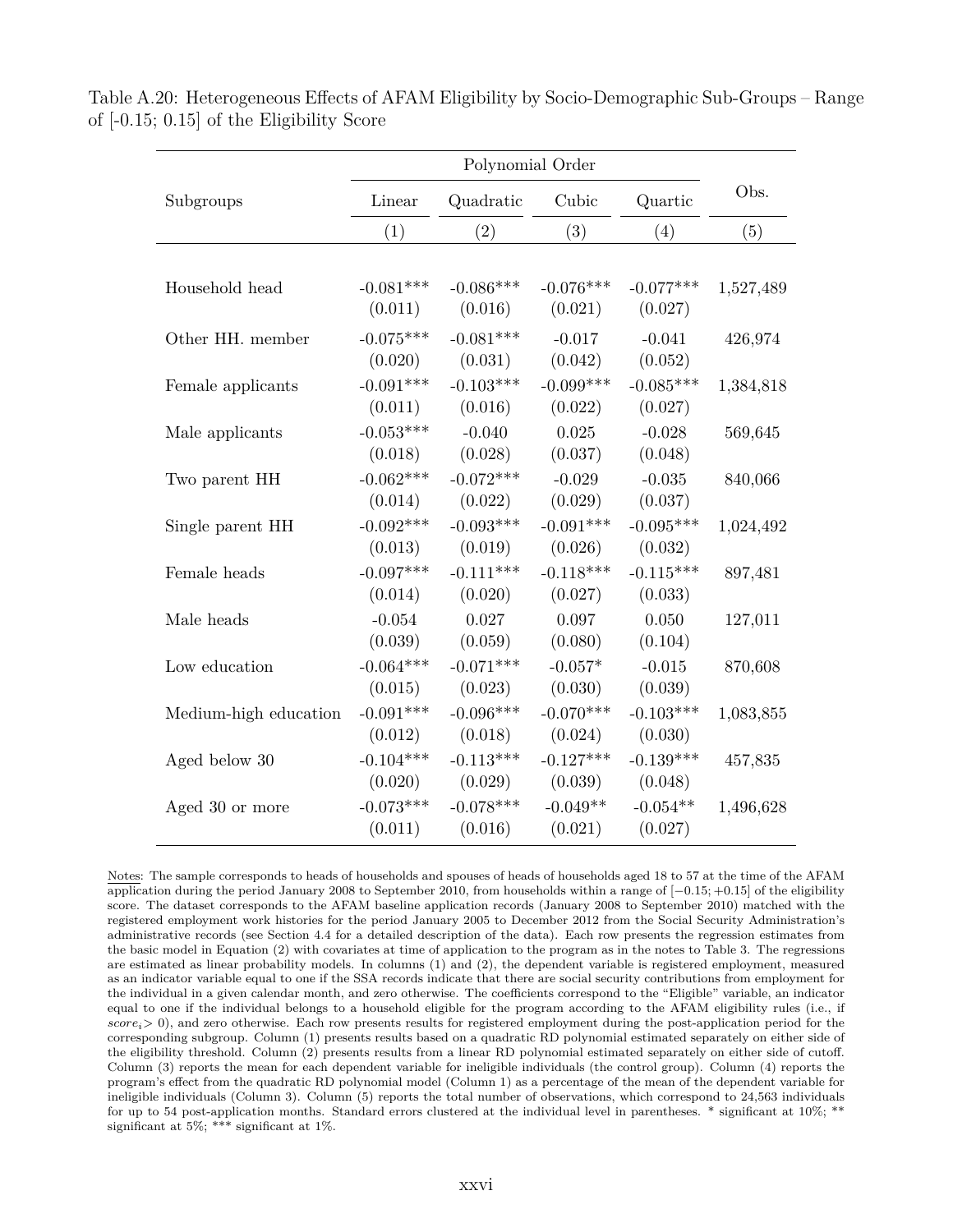|                       | Polynomial Order       |                        |                        |                        |           |
|-----------------------|------------------------|------------------------|------------------------|------------------------|-----------|
| Subgroups             | Linear                 | Quadratic              | Cubic                  | Quartic                | Obs.      |
|                       | (1)                    | (2)                    | (3)                    | (4)                    | (5)       |
| Household head        | $-0.078***$<br>(0.009) | $-0.084***$<br>(0.014) | $-0.081***$<br>(0.019) | $-0.074***$<br>(0.023) | 2,243,124 |
| Other HH. member      | $-0.080***$<br>(0.018) | $-0.066**$<br>(0.027)  | $-0.073**$<br>(0.036)  | $-0.019$<br>(0.045)    | 627,472   |
| Female applicants     | $-0.085***$<br>(0.010) | $-0.098***$<br>(0.014) | $-0.103***$<br>(0.019) | $-0.093***$<br>(0.024) | 2,031,387 |
| Male applicants       | $-0.064***$<br>(0.016) | $-0.036$<br>(0.024)    | $-0.023$<br>(0.033)    | 0.014<br>(0.041)       | 839,209   |
| Two parent HH         | $-0.069***$<br>(0.012) | $-0.058***$<br>(0.019) | $-0.066***$<br>(0.026) | $-0.026$<br>(0.032)    | 1,235,262 |
| Single parent HH      | $-0.080***$<br>(0.011) | $-0.096***$<br>(0.017) | $-0.091***$<br>(0.022) | $-0.086***$<br>(0.028) | 1,502,249 |
| Female heads          | $-0.085***$<br>(0.012) | $-0.107***$<br>(0.018) | $-0.114***$<br>(0.023) | $-0.110***$<br>(0.029) | 1,315,170 |
| Male heads            | $-0.041$<br>(0.034)    | $-0.016$<br>(0.051)    | 0.067<br>(0.069)       | 0.089<br>(0.089)       | 187,079   |
| Low education         | $-0.068***$<br>(0.013) | $-0.061***$<br>(0.020) | $-0.071***$<br>(0.027) | $-0.044$<br>(0.033)    | 1,324,719 |
| Medium-high education | $-0.085***$<br>(0.011) | $-0.095***$<br>(0.016) | $-0.088***$<br>(0.021) | $-0.074***$<br>(0.026) | 1,545,877 |
| Aged below 30         | $-0.094***$<br>(0.017) | $-0.115***$<br>(0.026) | $-0.127***$<br>(0.034) | $-0.122***$<br>(0.042) | 709,202   |
| Aged 30 or more       | $-0.074***$<br>(0.009) | $-0.072***$<br>(0.014) | $-0.070***$<br>(0.019) | $-0.048**$<br>(0.023)  | 2,161,394 |

Table A.21: Heterogeneous Effects of AFAM Eligibility by Socio-Demographic Sub-Groups – Range of [-0.2; 0.2] of the Eligibility Score

Notes: The sample corresponds to heads of households and spouses of heads of households aged 18 to 57 at the time of the AFAM application during the period January 2008 to September 2010, from households within a range of [−0*.*2; +0*.*2] of the eligibility score. The dataset corresponds to the AFAM baseline application records (January 2008 to September 2010) matched with the registered employment work histories for the period January 2005 to December 2012 from the Social Security Administration's administrative records (see Section 4.4 for a detailed description of the data). Each row presents the regression estimates from the basic model in Equation (2) with covariates at time of application to the program as in the notes to Table 3. The regressions are estimated as linear probability models. In columns (1) and (2), the dependent variable is registered employment, measured as an indicator variable equal to one if the SSA records indicate that there are social security contributions from employment for the individual in a given calendar month, and zero otherwise. The coefficients correspond to the "Eligible" variable, an indicator equal to one if the individual belongs to a household eligible for the program according to the AFAM eligibility rules (i.e., if *scorei*> 0), and zero otherwise. Each row presents results for registered employment during the post-application period for the corresponding subgroup. Column (1) presents results based on a quadratic RD polynomial estimated separately on either side of the eligibility threshold. Column (2) presents results from a linear RD polynomial estimated separately on either side of cutoff. Column (3) reports the mean for each dependent variable for ineligible individuals (the control group). Column (4) reports the program's effect from the quadratic RD polynomial model (Column 1) as a percentage of the mean of the dependent variable for ineligible individuals (Column 3). Column (5) reports the total number of observations, which correspond to 24,563 individuals for up to 54 post-application months. Standard errors clustered at the individual level in parentheses. \* significant at 10%; \*\* significant at 5%; \*\*\* significant at 1%.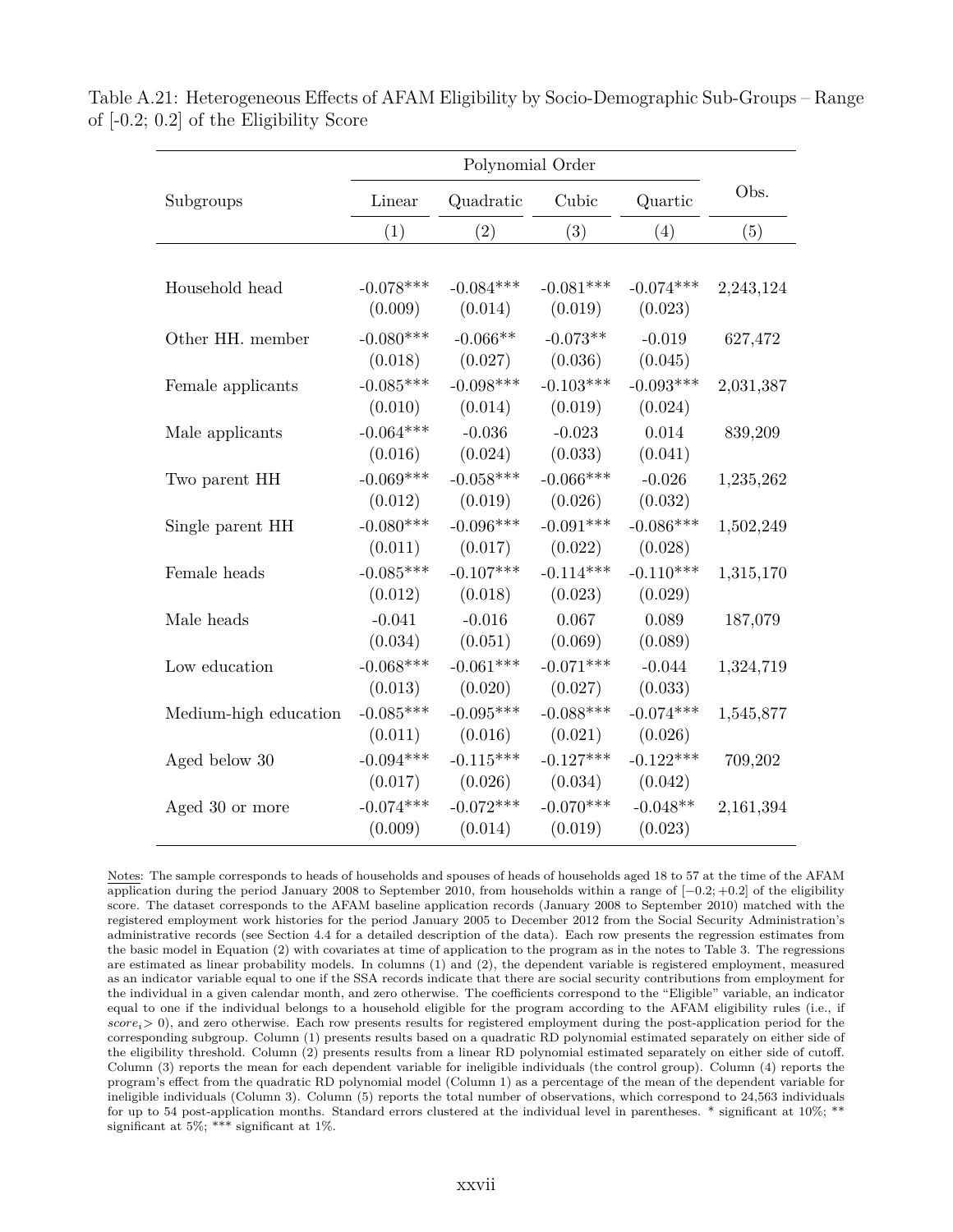|                       | Polynomial Order |             |             |             |         |
|-----------------------|------------------|-------------|-------------|-------------|---------|
| Subgroups             | Linear           | Quadratic   | Cubic       | Quartic     | Obs.    |
|                       | (1)              | (2)         | (3)         | (4)         | (5)     |
|                       |                  |             |             |             |         |
| Household head        | $-0.090***$      | $-0.071***$ | $-0.071**$  | $-0.102***$ | 576,828 |
|                       | (0.015)          | (0.023)     | (0.031)     | (0.039)     |         |
| Other HH. member      | $-0.057*$        | $-0.040$    | $-0.055$    | $-0.086$    | 165,291 |
|                       | (0.030)          | (0.045)     | (0.060)     | (0.076)     |         |
| Female applicants     | $-0.109***$      | $-0.090***$ | $-0.073**$  | $-0.109***$ | 521,760 |
|                       | (0.016)          | (0.023)     | (0.031)     | (0.040)     |         |
| Male applicants       | $-0.021$         | $-0.003$    | $-0.055$    | $-0.068$    | 220,359 |
|                       | (0.026)          | (0.040)     | (0.056)     | (0.071)     |         |
| Two parent HH         | $-0.061***$      | $-0.037$    | $-0.016$    | $-0.033$    | 324,561 |
|                       | (0.021)          | (0.032)     | (0.043)     | (0.055)     |         |
| Single parent HH      | $-0.098***$      | $-0.086***$ | $-0.111***$ | $-0.154***$ | 381,836 |
|                       | (0.018)          | (0.027)     | (0.037)     | (0.046)     |         |
| Female heads          | $-0.117***$      | $-0.108***$ | $-0.128***$ | $-0.182***$ | 333,301 |
|                       | (0.019)          | (0.029)     | (0.038)     | (0.048)     |         |
| Male heads            | 0.033            | 0.076       | 0.024       | 0.070       | 48,535  |
|                       | (0.056)          | (0.087)     | (0.120)     | (0.154)     |         |
| Low education         | $-0.078***$      | $-0.025$    | $-0.024$    | $-0.059$    | 316,240 |
|                       | (0.022)          | (0.033)     | (0.044)     | (0.056)     |         |
| Medium-high education | $-0.089***$      | $-0.090***$ | $-0.094***$ | $-0.124***$ | 425,879 |
|                       | (0.017)          | (0.026)     | (0.035)     | (0.045)     |         |
| Aged below 30         | $-0.106***$      | $-0.148***$ | $-0.124**$  | $-0.146**$  | 160,578 |
|                       | (0.028)          | (0.042)     | (0.055)     | (0.068)     |         |
| Aged 30 or more       | $-0.076***$      | $-0.045*$   | $-0.054*$   | $-0.086**$  | 581,541 |
|                       | (0.015)          | (0.023)     | (0.031)     | (0.040)     |         |

Table A.22: Heterogeneous Effects of AFAM Eligibility by Socio-Demographic Sub-Groups – Range of [-0.073; 0.073] of the Eligibility Score (Optimal Bandwidth)

Notes: The sample corresponds to heads of households and spouses of heads of households aged 18 to 57 at the time of the AFAM application during the period January 2008 to September 2010, from households within a range of [−0*.*073; +0*.*073] of the eligibility score. The dataset corresponds to the AFAM baseline application records (January 2008 to September 2010) matched with the registered employment work histories for the period January 2005 to December 2012 from the Social Security Administration's administrative records (see Section 4.4 for a detailed description of the data). Each row presents the regression estimates from the basic model in Equation (2) with covariates at time of application to the program as in the notes to Table 3. The regressions are estimated as linear probability models. In columns (1) and (2), the dependent variable is registered employment, measured as an indicator variable equal to one if the SSA records indicate that there are social security contributions from employment for the individual in a given calendar month, and zero otherwise. The coefficients correspond to the "Eligible" variable, an indicator equal to one if the individual belongs to a household eligible for the program according to the AFAM eligibility rules (i.e., if *scorei*> 0), and zero otherwise. Each row presents results for registered employment during the post-application period for the corresponding subgroup. Column (1) presents results based on a quadratic RD polynomial estimated separately on either side of the eligibility threshold. Column (2) presents results from a linear RD polynomial estimated separately on either side of cutoff. Column (3) reports the mean for each dependent variable for ineligible individuals (the control group). Column (4) reports the program's effect from the quadratic RD polynomial model (Column 1) as a percentage of the mean of the dependent variable for ineligible individuals (Column 3). Column (5) reports the total number of observations, which correspond to 24,563 individuals for up to 54 post-application months. Standard errors clustered at the individual level in parentheses. \* significant at 10%; \*\* significant at 5%; \*\*\* significant at 1%.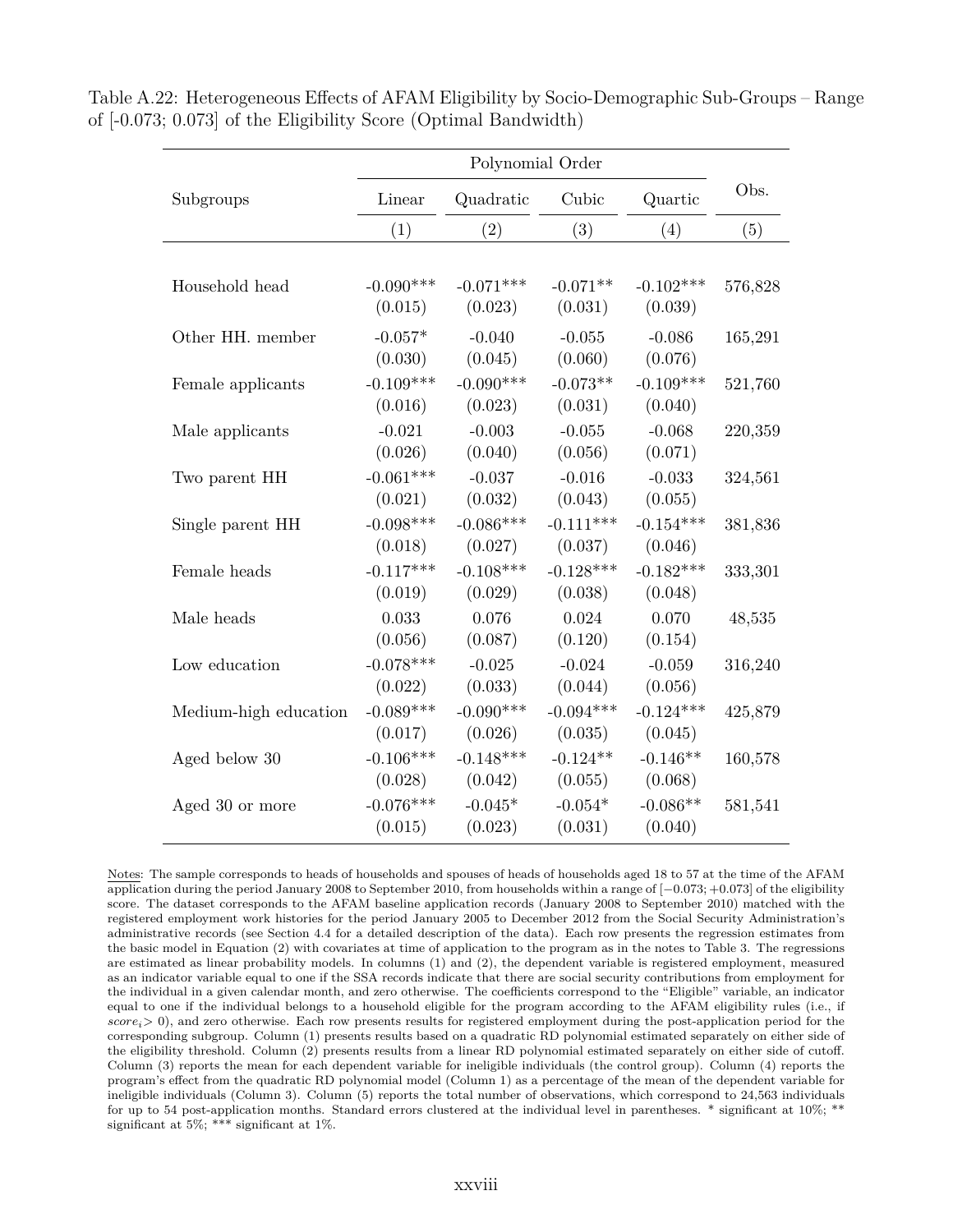# **A.4 Additional Results: Figures**

### **A.4.1 Timing of Application to AFAM**

Figure A.1: Distribution of Households by AFAM Application Date, January 2008 to December 2009



Notes: The sample corresponds to the entire population of applicant households with adults aged 18 to 57 at the time of the AFAM application during the period January 2008 to September 2010. The dataset corresponds to the AFAM baseline application records (January 2008 to September 2010). The outcome variable is date of application to AFAM defined as the month and year of household application date.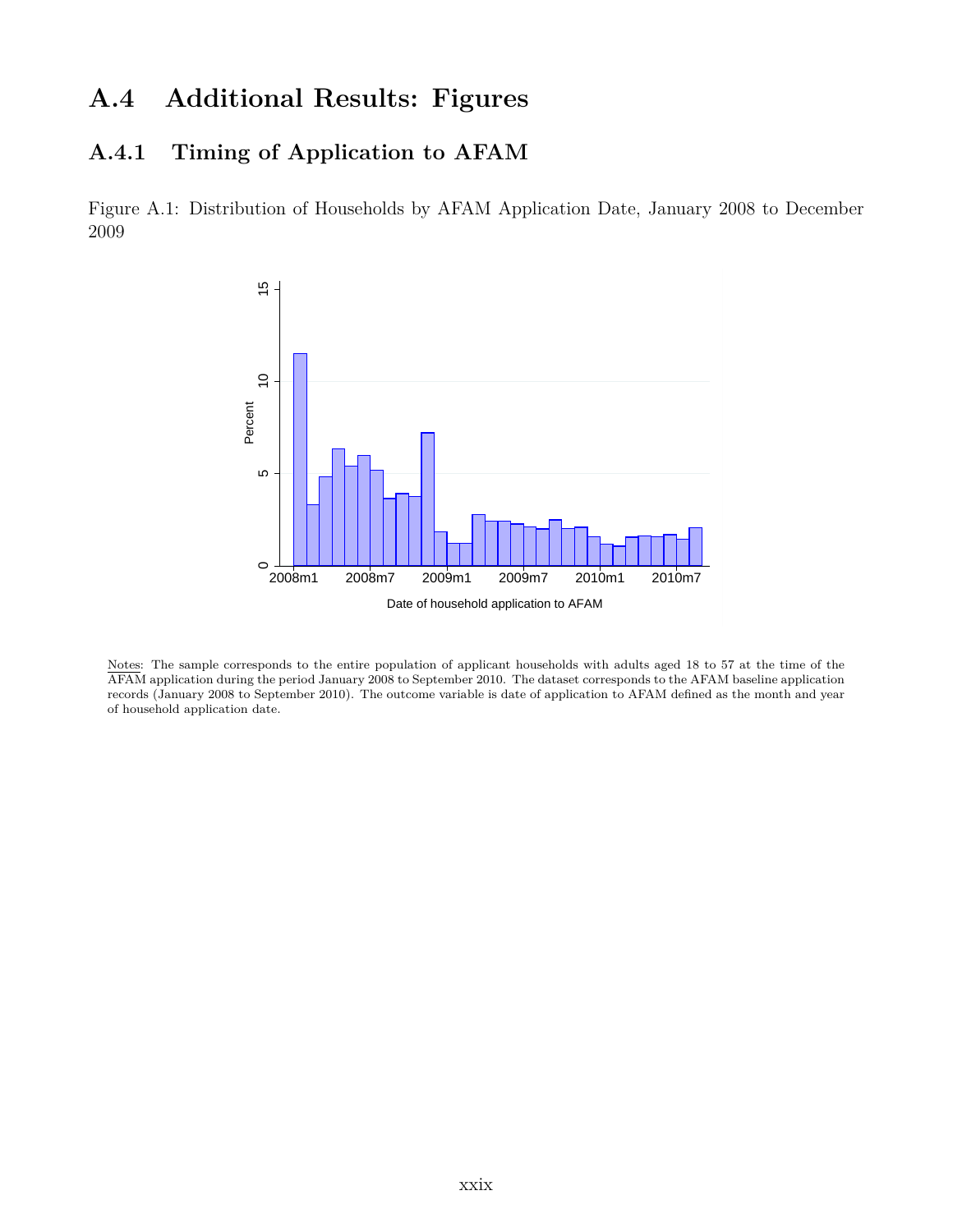#### **A.4.2 Balance Figures for Baseline Characteristics**



Figure A.2: Covariates RD Plots

Notes: These figures plot pre-application characteristics against the eligibility score. The sample corresponds to heads of households and spouses of heads of households aged 18 to 57 at the time of application to AFAM during the period January 2008 to September 2010, from households within a range of [−0*.*1; +0*.*1] of the eligibility score. The dataset corresponds to the AFAM baseline application records (January 2008 to September 2010). The eligibility score is standardized so that the eligibility threshold is zero, with positive scores indicating individuals in eligible households and negative scores indicating individuals in ineligible households. Each point (blue circle) in the plot represents the average value of the outcome variable in eligibility score bins with a width one half of a percentage point. The red solid line plots predicted values from a second degree polynomial model estimated at each side of the eligibility threshold. "Coef." reports the estimated coefficient (and its corresponding standard error in parenthesis) from a quadratic polynomial RD regression without additional covariates.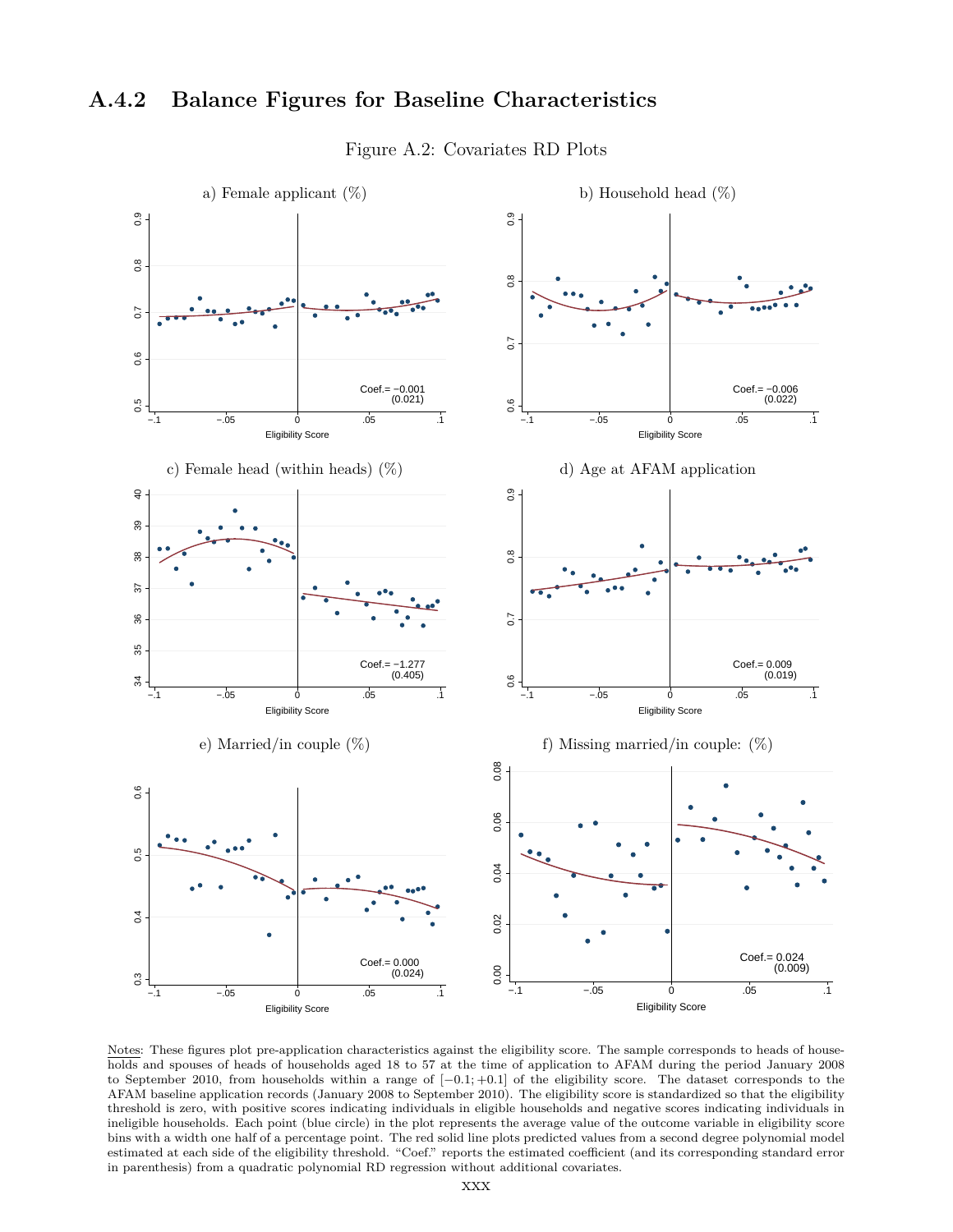

Notes: These figures plot pre-application characteristics against the eligibility score. The sample corresponds to heads of households and spouses of heads of households aged 18 to 57 at the time of application to AFAM during the period January 2008 to September 2010, from households within a range of [−0*.*1; +0*.*1] of the eligibility score. The dataset corresponds to the AFAM baseline application records (January 2008 to September 2010). The eligibility score is standardized so that the eligibility threshold is zero, with positive scores indicating individuals in eligible households and negative scores indicating individuals in ineligible households. Each point (blue circle) in the plot represents the average value of the outcome variable in eligibility score bins with a width one half of a percentage point. The red solid line plots predicted values from a second degree polynomial model estimated at each side of the eligibility threshold. "Coef." reports the estimated coefficient (and its corresponding standard error in parenthesis) from a quadratic polynomial RD regression without additional covariates.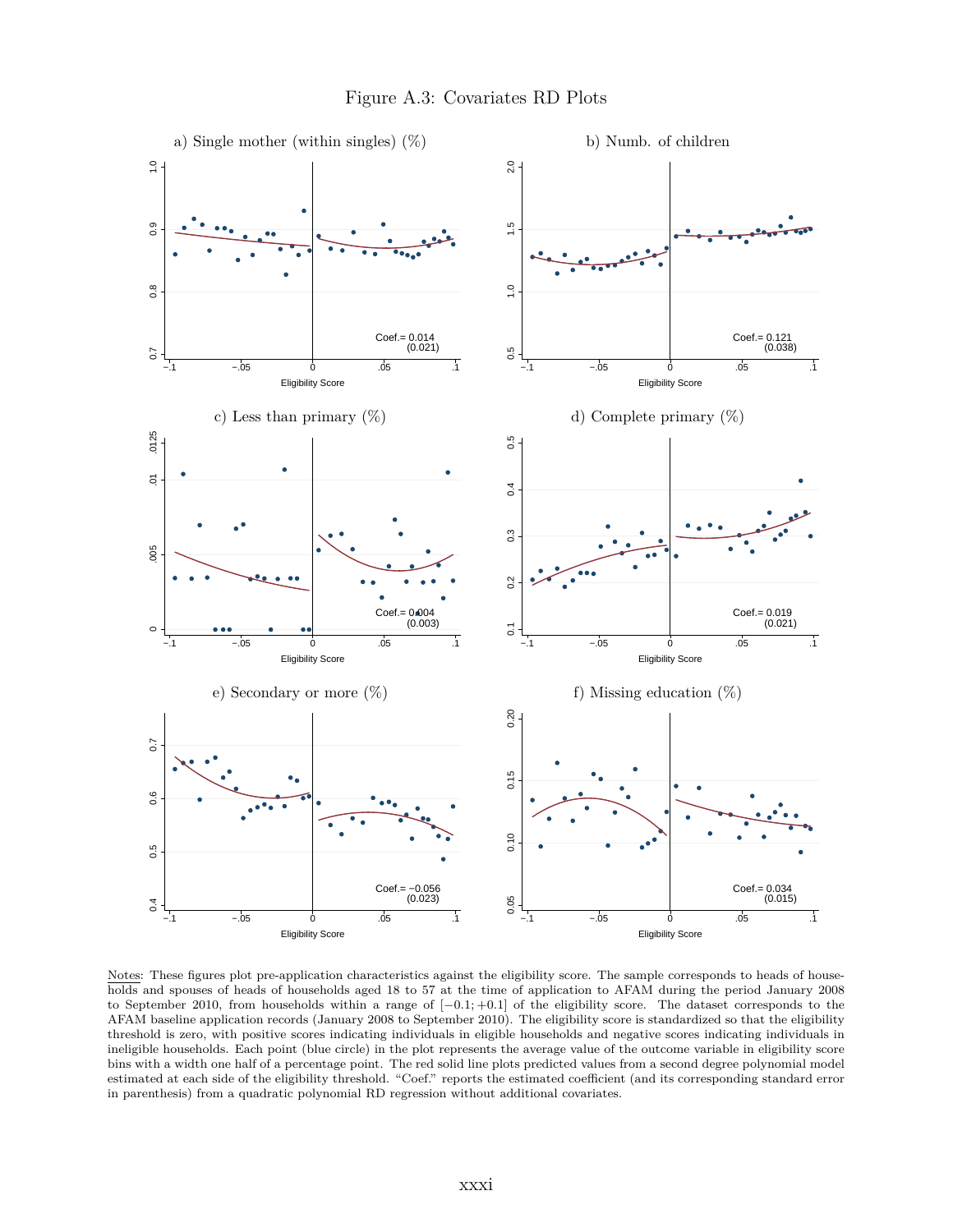

Notes: These figures plot pre-application characteristics against the eligibility score. The sample corresponds to heads of households and spouses of heads of households aged 18 to 57 at the time of application to AFAM during the period January 2008 to September 2010, from households within a range of [−0*.*1; +0*.*1] of the eligibility score. The dataset corresponds to the AFAM baseline application records (January 2008 to September 2010). The eligibility score is standardized so that the eligibility threshold is zero, with positive scores indicating individuals in eligible households and negative scores indicating individuals in ineligible households. Each point (blue circle) in the plot represents the average value of the outcome variable in eligibility score bins with a width one half of a percentage point. The red solid line plots predicted values from a second degree polynomial model estimated at each side of the eligibility threshold. "Coef." reports the estimated coefficient (and its corresponding standard error in parenthesis) from a quadratic polynomial RD regression without additional covariates.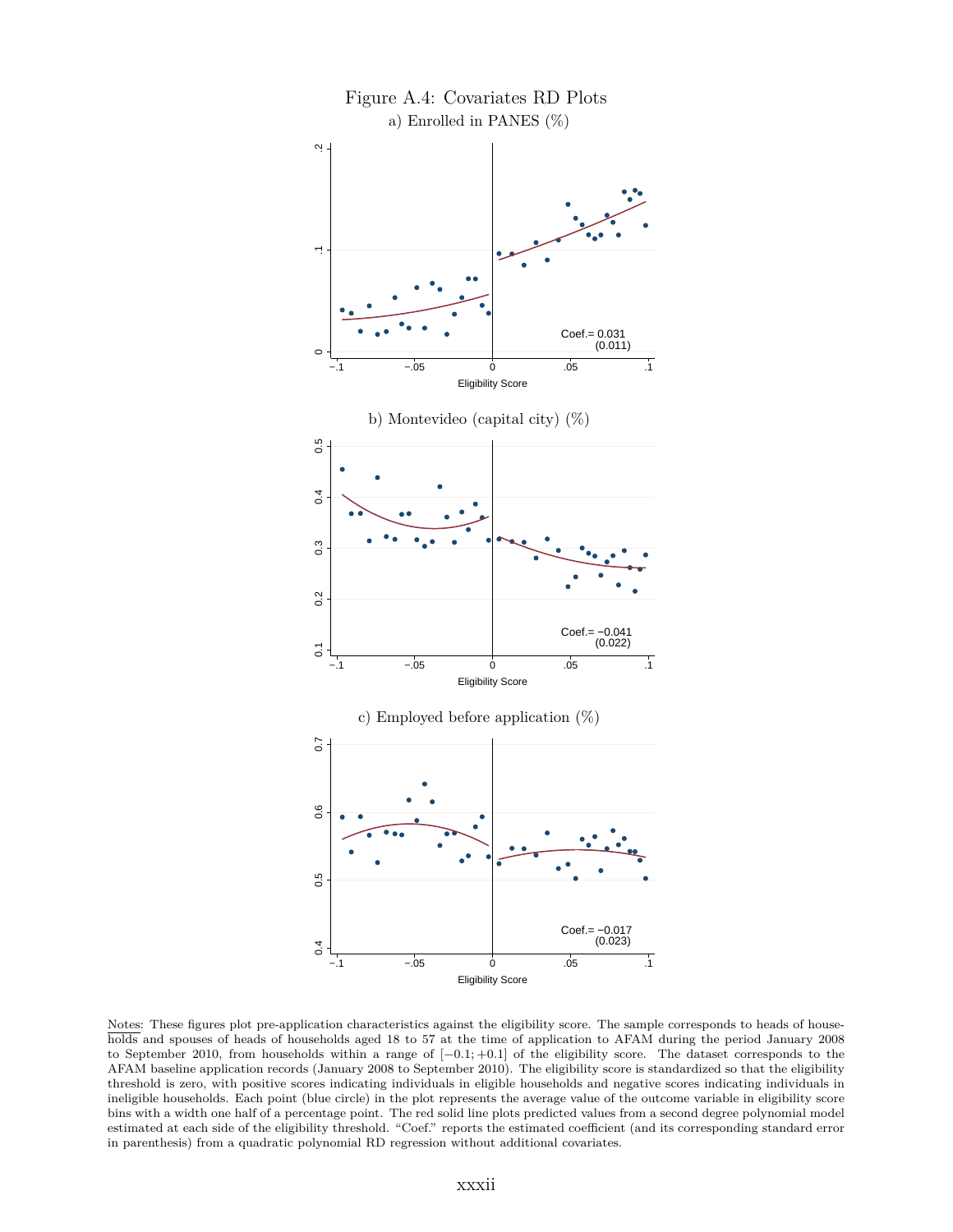#### **A.4.3 Balance Figure for the Predicted Registered Employment Rate**



Figure A.5: RD Plot for Predicted Registered Employment

Notes: This figure plots predicted registered employment against the eligibility score. The sample corresponds to heads of households and spouses of heads of households aged 18 to 57 at the time of application to AFAM during the period January 2008 to September 2010, from households within a range of [−0*.*1; +0*.*1] of the eligibility score. The dataset corresponds to the AFAM baseline application records (January 2008 to September 2010) matched with the registered employment work histories for the period January 2005 to December 2012 from the Social Security Administration's administrative records. The registered employment measure is predicted using the characteristics in Table 2 and pre-period registered employment data. The eligibility score is standardized so that the eligibility threshold is zero, with positive scores indicating individuals in eligible households and negative scores indicating individuals in ineligible households. Each point (blue circle) in the plot represents the average value of the outcome variable in eligibility score bins with a width one half of a percentage point. The red solid line plots predicted values from a second degree polynomial model estimated at each side of the eligibility threshold. "Coef." reports the estimated coefficient (and its corresponding standard error in parenthesis) from a quadratic polynomial RD regression without additional covariates.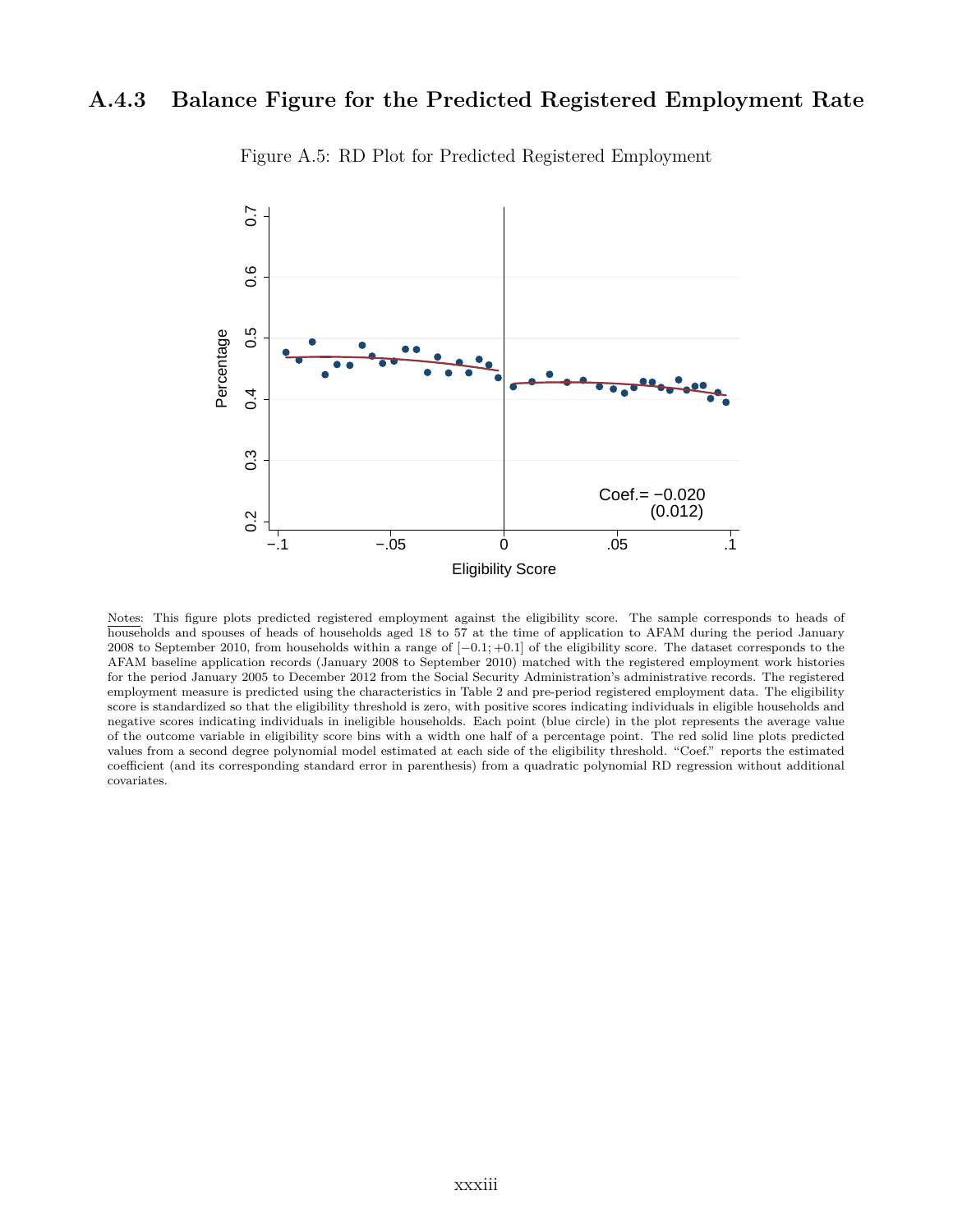### **A.4.4 McCrary Test**



a) Eligibility Score (Assignment Variable)

Figure A.6: Distribution of the Assignment Variable and the McCrary Test

Notes: The sample corresponds to the entire population of applicant households with adults aged 18 to 57 at the time of the AFAM application during the period January 2008 to September 2010. The dataset corresponds to the AFAM baseline application records (January 2008 to September 2010). Figure a shows the histogram of the eligibility score distribution in bins with a width one percentage point. Figure b plots the eligibility score density in bins with a width one half of a percentage point. The solid red line plots predicted values from a local linear regression (with a width one half of a percentage point) with separate score trends estimated either side of the eligibility threshold. The dashed lines show 95% confidence intervals. The bandwidth is chosen using the Imbens-Kalyanaraman bandwidth selection rule (2012), and we use a rectangular kernel.